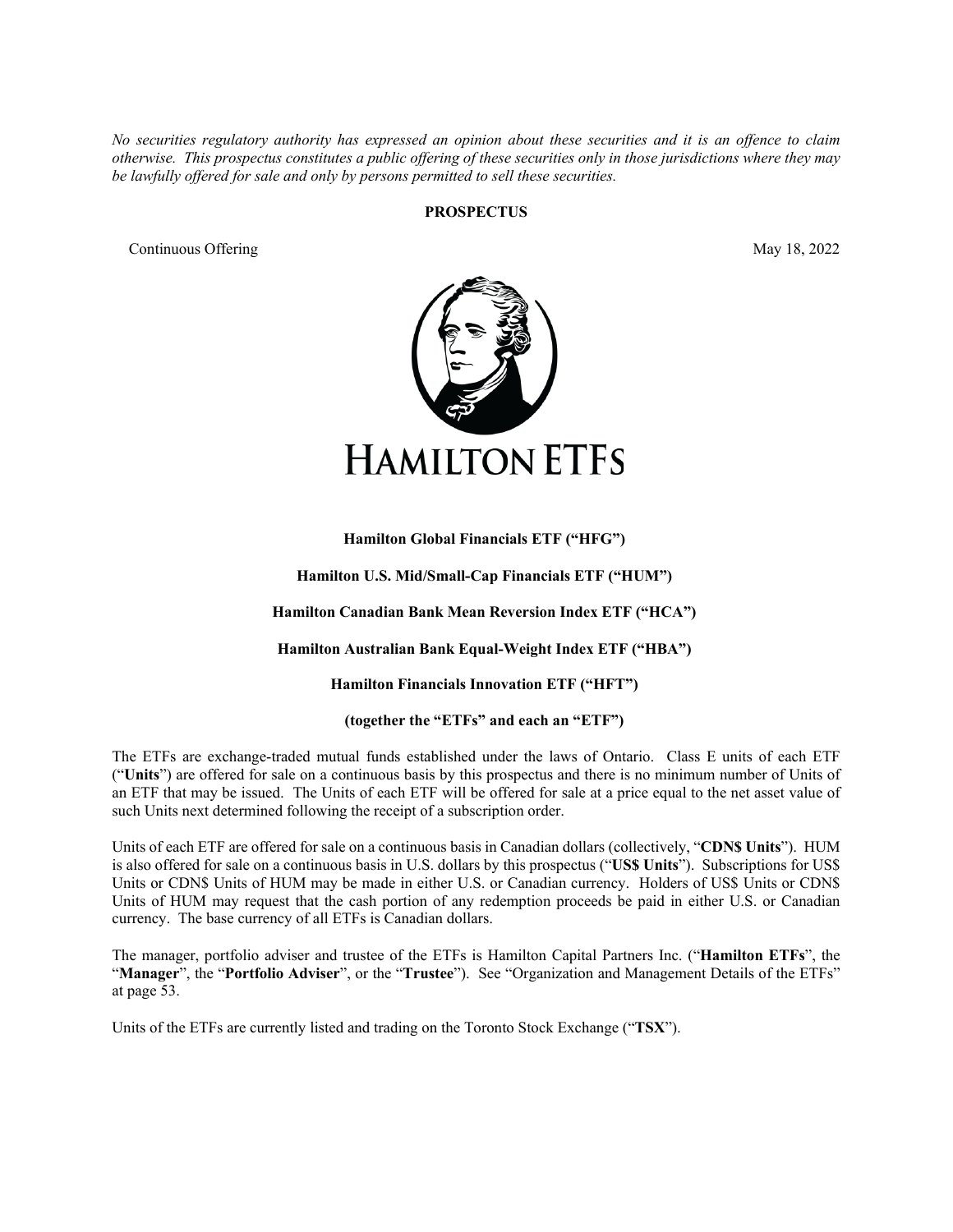# **Investment Objectives**

# *HFG*

The investment objective of HFG is to seek long-term returns from an actively managed equity portfolio consisting of long-term capital growth and dividend income by investing in financial services companies located around the globe.

# *HUM*

The investment objective of HUM is to seek long-term returns from an actively managed equity portfolio of, primarily, United States-based mid and small-cap financial services companies.

# *HCA*

The investment objective of HCA is to replicate, to the extent reasonably possible and before the deduction of fees and expenses, the performance of a rules-based, variable-weight Canadian bank index. The ETF currently seeks to replicate the Solactive Canadian Bank Mean Reversion Index (or any successor thereto).

# *HBA*

The investment objective of HBA is to replicate, to the extent reasonably possible and before the deduction of fees and expenses, the performance of an equal-weight Australian bank index. The ETF currently seeks to replicate the Solactive Australian Bank Equal-Weight Index (or any successor thereto).

# *HFT*

The investment objective of HFT is to seek long-term returns from an actively managed equity portfolio by investing in companies located anywhere in the world that are innovating and supporting the financial services sector primarily through the use of data and technology.

See "Investment Objectives" at page [15.](#page-19-0)

The ETFs are subject to certain investment restrictions. See "Investment Restrictions" at pag[e 23.](#page-27-0)

Units of the ETFs are currently listed and trading on the TSX. Investors are therefore able to buy or sell Units of each ETF on the TSX through registered brokers and dealers in the province or territory where the investor resides. Investors may incur customary brokerage commissions in buying and/or selling Units of an ETF. Unitholders may redeem Units of an ETF in any number for cash, subject to a redemption discount, or may redeem a prescribed number of Units (a "**PNU**") of an ETF or a multiple PNU of the ETF for cash equal to the net asset value of that number of Units of the ETF, subject to any redemption charge. See "Exchange and Redemption of Units" at page [42.](#page-46-0)

Each ETF issues Units directly to the Designated Broker and Dealers (as each is hereinafter defined).

No Designated Broker, Dealer and/or counterparty (as each is hereinafter defined) has been involved in the preparation of this prospectus nor has the Designated Broker, Dealer and/or counterparty performed any review of the contents of this prospectus. The securities regulatory authorities (as hereinafter defined) have provided the ETFs with a decision exempting the ETFs from the requirement to include a certificate of an underwriter in the prospectus. No Designated Broker, Dealer and/or counterparty is an underwriter of the ETFs in connection with the distribution by the ETFs of their Units under this prospectus.

For a discussion of the risks associated with an investment in Units of an ETF, see "Risk Factors" at pag[e 25.](#page-29-0)

Although the ETFs are mutual funds under Canadian securities legislation and each ETF is considered to be a separate mutual fund under such legislation, certain provisions of such legislation and the policies of the securities regulatory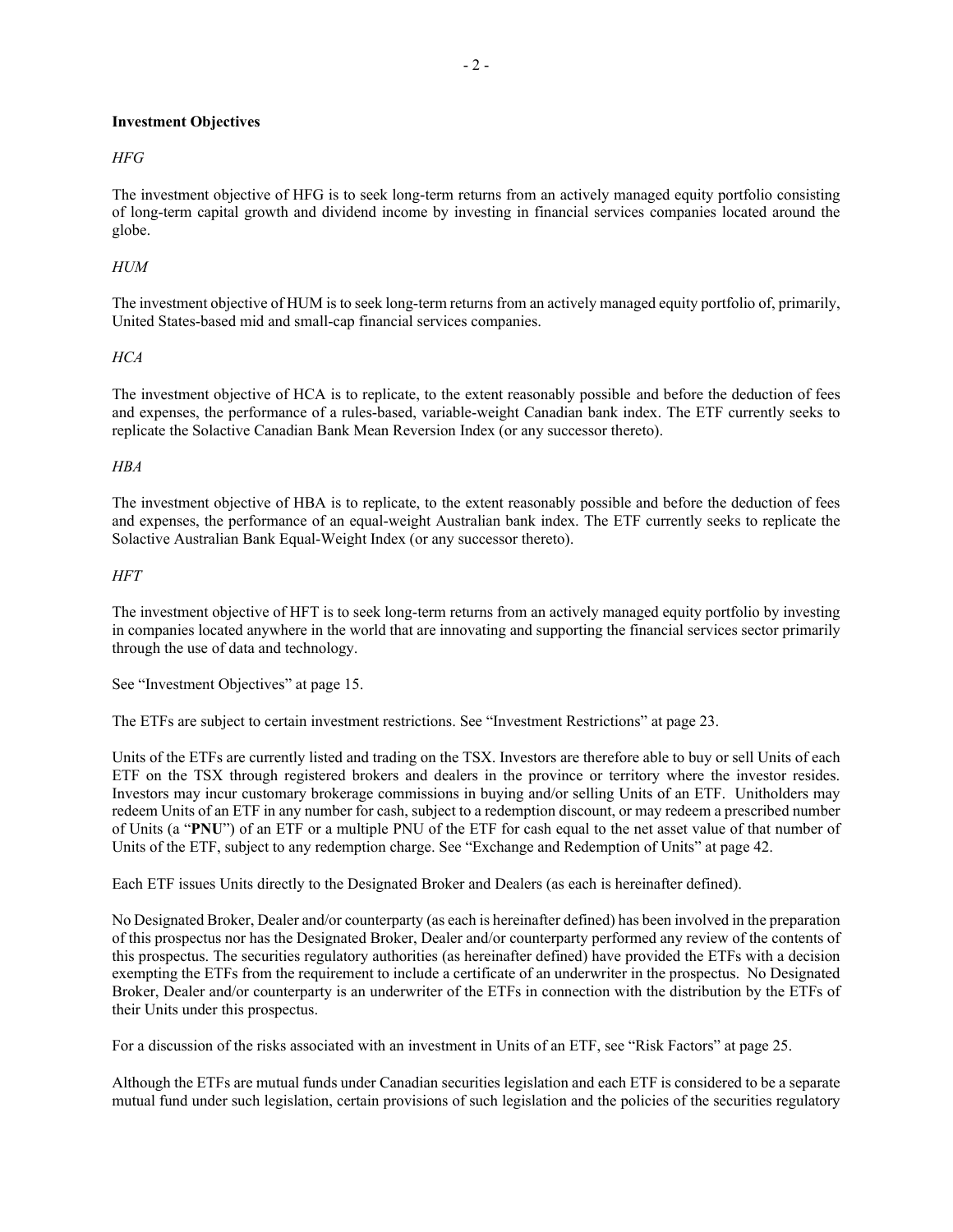authorities applicable to conventional mutual funds and designed to protect investors who purchase securities of mutual funds, do not apply to the ETFs.

# **THESE BRIEF STATEMENTS DO NOT DISCLOSE ALL OF THE RISKS AND OTHER SIGNIFICANT ASPECTS OF INVESTING IN THE ETFS. AN INVESTOR SHOULD CAREFULLY READ THIS PROSPECTUS, INCLUDING THE DESCRIPTION OF THE PRINCIPAL RISK FACTORS OF THE ETFs AT PAG[E 25,](#page-29-0) BEFORE INVESTING IN THE ETFS.**

Registrations and transfers of Units of an ETF are effected only through the book-entry only system administered by CDS Clearing and Depository Services Inc. Beneficial owners do not have the right to receive physical certificates evidencing their ownership.

Additional information about an ETF is available in its most recently filed annual financial statements together with the accompanying independent auditors' report, any interim financial statements of that ETF filed after these annual financial statements, its most recently filed annual and interim management reports of fund performance, and the most recently filed ETF facts of that ETF. These documents will be incorporated by reference into this prospectus which means that they will legally form part of this prospectus. For further details, see "Documents Incorporated by Reference" at page [68.](#page-72-0)

You can get a copy of these documents at your request, and at no cost, by calling the Manager at 416 941 9888 or from your dealer. These documents are also available on the Manager's website at www.hamiltonetfs.com, or by contacting the Manager by e-mail at etf@hamiltonetfs.com. These documents and other information about the ETFs are also available on the website of SEDAR (the System for Electronic Document Analysis and Retrieval) at www.sedar.com.

#### **Hamilton Capital Partners Inc. 55 York Street, Suite 1202 Toronto, ON, M5J 1R7**

| Tel:          | 416 941 9888         |
|---------------|----------------------|
| <b>Email:</b> | etf@hamiltonetfs.com |
| <b>Fax:</b>   | 416 941 9801         |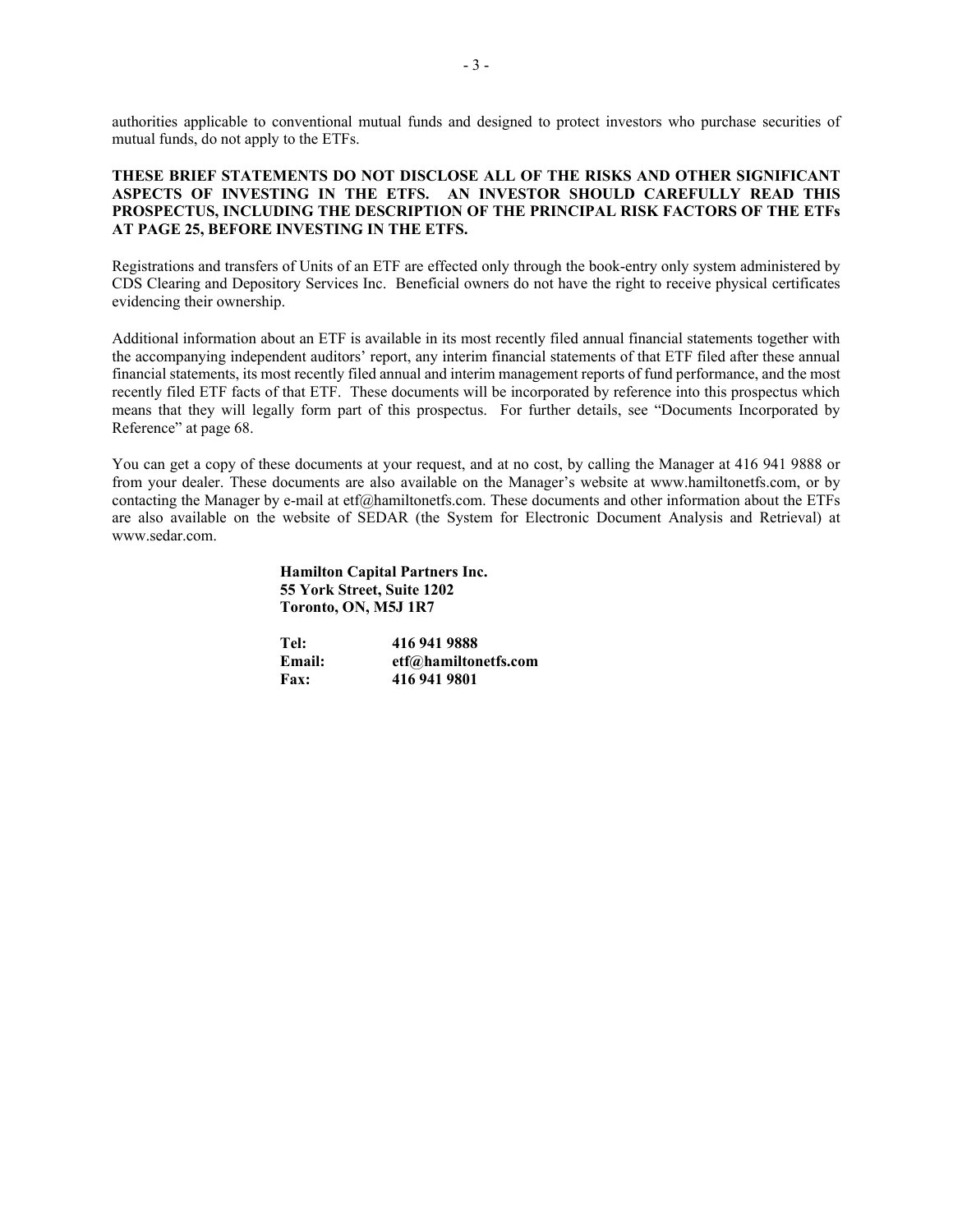# **TABLE OF CONTENTS**

| <b>OVERVIEW OF THE LEGAL</b>              |  |
|-------------------------------------------|--|
|                                           |  |
| <b>INVESTMENT OBJECTIVES 15</b>           |  |
| <b>ADDITIONAL INDEX INFORMATION16</b>     |  |
|                                           |  |
|                                           |  |
|                                           |  |
|                                           |  |
| <b>INVESTMENT STRATEGIES17</b>            |  |
|                                           |  |
| General Investment Strategies 19          |  |
| <b>OVERVIEW OF THE SECTORS THAT</b>       |  |
|                                           |  |
|                                           |  |
|                                           |  |
|                                           |  |
|                                           |  |
|                                           |  |
| <b>INVESTMENT RESTRICTIONS 23</b>         |  |
|                                           |  |
| Tax Related Investment Restrictions 23    |  |
|                                           |  |
| Fees and Expenses Payable by the ETFs 24  |  |
| Fees and Expenses Payable Directly by the |  |
|                                           |  |
|                                           |  |
|                                           |  |
| No Assurances on Achieving Investment     |  |
|                                           |  |
|                                           |  |
|                                           |  |
|                                           |  |
|                                           |  |
|                                           |  |
|                                           |  |
|                                           |  |
|                                           |  |
|                                           |  |
|                                           |  |
|                                           |  |
|                                           |  |
| Corresponding Net Asset Value Risk 29     |  |
|                                           |  |
| Designated Broker/Dealer Risk 29          |  |
|                                           |  |
|                                           |  |
|                                           |  |
| Cease Trading of Securities Risk30        |  |
|                                           |  |
|                                           |  |
|                                           |  |
|                                           |  |
|                                           |  |

| Page | Page                                         |
|------|----------------------------------------------|
| I    |                                              |
| 11   | Reliance on Historical Data Risk31           |
|      |                                              |
| 15   |                                              |
| 15   | Securities Lending, Repurchase and           |
| 16   | Reverse Repurchase Transaction Risk32        |
| 16   | Fund of Funds Investment Risk33              |
| 16   | Exchange-Traded Funds Risk33                 |
| 16   | Absence of an Active Market 33               |
| 16   |                                              |
| 17   | Investing Outside of North America -         |
| 17   |                                              |
| 19   | Emerging Markets Risk - HFG, HFT34           |
|      |                                              |
| 22   |                                              |
| 22   | Changes in the Regulatory and                |
| 22   | Competitive Environment in Global            |
| 23   |                                              |
| 23   | Performance of Banks and Financial           |
| 23   |                                              |
| 23   | Trading Volume of Underlying                 |
| 23   |                                              |
| 23   |                                              |
| 24   | Real Estate Income Trust Investment Risk     |
| 24   |                                              |
|      | Sampling Methodology Risk - HCA, HBA35       |
| 25   | Risk of Error in Replicating or Tracking     |
| 25   |                                              |
| 25   | Index Investment Strategy Risk - HCA,        |
|      |                                              |
| 25   | Rebalancing and Adjustment Risk - HCA,       |
| 25   |                                              |
| 25   | Calculation and Termination of the Indices   |
| 25   |                                              |
| 26   | Technology Obsolescence Risk - HFT 37        |
| 26   | RISK RATINGS OF THE ETFS 37                  |
| 26   |                                              |
| 27   |                                              |
| 27   | Distribution Reinvestment Plan 39            |
| 27   |                                              |
| 27   |                                              |
| 28   |                                              |
| 28   | Buying and Selling Units of an ETF42         |
| 29   | Special Considerations for Unitholders 42    |
| 29   | <b>EXCHANGE AND REDEMPTION OF</b>            |
| 29   |                                              |
| 29   | Exchange of Units at Net Asset Value per     |
| 29   | Unit for Baskets of Securities and/or Cash42 |
| 29   | Redemption of Units of an ETF for Cash 43    |
| 30   |                                              |
| 30   | Costs Associated with Redemptions44          |
| 30   |                                              |
| 30   | Allocations of Income and Capital Gains      |
| 30   |                                              |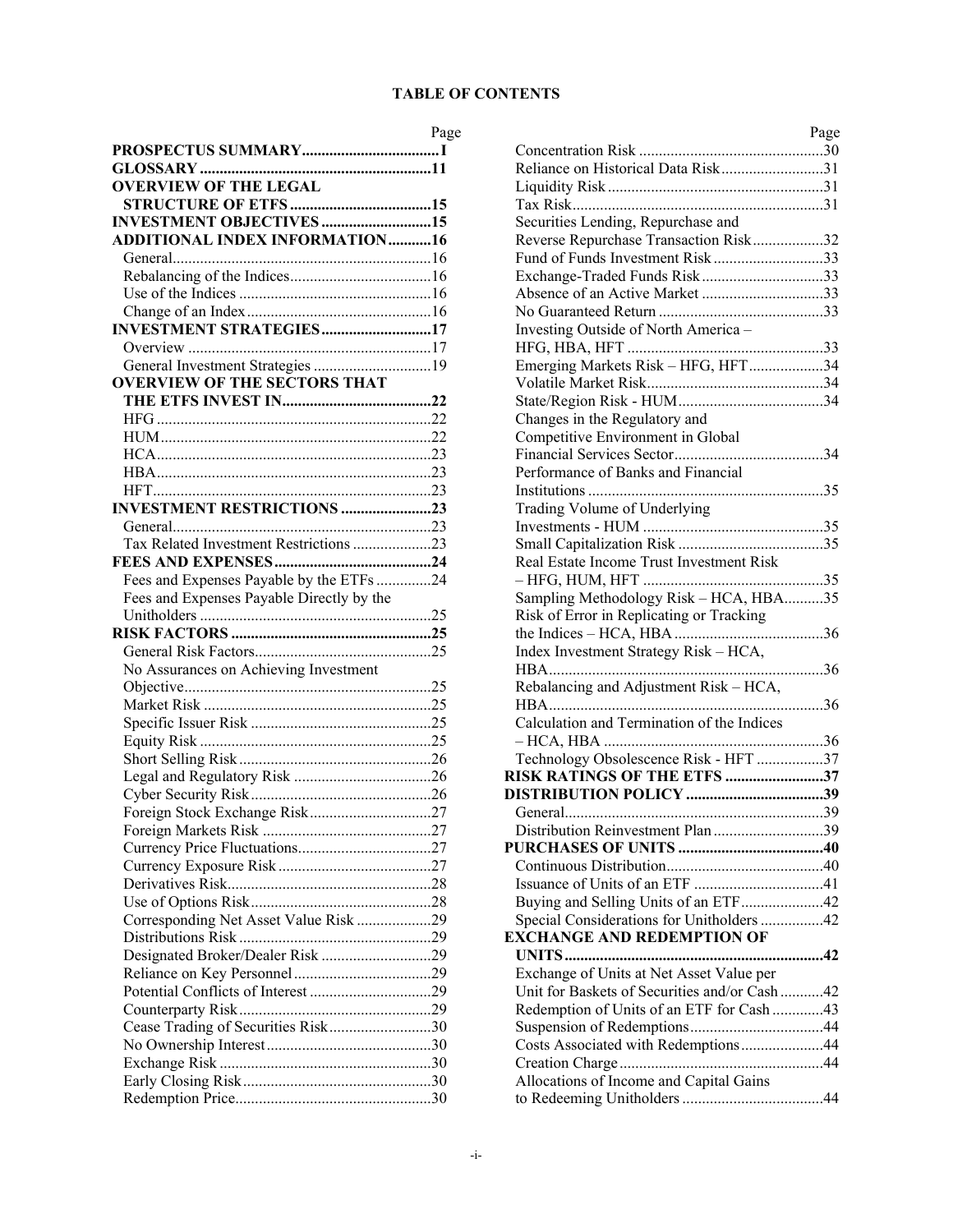# **TABLE OF CONTENTS**

|                                             | Page |
|---------------------------------------------|------|
|                                             |      |
|                                             |      |
|                                             |      |
|                                             |      |
| <b>INCOME TAX CONSIDERATIONS47</b>          |      |
|                                             |      |
|                                             |      |
|                                             |      |
|                                             |      |
|                                             |      |
| Tax Implications of an ETF's Distribution   |      |
|                                             |      |
| <b>ORGANIZATION AND</b>                     |      |
| <b>MANAGEMENT DETAILS OF THE</b>            |      |
|                                             |      |
|                                             |      |
| Officers and Directors of the Manager 53    |      |
| Ownership of Securities of the Manager54    |      |
| Duties and Services Provided by the         |      |
|                                             |      |
| Duties and Services Provided by the         |      |
|                                             |      |
|                                             |      |
|                                             |      |
| Independent Review Committee57              |      |
|                                             |      |
|                                             |      |
|                                             |      |
|                                             |      |
|                                             |      |
|                                             |      |
|                                             |      |
|                                             |      |
| <b>CALCULATION OF NET ASSET</b>             |      |
|                                             |      |
| Valuation Policies and Procedures of the    |      |
|                                             |      |
|                                             |      |
| <b>ATTRIBUTES OF THE SECURITIES 61</b>      |      |
| Description of the Securities Distributed61 |      |
|                                             |      |
|                                             |      |
|                                             |      |
|                                             |      |
| Matters Requiring Unitholder Approval62     |      |
|                                             |      |
|                                             |      |
|                                             |      |
|                                             |      |
|                                             |      |
| <b>RELATIONSHIP BETWEEN ETFS</b>            |      |
|                                             |      |
|                                             |      |

| PRINCIPAL HOLDERS OF UNITS OF       |
|-------------------------------------|
|                                     |
| PROXY VOTING DISCLOSURE FOR         |
| <b>PORTFOLIO SECURITIES HELD65</b>  |
|                                     |
|                                     |
|                                     |
| Trademark Information and Index     |
|                                     |
| <b>LEGAL AND ADMINISTRATIVE</b>     |
|                                     |
|                                     |
|                                     |
|                                     |
|                                     |
| PURCHASERS' STATUTORY RIGHTS        |
| OF WITHDRAWAL AND                   |
|                                     |
| <b>DOCUMENTS INCORPORATED BY</b>    |
|                                     |
| <b>CERTIFICATE OF THE ETFS, THE</b> |
|                                     |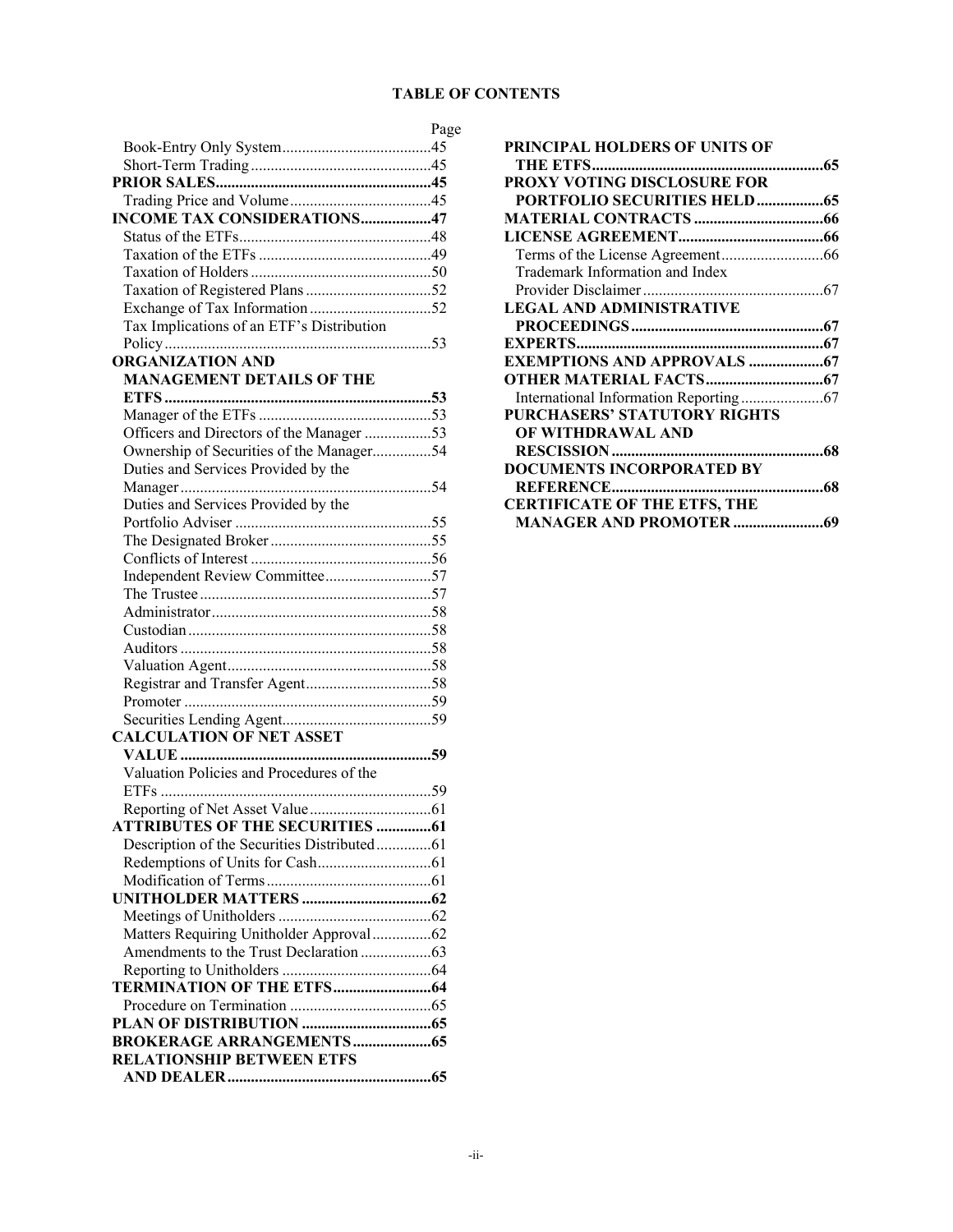#### <span id="page-5-0"></span>**PROSPECTUS SUMMARY**

*The following is a summary of the principal features of this distribution and should be read together with the more detailed information and financial data and statements contained elsewhere in this prospectus or incorporated by reference in the prospectus. Capitalized terms not defined in this summary are defined in the Glossary.*

**The ETFs** The ETFs are exchange-traded mutual funds established under the laws of Ontario. Class E units of each ETF ("**Units**") are offered for sale on a continuous basis by this prospectus and there is no minimum number of Units of an ETF that may be issued. The Units of each ETF are offered for sale at a price equal to the net asset value of such Units next determined following the receipt of a subscription order. Subscriptions for US\$ Units and CDN\$ Units of HUM may be made in either U.S. or Canadian currency. See "Overview of the Legal Structure of the ETFs" at pag[e 15.](#page-19-3)

# **Investment**

**Objectives**

The investment objective of HFG is to seek long-term returns from an actively managed equity portfolio consisting of long-term capital growth and dividend income by investing in financial services companies located around the globe.

#### *HUM*

*HFG*

The investment objective of HUM is to seek long-term returns from an actively managed equity portfolio of, primarily, United States-based mid and small-cap financial services companies.

#### *HCA*

The investment objective of HCA is to replicate, to the extent reasonably possible and before the deduction of fees and expenses, the performance of a rules-based, variableweight Canadian bank index. The ETF currently seeks to replicate the Solactive Canadian Bank Mean Reversion Index (or any successor thereto).

#### *HBA*

The investment objective of HBA is to replicate, to the extent reasonably possible and before the deduction of fees and expenses, the performance of an equal-weight Australian bank index. The ETF currently seeks to replicate the Solactive Australian Bank Equal-Weight Index (or any successor thereto).

## *HFT*

The investment objective of HFT is to seek long-term returns from an actively managed equity portfolio by investing in companies located anywhere in the world that are innovating and supporting the financial services sector primarily through the use of data and technology.

See "Investment Objectives" at page [15](#page-19-0) and "Investment Strategies" at pag[e 16.](#page-20-5)

**Risk Factors** Investing in Units of an ETF can be speculative, can involve a high degree of risk and may only be suitable for persons who are able to assume the risk of losing their entire investment. Prospective investors should therefore consider the following risks, among others, before subscribing for Units of an ETF.

• No Assurances on Achieving Investment Objective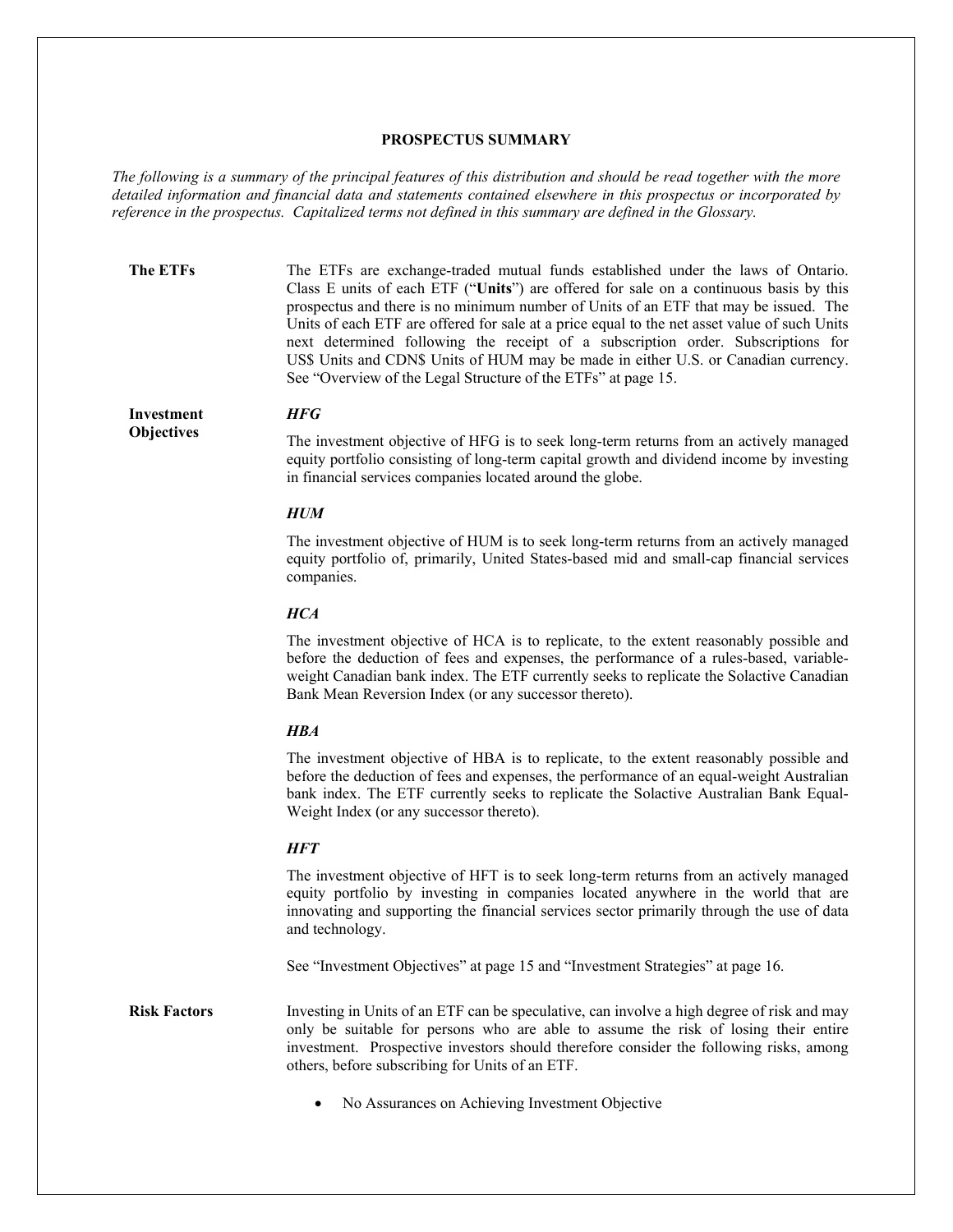- **Market Risk**
- Specific Issuer Risk
- Equity Risk
- Short Selling Risk
- Legal and Regulatory Risk
- Cyber Security Risk
- Foreign Stock Exchange Risk
- Foreign Markets Risk
- Currency Price Fluctuations
- Currency Exposure Risk
- Derivatives Risk
- Use of Options Risk
- Corresponding Net Asset Value Risk
- Distributions Risk
- Designated Broker/Dealer Risk
- Reliance on Key Personnel
- Potential Conflicts of Interest
- Counterparty Risk
- Cease Trading of Securities Risk
- No Ownership Interest
- **Exchange Risk**
- Early Closing Risk
- Redemption Price
- Concentration Risk
- Reliance on Historical Data Risk
- Liquidity Risk
- Tax Risk
- Securities Lending, Repurchase and Reverse Repurchase Transaction Risk
- Fund of Funds Investment Risk
- Exchange-Traded Funds Risk
- Absence of an Active Market
- No Guaranteed Return
- Investing Outside of North America HFG, HBA, HFT
- Emerging Markets Risk HFG, HFT
- Volatile Market Risk
- State/Region Risk HUM
- Changes in the Regulatory and Competitive Environment in Global Financial Services Sector
- Performance of Banks and Financial Institutions
- Trading Volume of Underlying Investments HUM
- Small Capitalization Risk
- Real Estate Income Trust Investment Risk HFG, HUM, HFT
- Sampling Methodology Risk HCA, HBA
- Risk of Error in Replicating or Tracking the Indices HCA, HBA
- Index Investment Strategy Risk HCA, HBA
- Rebalancing and Adjustment Risk HCA, HBA
- Calculation and Termination of the Indices HCA, HBA
- Technology Obsolescence Risk HFT

See "Risk Factors" at page [25.](#page-29-0)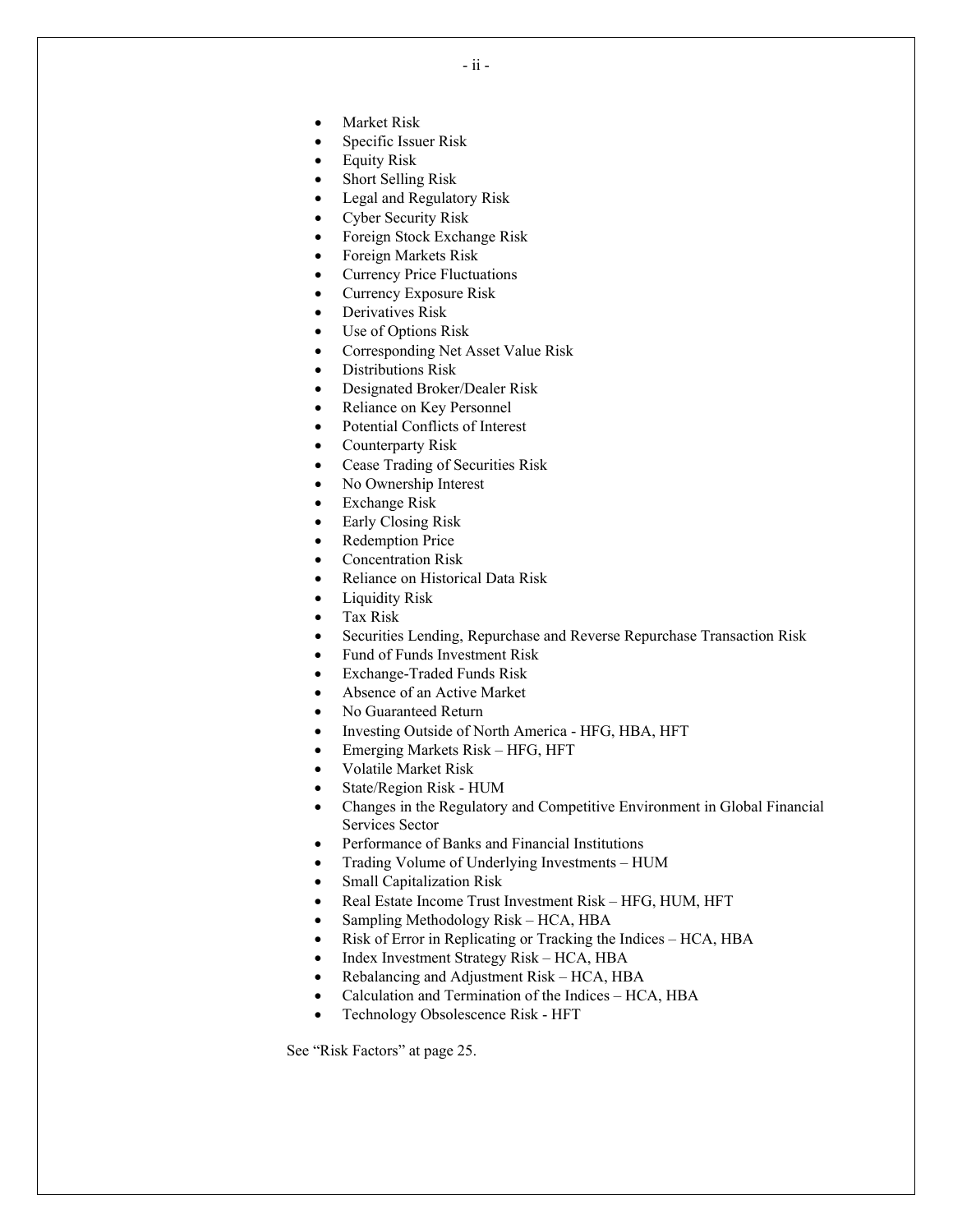# **Investment Strategies**

#### *HFG*

HFG will seek to achieve its investment objective by investing in a portfolio of financial services companies located around the globe, including but not limited to, commercial and investment banks, insurance companies, brokerages, asset managers, exchanges, financial technology companies, real estate investment trusts and other investment companies. By investing globally, the Portfolio Adviser aims to take advantage of the most attractive opportunities in the financial services sector, while managing country, sub-sector and concentration risks. To determine those companies that fit this criteria, the Portfolio Adviser will apply specialized analysis and expertise, reviewing a company's individual attributes such as its valuation, dividend yield and growth prospects, as well as its macro environment, including, but not limited to, GDP growth, inflation and interest rate trends, fiscal and monetary policies, and regulatory and sector trends.

At any time, it is anticipated that the ETF's portfolio will be made up of between approximately 40 and 65 issuers. Such investments will be diversified by country and by sub-sector. HFG will primarily invest in equity securities listed on major global exchanges, including ADRs, and may also, from time to time, invest in preferred securities. The Portfolio Adviser may, at its discretion, hedge some or all of the ETF's non-Canadian dollar currency exposure.

#### *HUM*

HUM will seek to achieve its investment objective through the selection of equity investments in U.S. financial services companies that, in the Portfolio Adviser's view, represent an attractive investment opportunity, relative to other such companies. In determining which companies to include in the ETF's portfolio, the Portfolio Adviser will apply specialized analysis and expertise, reviewing a company's individual attributes such as its valuation and growth prospects, as well as the macro environment, including, but not limited to, GDP growth, inflation and interest rate trends, fiscal and monetary policies, and regulatory and sector trends.

The ETF's portfolio is anticipated to be comprised primarily of mid-cap (i.e., having a market capitalization of between US\$2 billion and US\$20 billion), and to a lesser extent, small-cap (i.e., having a market capitalization of between US\$300 million and US\$2 billion) companies based in the United States. However, the ETF's investments may be selected from any subsector, country, or capitalization level of the global financial services sector. Specifically, the portfolio may include, but is not limited to, commercial and investment banks, insurance companies, brokerages, asset managers, exchanges, financial technology companies, real estate investment trusts and other investment companies.

At any time, it is anticipated that the ETF's portfolio will be made up of between approximately 40 and 70 issuers. Such investments will be by sub-sector. The Portfolio Adviser may, at its discretion, hedge some or all of the ETF's non-Canadian dollar currency exposure.

#### *HCA*

HCA will seek to achieve its investment objective by investing in and holding a proportionate share of, or a sampling of the constituent securities of, the Solactive Canadian Bank Mean Reversion Index in order to track such Index's performance. As an alternative to, or in conjunction with investing in and holding the constituent securities, HCA may also invest in other securities to obtain exposure to the constituent securities of the Index in a manner that is consistent with HCA's investment objective. HCA may also hold cash and cash equivalents or other money market instruments in order to meet its obligations.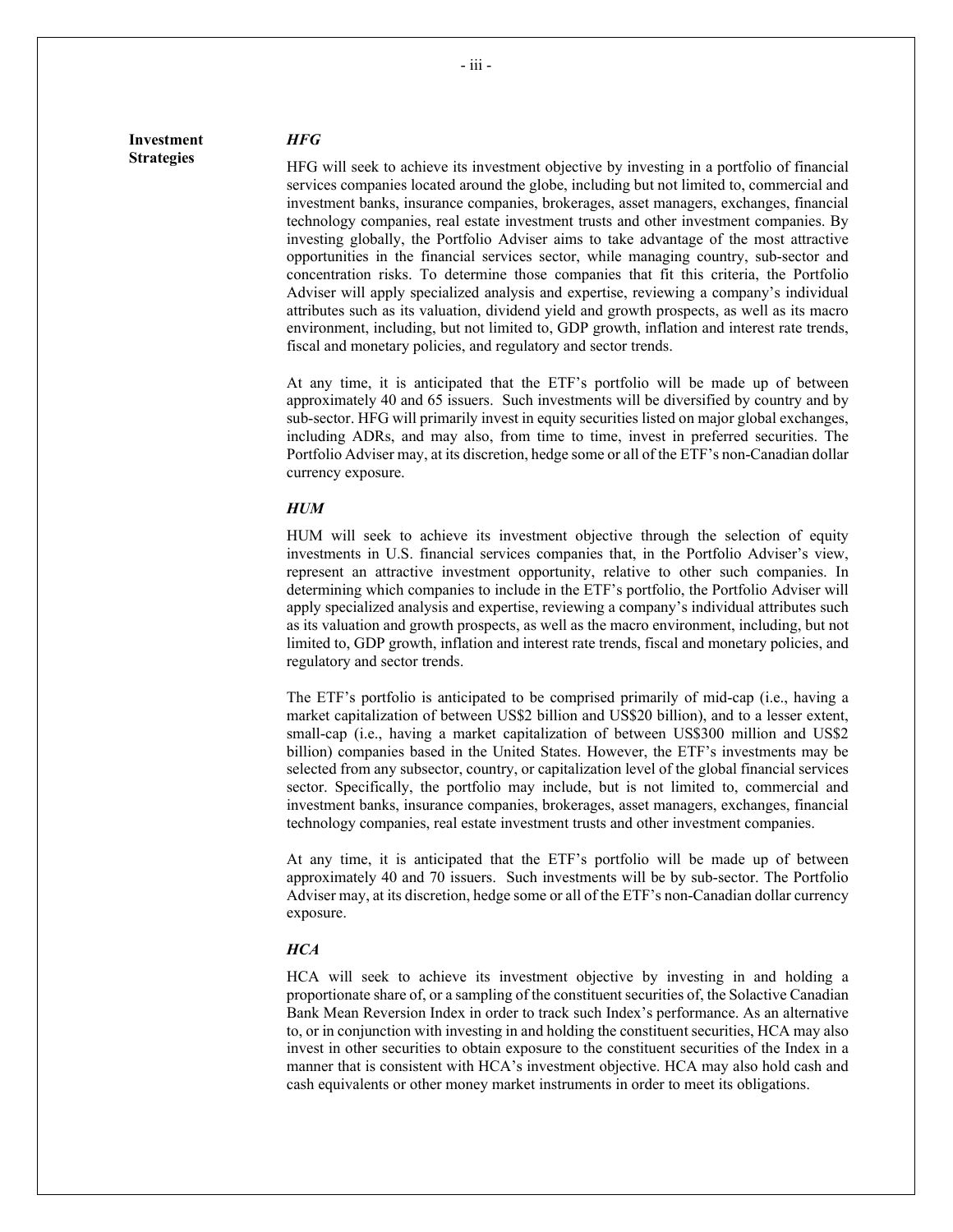The Solactive Canadian Bank Mean Reversion Index includes Canadian exchange listed securities in the banking industry. Constituents are subject to minimum market capitalization and liquidity screens and are rebalanced quarterly (or such other frequency as may be determined by the Index Provider from time to time) according to a rules-based re-weighting strategy. The constituent securities are the top six Canadian banks (each a "**Bank**" and collectively, the "**Banks**") listed on the Toronto Stock Exchange or other recognized exchange in Canada by market capitalization. Currently, the constituents are Bank of Montreal, The Bank of Nova Scotia, Canadian Imperial Bank of Commerce, National Bank of Canada, Royal Bank of Canada and The Toronto-Dominion Bank. The re-weighting strategy is based on the historical long-term mean-reversion tendencies of the sector. The Solactive Canadian Bank Mean Reversion Index's rules-based mean-reversion strategy rebalances the portfolio quarterly (or such other frequency as may be determined by the Index Provider from time to time) (an "**HCA Rebalance Date**") based on the percent difference between each Bank's stock price and its 200-day average price (or such other measure as may be determined by the Index Provider from time to time) (the "**HCA Average Price**"). On an HCA Rebalance Date: (i) the three Banks with the lowest percentage difference between their current trading price and the HCA Average Price are "over-weighted" at approximately 26.5% each of the Index; and (ii) the three Banks with the highest percentage difference between their current trading price and the HCA Average Price are "under-weighted" at approximately 6.5% each of the Index. Such portfolio weightings are maintained until the next HCA Rebalance Date, at which point the rebalancing process is repeated. Additional information about the Solactive Canadian Bank Mean-Reversion Index and its constituent issuers can be found on Solactive AG's website, www.solactive.com.

In order to carry out the above noted investment strategy, the Manager, on behalf of HCA, has obtained relief from the Canadian Securities Regulatory Authorities from the concentration restrictions in subsection 2.1(1) of NI 81-102, subject to the terms and conditions described therein. See "Concentration Risk" at page [30.](#page-34-6)

#### *HBA*

HBA will seek to achieve its investment objective by investing in and holding a proportionate share of, or a sampling of the constituent securities of, the Solactive Australian Bank Equal-Weight Index, to seek to track such Index's performance. As an alternative to, or in conjunction with investing in and holding the constituent securities, HBA may also invest in other securities to obtain exposure to the constituent securities of the Index in a manner that is consistent with HBA's investment objective. HBA may also hold cash and cash equivalents or other money market instruments in order to meet its obligations.

The Solactive Australian Bank Equal-Weight Index includes Australian exchange listed securities in the banking industry. Constituents are subject to minimum market capitalization and liquidity screens and are rebalanced semi-annually (an "**HBA Rebalance Date**" and together with an HCA Rebalance Date, a "**Rebalance Date**"). Currently, the constituents are Commonwealth Bank of Australia, Australia and New Zealand Banking Group, Westpac Banking Corporation, National Australia Bank and Macquarie Group Inc. Each security in this Index is allocated an equal weight rather than a market capitalization weight. Additional information about the Solactive Australian Bank Equal Weight Index and its constituent issuers can be found on Solactive AG's website, www.solactive.com.

In order to carry out the above noted investment strategy, the Manager, on behalf of HBA, has obtained relief from the Canadian Securities Regulatory Authorities from the concentration restrictions in subsection 2.1(1) of NI 81-102, subject to the terms and conditions described therein. See "Concentration Risk" at page [30.](#page-34-6)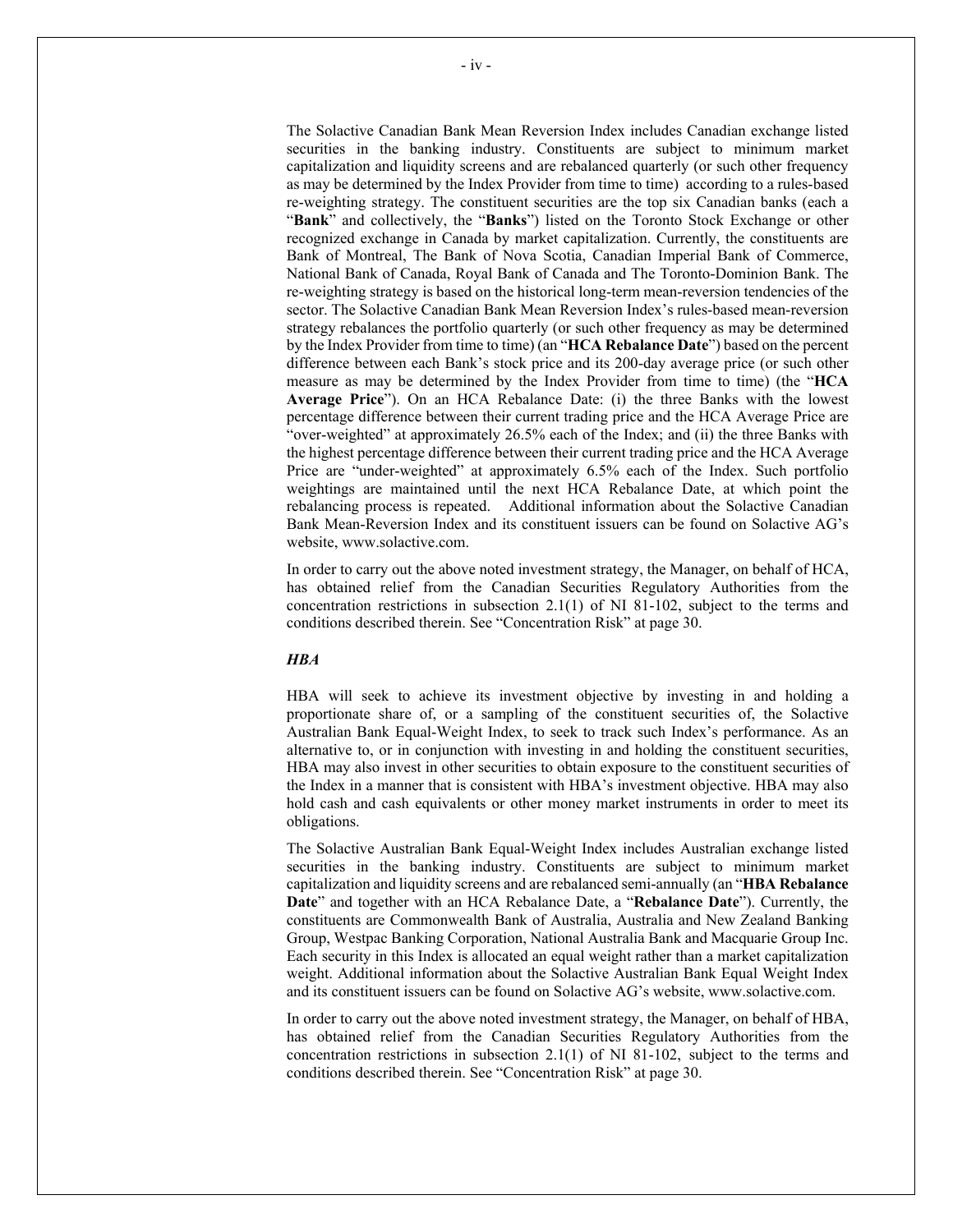# *HFT*

|                                                    | HFT will seek to achieve its investment objective by investing in a portfolio of companies<br>located anywhere around the globe that, in the Portfolio Adviser's view, have the potential<br>to generate higher earnings/revenue growth by benefiting from secular trends, either<br>through innovating or supporting innovation, as they relate to the use of data and<br>technology in the financial services sector. This universe of companies includes, but is not<br>limited to, payment processors and networks, asset managers, exchanges, and other<br>financial technology companies as well as those companies supporting that growth through<br>lending including commercial and investment banks, insurance companies, brokerages, and<br>other investment companies. By investing globally, the Portfolio Adviser recognizes that<br>technology is less constrained by geography. The Portfolio Adviser aims to take advantage<br>of the most attractive opportunities in the financial technology sphere, while managing<br>country and concentration risks. To determine those companies that fit these criteria, the<br>Portfolio Adviser will apply specialized analysis and expertise, reviewing a company's<br>individual attributes, such as valuation, potential for growth, exposure to and investment in<br>technological innovation and changing business trends within the sector. |
|----------------------------------------------------|--------------------------------------------------------------------------------------------------------------------------------------------------------------------------------------------------------------------------------------------------------------------------------------------------------------------------------------------------------------------------------------------------------------------------------------------------------------------------------------------------------------------------------------------------------------------------------------------------------------------------------------------------------------------------------------------------------------------------------------------------------------------------------------------------------------------------------------------------------------------------------------------------------------------------------------------------------------------------------------------------------------------------------------------------------------------------------------------------------------------------------------------------------------------------------------------------------------------------------------------------------------------------------------------------------------------------------------------------------------------------------------------------------------|
|                                                    | At any time, it is anticipated that the ETF's portfolio will be made up of between<br>approximately 30 and 60 issuers. HFT will primarily invest in equity securities listed on<br>major global exchanges, including ADRs, and may also, from time to time, invest in<br>preferred securities. The Portfolio Adviser may, at its discretion, hedge some or all of the<br>ETF's non-Canadian dollar currency exposure.                                                                                                                                                                                                                                                                                                                                                                                                                                                                                                                                                                                                                                                                                                                                                                                                                                                                                                                                                                                        |
|                                                    | See "Investment Strategies" at page 16.                                                                                                                                                                                                                                                                                                                                                                                                                                                                                                                                                                                                                                                                                                                                                                                                                                                                                                                                                                                                                                                                                                                                                                                                                                                                                                                                                                      |
| <b>Offering</b>                                    | Units of each ETF are offered for sale on a continuous basis by this prospectus and there is<br>no minimum or maximum number of Units of an ETF that may be issued. The Units of<br>each ETF are offered for sale at a price equal to the net asset value of such Units next<br>determined following the receipt of a subscription order. See "Plan of Distribution" at page<br>65.                                                                                                                                                                                                                                                                                                                                                                                                                                                                                                                                                                                                                                                                                                                                                                                                                                                                                                                                                                                                                          |
|                                                    | Units of each ETF are offered for sale on a continuous basis in Canadian dollars<br>(collectively, "CDNS Units"). HUM will also be offered for sale on a continuous basis in<br>U.S. dollars by this prospectus ("US\$ Units"). Subscriptions for US\$ Units or CDN\$ units<br>of HUM may be made in either U.S. or Canadian currency. Holders of US\$ Units or CDN\$<br>Units of HUM may request that the cash portion of any redemption proceeds be paid in<br>either U.S. or Canadian currency. The base currency of all ETFs is Canadian dollars.                                                                                                                                                                                                                                                                                                                                                                                                                                                                                                                                                                                                                                                                                                                                                                                                                                                        |
|                                                    | Units of the ETFs are currently listed and trading on the TSX.                                                                                                                                                                                                                                                                                                                                                                                                                                                                                                                                                                                                                                                                                                                                                                                                                                                                                                                                                                                                                                                                                                                                                                                                                                                                                                                                               |
|                                                    | See "Attributes of the Securities" at page 61.                                                                                                                                                                                                                                                                                                                                                                                                                                                                                                                                                                                                                                                                                                                                                                                                                                                                                                                                                                                                                                                                                                                                                                                                                                                                                                                                                               |
| Brokerage<br><b>Arrangements</b>                   | Subject to the prior written approval of the Manager, the Portfolio Adviser is authorized to<br>establish, maintain, change and close brokerage accounts on behalf of each ETF.                                                                                                                                                                                                                                                                                                                                                                                                                                                                                                                                                                                                                                                                                                                                                                                                                                                                                                                                                                                                                                                                                                                                                                                                                              |
| Special<br><b>Considerations for</b><br>Purchasers | The provisions of the so-called "early warning" requirements set out in Canadian securities<br>legislation do not apply in connection with the acquisition of Units of an ETF. In addition,<br>each ETF may rely on exemptive relief from the securities regulatory authorities to permit<br>a Unitholder of that ETF to acquire more than 20% of the Units of that ETF through<br>purchases on the TSX without regard to the takeover bid requirements of applicable<br>Canadian securities legislation.                                                                                                                                                                                                                                                                                                                                                                                                                                                                                                                                                                                                                                                                                                                                                                                                                                                                                                    |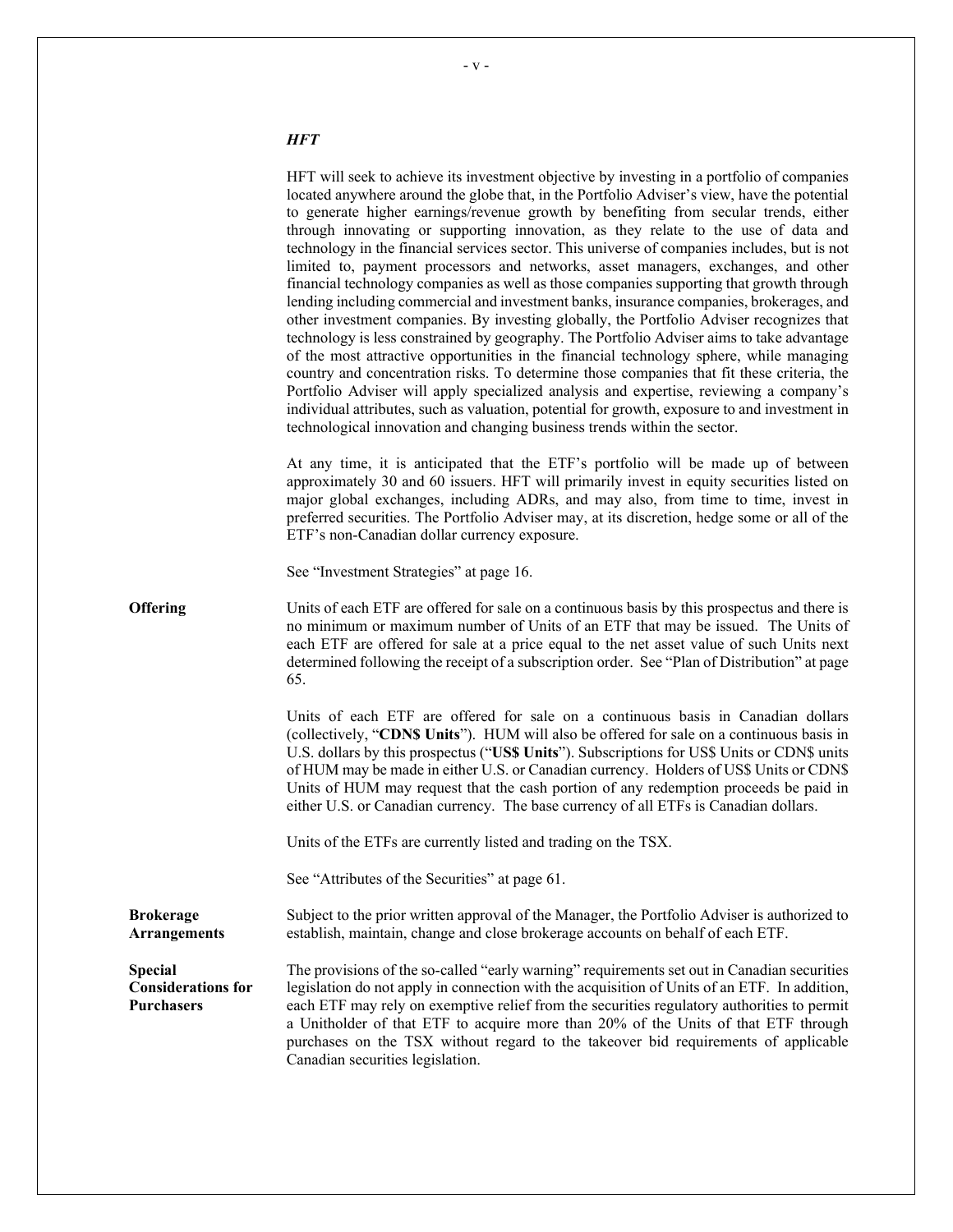|                                                              | Market participants are permitted to sell Units of an ETF short and at any price without<br>regard to the restrictions of the Universal Market Integrity Rules that generally prohibit<br>selling securities short on the TSX unless the price is at or above the last sale price.                                                                                                                                                                                                                                                                                                                                                             |
|--------------------------------------------------------------|------------------------------------------------------------------------------------------------------------------------------------------------------------------------------------------------------------------------------------------------------------------------------------------------------------------------------------------------------------------------------------------------------------------------------------------------------------------------------------------------------------------------------------------------------------------------------------------------------------------------------------------------|
|                                                              | Other than as a result of any applicable exemptive relief obtained from the securities<br>regulatory authorities, each ETF will comply with all applicable requirements of NI 81-<br>102.                                                                                                                                                                                                                                                                                                                                                                                                                                                      |
|                                                              | See "Attributes of the Securities - Description of the Securities Distributed" at page 61.                                                                                                                                                                                                                                                                                                                                                                                                                                                                                                                                                     |
| <b>Distributions and</b><br>Automatic<br><b>Reinvestment</b> | It is anticipated that each ETF, other than HCA and HFG, will make distributions to its<br>Unitholders on a quarterly basis. It is anticipated that HCA and HFG will make<br>distributions on a monthly basis. Such distributions will be paid in cash unless a Unitholder<br>is participating in the Reinvestment Plan.                                                                                                                                                                                                                                                                                                                       |
|                                                              | Cash distributions on US\$ Units will typically be converted to U.S. dollars by the<br>Unitholder's account holder.                                                                                                                                                                                                                                                                                                                                                                                                                                                                                                                            |
|                                                              | Distributions are not fixed or guaranteed. The Manager may in its complete discretion,<br>change the frequency or expected amount of these distributions. Cash distributions consist<br>primarily of income but may, at the Manager's discretion, include capital gains and/or<br>returns of capital.                                                                                                                                                                                                                                                                                                                                          |
|                                                              | The ETFs also expect to distribute sufficient net income (including net capital gains) so<br>that no ETF will be liable for Canadian income tax in any given year. Additional<br>distributions required to ensure an ETF is not liable for Canadian income tax, if any, are<br>expected to be made annually at the end of each year where necessary. All such<br>distributions will automatically be reinvested on behalf of each Unitholder in additional<br>Units of the applicable ETF and then consolidated, so that the number of Units outstanding<br>after the distribution is the same as the number of Units before the distribution. |
|                                                              | See "Distribution Policy" at page 34.                                                                                                                                                                                                                                                                                                                                                                                                                                                                                                                                                                                                          |
| <b>Distribution</b><br><b>Reinvestment Plan</b>              | At any time, a Unitholder of an ETF may elect to participate in the Reinvestment Plan by<br>contacting the CDS Participant(s) through which the Unitholder holds its Units. Under the<br>Reinvestment Plan, monthly or quarterly cash distributions, as applicable, will be used to<br>acquire additional Units of the applicable ETF in the market or from treasury and will be<br>credited to the account of the Unitholder through CDS.                                                                                                                                                                                                     |
|                                                              | See "Distribution Policy – Distribution Reinvestment Plan" at page 39.                                                                                                                                                                                                                                                                                                                                                                                                                                                                                                                                                                         |
| <b>Redemptions</b>                                           | In addition to the ability to sell Units of an ETF on the TSX, Unitholders may: (a) redeem<br>Units of that ETF in any number for cash at a redemption price per Unit equal to 95% of<br>the closing price for Units of the ETF on the TSX on the effective day of the redemption,<br>or (b) exchange a PNU or a multiple PNU of that ETF for Baskets of Securities and/or cash<br>equal to the net asset value of that number of Units less any redemption charge.                                                                                                                                                                            |
|                                                              | Holders of US\$ Units or CDN\$ Units for HUM may request that their redemption proceeds<br>be paid in either U.S. or Canadian currency.                                                                                                                                                                                                                                                                                                                                                                                                                                                                                                        |
|                                                              | See "Exchange and Redemption of Units" at page 42.                                                                                                                                                                                                                                                                                                                                                                                                                                                                                                                                                                                             |
|                                                              |                                                                                                                                                                                                                                                                                                                                                                                                                                                                                                                                                                                                                                                |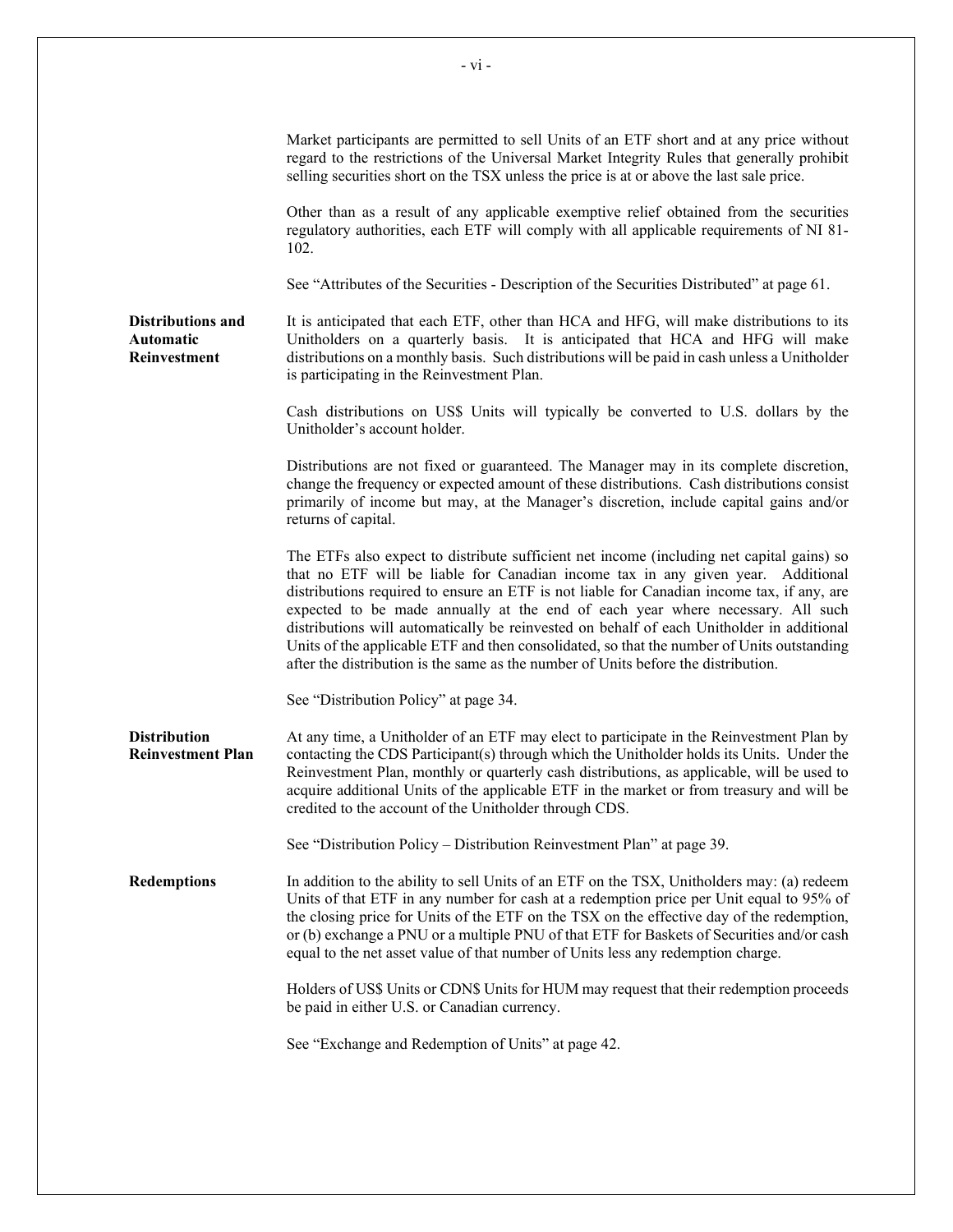| <b>Income Tax</b><br><b>Considerations</b>       | A Unitholder of an ETF will generally be required to include in computing the Unitholder's<br>income for a taxation year the amount of income computed in Canadian dollars (including<br>any taxable capital gains) that is paid or becomes payable to the Unitholder by the ETF in<br>that year (including such income that is reinvested in additional Units of the ETF).                                                                                                                                                                                                                                                                                                                                                                                                                                                                                                                                                                                                                                                                                                                                                                                                                                                                                                                                                                                                          |
|--------------------------------------------------|--------------------------------------------------------------------------------------------------------------------------------------------------------------------------------------------------------------------------------------------------------------------------------------------------------------------------------------------------------------------------------------------------------------------------------------------------------------------------------------------------------------------------------------------------------------------------------------------------------------------------------------------------------------------------------------------------------------------------------------------------------------------------------------------------------------------------------------------------------------------------------------------------------------------------------------------------------------------------------------------------------------------------------------------------------------------------------------------------------------------------------------------------------------------------------------------------------------------------------------------------------------------------------------------------------------------------------------------------------------------------------------|
|                                                  | A Unitholder of an ETF who disposes of a Unit of the ETF that is held as capital property,<br>including on a redemption or otherwise, will realize a capital gain (or capital loss) to the<br>extent that the proceeds of disposition (other than any amount payable by the ETF which<br>represents an amount that is otherwise required to be included in the Unitholder's income),<br>net of costs of disposition, exceed (or are less than) the adjusted cost base of the Unit of the<br>ETF.                                                                                                                                                                                                                                                                                                                                                                                                                                                                                                                                                                                                                                                                                                                                                                                                                                                                                     |
|                                                  | Pursuant to the Trust Declaration, an ETF may allocate and designate any income or capital<br>gains realized by the ETF as a result of any disposition of property of the ETF undertaken<br>to permit or facilitate the redemption of Units to a Unitholder whose Units are being<br>redeemed. In addition, each ETF has the authority to distribute, allocate and designate any<br>income or capital gains of the ETF to a Unitholder who has redeemed Units of the ETF<br>during a year in an amount equal to the Unitholder's share, at the time of redemption, of<br>the ETF's income and capital gains for the year or such other amount that is determined by<br>the ETF to be reasonable. Any such allocations will reduce the redeeming Unitholder's<br>proceeds of disposition. An ETF that is a mutual fund trust for tax purposes throughout a<br>year is prohibited from claiming a deduction in computing its income for the year in respect<br>of amounts of income that are allocated to redeeming Unitholders and is limited in its ability<br>to claim a deduction in computing its income for amounts of capital gains that are allocated<br>to redeeming Unitholders. Accordingly, the amounts and taxable component of<br>distributions to non-redeeming Unitholders of an ETF may be greater than would have been<br>the case in the absence of such tax rules. |
|                                                  | Each investor should satisfy himself or herself as to the federal and provincial tax<br>consequences of an investment in Units of an ETF by obtaining advice from his or her tax<br>adviser.                                                                                                                                                                                                                                                                                                                                                                                                                                                                                                                                                                                                                                                                                                                                                                                                                                                                                                                                                                                                                                                                                                                                                                                         |
|                                                  | See "Income Tax Considerations" at page 45.                                                                                                                                                                                                                                                                                                                                                                                                                                                                                                                                                                                                                                                                                                                                                                                                                                                                                                                                                                                                                                                                                                                                                                                                                                                                                                                                          |
| <b>Eligibility for</b><br>Investment             | A Unit of an ETF will be a qualified investment under the Tax Act for a trust governed by<br>a registered retirement savings plan, a registered retirement income fund, a registered<br>disability savings plan, a deferred profit sharing plan, a registered education savings plan<br>or a tax-free savings account, provided that the ETF qualifies as a "mutual fund trust"<br>within the meaning of the Tax Act, or the Unit of the ETF is listed on a "designated stock<br>exchange" within the meaning of the Tax Act.                                                                                                                                                                                                                                                                                                                                                                                                                                                                                                                                                                                                                                                                                                                                                                                                                                                        |
| <b>Documents</b><br>Incorporated by<br>Reference | Additional information about each ETF is available in the most recently filed annual and<br>interim financial statements of that ETF and the most recently filed annual and interim<br>management report of fund performance of that ETF. These documents are incorporated<br>by reference into this prospectus. Documents incorporated by reference into this prospectus<br>legally form part of this prospectus just as if they were printed as part of this prospectus.<br>These documents are publicly available on the website of the ETFs at<br>www.hamiltonetfs.com and may be obtained upon request, at no cost, by calling 416 941<br>9888 or by contacting your dealer. These documents and other information about the ETFs<br>are also publicly available at www.sedar.com. See "Documents Incorporated by Reference"<br>at page 68.                                                                                                                                                                                                                                                                                                                                                                                                                                                                                                                                     |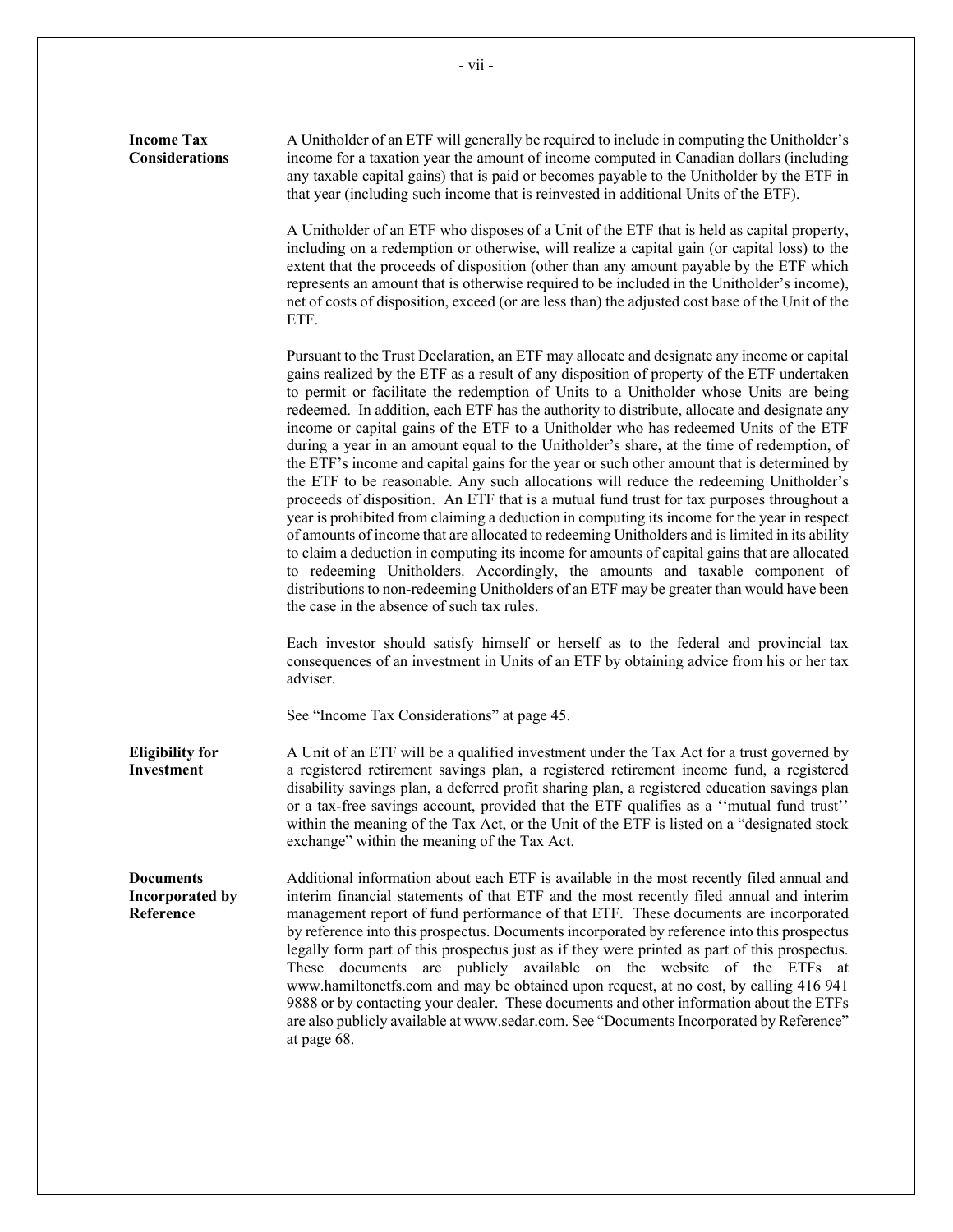| <b>Termination</b>                                          | The ETFs do not have a fixed termination date but may be terminated at the discretion of<br>the Manager in accordance with the terms of the Trust Declaration. See "Termination of<br>the ETFs" at page 64.                                                                                                                                                                                                                          |  |  |
|-------------------------------------------------------------|--------------------------------------------------------------------------------------------------------------------------------------------------------------------------------------------------------------------------------------------------------------------------------------------------------------------------------------------------------------------------------------------------------------------------------------|--|--|
| <b>Organization and Management of the ETFs</b>              |                                                                                                                                                                                                                                                                                                                                                                                                                                      |  |  |
| The Manager, the<br><b>Portfolio Adviser</b><br>and Trustee | The Manager, Hamilton Capital Partners Inc., is a corporation incorporated under the laws<br>of the Province of Ontario. The Manager is the manager, portfolio adviser and trustee of<br>each ETF, and is responsible for providing or arranging for the provision of administrative<br>and third party services required by the ETFs and makes and executes investment decisions<br>on behalf of the ETFs.                          |  |  |
|                                                             | The principal office of the Manager is located at 55 York Street, Suite 1202, Toronto, ON,<br>M5J 1R7.                                                                                                                                                                                                                                                                                                                               |  |  |
|                                                             | The Manager is registered as: (i) an investment fund manager in Ontario, Quebec and<br>Newfoundland & Labrador; (ii) an exempt market dealer in Ontario; and (iii) a portfolio<br>manager in Ontario. See "Organization and Management Details of the ETFs" at page 53.                                                                                                                                                              |  |  |
| Administrator                                               | Horizons ETFs Management (Canada) Inc. ("Horizons"), a corporation incorporated under<br>the laws of Canada, has been retained by the Manager to provide assistance to the Manager<br>in respect of certain aspects of the day-to-day administration of the ETFs. Horizons is<br>independent of the Manager and is located in Toronto, Ontario. See "Organization and<br>Management Details of the ETFs - Administrator" at page 58. |  |  |
| Custodian                                                   | CIBC Mellon Trust is the custodian of the ETFs and is independent of the Manager. CIBC<br>Mellon Trust provides custodial services to the ETFs. CIBC Mellon Trust is located in<br>Toronto, Ontario. See "Organization and Management Details of the ETFs - Custodian"<br>at page 58.                                                                                                                                                |  |  |
| <b>Auditors</b>                                             | KPMG LLP is responsible for auditing the annual financial statements of the ETFs. The<br>auditors are independent of the Manager. The head office of KPMG LLP is located in<br>Toronto, Ontario. See "Organization and Management Details of the ETFs - Auditors" at<br>page 58.                                                                                                                                                     |  |  |
| <b>Valuation Agent</b>                                      | CIBC Mellon Global has been retained to provide accounting and valuation services to the<br>ETFs. CIBC Mellon Global is located in Toronto, Ontario. See "Organization and<br>Management Details of the ETFs – Valuation Agent" at page 58.                                                                                                                                                                                          |  |  |
| <b>Registrar</b> and<br><b>Transfer Agent</b>               | TSX Trust Company is the registrar and transfer agent for the Units of the ETFs pursuant<br>a registrar and transfer agency agreement entered into by the ETFs. TSX Trust Company<br>is independent of the Manager. TSX Trust Company is located in Toronto, Ontario. See<br>"Organization and Management Details of the ETFs - Registrar and Transfer Agent" at<br>page 58.                                                         |  |  |
| Promoter                                                    | Hamilton ETFs is also the promoter of the ETFs. Hamilton ETFs took the initiative in<br>founding and organizing the ETFs and is, accordingly, the promoter of the ETFs within the<br>meaning of securities legislation of certain provinces and territories of Canada. See<br>"Organization and Management Details of the ETFs - Promoter" at page 59.                                                                               |  |  |
| <b>Securities Lending</b>                                   | The Bank of New York Mellon will be the securities lending agent of the ETFs. The Bank                                                                                                                                                                                                                                                                                                                                               |  |  |

**Securities Lending Agent** The Bank of New York Mellon will be the securities lending agent of the ETFs. The Bank of New York Mellon is located in New York City. See "Organization and Management Details of the ETFs – Securities Lending Agent" at page [59.](#page-63-5)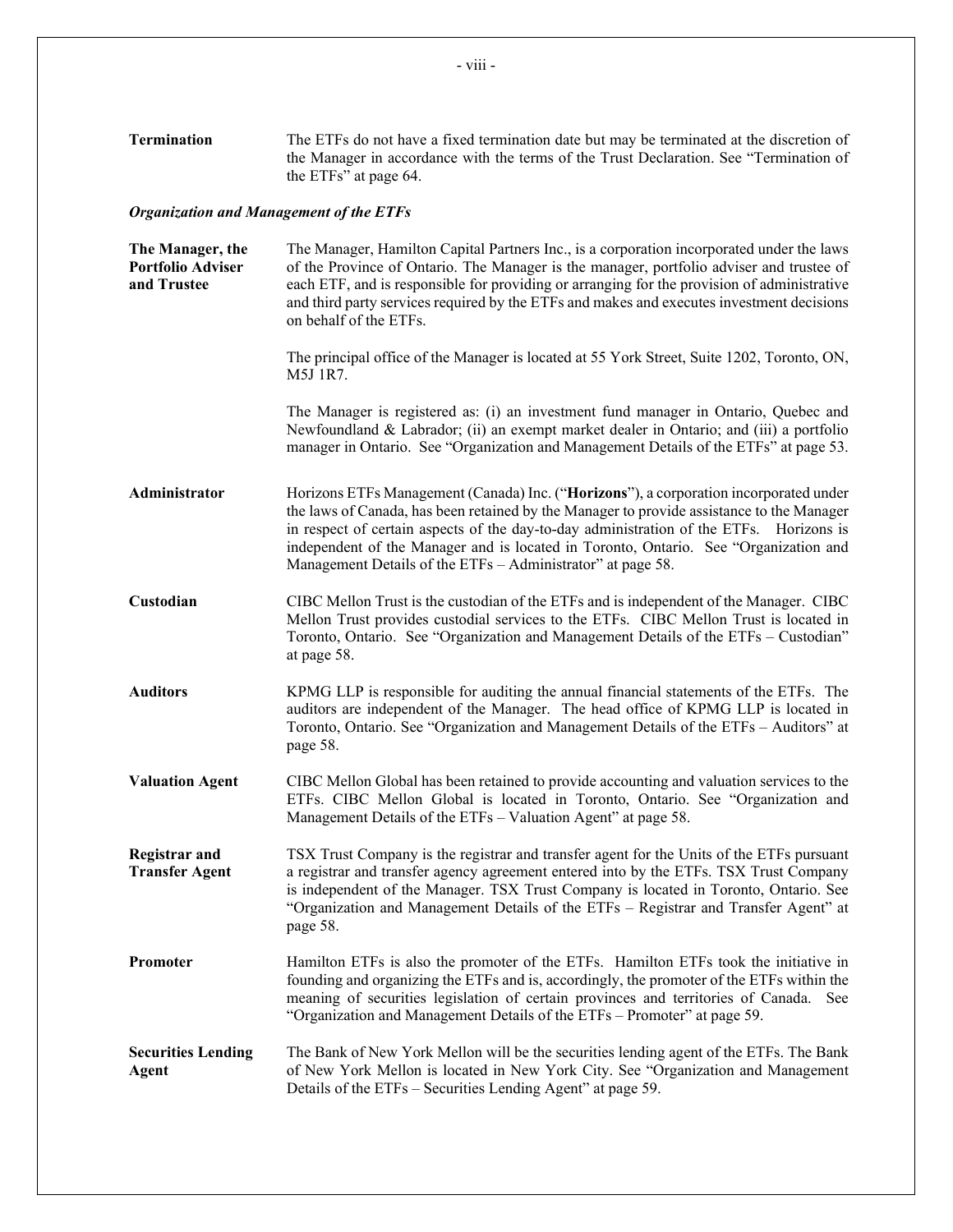#### *Summary of Fees and Expenses*

The following table lists the fees and expenses payable by the ETFs, and the fees and expenses that Unitholders may have to pay if they invest in an ETF. Unitholders may have to pay some of these fees and expenses directly. Alternatively, an ETF may have to pay some of these fees and expenses, which will therefore reduce the value of an investment in the ETF.

*Fees and Expenses Payable by the ETFs*

**Type of Charge Description**

#### **Management Fees** The ETFs pay the following annual management fees to the Manager.

**ETF Management Fee** HFG 1.75% of the net asset value of HFG, together with Sales Tax HUM 1.75% of the net asset value of HUM, together with Sales Tax HCA 0.45% of the net asset value of HCA, together with Sales Tax HBA 10.55% of the net asset value of HBA, together with Sales Tax HFT 16.75% of the net asset value of HFT, together with Sales Tax

The Management Fees are calculated and accrued daily and payable monthly in arrears.

#### *Management Fee Distributions*

The Manager may, at its discretion, agree to charge a reduced fee as compared to the fee it would otherwise be entitled to receive from an ETF with respect to large investments in the ETF by Unitholders. Such a reduction will be dependent upon a number of factors, including the amount invested, the total assets of the ETF under administration and the expected amount of account activity. In such cases, an amount equal to the difference between the fee otherwise chargeable and the reduced fee will be distributed to the applicable Unitholders as Management Fee Distributions.

See "Fees and Expenses" at page [24.](#page-28-2)

**Operating Expenses** Unless otherwise waived or reimbursed by the Manager, an ETF pays all of its operating expenses, including, but not limited to: the Management Fee; audit fees; trustee and custodial expenses; administration costs; valuation, accounting and record keeping costs; legal expenses; permitted prospectus preparation and filing expenses; costs associated with delivering documents to Unitholders; listing and annual stock exchange fees; Index licensing fees; CDS fees; bank related fees and interest charges; extraordinary expenses; Unitholder reports and servicing costs; Registrar and Transfer Agent fees; costs associated with the independent review committee of the ETFs established pursuant to the requirements of NI 81-107; income taxes; Sales Tax; brokerage expenses and commissions; and withholding taxes.

See "Fees and Expenses" at page [24.](#page-28-2)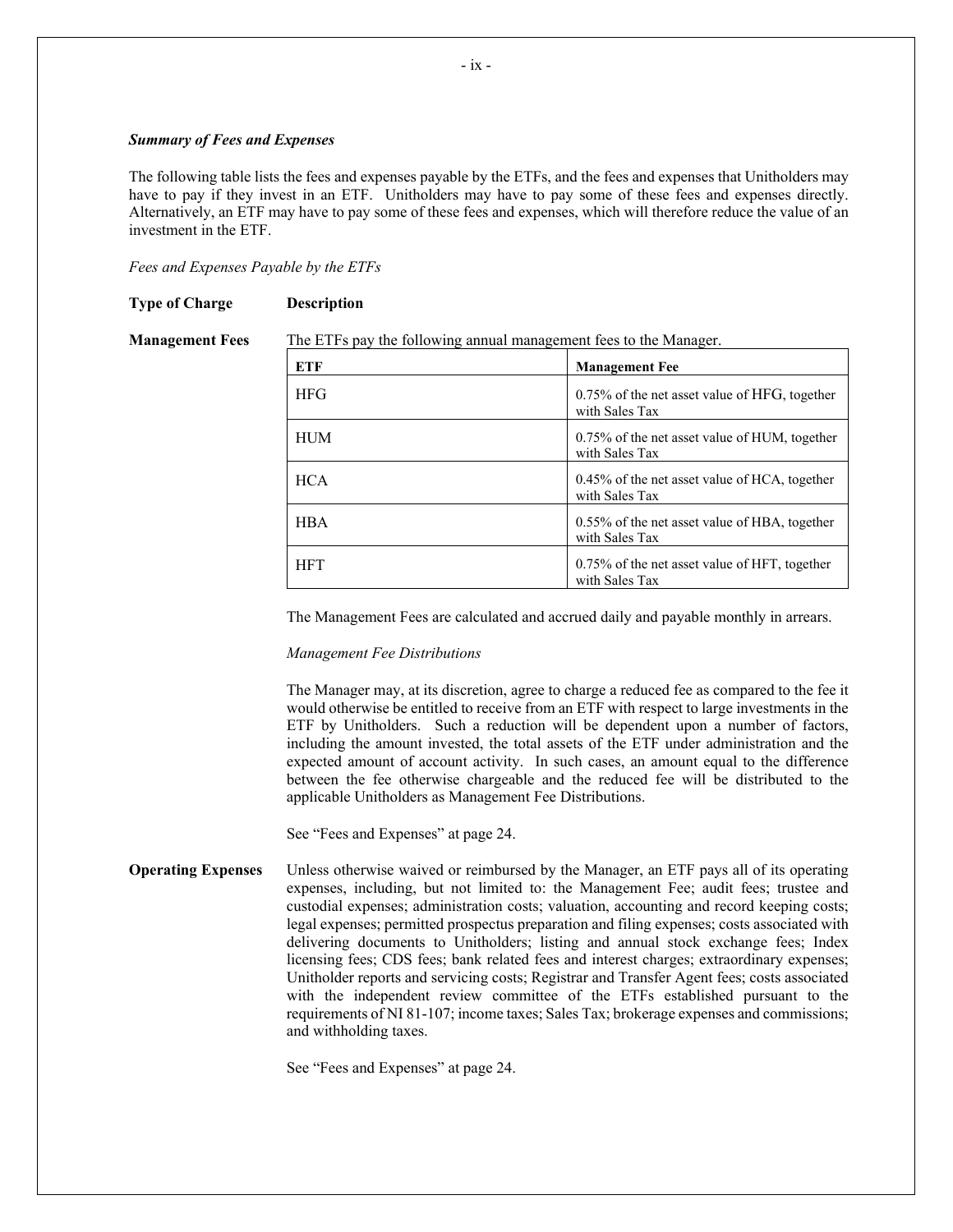**Expenses of the Issue** Apart from the initial organizational cost of an ETF, all expenses related to the issuance of Units of the ETF are borne by the ETF.

See "Fees and Expenses" at page [24.](#page-28-2)

*Fees and Expenses Payable Directly by Unitholders*

**Redemption and Creation Charges** The Manager may charge Unitholders of an ETF, at its discretion, a redemption charge of up to 0.25% of the redemption proceeds of the ETF. Cash subscriptions by Dealers or the Designated Broker may, at the sole discretion of the Manager, be subject to a creation charge of up to 0.25% of the value of the cash subscription order, payable to the ETF.

See "Exchange and Redemption of Units" at page [42.](#page-46-0)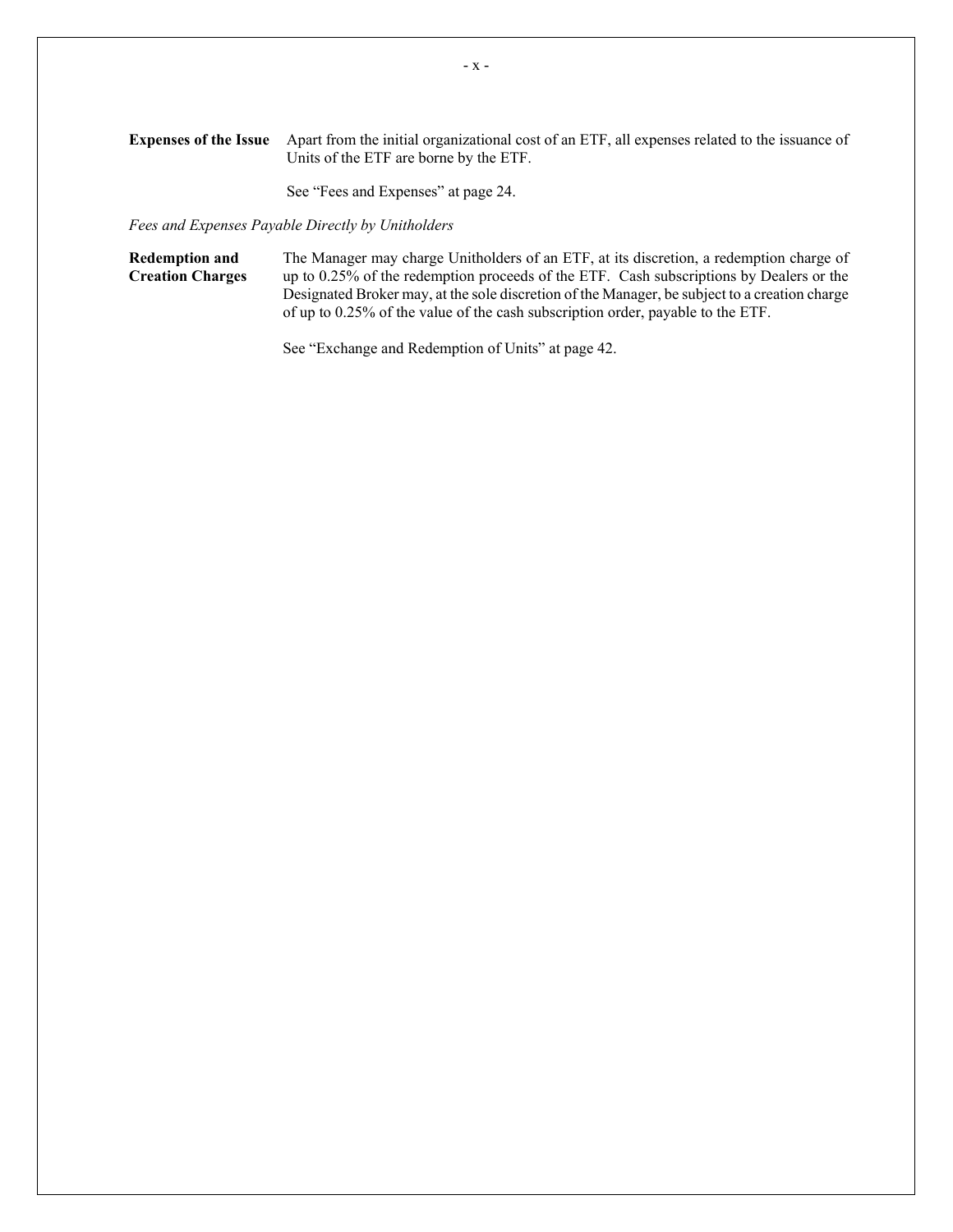#### <span id="page-15-0"></span>**GLOSSARY**

The following terms have the following meaning:

"**Acceptable ETF**" has the meaning ascribed to such term under the heading "Purchases of Units";

"**Administration Agreement**" means the administration agreement dated January 15, 2016, as amended from time to time, between the Manager, in its capacity as manager and trustee of the ETFs, and Horizons;

"**Administrator**" means Horizons, in its capacity as administrator of each ETF pursuant to the Administration Agreement;

"**ADRs**" means American Depository Receipts;

"**ADSs**" means American Depository Shares;

"**Bank Holiday**" means, any business day that deposit taking banks in the United States or Canada are not open for business;

"**Basket(s) of Securities**" means a group of shares or other securities, including, but not limited to, one or more exchange-traded funds or securities, as determined by the Manager from time to time for the purpose of subscription orders, exchanges, redemptions or for other purposes;

"**Canadian securities legislation**" means the securities laws in force in the Provinces and Territories of Canada, all regulations, rules, orders and policies made thereunder and all multilateral and national instruments adopted by the securities regulatory authorities in such jurisdictions;

"**CDN\$ Units**" means the Units of an ETF that are denominated in Canadian dollars, and "CDN\$ Unit" means one of them;

"**CDS**" means CDS Clearing and Depository Services Inc.;

"**CDS Participant**" means a participant in CDS that holds security entitlements in Units on behalf of beneficial owners of those Units;

"**CIBC Mellon Global**" means CIBC Mellon Global Securities Services Company;

"**CIBC Mellon Trust**" means CIBC Mellon Trust Company;

"**CRA**" means the Canada Revenue Agency;

"**Custodial Standard of Care**" has the meaning ascribed to such term under the heading "Organization and Management Details of the ETFs - Custodian";

"**Custodian**" means CIBC Mellon Trust, in its capacity as custodian of each ETF pursuant to the Custodian Agreement;

"**Custodian Agreement**" means the master custodial services agreement dated December 21, 2015, as amended from time to time, between the Manager, in its capacity as manager and trustee of the ETFs and CIBC Mellon Trust;

"**Dealer**" means a registered dealer (that may or may not be the Designated Broker) that has entered into a Dealer Agreement with the Manager, on behalf of an ETF, pursuant to which the Dealer may subscribe for Units of that ETF as described under "Purchases of Units";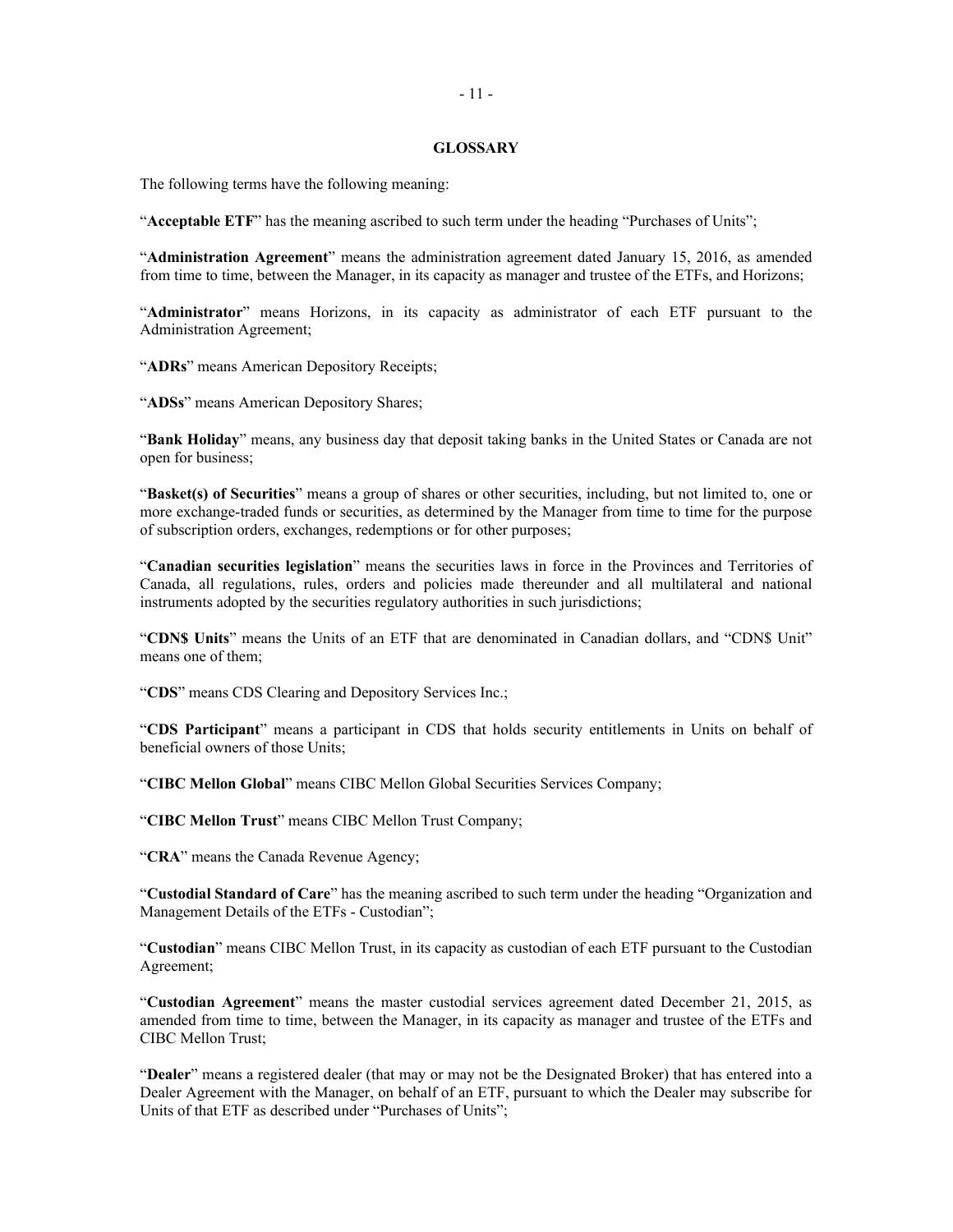"**Dealer Agreement**" means an agreement between the Manager, on behalf an ETF, and a Dealer;

"**Designated Broker**" means a registered dealer that has entered into a Designated Broker Agreement with the Manager, on behalf of an ETF pursuant to which the Designated Broker agrees to perform certain duties in relation to that ETF;

"**Designated Broker Agreement**" means an agreement between the Manager, on behalf of an ETF, and the Designated Broker;

"**distribution record date**" means a date determined by the Manager as a record date for the determination of Unitholders of an ETF entitled to receive a distribution from the ETF;

"**DPSP**" means a deferred profit sharing plan within the meaning of the Tax Act;

"**ETFs**" means, collectively, HBA, HCA, HFG, HFT and HUM and "**ETF**" means any one of them;

"**GDP**" means gross domestic product;

"**GDRs**" means Global Depository Receipts;

"**GST/HST**" means taxes exigible under Part IX of the *Excise Tax Act* (Canada) and the regulations made thereunder, as amended from time to time;

"**Hamilton ETFs**" means Hamilton Capital Partners Inc.;

"**HBA**" means Hamilton Australian Bank Equal-Weight Index ETF;

"**HCA**" means Hamilton Canadian Bank Mean Reversion Index ETF;

"**HFG**" means Hamilton Global Financials ETF;

"**HFT**" means Hamilton Financials Innovation ETF;

"**Holder**" has the meaning ascribed to such term under the heading "Income Tax Considerations";

"**Horizons**" means Horizons ETFs Management (Canada) Inc.;

"**HUM**" means Hamilton U.S. Mid/Small-Cap Financials ETF;

"**IDRs**" means International Depository Receipts;

"**IGA**" has the meaning ascribed to such term under the heading "Other Material Facts";

"**Index**" or "**Indices**", as the context requires, refers to a benchmark or index, provided by the Index Provider, or a replacement or alternative benchmark or index that applies substantially similar criteria to those currently used by the Index Provider for the benchmark or index or a successor index that is comprised of or would be comprised of the same or similar constituent securities, which may be used by an Index ETF to achieve the Index ETF's investment objective;

"**Index ETF**" means an ETF (currently only HBA and HCA) that seeks to track, to the extent possible and before the deduction of fees and expenses, the performance of an Index;

"Index Provider" means Solactive AG, the third-party provider of the Indices;

"**IRC**" means the independent review committee of the ETFs established pursuant to the requirements of NI 81-107;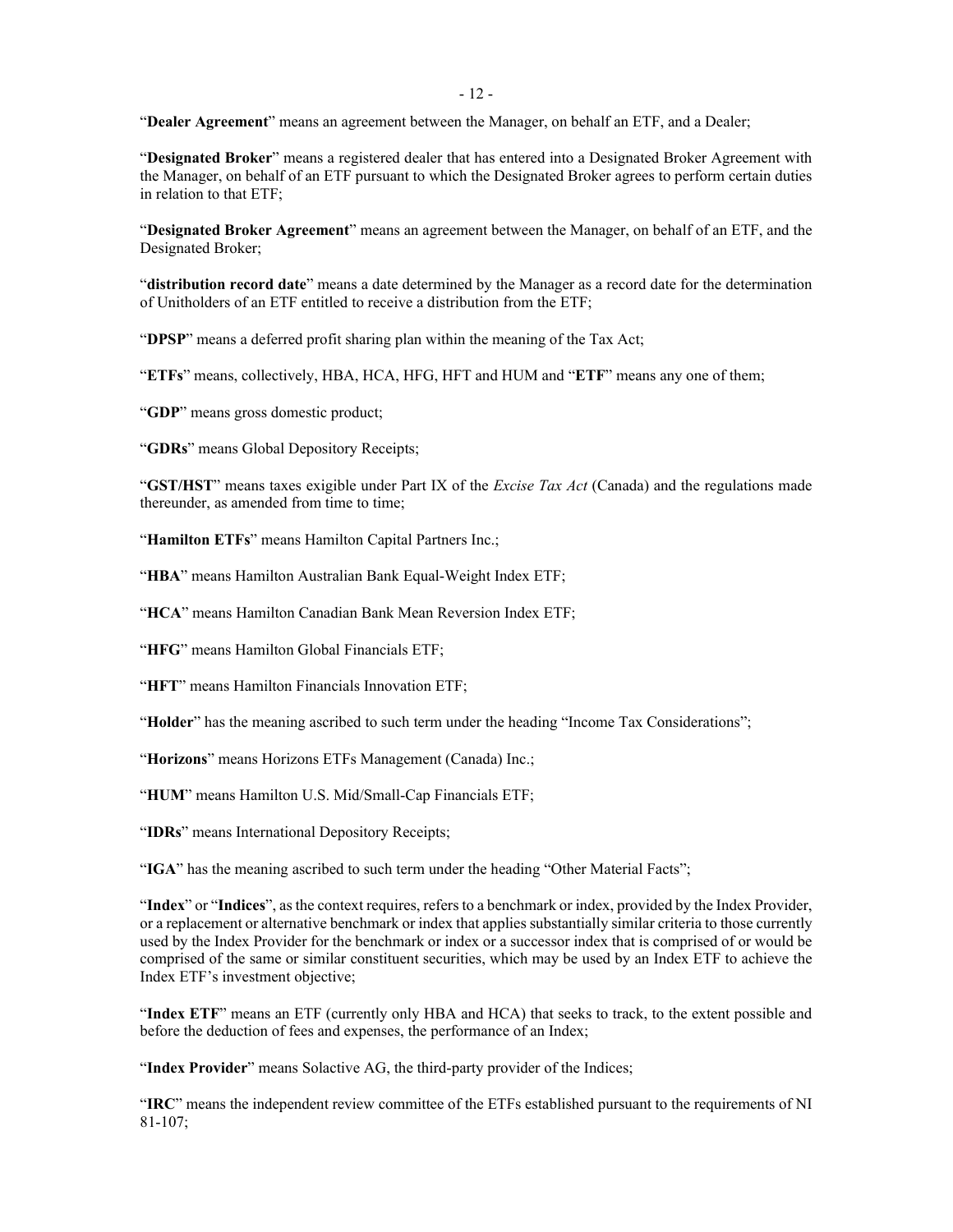- 13 -

"**License Agreement**" means the license agreement entered into by Hamilton ETFs, on its own behalf and on behalf of the Index ETFs, with the Index Provider;

"**LRE**" means a loss restriction event within the meaning of the Tax Act;

"**Management Fee**" means the annual management fee paid by an ETF to the Manager, equal to a percentage of the net asset value of the ETF, calculated and accrued daily and payable monthly, in arrears;

"**Management Fee Distribution**", as described under "Fees and Expenses", means an amount equal to the difference between the Management Fee otherwise chargeable by the Manager and a reduced fee determined by the Manager, at its discretion, from time to time, and that is distributed quarterly in cash to Unitholders of an ETF who hold large investments in that ETF;

"**Manager**" means Hamilton ETFs, in its capacity as manager of the ETFs pursuant to the Trust Declaration;

"**net asset value**" means the net asset value of an ETF as calculated on each Valuation Day in accordance with the Trust Declaration;

"**NI 81-102**" means National Instrument 81-102 *Investment Funds,* as amended from time to time;

"**NI 81-107**" means National Instrument 81-107 *Independent Review Committee for Investment Funds,* as amended from time to time;

"**Other Fund**" has the meaning ascribed to such term under the heading "Investment Strategies - Investment in other Investment Funds";

"**Payment Date**" has the meaning ascribed to such term under the heading "Distribution Policy";

"**Plan**" has the meaning ascribed to such term under the heading "Income Tax Considerations – Status of the ETFs";

"**Plan Agent**" means the plan agent for the Reinvestment Plan which is CIBC Mellon Trust;

"**Plan Participant**" has the meaning ascribed to such term under the heading "Distribution Policy – Distribution Reinvestment Plan";

"**Plan Units**" has the meaning ascribed to such term under the heading "Distribution Policy – Distribution Reinvestment Plan";

"**PNU**" in relation to Units of an ETF, means the prescribed number of Units of that ETF determined by the Manager from time to time, whereby a dealer or a Unitholder may subscribe for, and/or redeem Units of an ETF or for such other purposes as the Manager may determine;

"**Portfolio Adviser**" means Hamilton ETFs, in its capacity as portfolio adviser of the ETFs pursuant to the Trust Declaration;

"**Proxy Voting Policy**" has the meaning ascribed to such term under the heading "Proxy Voting Disclosure For Portfolio Securities Held";

"**RDSP**" means a registered disability savings plan within the meaning of the Tax Act;

"**Registrar and Transfer Agent**" means TSX Trust Company;

"**Reinvestment Plan**" means the distribution reinvestment plan for the ETFs, as described under the heading "Distribution Policy – Distribution Reinvestment Plan";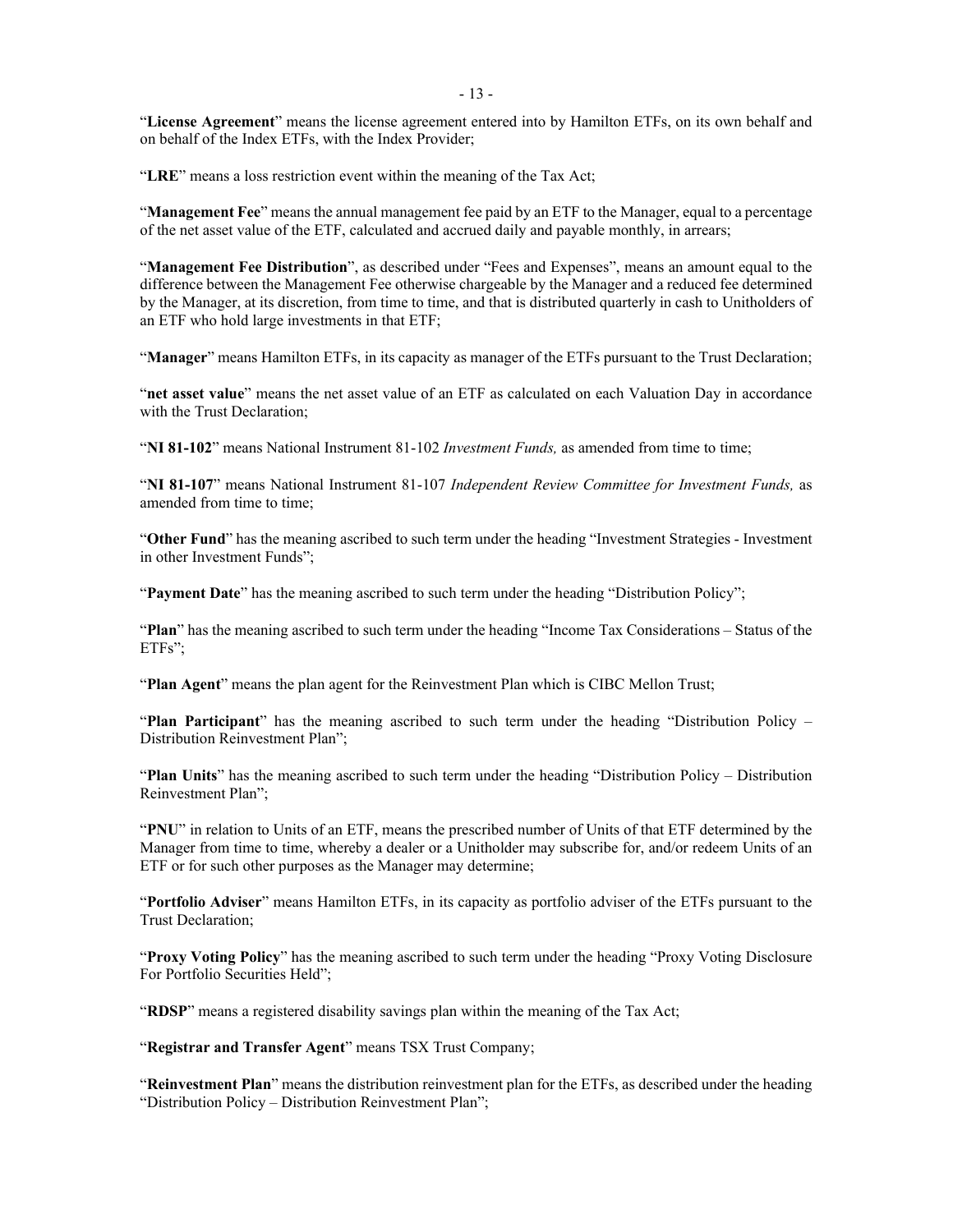"**RESP**" means a registered education savings plan within the meaning of the Tax Act;

"**RRIF**" means a registered retirement income fund within the meaning of the Tax Act;

"**RRSP**" means a registered retirement savings plan within the meaning of the Tax Act;

"**Sales Tax**" means all applicable provincial and federal sales, use, value-added or goods and services taxes, including GST/HST;

"**securities regulatory authorities**" means the securities commission or similar regulatory authority in each of the Provinces and Territories of Canada that are responsible for administering the Canadian securities legislation in force in such jurisdictions;

"**SLAA**" has the meaning ascribed to such term under the heading "Organization and Management Details of the ETFs - Securities Lending Agent";

"**Tax Act**" means the *Income Tax Act* (Canada) as amended from time to time;

"**Tax Amendment**" means a proposed amendment to the income tax laws of Canada publicly announced by the Minister of Finance (Canada) prior to the date hereof;

"**taxable capital gain**" has the meaning ascribed to such term under the heading "Income Tax Considerations - Taxation of Holders";

"**TFSA**" means a tax-free savings account within the meaning of the Tax Act;

"**Trading Day**" for an ETF means a day on which: (i) a session of the TSX is held; (ii) the principal exchange for the securities held by the ETF is open for trading; and (iii) it is not a Bank Holiday;

"**Trust Declaration**" means the amended and restated master declaration of trust made as of January 19, 2022, as it may be further amended from time to time, by the Trustee;

"**Trustee**" means Hamilton ETFs, in its capacity as trustee of the ETFs pursuant to the Trust Declaration;

"**TSX**" means the Toronto Stock Exchange;

"**Unitholder**" means a holder of Units of an ETF;

"**Units**" means the class E units of an ETF, and "**Unit**" means one of them;

"**US\$ Units**" means Units of an ETF that are denominated in U.S. dollars and "**US\$ Unit**" means one of them;

"**Valuation Day**" for an ETF means a day upon which a session of the TSX is held; and

"**Valuation Time**" in respect of each ETF means 4:00 p.m. (EST) on a Valuation Day.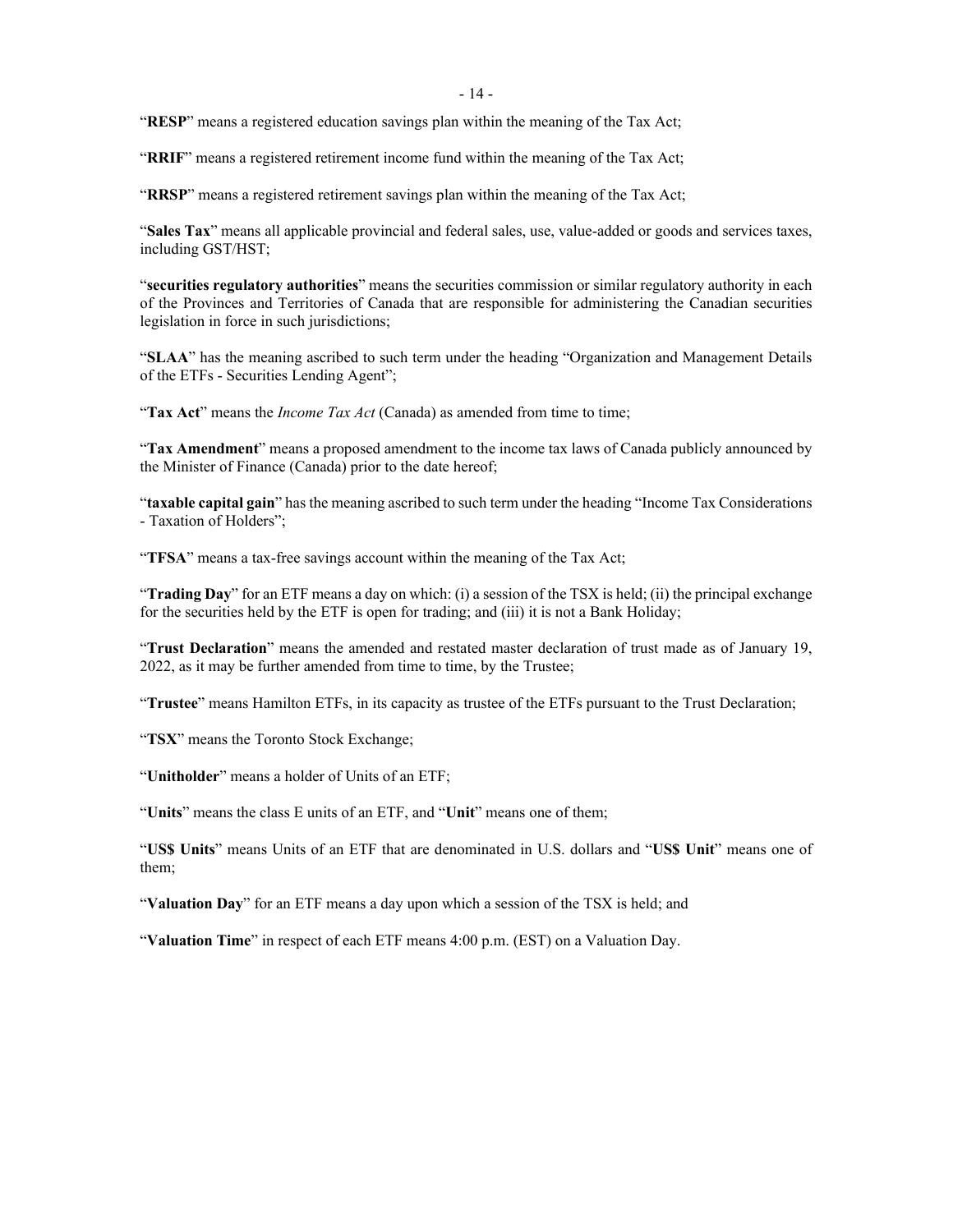#### <span id="page-19-1"></span>- 15 -

# **OVERVIEW OF THE LEGAL STRUCTURE OF ETFs**

<span id="page-19-3"></span>The ETFs are exchange-traded mutual funds established under the laws of Ontario. The manager, portfolio adviser and trustee of the ETFs is Hamilton Capital Partners Inc. ("**Hamilton ETFs**", the "**Manager**", the "**Portfolio Adviser**" or the "**Trustee**").

| Name of ETF                                        | <b>Abbreviated</b><br><b>Name</b> | <b>Currency</b>  | <b>Ticker Symbol</b> |
|----------------------------------------------------|-----------------------------------|------------------|----------------------|
| Hamilton Global Financials ETF                     | <b>HFG</b>                        | Canadian \$      | <b>HFG</b>           |
| Hamilton U.S. Mid/Small-Cap Financials             |                                   | Canadian \$      | <b>HUM</b>           |
| <b>ETF</b>                                         | <b>HUM</b>                        | $U.S.$ $\hat{S}$ | HUM.U                |
| Hamilton Canadian Bank Mean<br>Reversion Index ETF | <b>HCA</b>                        | Canadian \$      | <b>HCA</b>           |
| Hamilton Australian Bank Equal-Weight<br>Index ETF | <b>HBA</b>                        | Canadian \$      | <b>HBA</b>           |
| Hamilton Financials Innovation ETF                 | <b>HFT</b>                        | Canadian \$      | <b>HFT</b>           |

The ETFs that are offered pursuant to this prospectus are:

The ETFs were created pursuant to the Trust Declaration. The principal office of the Manager is located at 55 York Street, Suite 1202, Toronto, ON, M5J 1R7. While each ETF is a mutual fund under the securities legislation of certain provinces and territories of Canada, the ETFs may rely on exemptive relief from certain provisions of Canadian securities legislation that are otherwise applicable to conventional mutual funds.

<span id="page-19-0"></span>Units of the ETFs are currently listed and trading on the TSX.

# <span id="page-19-2"></span>**INVESTMENT OBJECTIVES**

The fundamental investment objective of each ETF is set out below. The fundamental investment objective of an ETF may not be changed except with the approval of Unitholders of that ETF. See "Unitholder Matters" at pag[e 62](#page-66-3) for additional descriptions of the process for calling a meeting of Unitholders and the requirements of Unitholder approval.

# HFG

The investment objective of HFG is to seek long-term returns from an actively managed equity portfolio consisting of long-term capital growth and dividend income by investing in financial services companies located around the globe.

# HUM

The investment objective of HUM is to seek long-term returns from an actively managed equity portfolio of, primarily, United States-based small and mid-cap financial services companies.

# HCA

The investment objective of HCA is to replicate, to the extent reasonably possible and before the deduction of fees and expenses, the performance of a rules-based, variable-weight Canadian bank index. The ETF currently seeks to replicate the Solactive Canadian Bank Mean Reversion Index (or any successor thereto).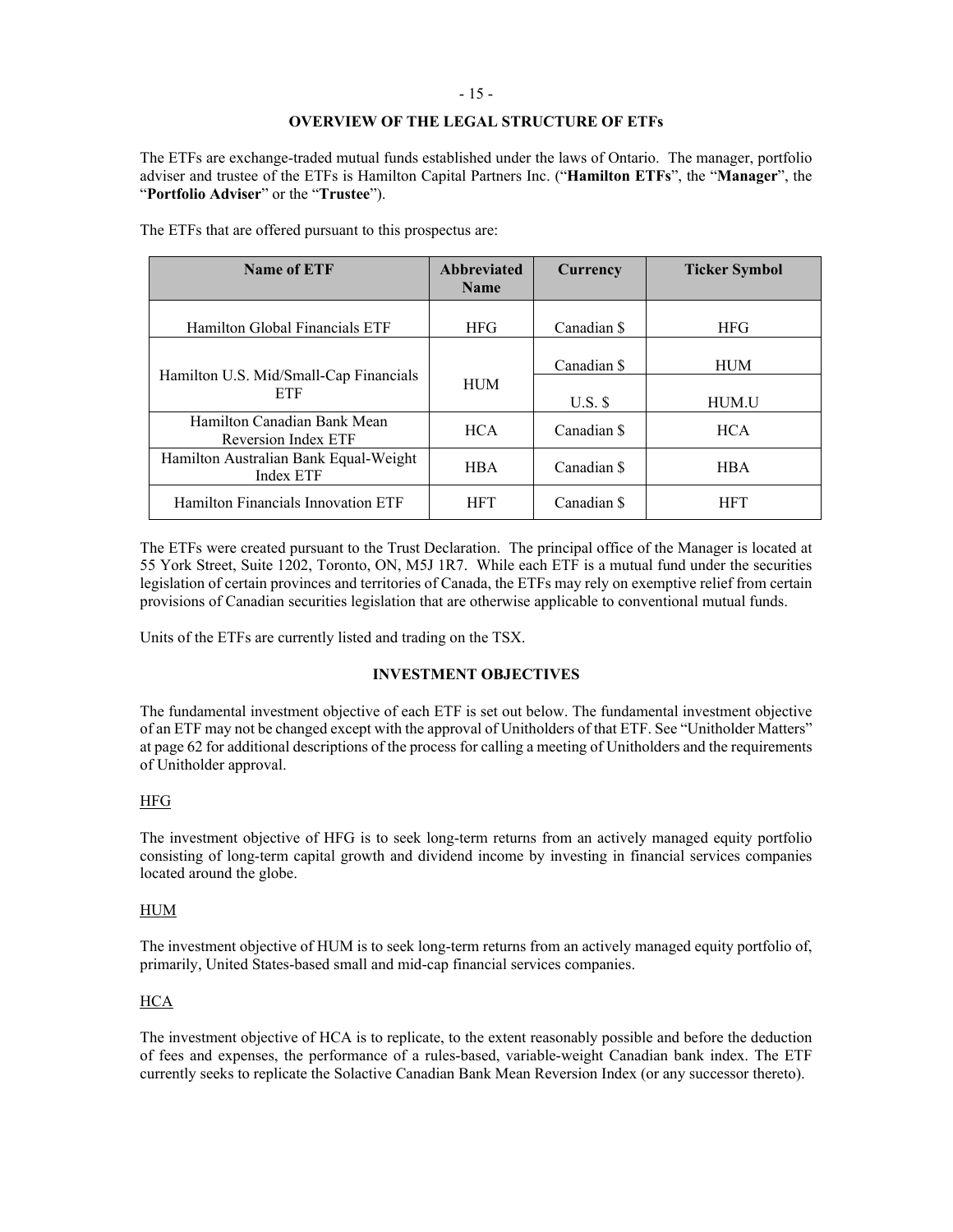#### **HBA**

The investment objective of HBA is to replicate, to the extent reasonably possible and before the deduction of fees and expenses, the performance of an equal-weight Australian bank index. The ETF currently seeks to replicate the Solactive Australian Bank Equal-Weight Index (or any successor thereto).

#### HFT

The investment objective of HFT is to seek long-term returns from an actively managed equity portfolio by investing in companies located anywhere in the world that are innovating and supporting the financial services sector primarily through the use of data and technology.

#### <span id="page-20-2"></span><span id="page-20-0"></span>**ADDITIONAL INDEX INFORMATION**

#### <span id="page-20-5"></span><span id="page-20-1"></span>*General*

As noted, an Index ETF (currently only HBA and HCA) will seek to track, to the extent possible and before the deduction of fees and expenses, the performance of an Index.

#### *Rebalancing of the Indices*

On a Rebalance Date (as defined below), an Index will be rebalanced or adjusted by adding securities to or subtracting securities from that Index. The specific portfolio weightings maintained by each Index are described under "Investment Strategies", below.

Following a Rebalance Date, an Index ETF will generally acquire and/or dispose of the appropriate number of securities in order to track the portfolio weighting of the applicable Index. As a result: (i) Units of an Index ETF may be issued, or cash may be paid, in consideration for constituent securities making up the Index and to be acquired by the Index ETF, as determined by the Portfolio Adviser; and (ii) Units may be exchanged in consideration for those securities that the Portfolio Adviser determines should be sold by the Index ETF, or cash may be paid as determined by the Portfolio Adviser. Generally, such transactions may be implemented by a transfer of constituent securities to the Index ETF that the Portfolio Adviser determines should be acquired by the Index ETF or a transfer of those securities that the Portfolio Adviser determines should be sold by the Index ETF.

Outside of a Rebalance Date, any investments by an Index ETF (owing, for example, to subscriptions received in respect of Units of such ETF), if any, will be such that securities are acquired up to the same weights as such securities exist in the ETF's portfolio, based on their relative market values, at the time of such investment.

#### <span id="page-20-3"></span>*Use of the Indices*

Hamilton ETFs and each Index ETF are permitted to use the applicable Index pursuant to the License Agreement described below under "License Agreement". Hamilton ETFs and the Index ETFs do not accept responsibility for, or guarantee the accuracy and/or completeness of, the Indices or any data included in the Indices.

#### <span id="page-20-4"></span>*Change of an Index*

Subject to any required Unitholder approval that may be required, Hamilton ETFs may change an Index to another index with substantially the same exposure to the asset class to which an Index ETF is currently exposed. If Hamilton ETFs changes the Index for an Index ETF, or any index replacing such Index, Hamilton ETFs will issue a press release identifying and providing a general description of the new Index.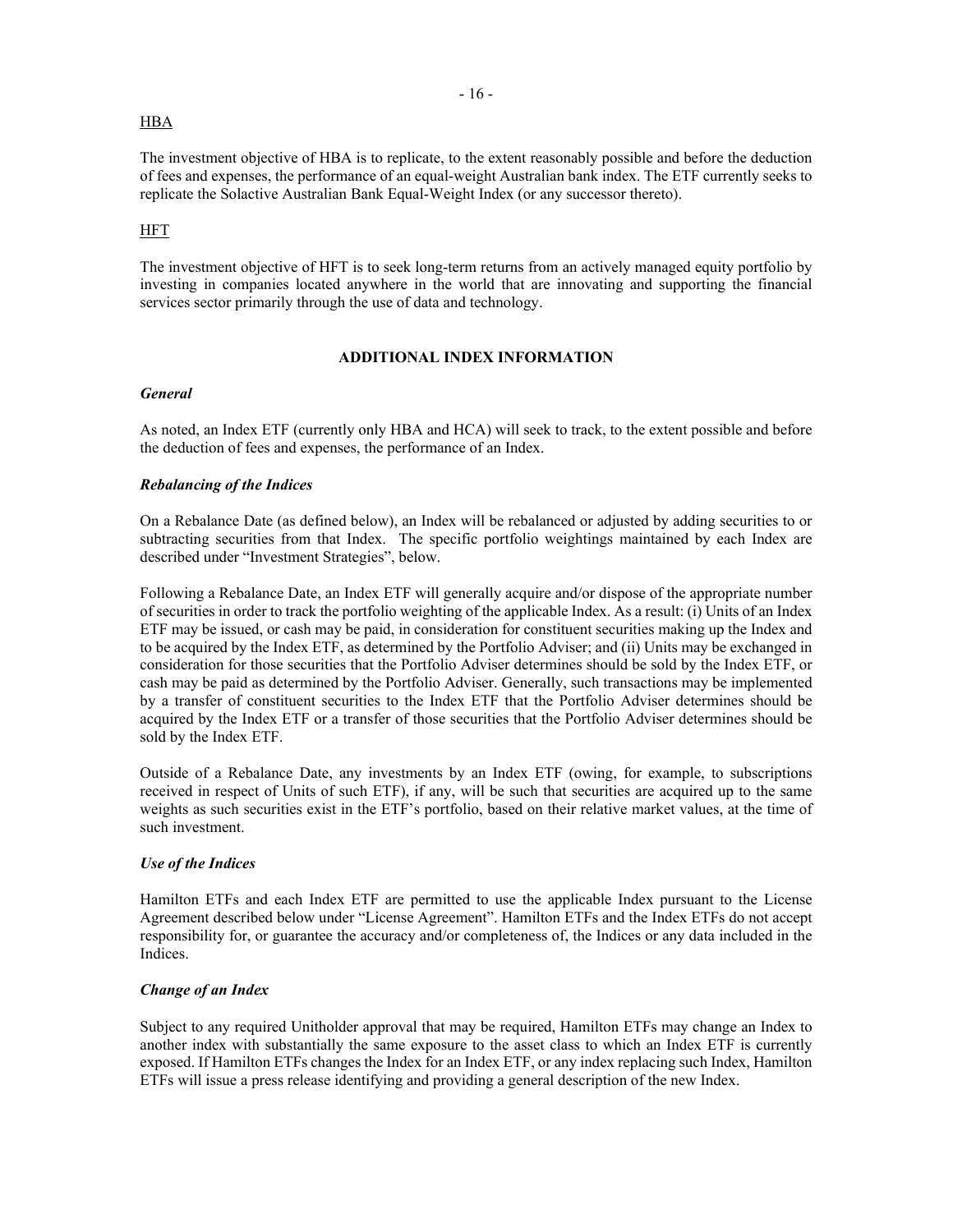#### <span id="page-21-0"></span>- 17 -

# **INVESTMENT STRATEGIES**

#### <span id="page-21-1"></span>*Overview*

#### HFG

HFG will seek to achieve its investment objective by investing in a portfolio of financial services companies located around the globe, including but not limited to, commercial and investment banks, insurance companies, brokerages, asset managers, exchanges, financial technology companies, real estate investment trusts and other investment companies. By investing globally, the Portfolio Adviser aims to take advantage of the most attractive opportunities in the financial services sector, while managing country, sub-sector and concentration risks. To determine those companies that fit this criteria, the Portfolio Adviser will apply specialized analysis and expertise, reviewing a company's individual attributes such as its valuation, dividend yield and growth prospects, as well as its macro environment, including, but not limited to, GDP growth, inflation and interest rate trends, fiscal and monetary policies, and regulatory and sector trends.

At any time, it is anticipated that the ETF's portfolio will be made up of between approximately 40 and 65 issuers. Such investments will be diversified by country and by sub-sector. HFG will primarily invest in equity securities listed on major global exchanges, including ADRs, and may also, from time to time, invest in preferred securities. The Portfolio Adviser may, at its discretion, hedge some or all of the ETF's non-Canadian dollar currency exposure.

#### HUM

HUM will seek to achieve its investment objective through the selection of equity investments in U.S. financial services companies that, in the Portfolio Adviser's view, represent an attractive investment opportunity, relative to other such companies. In determining which companies to include in the ETF's portfolio, the Portfolio Adviser will apply specialized analysis and expertise, reviewing a company's individual attributes such as its valuation and growth prospects, as well as the macro environment, including, but not limited to, GDP growth, inflation and interest rate trends, fiscal and monetary policies, and regulatory and sector trends.

The ETF's portfolio is anticipated to be comprised primarily of mid-cap (i.e., having a market capitalization of between US\$2 billion and US\$20 billion), and to a lesser extent, small-cap (i.e., having a market capitalization of between US\$300 million and US\$2 billion) companies based in the United States. However, the ETF's investments may be selected from any subsector, country, or capitalization level of the global financial services sector. Specifically, the portfolio may include, but is not limited to, commercial and investment banks, insurance companies, brokerages, asset managers, exchanges, financial technology companies, real estate investment trusts and other investment companies.

At any time, it is anticipated that the ETF's portfolio will be made up of between approximately 40 and 70 issuers. Such investments will be by sub-sector. The Portfolio Adviser may, at its discretion, hedge some or all of the ETF's non-Canadian dollar currency exposure.

#### **HCA**

HCA will seek to achieve its investment objective by investing in and holding a proportionate share of, or a sampling of the constituent securities of, the Solactive Canadian Bank Mean Reversion Index in order to track such Index's performance. As an alternative to, or in conjunction with investing in and holding the constituent securities, HCA may also invest in other securities to obtain exposure to the constituent securities of the Index in a manner that is consistent with HCA's investment objective. HCA may also hold cash and cash equivalents or other money market instruments in order to meet its obligations.

The Solactive Canadian Bank Mean Reversion Index includes Canadian exchange listed securities in the banking industry. Constituents are subject to minimum market capitalization and liquidity screens and are rebalanced quarterly (or such other frequency as may be determined by the Index Provider from time to time)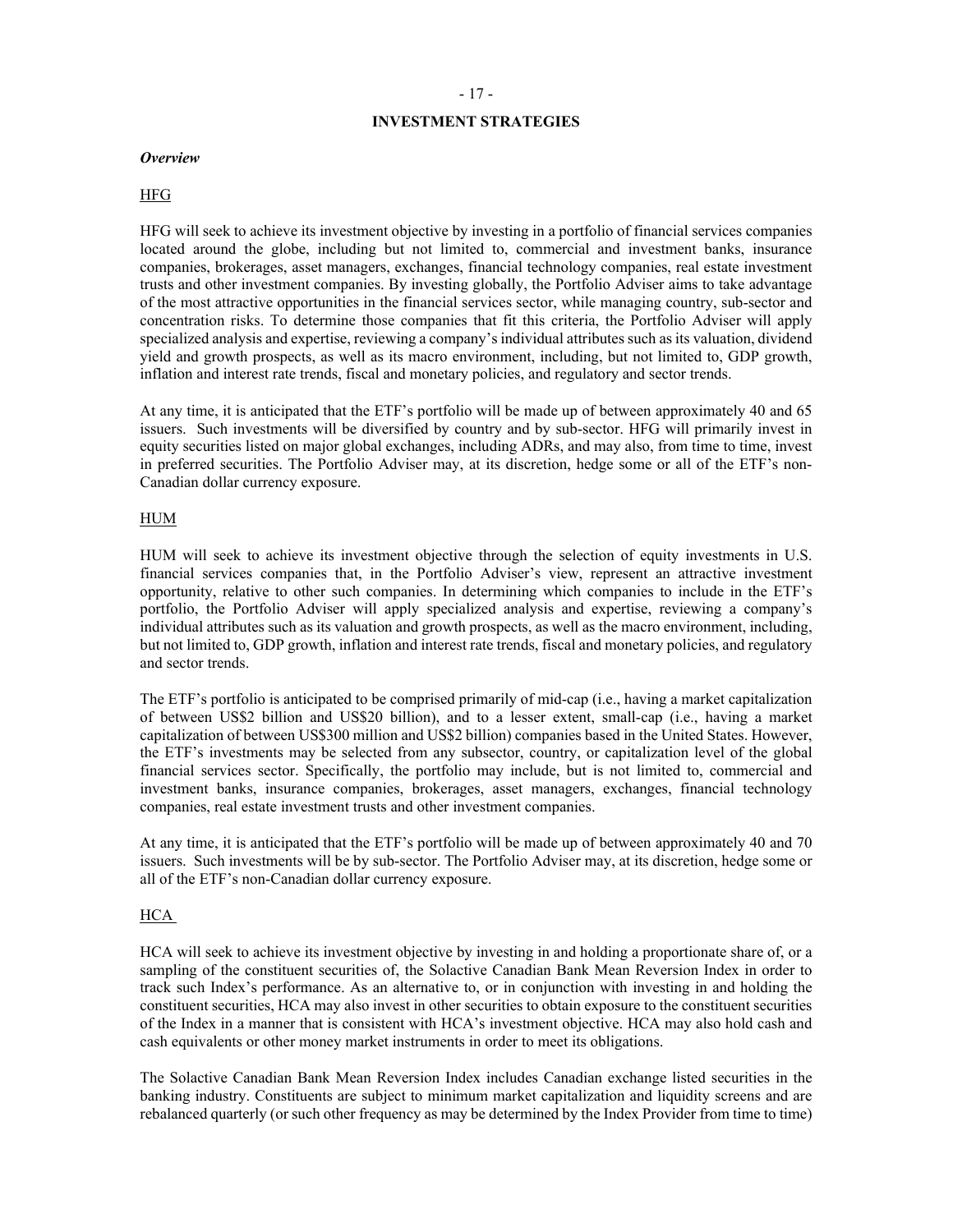according to a rules-based re-weighting strategy. The constituent securities are the top six Canadian banks (each a "**Bank**" and collectively, the "**Banks**") listed on the Toronto Stock Exchange or other recognized exchange in Canada by market capitalization. Currently, the constituents are Bank of Montreal, The Bank of Nova Scotia, Canadian Imperial Bank of Commerce, National Bank of Canada, Royal Bank of Canada and The Toronto-Dominion Bank. The re-weighting strategy is based on the historical long-term mean-reversion tendencies of the sector. The Solactive Canadian Bank Mean Reversion Index's rules-based mean-reversion strategy rebalances the portfolio quarterly (or such other frequency as may be determined by the Index Provider from time to time) (an "**HCA Rebalance Date**") based on the percent difference between each Bank's stock price and its 200-day average price (or such other measure as may be determined by the Index Provider from time to time) (the "**HCA Average Price**"). On an HCA Rebalance Date: (i) the three Banks with the lowest percentage difference between their current trading price and the HCA Average Price are "over-weighted" at approximately 26.5% each of the Index; and (ii) the three Banks with the highest percentage difference between their current trading price and the HCA Average Price are "under-weighted" at approximately 6.5% each of the Index. Such portfolio weightings are maintained until the next HCA Rebalance Date, at which point the rebalancing process is repeated. Additional information about the Solactive Canadian Bank Mean-Reversion Index and its constituent issuers can be found on Solactive AG's website, www.solactive.com.

In order to carry out the above noted investment strategy, the Manager, on behalf of HCA, has obtained relief from the Canadian Securities Regulatory Authorities from the concentration restrictions in subsection 2.1(1) of NI 81-102, subject to the terms and conditions described therein. See "Concentration Risk" at page [30.](#page-34-6)

#### HBA

HBA will seek to achieve its investment objective by investing in and holding a proportionate share of, or a sampling of the constituent securities of, the Solactive Australian Bank Equal-Weight Index to seek to track such Index's performance. As an alternative to, or in conjunction with investing in and holding the constituent securities, HBA may also invest in other securities to obtain exposure to the constituent securities of the Index in a manner that is consistent with HBA's investment objective. HBA may also hold cash and cash equivalents or other money market instruments in order to meet its obligations.

The Solactive Australian Bank Equal-Weight Index includes Australian exchange listed securities in the banking industry. Constituents are subject to minimum market capitalization and liquidity screens and are rebalanced semi-annually (an "**HBA Rebalance Date**" and together with an HCA Rebalance Date, a "**Rebalance Date**"). Currently, the constituents are Commonwealth Bank of Australia, Australia and New Zealand Banking Group, Westpac Banking Corporation, National Australia Bank and Macquarie Group Inc. Each security in this Index is allocated an equal weight rather than a market capitalization weight. Additional information about the Solactive Australian Bank Equal Weight Index and its constituent issuers can be found on Solactive AG's website, www.solactive.com.

In order to carry out the above noted investment strategy, the Manager, on behalf of HBA, has obtained relief from the Canadian Securities Regulatory Authorities from the concentration restrictions in subsection 2.1(1) of NI 81-102, subject to the terms and conditions described therein. See "Concentration Risk" at page [30.](#page-34-6)

#### HFT

HFT will seek to achieve its investment objective by investing in a portfolio of companies located anywhere around the globe that, in the Portfolio Adviser's view, have the potential to generate higher earnings/revenue growth by benefiting from secular trends, either through innovating or supporting innovation, as they relate to the use of data and technology in the financial services sector. This universe of companies includes, but is not limited to, payment processors and networks, asset managers, exchanges, and other financial technology companies as well as those companies supporting that growth through lending including commercial and investment banks, insurance companies, brokerages, and other investment companies. By investing globally, the Portfolio Adviser is acknowledging that technology is less constrained by geography and aims to take advantage of the most attractive opportunities in the financial technology sphere, while managing country and concentration risks. To determine those companies that fit this criteria, the Portfolio Adviser will apply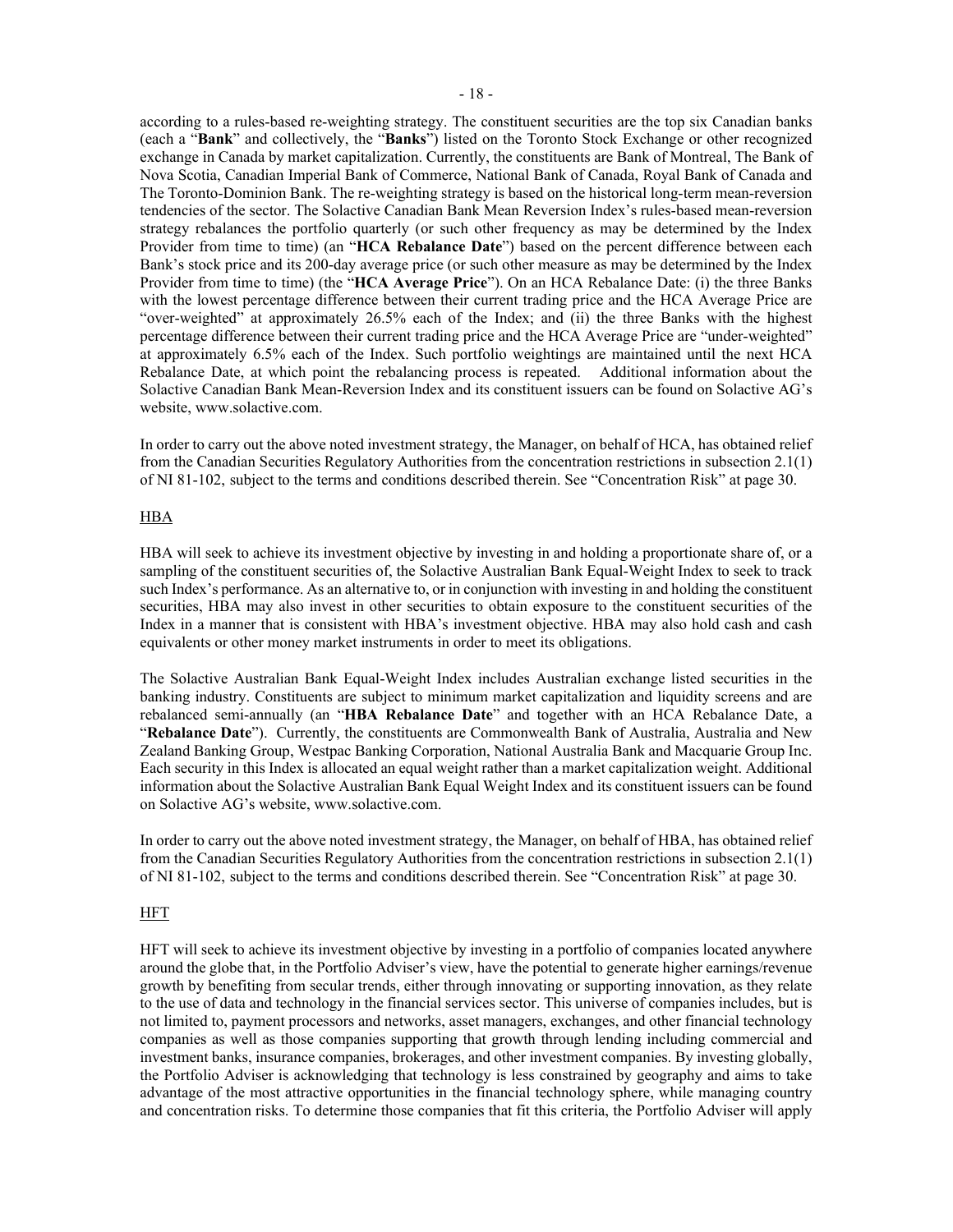specialized analysis and expertise, reviewing a company's individual attributes, such as valuation, potential for growth, exposure to and investment in technological innovation and changing business trends within the sector.

At any time, it is anticipated that the ETF's portfolio will be made up of between approximately 30 and 60 issuers. HFT will primarily invest in equity securities listed on major global exchanges, including ADRs, and may also, from time to time, invest in preferred securities. The Portfolio Adviser may, at its discretion, hedge some or all of the ETF's non-Canadian dollar currency exposure.

#### <span id="page-23-0"></span>*General Investment Strategies*

The ETFs will invest in portfolios comprised of various securities and instruments which may include, but are not limited to, equity securities, equity related securities, futures contracts and exchange-traded funds. If market conditions require, the ETFs, in order to preserve capital, may seek to invest a substantial portion of its assets in cash and cash equivalents.

As soon as practicable following the end of each month, the Portfolio Adviser intends to publish on its website (www.hamiltonetfs.com) a summary of the investment portfolio disclosing the top ten positions (long and short) held by each ETF expressed as an absolute percentage of the net assets of the ETF.

#### *Securities Lending*

An ETF may enter into securities lending transactions, repurchase and reverse repurchase transactions, to the extent permitted by applicable securities laws, to earn additional income for the ETF.

Where an ETF engages in securities lending, it may lend securities to brokers, dealers and other financial institutions and other borrowers desiring to borrow securities provided that such securities lending qualifies as a "securities lending arrangement" for the purposes of the Tax Act. Securities lending allows an ETF to earn additional income to offset its costs. All additional income earned by an ETF through securities lending accrues to the ETF. In carrying out securities lending, the ETFs will engage a lending agent with experience and expertise in completing such transactions.

Under applicable securities legislation, the collateral from securities lending is required to have an aggregate value of not less than 102% of the value of the loaned securities. Any cash collateral acquired by an ETF is permitted to be invested only in securities permitted under NI 81-102 and that have a remaining term to maturity of no longer than 90 days.

#### *Short Selling*

The ETFs may engage in short selling. Short selling (or "selling short") is an investment strategy whereby an ETF sells a security that it does not own on the basis that the Portfolio Adviser believes that the security is overvalued and that its market value will decline. The resulting trade creates a "short position" which will create a profit for the ETF if the market value of the security does, in fact, decline. A successful short strategy will allow an ETF to subsequently purchase the security (and thereby repay its "short position") at a price that is lower than the price the ETF received for selling the securities, thereby creating a profit for the ETF.

In periods of little or negative corporate earnings growth and/or extreme market valuations, and in other circumstances when it appears likely that the market price of a particular security will decrease, short selling provides an opportunity for an ETF to control volatility and possibly enhance performance. The Portfolio Adviser is of the view that the ETFs can benefit from the implementation and execution of a controlled and limited short selling strategy. This strategy would operate as a complement to an ETF's primary strategy of purchasing securities with the expectation that they will appreciate in market value.

There are risks associated with short selling. These risks are managed by adhering to certain stringent controls.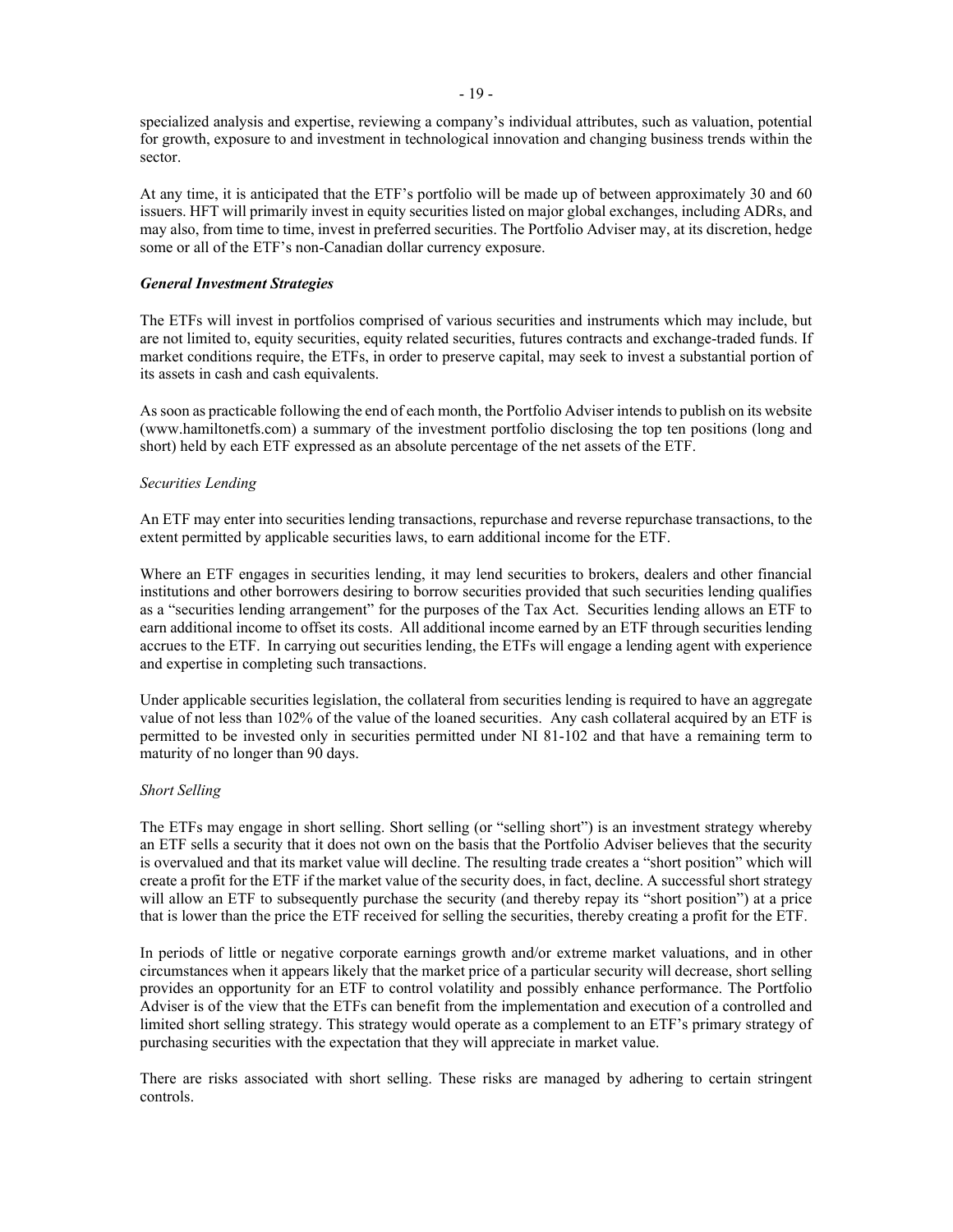#### - 20 -

#### *Investment in other Investment Funds*

In accordance with applicable securities legislation, including NI 81-102, and as an alternative to or in conjunction with investing in and holding securities directly, the Portfolio Adviser may also invest in one or more other investment funds, including, but not limited to, other investment funds managed by the Manager (each, an "**Other Fund**"), provided that no management fees or incentive fees are payable by the ETF that, to a reasonable person, would duplicate a fee payable by the Other Fund for the same service. The ETF's allocation to investments in Other Funds, if any, will vary from time to time depending on the relative size and liquidity of the Other Fund, and the ability of the Portfolio Adviser to identify appropriate Other Funds that are consistent with the ETF's investment objectives and strategies.

#### *Use of Derivative Instruments*

The Portfolio Adviser may use derivative instruments to reduce transaction costs and increase the liquidity and efficiency of trading. The Portfolio Adviser may, from time to time, use derivatives to hedge its exposure to equity securities.

The Portfolio Adviser may invest in or use derivative instruments, including futures contracts and forward contracts, provided that the use of such derivative instruments is in compliance with NI 81-102 or the appropriate regulatory exemptions have been obtained, and is consistent with the investment objective and strategy of the ETF.

# *Covered Call Option Writing*

To seek to mitigate downside risks, generate cashflow and allow for modest capital appreciation, each ETF may write "out-of-the-money" covered call options on the option eligible securities in its portfolio. The call options will be written with strike prices that are generally 5% above the current market price of an ETF's portfolio securities on which call options are written, with terms of one to two months depending on the prevailing levels of volatility. Each ETF's strategy does not involve managing its investment portfolio to achieve a specific distribution target, but seeks to generate attractive option premiums to provide downside protection, lower overall volatility of returns and increased cashflow available for distribution and reinvestment.

Call options sold by an ETF may be either options traded on a North American stock exchange or "over-thecounter" options sold pursuant to an agreement with a counterparty with a designated rating as defined in NI 81-102.

Under these call options, an ETF will sell to the buyer of the option, for a premium, either the right to buy the security from the ETF at an exercise price or, if the option is cash settled, the right to a payment from the ETF equal to the difference between the value of the security and the option exercise price. Covered call options partially hedge against declines in the price of the securities on which they are written to the extent of the premiums received by an ETF at the time the options are written by the ETF. The Portfolio Adviser intends that such options will be sold with a strike price which is generally "out-of-the-money" (that is generally 5% above the current market price of an ETF's portfolio securities on which call options are written) and with a term of one or two months. The Portfolio Adviser intends to sell call options with a term of one to two months on the option eligible securities in the ETF's portfolio. The Portfolio Adviser intends to close out any outstanding options that are in-the-money prior to their expiry date to avoid having portfolio securities of an ETF called away pursuant to the terms of the option, but may allow portfolio securities of the ETF to be called away, at its discretion. The Portfolio Adviser may decide, in its discretion, not to sell call options on securities of any portfolio issuer of an ETF at any time if it determines that market conditions render it impracticable to do so.

An ETF may also close out options in advance of year-end to reduce the likelihood that gains distributed by way of a special distribution in any year are reversed in a subsequent year. An ETF may also sell its portfolio securities that are in a loss position to reduce the capital gain that would otherwise be payable by the ETF by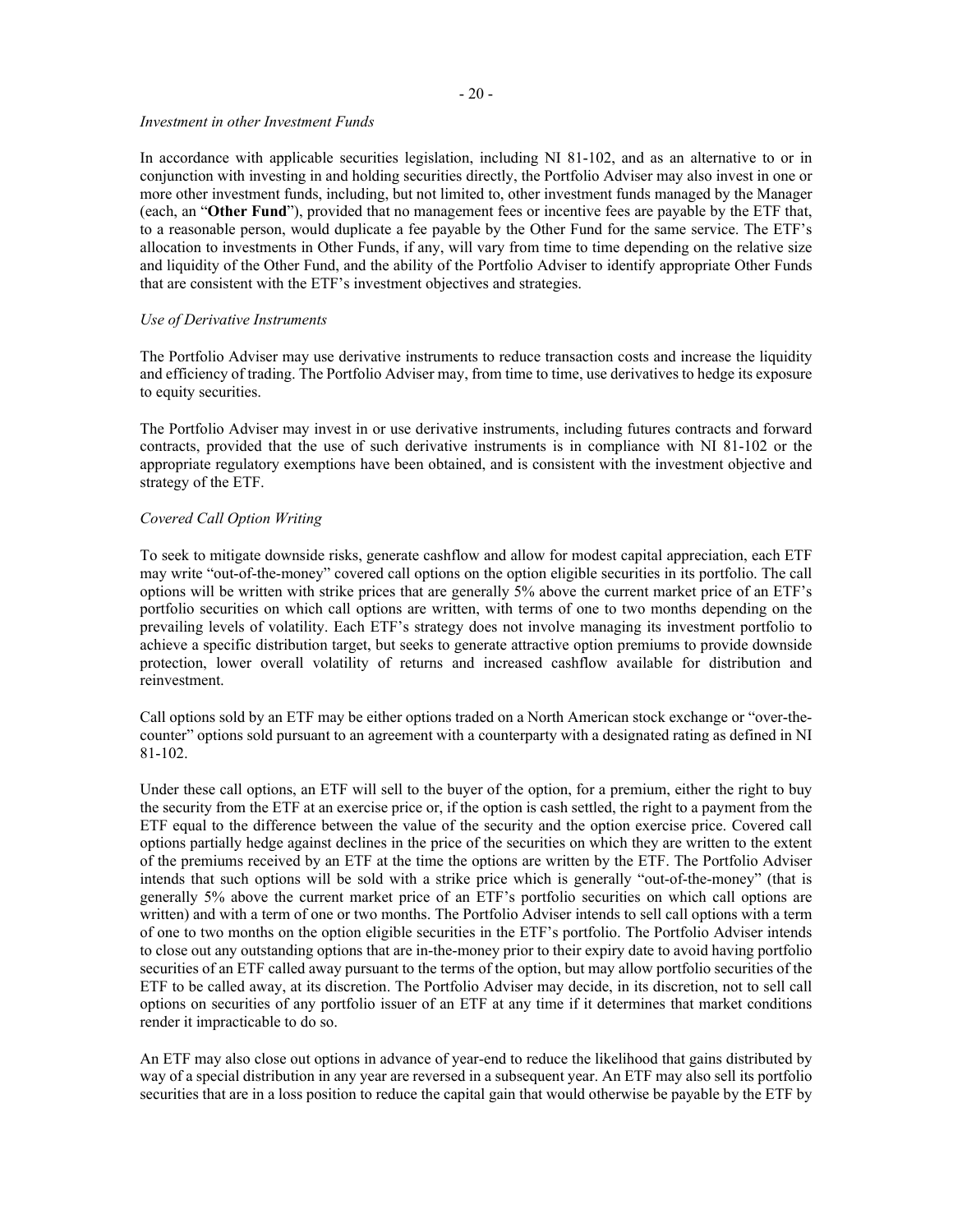way of a special distribution in a particular year where the Portfolio Adviser determines that it is in the best interest of the ETF to do so.

The writing of call options by an ETF will involve the selling of call options in respect of the securities of portfolio issuers that it holds. Because call options will be written only in respect of securities that are in the investment portfolio of an ETF and because the investment criteria of the ETF prohibit the sale of securities subject to an outstanding option, the call options will be covered at all times. If an option is denominated in U.S. dollars, an ETF will generally seek to hedge its exposure to the U.S. dollar back to the Canadian dollar.

The holder of a call option purchased from an ETF will have the option, exercisable during a specific time period or at expiry, to purchase the securities underlying the option from the ETF at the strike price per security. By selling call options, an ETF will receive option premiums, which are generally paid within one business day of the writing of the option. If at any time during the term of a call option or at expiry, the market price of the underlying securities is above the strike price, the holder of the option may exercise the option and the applicable ETF will be obligated to sell the securities to the holder at the strike price per security. If the call option may not be cash settled, each ETF intends to repurchase a call option which is inthe-money by paying the market value of the call option but, at the Portfolio Adviser's discretion, may allow portfolio securities of that ETF to be called away. If, however, the option is out-of-the-money at expiration of the call option, the holder of the option will likely not exercise the option and the option will expire. In each case, the applicable ETF will retain the option premium.

The amount of the option premium depends upon, among other factors, the expected volatility of the price of the underlying security. The higher the volatility, the higher the option premium. In addition, the amount of the option premium will depend upon the difference between the strike price of the option and the market price of the underlying security at the time the option is written. The smaller the positive difference (or the larger the negative difference), the more likely it is that the option will become in-the-money during the term and, accordingly, the greater the option premium. The Portfolio Adviser may write out-of-the-money covered call options for each ETF with a term of one to two months on the securities in the portfolio issuers of that ETF with a strike price that is generally 5% higher than the current market price of the portfolio securities of that ETF depending on prevailing levels of volatility.

If a call option is written on a security in the investment portfolio of an ETF, the amounts that the ETF will be able to realize on the security during the term of the call option will be limited to the distributions received during such period plus an amount equal to the sum of the strike price and the premium received from writing the option. In essence, each ETF forgoes potential returns resulting from any price appreciation of the security underlying the option above the strike price because the security will be called away or that ETF will pay to close out the option by cash settling or repurchasing the option at the then current market price of the option. The current market price of an in-the-money option may exceed the option premium received when the call option was sold.

# *Use of ADRs, ADSs, GDRs and IDRs*

ADRs, ADSs, GDRs and IDRs are each a type of negotiable financial security that is traded on a local stock exchange but represent a security that is issued by a foreign publicly-listed company. Since these securities trade in local markets and are therefore available for trading during North American trading hours, it may be more efficient for the Portfolio Adviser to gain exposure to the underlying foreign equity securities it wishes to hold in its portfolio through investments in ADRs, ADSs, GDRs or IDRs representing the securities of these issuers.

#### *Currency Hedging*

The ETFs may enter into one or more currency forward agreements that seek to hedge the currency risk associated with investments in securities that are denominated in non-Canadian currencies. At the discretion of the Portfolio Adviser, the ETFs may choose to enter into currency forward agreements to hedge all or a portion of the value of the ETF's non-Canadian currency exposure back to the Canadian dollar. All such currency forward agreements will be entered into in compliance with NI 81-102 with financial institutions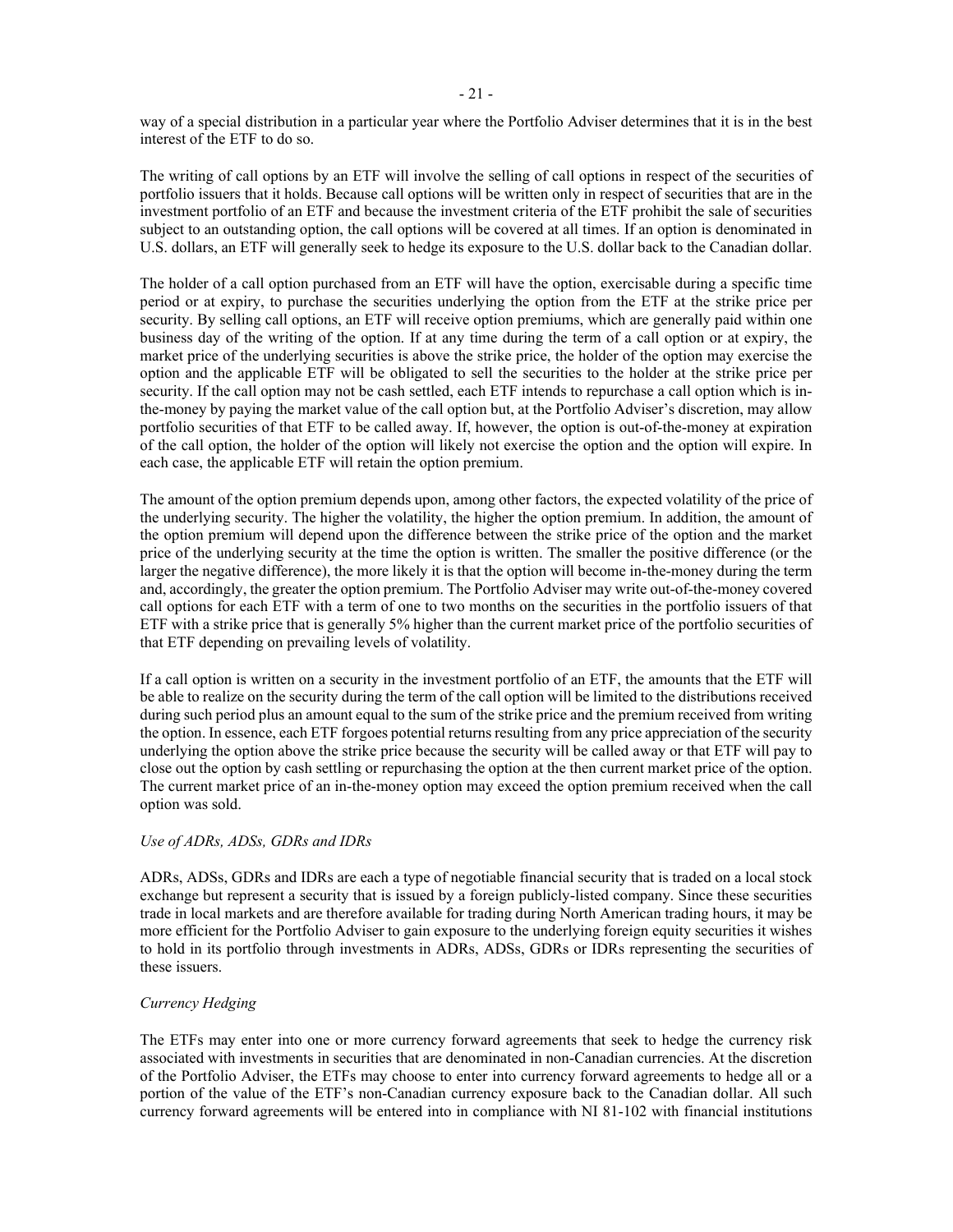that have a "designated rating" as defined in NI 81-102. Hedging currency exposure to reduce the impact of fluctuations in exchange rates is intended to reduce the direct exposure to foreign currency risk for Unitholders.

#### *Sampling - Index ETFs*

In order to achieve its investment objective, an Index ETF may invest in and hold a proportionate share of or a sampling of the constituent securities of the applicable Index to seek to track the performance of that Index. As an alternative to or in conjunction with investing in and holding the constituent securities, each Index ETF may also invest in other securities to obtain exposure to the constituent securities of the applicable Index in a manner that is consistent with the investment objective of each Index ETF. An Index ETF may also hold cash and cash equivalents or other money market instruments in order to meet its obligations.

An Index ETF may, in certain circumstances and at the discretion of Hamilton ETFs, employ a sampling methodology. Under a sampling strategy, such Index ETF may not hold all of the constituent securities that are included in the applicable Index, but instead will hold a portfolio of securities selected by the Portfolio Adviser that closely matches the aggregate investment characteristics (e.g., market capitalization, industry sector, weightings, credit quality, yield and term to maturity) of the securities included in the applicable Index. It is expected that Hamilton ETFs may use this sampling methodology where it is difficult to acquire the necessary constituent securities of the applicable Index, where the asset levels of the Index ETF do not allow for the holding of all of the constituent securities or where Hamilton ETFs determines it is otherwise beneficial to the Index ETF to do so.

## <span id="page-26-0"></span>**OVERVIEW OF THE SECTORS THAT THE ETFS INVEST IN**

The ETFs invest, or intend to invest in, specific sectors, commodities or financial instruments. A brief description of these specific sectors, commodities and financial instruments is provided below. Please also see "Investment Objectives", starting at page [15,](#page-19-0) and "Investment Strategies", starting at page [16,](#page-20-5) for additional information respecting the sectors applicable to each ETF.

# <span id="page-26-1"></span>*HFG*

HFG invests in an actively managed portfolio comprised primarily of equity securities of financial services companies (i.e., companies that participate primarily in the financial services sector, including but not limited to, commercial and investment banks, insurance companies, brokerages, asset managers, exchanges, financial technology companies, real estate investment trusts and other investment companies) offering attractive opportunities for growth. These companies may be located anywhere around the globe.

#### <span id="page-26-2"></span>*HUM*

HUM invests in an actively managed portfolio comprised primarily of small and mid-cap equity securities of U.S.-based financial services companies (i.e. companies that participate primarily in the financial services sector, including but not limited to, commercial and investment banks, insurance companies, brokerages, asset managers, exchanges, real estate investment trusts and other investment companies).

As of March 15, 2022, there were more than 250 publicly-traded financial services companies headquartered in the U.S. with a market capitalization between US\$2 billion and US\$20 billion (mid-cap) with a combined market capitalization in excess of US\$1.6 trillion and more than 330 firms with a market capitalization between US\$300 million and US\$2 billion (small-cap) with a combined market capitalization in excess of US\$290 billion. The combined universe of small and mid-cap U.S. financials has approximately 600 firms with a total market capitalization in excess of US\$1.9 trillion.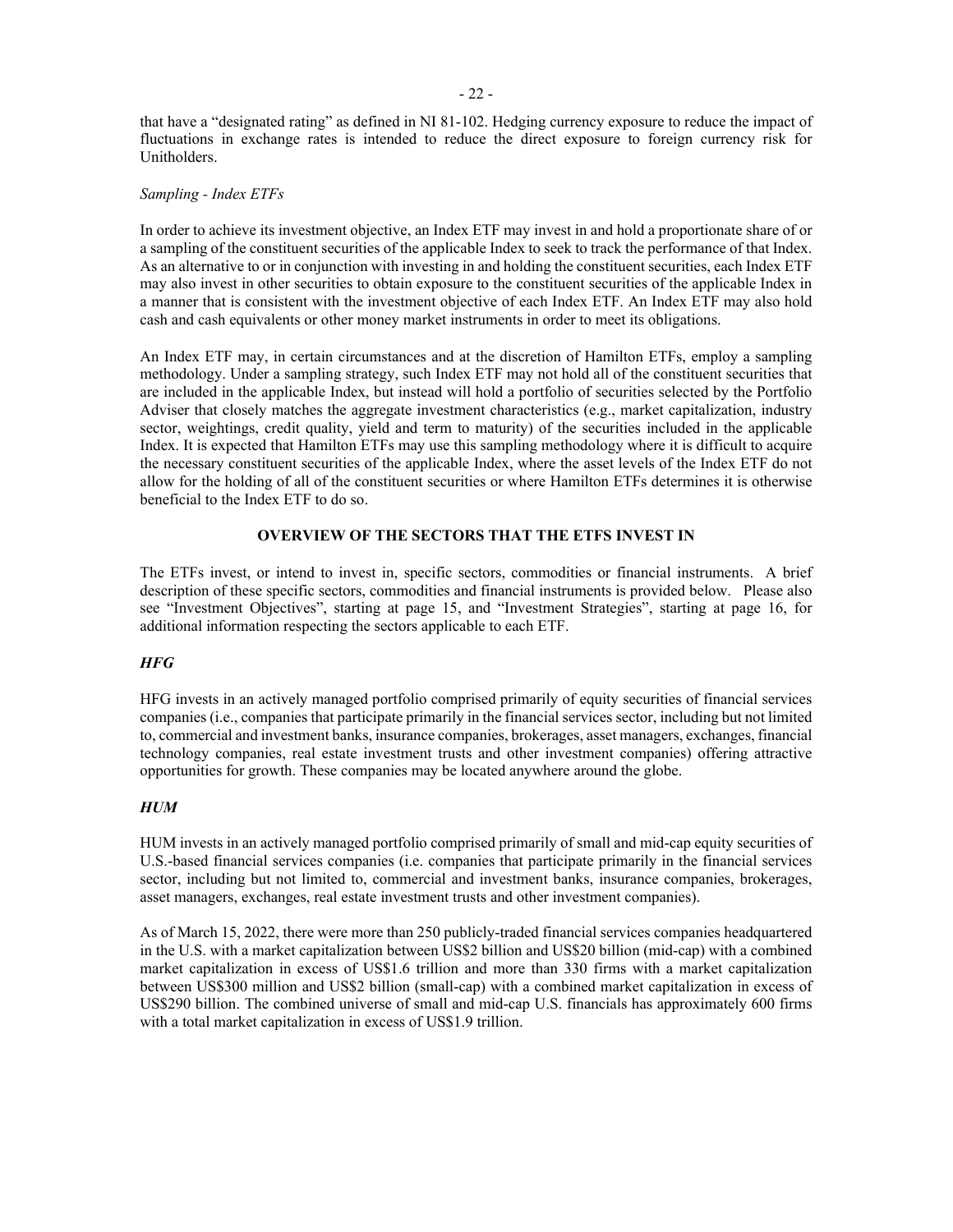# <span id="page-27-1"></span>*HCA*

HCA invests a portfolio comprised of equity securities of the six largest Canadian banks. As of March 15, 2022, the average indicated dividend yield of the members of the six largest Canadian banks was 3.75%. Within the group, the individual companies' dividend or distribution yields vary.

# <span id="page-27-2"></span>*HBA*

HBA invests a portfolio of equity securities of the five largest Australian banks. As of March 15, 2022 the average 12 month yield of these banks was 4.27%. Within the group, the individual companies' dividend or distribution yields vary.

# <span id="page-27-3"></span>*HFT*

HFT will invest in an actively managed portfolio comprised primarily of equity securities of companies, located anywhere around the globe, that are innovating and supporting innovation within the financial services sector. This universe includes, but is not limited to, payment processors and networks, asset managers, exchanges, and other financial technology companies as well as those companies supporting that growth through lending including commercial and investment banks, insurance companies, brokerages, and other investment companies.

## <span id="page-27-4"></span>**INVESTMENT RESTRICTIONS**

#### <span id="page-27-5"></span><span id="page-27-0"></span>*General*

The ETFs are subject to certain restrictions and practices contained in securities legislation, including NI 81- 102, which are designed in part to ensure that the investments of the ETFs are diversified and relatively liquid and to ensure the proper administration of the ETFs. The ETFs are managed in accordance with these restrictions and practices set out in NI 81-102. Securities legislation distinguishes between the use of derivatives for hedging purposes and for non-hedging purposes. "Hedging" refers to investments that are intended to offset or reduce a specific risk associated with all or a portion of an existing investment.

The investment restrictions and practices applicable to the ETFs which are contained in securities legislation, including NI 81-102, may not be deviated from without the prior consent of the Canadian securities regulatory authorities having jurisdiction over the ETFs.

Unitholder approval is required in order to change the investment objectives of an ETF. See "Unitholder Matters" at page [62](#page-66-3) for additional descriptions of the process for calling a meeting of Unitholders and the requirements of Unitholder approval.

# <span id="page-27-6"></span>*Tax Related Investment Restrictions*

No ETF will make an investment that would result in that ETF failing to qualify as a "unit trust" or "mutual fund trust" within the meaning of the Tax Act. In addition, no ETF will make or hold any investment in "taxable Canadian property" (as defined in the Tax Act without reference to paragraph (b) of such definition) if it would result in that ETF owning such taxable Canadian property having a fair market value greater than 10% of the fair market value of all of its property.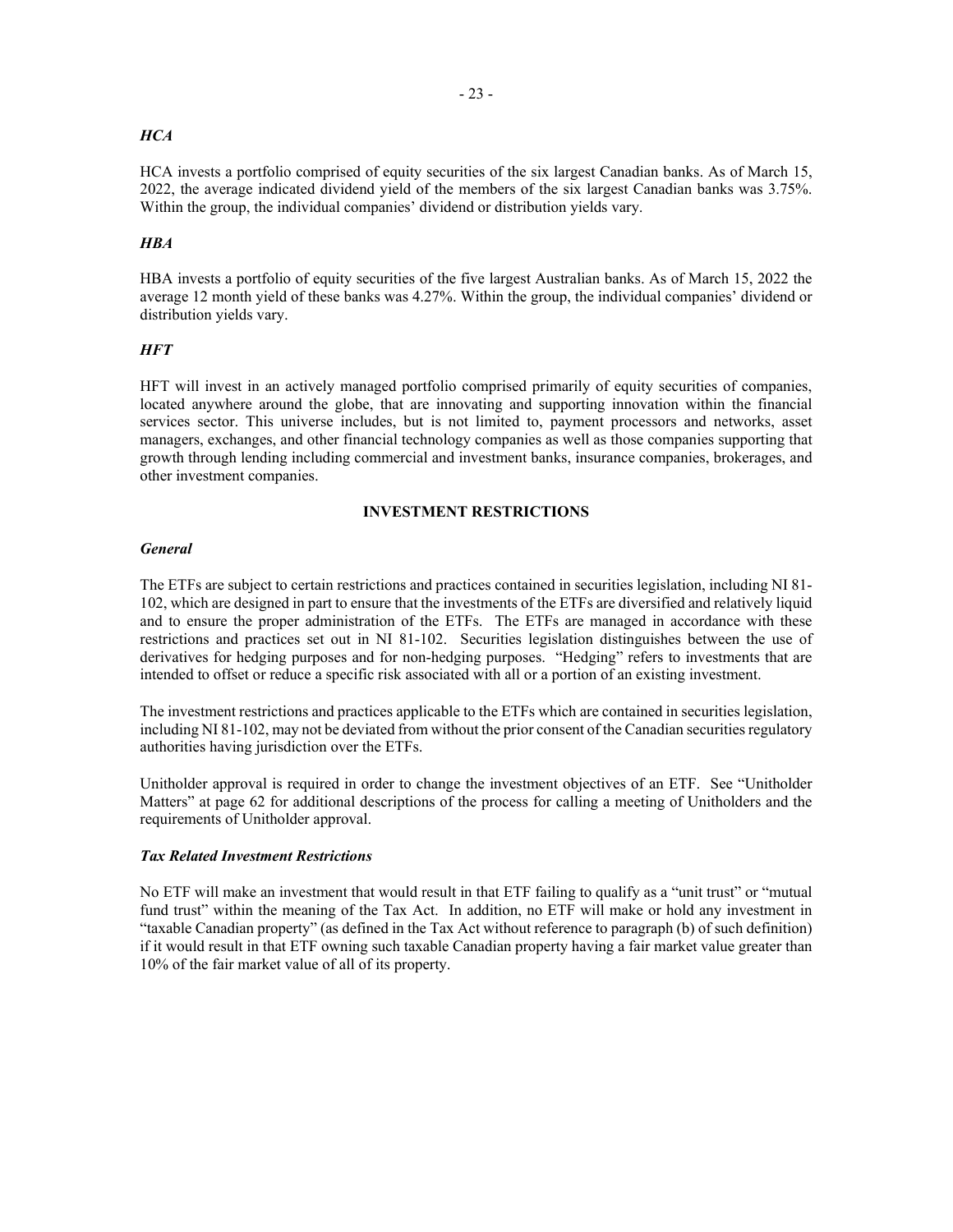# <span id="page-28-0"></span>- 24 -

# <span id="page-28-1"></span>**FEES AND EXPENSES**

#### <span id="page-28-2"></span>*Fees and Expenses Payable by the ETFs*

#### *Management Fees*

The ETFs pay the following annual management fees to the Manager:

| ETF        | <b>Management Fee</b>                                              |
|------------|--------------------------------------------------------------------|
| <b>HFG</b> | $0.75\%$ of the net asset value of HFG, together<br>with Sales Tax |
| HUM        | 0.75% of the net asset value of HUM, together<br>with Sales Tax    |
| <b>HCA</b> | $0.45\%$ of the net asset value of HCA, together<br>with Sales Tax |
| <b>HRA</b> | 0.55% of the net asset value of HBA, together<br>with Sales Tax    |
| <b>HFT</b> | 0.75% of the net asset value of HFT, together<br>with Sales Tax    |

The Management Fees are calculated and accrued daily and payable monthly in arrears.

#### *Management Fee Distributions*

To encourage very large investments in an ETF and to ensure that the Management Fee is competitive for these investments, the Manager may at its discretion agree to charge a reduced fee as compared to the fee it otherwise would be entitled to receive from the ETF with respect to investments in the ETF by Unitholders that hold, on average during any period specified by the Manager from time to time (currently a quarter), Units of the ETF having a minimum specified aggregate value. Such a reduction will be dependent upon a number of factors, including the amount invested, the total assets of the ETF under administration and the expected amount of account activity. An amount equal to the difference between the fee otherwise chargeable and the reduced fee of the applicable ETF will be distributed quarterly in cash by the ETF to those Unitholders of the ETF as Management Fee Distributions.

The availability and amount of Management Fee Distributions with respect to Units of an ETF is determined by the Manager. Management Fee Distributions for an ETF are generally calculated and applied based on a Unitholder's average holdings of Units of the ETF over each applicable period as specified by the Manager from time to time. Management Fee Distributions are available only to beneficial owners of Units of an ETF and not to the holdings of Units of the ETF by dealers, brokers or other CDS Participants that hold Units of the ETF on behalf of beneficial owners. Management Fee Distributions are paid first out of net income of the ETF then out of capital gains of the ETF and thereafter out of capital. In order to receive a Management Fee Distribution for any applicable period, a beneficial owner of Units of an ETF must submit a claim for a Management Fee Distribution that is verified by a CDS Participant on the beneficial owner's behalf and provide the Manager with such further information as the Manager may require in accordance with the terms and procedures established by the Manager from time to time.

The Manager reserves the right to discontinue or change Management Fee Distributions at any time. The tax consequences of Management Fee Distributions made by an ETF generally will be borne by the Unitholders of the ETF receiving these distributions from the Manager.

#### *Operating Expenses*

Unless otherwise waived or reimbursed by the Manager, an ETF pays all of its operating expenses, including, but not limited to: the Management Fee; audit fees; trustee and custodial expenses; administration costs;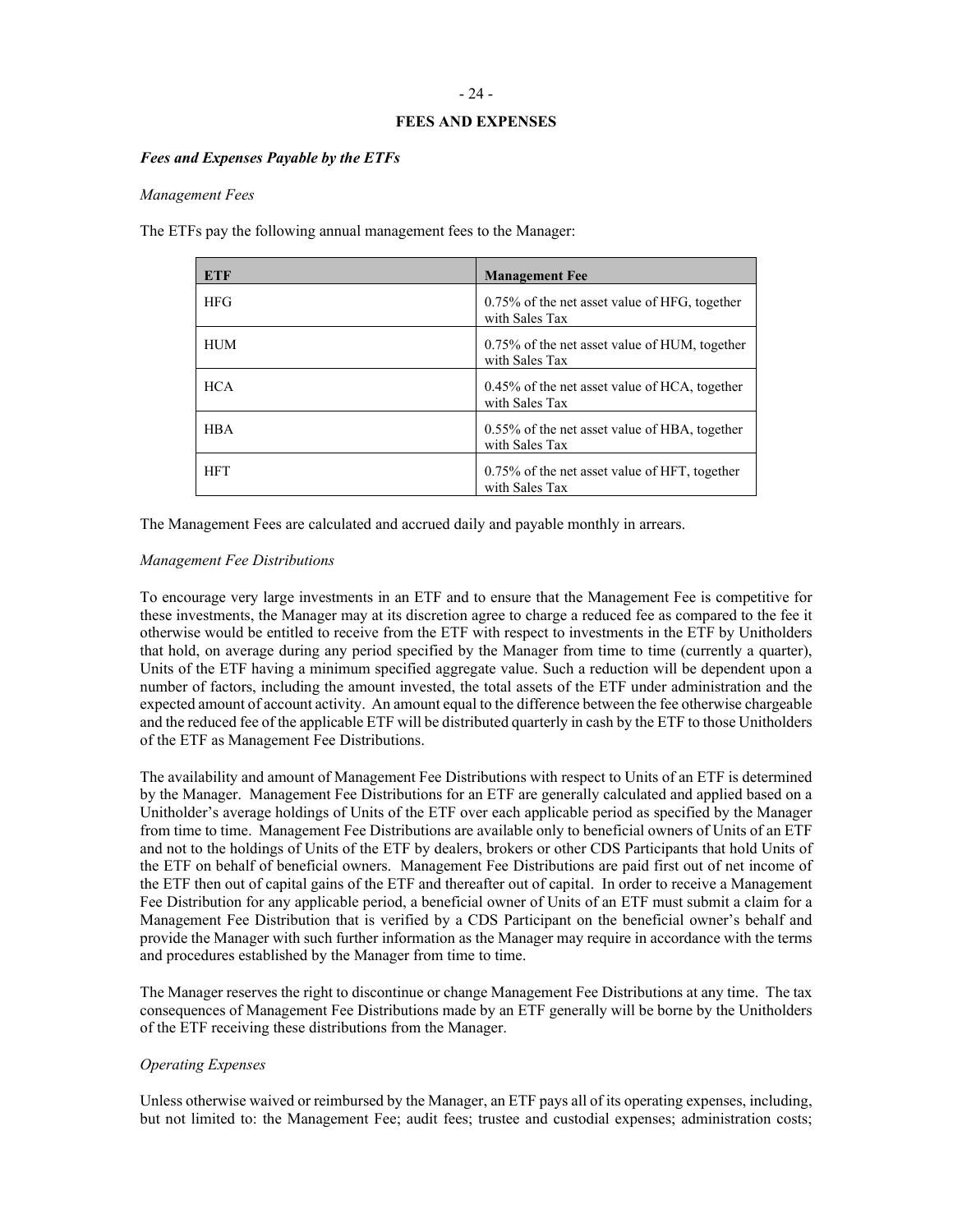valuation, accounting and record keeping costs; legal expenses; permitted prospectus preparation and filing expenses; costs associated with delivering documents to Unitholders; listing and annual stock exchange fees; Index licensing fees; CDS fees; bank related fees and interest charges; extraordinary expenses; Unitholder reports and servicing costs; Registrar and Transfer Agent fees; costs associated with the IRC; income taxes; Sales Tax; brokerage expenses and commissions; and withholding taxes.

## *Expenses of the Issue*

Apart from the initial organizational cost of the ETFs, all expenses related to the issuance of Units are borne by the ETFs.

# *Fees and Expenses Payable Directly by the Unitholders*

#### *Redemption and Creation Charges*

The Manager may charge Unitholders of an ETF, at its discretion, a redemption charge of up to 0.25% of the redemption proceeds of the ETF. Cash subscriptions by Dealers or the Designated Broker may, at the sole discretion of the Manager, be subject to a creation charge of up to 0.25% of the value of the cash subscription order, payable to the ETF.

# <span id="page-29-4"></span><span id="page-29-2"></span><span id="page-29-1"></span>**RISK FACTORS**

<span id="page-29-0"></span>An investment in Units of an ETF involves certain risks. In particular, an investment in Units of an ETF can be speculative, and can involve a high degree of risk and may only be suitable for persons who are able to assume the risk of losing their entire investment. Prospective investors should consider the following risks, among others, before subscribing for Units of an ETF.

# <span id="page-29-3"></span>*General Risk Factors*

There are certain risk factors that are common to an investment in the ETFs, unless otherwise noted. These risks relate to the following factors:

#### *No Assurances on Achieving Investment Objective*

There is no assurance that an ETF will achieve its investment objective. The funds available for distributions to Unitholders will vary according to, among other things, the dividends and other distributions paid on the securities in the portfolios and the value of the securities comprising the portfolios of the ETFs.

#### <span id="page-29-5"></span>*Market Risk*

Each ETF is subject to market risks that will affect the value of its investments, including general economic and market conditions, as well as developments that impact specific economic sectors, industries or companies.

#### <span id="page-29-6"></span>*Specific Issuer Risk*

The value of securities will vary positively or negatively with developments within the specific companies or governments that issue such securities.

# <span id="page-29-7"></span>*Equity Risk*

Equities such as common shares give the holder part ownership in a company. The value of equity securities change with the fortunes of the company that issued them. General market conditions and the health of the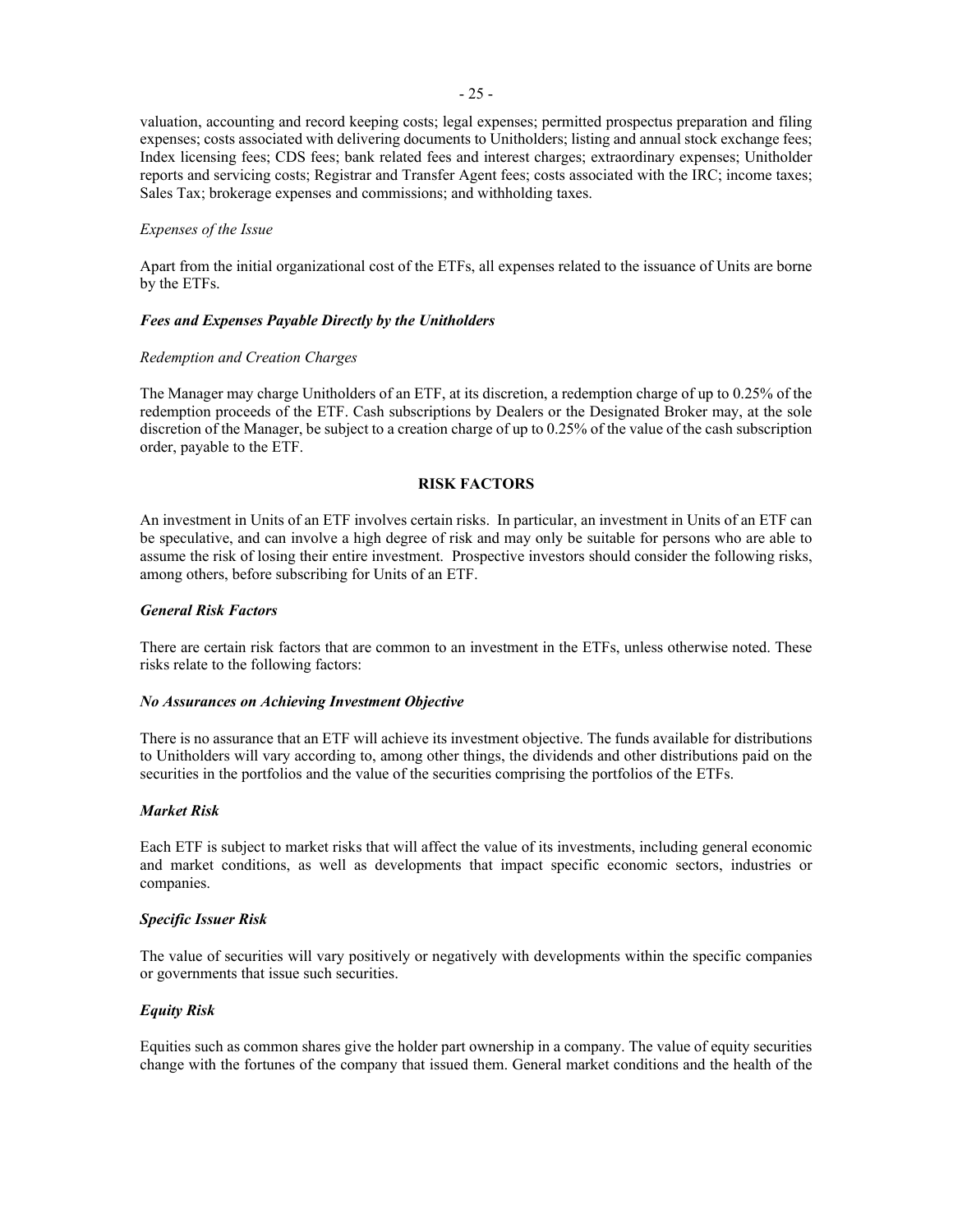economy as a whole can also affect equity prices. Equity related securities that provide indirect exposure to the equity securities of an issuer can also be affected by equity risk.

# <span id="page-30-0"></span>*Short Selling Risk*

The ETFs may engage in short selling in accordance with the requirements of applicable securities laws. A "short sale" will occur when an ETF borrows securities from a lender which are then sold in the open market (or "sold short"). At a later date, the same number of securities are repurchased by the ETF and returned to the lender. In the interim, the proceeds from the first sale are deposited with the lender and the ETF pays fees to the lender. If the value of the securities declines between the time that the ETF borrows the securities (and sells short) and the time it repurchases and returns the securities, the ETF makes a profit for the difference (less any fees the ETF is required to pay to the lender). Short selling involves certain risks. There is no assurance that securities will decline in value during the period of the short sale sufficient to offset the fees paid by the ETF and make a profit for the ETF, and securities sold short may instead appreciate in value. An ETF may also experience difficulties repurchasing and returning the borrowed securities if a liquid market for the securities does not exist. Also, the lender from whom the ETF has borrowed securities may go bankrupt and the ETF may lose the collateral it has deposited with the lender.

If an ETF engages in short selling, the ETF will adhere to controls and limits that are intended to offset these risks by short selling only securities of larger issuers for which a liquid market is expected to be maintained and by limiting the amount of exposure for short sales. The ETF will also deposit collateral only with lenders that meet certain criteria for creditworthiness and only up to certain limits.

Possible losses from short sales differ from losses that may be incurred from purchases of securities because losses from short sales may be unlimited, whereas losses from purchases are limited to the total amount invested. To deliver securities to a purchaser, an ETF must arrange through a broker to borrow the securities, and, as a result, the ETF becomes obligated to replace the securities borrowed at the market price at the time of replacement, whatever that price may be. A short sale therefore involves the theoretically unlimited risk of loss occasioned by an increase in the market price of the security between the date of the short sale and the date on which the ETF covers its short position. In addition, the borrowing of securities entails the payment of a borrowing fee (which may increase during the borrowing period) and the payment of any dividends or interest payable on the securities until they are replaced. If an ETF is engaged in short selling it is required to maintain cash cover for its short positions and other investments may need to be sold quickly (and at potentially unattractive prices) in order to maintain sufficient cash cover.

#### <span id="page-30-1"></span>*Legal and Regulatory Risk*

Legal and regulatory changes may occur that may adversely affect the ETFs and which could make it more difficult, if not impossible, for the ETFs to operate or to achieve their investment objectives. To the extent possible, the Manager will attempt to monitor such changes to determine the impact such changes may have on the ETFs and what can be done, if anything, to try to limit such impact.

For example, an ETF is generally required to pay GST/HST on any management fees and most of the other fees and expenses that it has to pay. There may be changes to the way that the GST/HST and provincial sales taxes apply to fees and expenses incurred by mutual funds such as the ETFs and there may be changes in the rates of such taxes, which, accordingly, may affect the costs borne by the ETFs and their Unitholders.

# <span id="page-30-2"></span>*Cyber Security Risk*

As the use of technology has become more prevalent in the course of business, the Manager and the ETFs have become potentially more susceptible to operational risks through breaches in cyber security. A breach in cyber security refers to both intentional and unintentional events that may cause the Manager or the ETFs to lose proprietary information, suffer data corruption, or lose operational capacity. This in turn could cause the Manager or the ETFs to incur regulatory penalties, reputational damage, additional compliance costs associated with corrective measures, and/or financial loss. Cyber security breaches may involve unauthorized access to the Manager's digital information systems (e.g., through "hacking" or malicious software coding),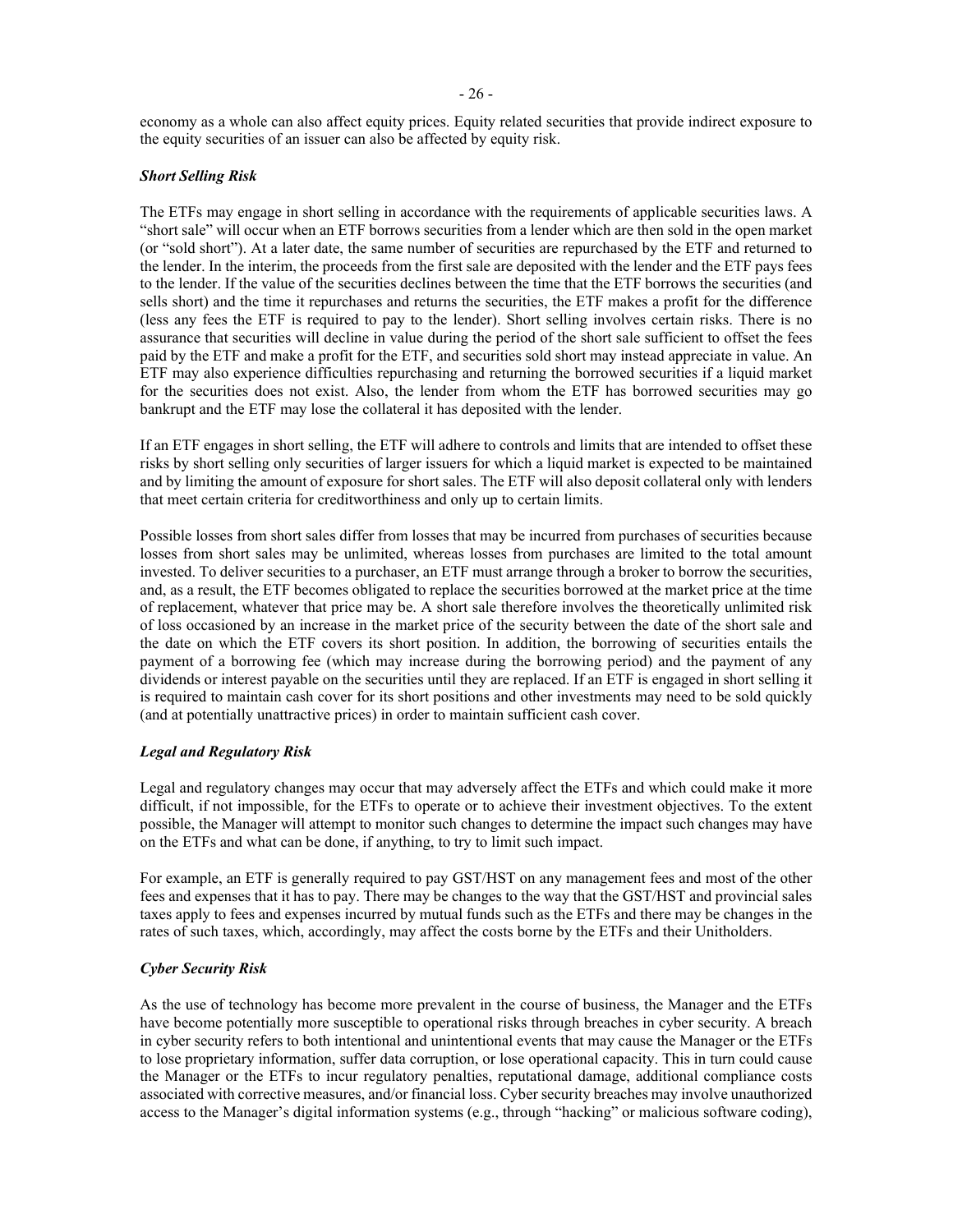but may also result from outside attacks such as denial-of-service attacks (i.e., efforts to make network services unavailable to intended users). In addition, cyber security breaches of the Manager's or the ETFs' third party service providers or issuers that an ETF invests in can also subject the Manager or the ETFs to many of the same risks associated with direct cyber security breaches. Like with operational risk in general, the Manager has established risk management systems designed to reduce the risks associated with cyber security. However, there is no guarantee that such efforts will succeed, especially since the Manager does not directly control the cyber security systems of issuers or third party service providers.

# <span id="page-31-0"></span>*Foreign Stock Exchange Risk*

Investments in foreign securities may involve risks not typically associated with investing in Canada. Foreign exchanges may be open on days when the ETFs do not price the Units and, therefore, the value of the securities in the portfolios of an ETF may change on days when investors will not be able to purchase or sell Units. Also, some foreign securities markets may be volatile, lack liquidity, or have higher transaction and custody costs than those of the TSX. Securities of some Canadian issuers are inter-listed on a Canadian and a foreign exchange and may be traded on days when the foreign exchange is open and the TSX is not. In those circumstances, changes in the value of the securities making up an ETF's portfolio will not be reflected in the value of the ETF and the spread or difference between the value of the securities in the ETF's portfolio and the market price of a Unit of that ETF on the TSX may increase. Also, in the event that the TSX is open on a day that a foreign exchange is closed, the spread or difference between the value of the securities in the ETF's portfolio and the market price of a Unit of that ETF on the TSX may increase.

# <span id="page-31-1"></span>*Foreign Markets Risk*

Participation in transactions by the ETFs may involve the execution and clearing of trades on or subject to the rules of a foreign market. None of the securities regulatory authorities or Canadian exchanges regulates activities of any foreign markets, including the execution, delivery and clearing of transactions, or has the power to compel enforcement of any rule of a foreign market or any applicable foreign law. Generally, any foreign transaction will be governed by applicable foreign laws. This is true even if the foreign market is formally linked to a Canadian market and application of such laws by courts or government authorities will not be changed in a manner which adversely affects an ETF, its Unitholders or distributions received by the ETF or by its Unitholders.

#### <span id="page-31-2"></span>*Currency Price Fluctuations*

Several factors may affect the relative value between the U.S. dollar and Canadian dollar, including, but not limited to: debt level and trade deficit; inflation and interest rates; investors' expectations concerning inflation or interest rates; and global or regional political, economic or financial events and situations. In addition, the U.S. dollar may not maintain its long-term value in terms of purchasing power in the future.

The base currency of the ETFs is Canadian dollars. An investor buying US\$ Units of HUM may therefore experience a gain or loss due to a fluctuation in the relative value between the U.S. dollar and the Canadian dollar on any given day. A Unitholder buying or selling US\$ Units of HUM on the TSX may also experience currency gains or losses due to differences in the exchange rates used in determining the net asset value of such ETF in Canadian dollars.

# <span id="page-31-3"></span>*Currency Exposure Risk*

As a portion of an ETF's portfolio may be invested in securities traded in currencies other than the Canadian dollar, the net asset value of the ETF, when measured in Canadian dollars, will, to the extent this has not been hedged against, be affected by changes in the value of these currencies relative to the Canadian dollar. As noted above, several factors may affect the relative value between a foreign currency and the Canadian dollar, including, but not limited to: debt level and trade deficit; inflation and interest rates; investors' expectations concerning inflation or interest rates; and global or regional political, economic or financial events and situations.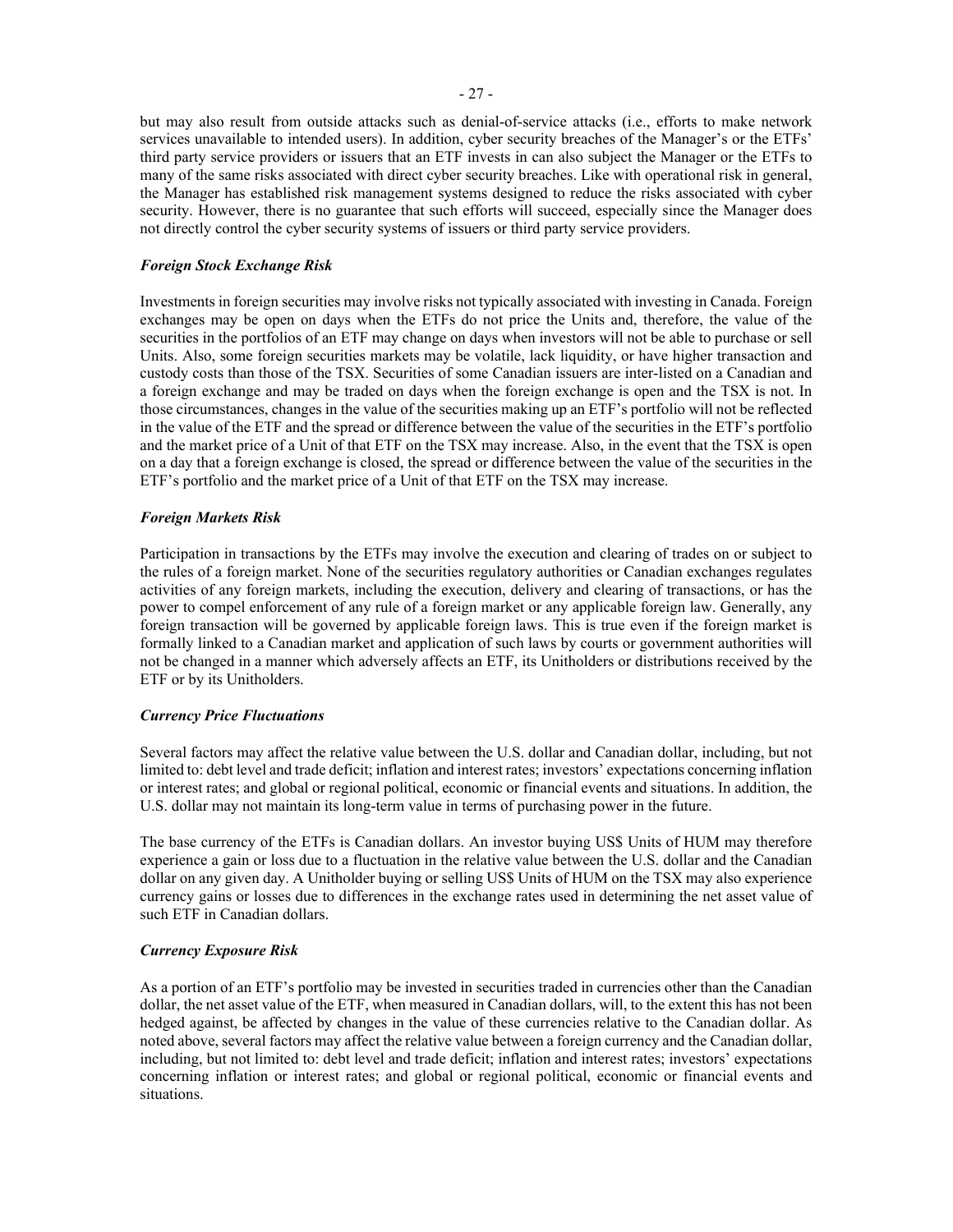An ETF may not be fully hedged and accordingly no assurance can be given that its portfolio will not be adversely impacted by changes in foreign exchange rates or other factors. The use of hedges, if used, involves special risks, including the possible default by the other party to the transaction, illiquidity and, to the extent the Manager's assessment of certain market movements is incorrect, the risk that the use of hedges could result in losses greater than if the hedging had not been used. Hedging arrangements may have the effect of limiting or reducing the total returns to an ETF if the Manager's expectations concerning future events or market conditions prove to be incorrect. In addition, the costs associated with a hedging program may outweigh the benefits of the arrangements in such circumstances.

# <span id="page-32-0"></span>*None of the US\$ Units seek to hedge U.S. dollar currency exposure to the Canadian dollar*.

# *Derivatives Risk*

The use of derivatives does not guarantee that there will not be a loss or that there will be a gain. The following are some examples of the risks associated with the use of derivatives by an ETF:

- in the case of over-the-counter options and forward contracts, there is no guarantee that a market will exist for these investments when the ETF wants to close out its position; in the case of exchangetraded options and futures contracts, there may be a risk of a lack of liquidity when the ETF wants to close out its position;
- futures exchanges may impose daily trading limits on certain derivatives, which could prevent the ETF from closing out its position;
- if the other party to the derivative, in the case of over-the-counter transactions, is unable to fulfil its obligations, the ETF could experience a loss or fail to realize a gain;
- if an ETF has an open position in an options, futures or forward contract with a dealer who goes bankrupt, the ETF could experience a loss and, for an open futures contract, a loss of margin deposits with that dealer; and
- <span id="page-32-1"></span>• if a derivative is based on a market index and trading is halted on a substantial number of securities in the index, or if there is a change in the composition of the index, it could have an adverse effect on the derivative.

# *Use of Options Risk*

Each ETF is subject to the full risk of its investment position in the securities in its portfolio, including the securities that are subject to call options written by the ETF, should the market price of such securities decline. In addition, the ETFs are not expected to participate in a gain on a security subject to a call option, if the gain results in the market price of the security exceeding the exercise price of the option. In such circumstances, the holder of the option will likely exercise the option. The premiums associated with writing covered call options may not exceed the returns that would have resulted if the ETF had remained directly invested in the securities subject to call options. The use of options may therefore have the effect of limiting or reducing the total returns of an ETF if the Manager's expectations concerning future events or market conditions prove to be incorrect.

There can be no assurance that a liquid exchange or over-the-counter market will exist to permit each ETF to write covered call options on desired terms or to close out option positions should it desire to do so. The ability of an ETF to close out its positions may also be affected by exchange-imposed daily trading limits. In addition, exchanges may suspend the trading of options in volatile markets. If the ETF is unable to repurchase a call option that is in-the money, it will be unable to realize its profits or limit its losses until such time as the option it has written becomes exercisable or expires.

Derivative transactions also involve the risk of the possible default by the other party to the transaction (whether a clearing corporation in the case of exchange-traded instruments or other third party in the case of over-the-counter instruments) as the other party may be unable to meet its obligations.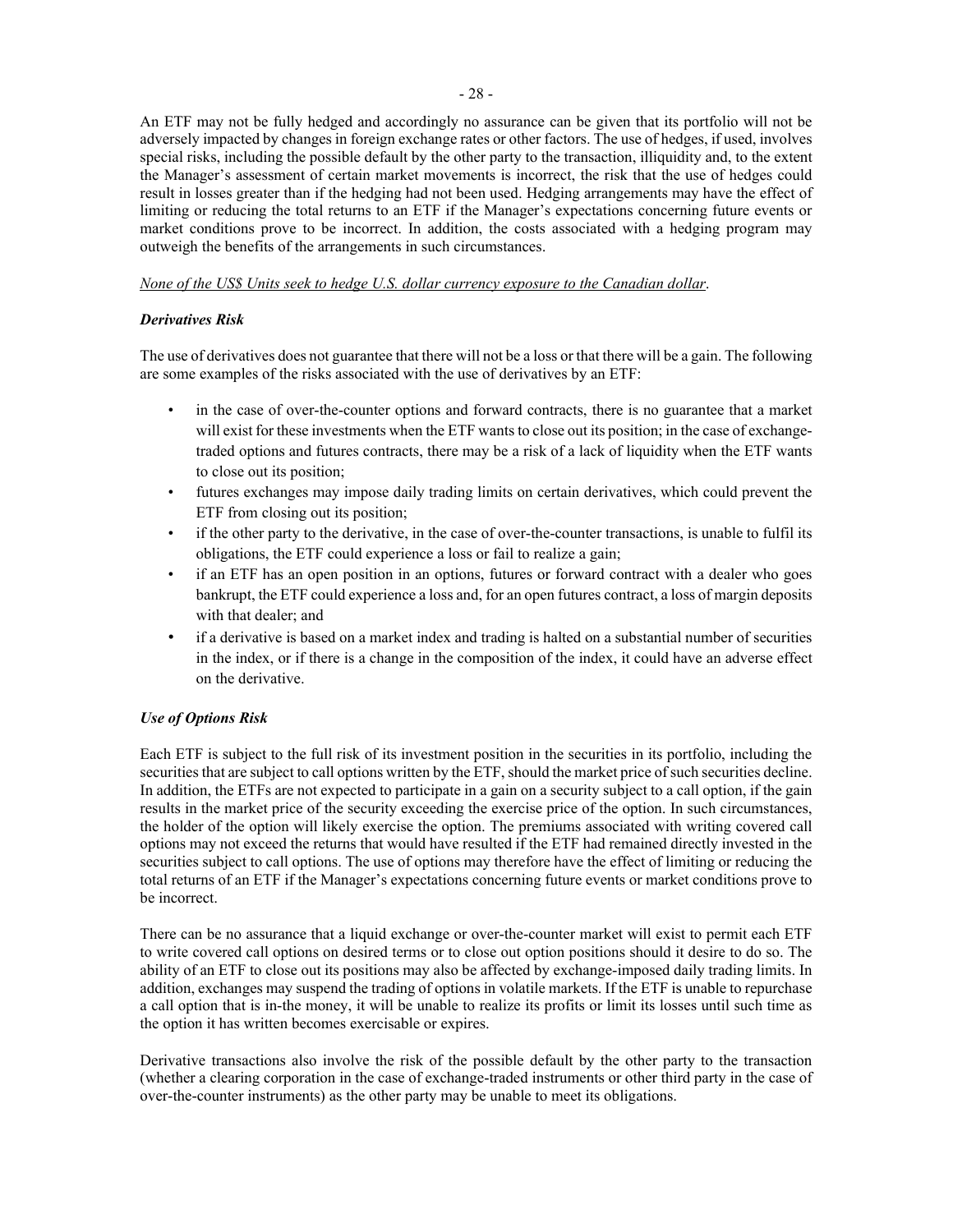#### <span id="page-33-0"></span>- 29 -

# *Corresponding Net Asset Value Risk*

The net asset value per Unit of an ETF will be based on the market value of the ETF's holdings. However, the trading price (including the closing trading price) of a Unit of an ETF on the TSX may be different from the actual net asset value of a Unit of the ETF. As a result, Dealers may be able to acquire a PNU of an ETF and Unitholders may be able to redeem a PNU of an ETF at a discount or a premium to the closing trading price per Unit of the ETF.

Such difference between the trading price of an ETF and its net asset value may be due, in large part, to supply and demand factors in the secondary trading market for Units of an ETF being similar, but not identical, to the same forces influencing the price of the underlying constituents of the ETF at any point in time.

Because Unitholders may acquire or redeem a PNU, the Manager expects that large discounts or premiums to the net asset value per Unit of the ETFs should not be sustainable.

# <span id="page-33-1"></span>*Distributions Risk*

Distributions of income and gains by an ETF may be paid in Units of the ETF that may be automatically consolidated. Income or taxable capital gains distributed to a Unitholder in Units of an ETF are nevertheless required to be included in the Unitholder's income even though no cash will be distributed to fund any resulting tax payment.

# <span id="page-33-2"></span>*Designated Broker/Dealer Risk*

As each ETF will only issue Units directly to the Designated Broker and Dealers, in the event that the purchasing Designated Broker or a Dealer is unable to meet its settlement obligations, the resulting costs and losses incurred will be borne by the applicable ETF.

# <span id="page-33-3"></span>*Reliance on Key Personnel*

Unitholders will be dependent on the abilities of the Manager to effectively manage the ETFs and their portfolios in a manner consistent with their investment objectives, investment strategies and investment restrictions. The Manager will apply investment techniques and risk analyses in making investment decisions for the ETFs, but there can be no guarantee that these decisions will produce the desired results. There is no certainty that the individuals who are principally responsible for providing administration and portfolio management services to the ETFs will continue to be employed by the Manager.

# <span id="page-33-4"></span>*Potential Conflicts of Interest*

The Manager, its directors and officers and its affiliates and associates may engage in the promotion, management or investment management of other accounts, funds or trusts which invest primarily in the securities held by an ETF. Although officers, directors and professional staff of the Manager will devote as much time to an ETF as is deemed appropriate to perform their duties, the staff of the Manager may have conflicts in allocating their time and services among an ETF, and the other funds managed by the Manager.

#### <span id="page-33-5"></span>*Counterparty Risk*

An ETF will be subject to credit risk with respect to the amount the ETF expects to receive from counterparties to financial instruments entered into by the ETF or held by special purpose or structured vehicles. If a counterparty becomes bankrupt or otherwise fails to perform its obligations due to financial difficulties, the value of an investor's investment in Units of an ETF may decline. An ETF may experience significant delays in obtaining any recovery in a bankruptcy or other reorganization proceeding. An ETF may obtain only limited recovery or may obtain no recovery in such circumstances. All counterparties must meet the credit rating requirements of NI 81-102.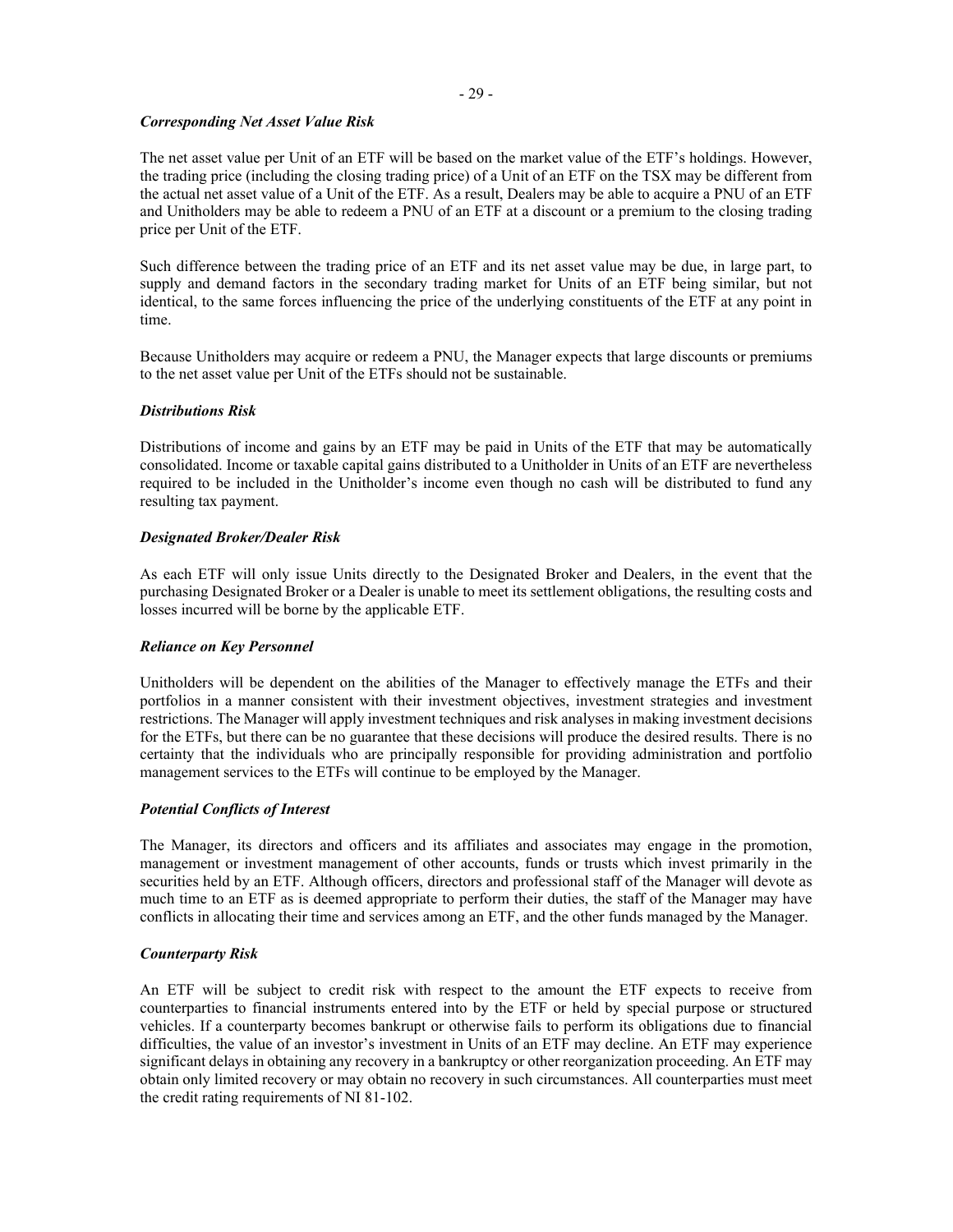A counterparty of the ETFs may also be adversely affected by regulatory or market changes which may make it difficult or impossible for the counterparty to hedge its obligations to an ETF, which may adversely affect the ETF's ability to achieve its investment objective.

# <span id="page-34-0"></span>*Cease Trading of Securities Risk*

If the securities of an issuer included in the portfolio of an ETF are cease-traded by order of the relevant securities regulatory authority or are halted from trading by the relevant stock exchange, the ETF may halt trading in its securities. Accordingly, securities of an ETF bear the risk of cease trading orders against all issuers whose securities are included in its portfolio, not just one. If portfolio securities of an ETF are ceasetraded by order of a securities regulatory authority, if normal trading of such securities is suspended on the relevant exchange, or if for any reason it is likely there will be no closing bid price for such securities, the ETF may suspend the right to redeem securities for cash, subject to any required prior regulatory approval. If the right to redeem securities for cash is suspended, the ETF may return redemption requests to securityholders who have submitted them. If securities are cease-traded, they may not be delivered on an exchange of a PNU for a Basket of Securities until such time as the cease-trade order is lifted.

#### <span id="page-34-1"></span>*No Ownership Interest*

An investment in Units of an ETF does not constitute an investment by Unitholders in the securities held by the ETF. Unitholders will not own the securities held by an ETF.

#### <span id="page-34-2"></span>*Exchange Risk*

In the event that the TSX closes early or unexpectedly on a day that it is normally open for trading, Unitholders will be unable to purchase or sell Units on the TSX until it reopens and there is a possibility that, at the same time and for the same reason, the exchange and redemption of Units may be suspended until the TSX reopens.

#### <span id="page-34-3"></span>*Early Closing Risk*

Unanticipated early closings of a stock exchange on which securities held by an ETF are listed may result in that ETF being unable to sell or buy securities on that day. If the TSX closes early on a day when an ETF needs to execute a high volume of securities trades late in the trading day, the ETF may incur substantial trading losses.

#### <span id="page-34-4"></span>*Redemption Price*

Unitholders will not know in advance of giving a notice of redemption the price at which the Units will be redeemed. In the period after a notice of redemption for Units of an ETF has been given and before the applicable redemption date, the net asset value per Unit of the ETF and therefore the redemption amount which will be payable to the Unitholder in respect of the Units being redeemed may change substantially due to market movements. Unitholders are not entitled to withdraw a request for redemption unless a suspension of redemptions has been declared. In various circumstances, the redemption of Units and the payment of redemption proceeds may be suspended.

#### <span id="page-34-6"></span><span id="page-34-5"></span>*Concentration Risk*

The ETFs from time to time may be concentrated to a significant degree in securities of issuers or underlying funds focused in a single country or category of banks or other financial services companies. If an ETF concentrates its investments in a single country or group of countries, or category of companies, the ETF faces more risks than if it were diversified broadly over numerous industries or sectors. Such industry-based risks, any of which may adversely affect the issuers in which the ETF invests, may include, but are not limited to, the following: general economic conditions or cyclical market patterns that could negatively affect credit quality; loan growth; regulatory environment; political or world events; and increased competition or new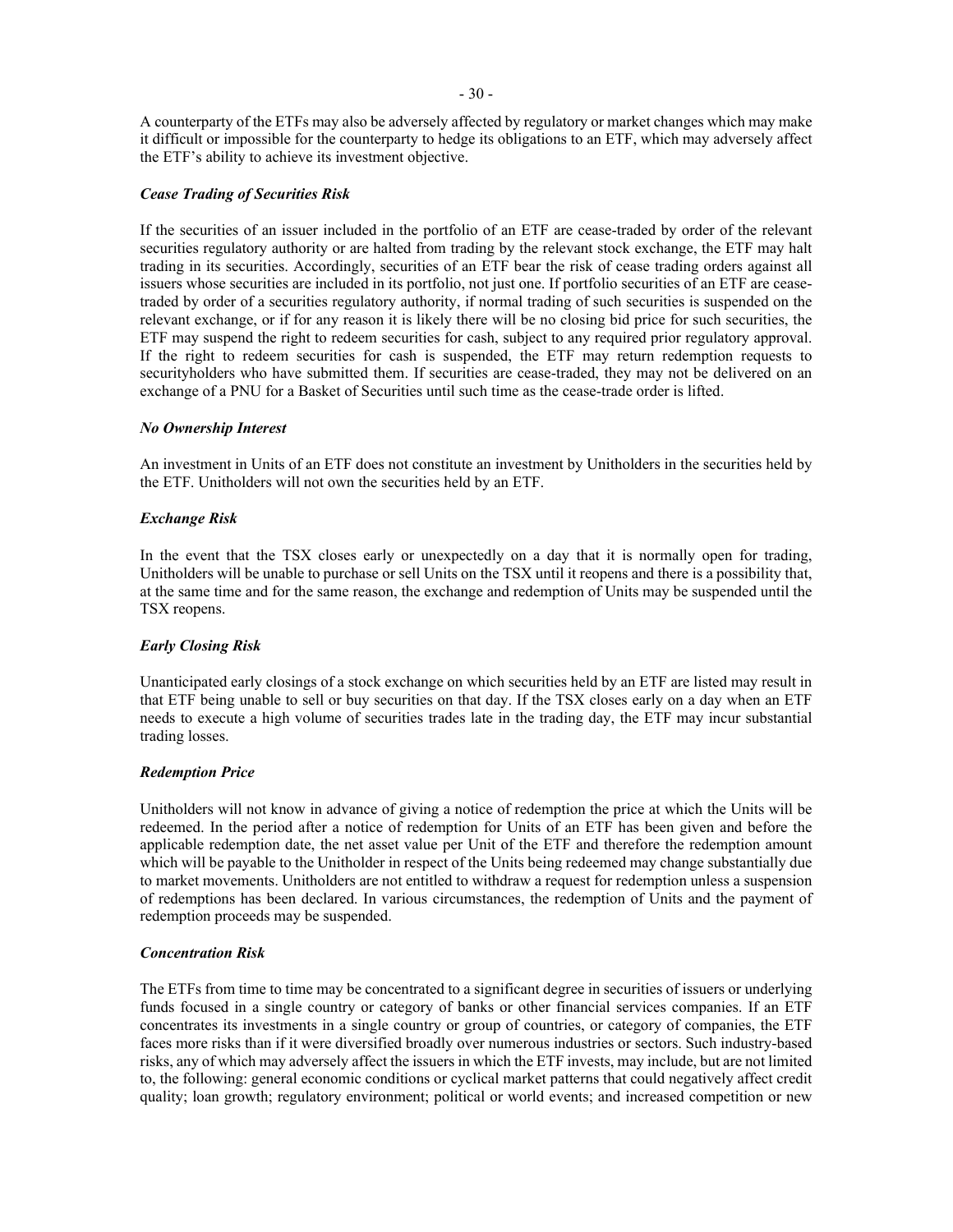product introductions that may affect the profitability or viability of companies within the financial services industry.

With respect to HCA and HBA, the Manager has obtained relief from the Canadian Securities Regulatory Authorities from the concentration restrictions in subsection 2.1(1) of NI 81-102, subject to the terms and conditions described therein, so that such ETFs may achieve their investment objectives. As such ETFs' investments will be particularly concentrated, they each may be susceptible to loss due to adverse occurrences affecting Canadian banks or Australian banks, as applicable. This may also lower the diversification of these ETFs and may make the general risk of equity and fixed-income investments and the volatility of the NAV of HCA and HBA relatively greater.

# <span id="page-35-0"></span>*Reliance on Historical Data Risk*

Past trends may not be repeated in the future. The accuracy of the historical data used by the Manager and those individuals who are principally responsible for providing administration and portfolio management services to the ETF for research and development, which is often provided by third parties, cannot be guaranteed by the Manager. The Manager only seeks to obtain such data from companies that they believe to be highly reliable and of high reputation.

# <span id="page-35-1"></span>*Liquidity Risk*

In certain circumstances, such as the disruption of the orderly markets for securities or financial instruments in which an ETF invests, the ETF may not be able to dispose of certain holdings quickly or at prices that represent fair market value.

# <span id="page-35-2"></span>*Tax Risk*

There can be no assurance that Canadian federal and provincial income tax laws and the administrative policies and assessing practices of the CRA respecting the treatment of mutual fund trusts will not be changed in a manner that adversely affects Unitholders.

It is anticipated that each ETF will qualify, or will be deemed to qualify, at all times as a "mutual fund trust" within the meaning of the Tax Act. If an ETF does not qualify as a mutual fund trust or were to cease to so qualify, the income tax considerations as described under "Income Tax Considerations" would in some respects be materially different.

There can be no assurances that the CRA will agree with the tax treatment adopted by an ETF in filing its tax return (e.g., deduction of expenses or recognition of income, including interest expense) and the CRA could reassess the ETF on a basis that results in tax being payable by the ETF or additional tax being paid by Unitholders.

The Tax Act contains rules concerning the taxation of publicly traded Canadian trusts and partnerships that own certain types of property defined as "non-portfolio property". A trust that is subject to these rules is subject to trust level taxation, at rates comparable to those that apply to corporations, on the trust's income earned from "non-portfolio property" to the extent that such income is distributed to its unitholders. The ETF will not be subject to tax under these rules as long as the ETF complies with its investment restrictions in this regard. If the ETF is subject to tax under these rules, the after-tax return to Unitholders could be reduced, particularly in the case of a Unitholder who is exempt from tax under the Tax Act or is a non-resident of Canada.

In determining its income for tax purposes, each ETF will treat option premiums received on the writing of covered call options and any gains or losses sustained on closing out such options as capital gains and capital losses in accordance with the CRA's published administrative practice. The CRA's practice is not to grant advance income tax rulings on the characterization of items as capital or income and no advance income tax ruling has been applied for or received from the CRA.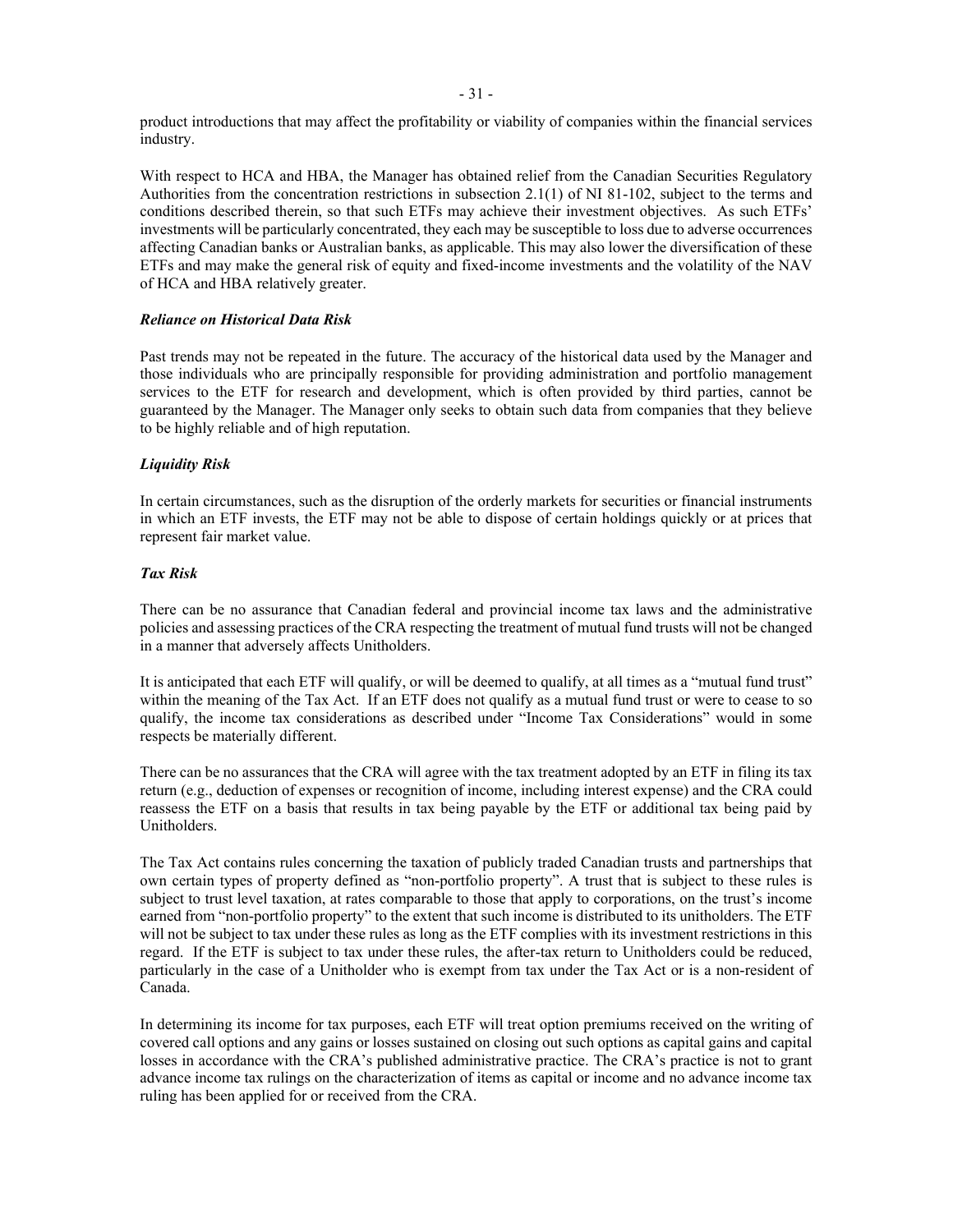Certain ETFs intend to invest in global equity securities and non-Canadian exchange traded funds. Many foreign countries, including the U.S., preserve their right under domestic tax laws and applicable tax conventions with respect to taxes on income and on capital to impose tax on income paid or credited to persons who are not resident in such countries. Accordingly, an ETF may be subject to foreign taxes on dividends or other income paid or credited to it or any gains realized on the disposition of such securities. Any foreign taxes incurred by the ETF will generally reduce the value of its portfolio. The ETF may designate its income from a foreign source in respect of a Unitholder and the Unitholder will, for the purposes of computing its foreign tax credits, be entitled to treat the Unitholder's proportionate share of foreign taxes paid by the ETF in respect of such income as foreign taxes paid by the Unitholder. The availability of foreign tax credits to a Unitholder is subject to the detailed rules in the Tax Act. Unitholders are therefore advised to consult their own tax advisers in regard to foreign tax credits.

A Unitholder that is a registered plan, such as a trust governed by an RRSP, will not be entitled to a foreign tax credit under the Tax Act in respect of any foreign tax paid by the ETF and designated in respect of the registered plan. As a result, the after tax return from an investment in Units to a Unitholder that is a registered plan may be adversely affected.

The Tax Act contains "loss restriction event" ("**LRE**") rules that could potentially apply to certain trusts including the ETFs. In general, a LRE occurs to an ETF if a person (or group of persons) acquires units of the ETF worth more than 50% of the fair market value of all the units of the ETF. If a LRE occurs (i) the ETF will be deemed to have a year-end for tax purposes, (ii) any net income and net realized capital gains of the ETF at such year-end will be distributed to Unitholders of the ETF, and (iii) the ETF will be restricted in its ability to use tax losses (including any unrealized capital losses) that exist at the time of the LRE. However, an ETF will be exempt from the application of the LRE rules in most circumstances provided that the ETF is, at all times since the end of the year it was created, an "investment fund" which requires the ETF to satisfy certain investment diversification rules.

Based on current rules contained in the Tax Act, an ETF that is a mutual fund trust for tax purposes throughout the year is prohibited from claiming a deduction in computing its income for amounts of income that are allocated to redeeming Unitholders and is limited in its ability to claim a deduction in computing its income for amounts of capital gains that are allocated to redeeming Unitholders. Based on proposed amendments to the Tax Act released on February 4, 2022, that specifically apply to exchange traded mutual fund trusts, if enacted as proposed, the formula for computing the amount of the allocated taxable capital gains that cannot be deducted by an ETF will be based on more readily available information (commencing with the ETF's 2022 taxation year). Accordingly, the amounts and taxable component of distributions to non-redeeming Unitholders of an ETF may be greater than would have been the case in the absence the application of such rules.

### *Securities Lending, Repurchase and Reverse Repurchase Transaction Risk*

Each ETF is authorized to enter into securities lending, repurchase and reverse repurchase transactions in accordance with NI 81-102. In a securities lending transaction, an ETF lends its portfolio securities through an authorized agent to another party (often called a "counterparty") in exchange for a fee and a form of acceptable collateral. In a repurchase transaction, the ETF sells its portfolio securities for cash through an authorized agent while at the same time assuming an obligation to repurchase the same securities for cash (usually at a lower price) at a later date. In a reverse repurchase transaction, the ETF buys portfolio securities for cash while at the same time agreeing to resell the same securities for cash (usually at a higher price) at a later date.

The following are some examples of the risks associated with securities lending, repurchase and reverse repurchase transactions:

when entering into securities lending, repurchase and reverse repurchase transactions, the ETF is subject to the credit risk that the counterparty may default under the agreement and the ETF would be forced to make a claim in order to recover its investment;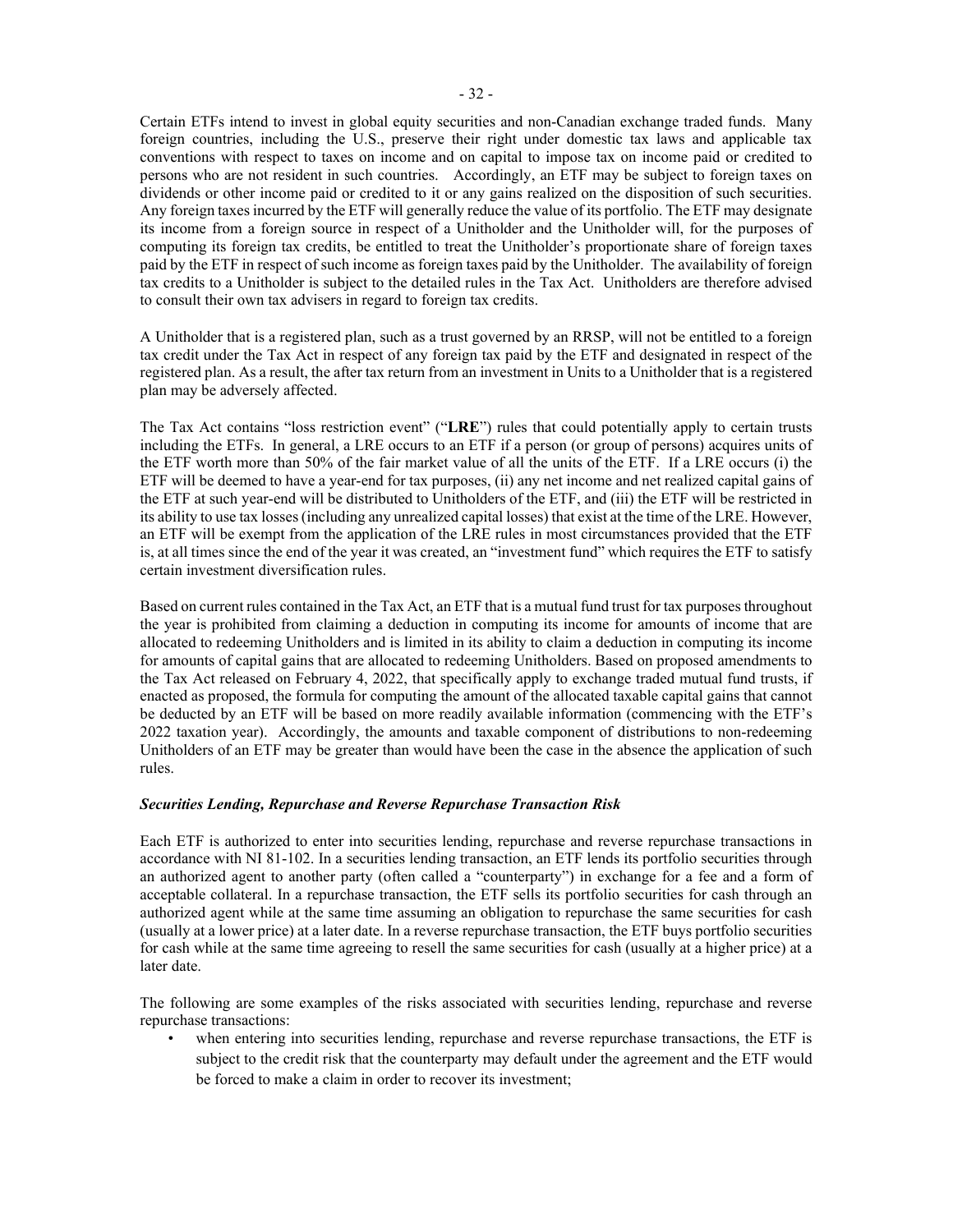- when recovering its investment on default, the ETF could incur a loss if the value of the portfolio securities loaned (in a securities lending transaction) or sold (in a repurchase transaction) has increased in value relative to the value of the collateral held by the ETF; and
- similarly, the ETF could incur a loss if the value of the portfolio securities it has purchased (in a reverse repurchase transaction) decreases below the amount of cash paid by the ETF to the counterparty.

An ETF may engage in securities lending from time to time. When engaging in securities lending, an ETF will receive collateral in excess of the value of the securities loaned, and although such collateral is marked to market, the ETF may be exposed to the risk of loss should a borrower default on its obligations to return the borrowed securities and the collateral is insufficient to reconstitute the portfolio of loaned securities.

# *Fund of Funds Investment Risk*

The ETFs may invest in other exchange-traded funds, mutual funds, closed-end funds or public investment funds as part of its investment strategy in accordance with applicable securities laws. If an ETF invests in such underlying funds, its investment performance largely depends on the investment performance of the underlying funds in which it invests.

Additionally, if an underlying fund suspends redemptions, an ETF may be unable to accurately value part of its investment portfolio and may be unable to redeem its Units.

# *Exchange-Traded Funds Risk*

An ETF may invest in other exchange-traded funds that seek to provide returns similar to the performance of a particular market index or industry sector index. Any such exchange-traded fund may not achieve the same return as its benchmark market or industry sector index due to differences in the actual weightings of securities held in the fund versus the weightings in the relevant index and due to the operating and administrative expenses of the fund.

# *Absence of an Active Market*

There can be no assurance that an active public market for the Units will develop or be sustained.

# *No Guaranteed Return*

There is no guarantee that an investment in an ETF will earn any positive return. The value of the Units may increase or decrease depending on market, economic, political, regulatory and other conditions affecting an ETF's investments. All prospective Unitholders should consider an investment in an ETF within the overall context of their investment policies. Investment policy considerations include, but are not limited to, setting objectives, defining risk/return constraints and considering time horizons.

# *Investing Outside of North America – HFG, HBA, HFT*

Generally, investments in foreign markets are subject to certain risks and the ETFs may be adversely affected by, among other things, political upheaval, financial troubles, natural disasters, reduced government oversight as compared to Canada, difficulty in enforcing contractual obligations, currency volatility and government intervention in markets.

For example, the value of an ETF's portfolio that may be exposed to Russian securities (if any) involves certain risks associated with the settlement of portfolio transactions and loss of the ETF's ownership rights in its portfolio securities, as a result of the system of share registration and custody in Russia.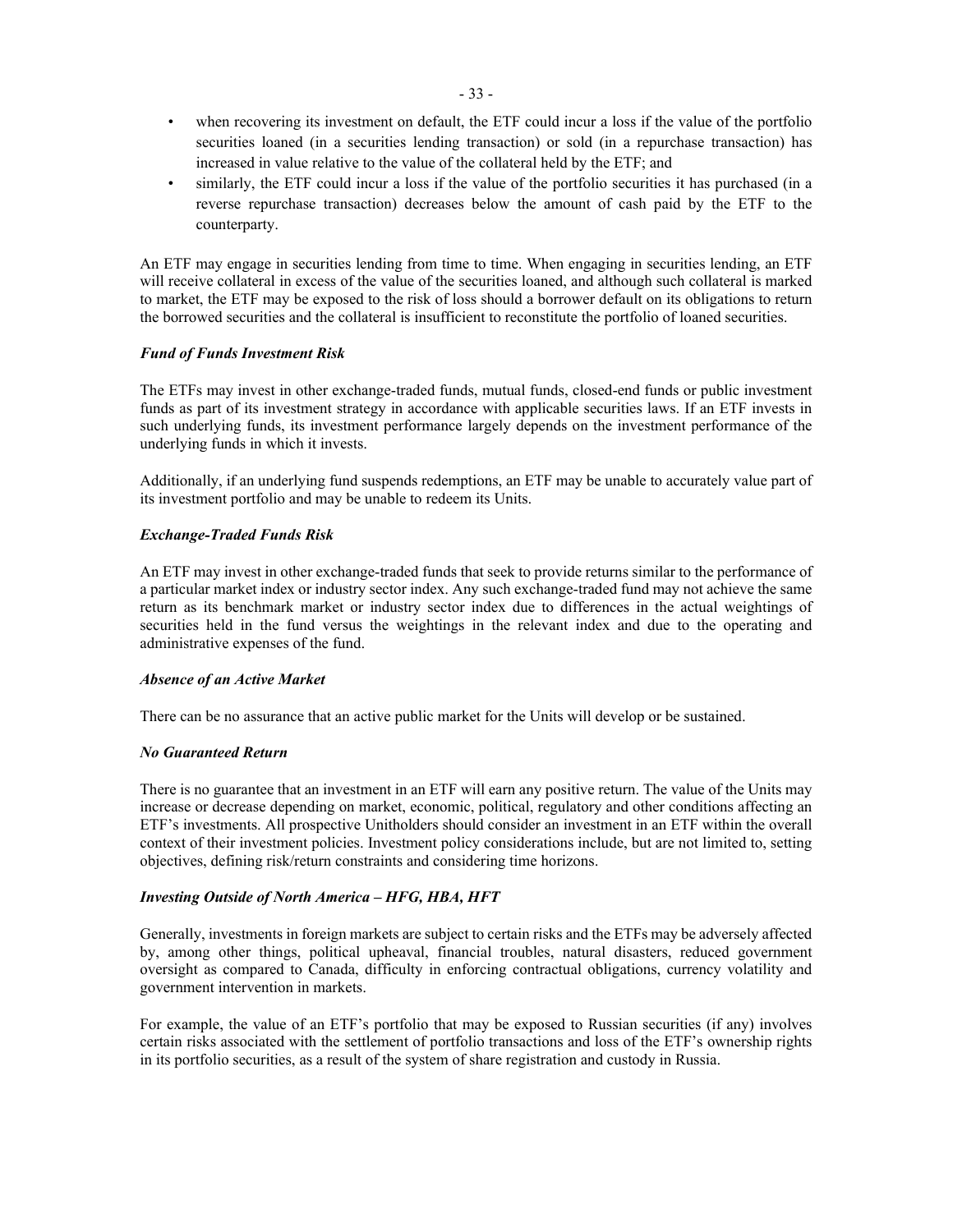# *Emerging Markets Risk – HFG, HFT*

Investments in emerging markets are subject to heightened risk as compared to investments in developed markets. The value of an ETF that is exposed to emerging markets may be adversely affected by, among other things, the following risks associated with emerging market economies:

- political and social instability;
- government involvement, including, but not limited to, currency controls and risk of expropriation;
- securities markets which are less liquid and which operate under different trading and market regulations;
- difficulties in enforcing contractual rights;
- currency volatility;
- risk of high inflation;
- infrastructure issues;
- greater susceptibility to commodity prices; and
- greater susceptibility to the economic performance of trading partners.

# *Volatile Market Risk*

The market prices of investments held by an ETF will go up or down. Such market prices, and how rapidly those prices change, will be impacted by general economic and market conditions. Investment markets can be volatile and prices of investments can change substantially due to a number of factors, including, but not limited to: interest rates; changing supply and demand relationships; trade, fiscal, monetary and exchange control programs; governmental policies; as well as national and international political and economic events. In addition, unexpected and unpredictable events such as war and occupation, a widespread health crisis or global pandemic, terrorism and related geopolitical risks, may lead to increased short-term market volatility and may have adverse long-term effects on world economies and markets generally.

For example, the spread of coronavirus disease (COVID-19) internationally has caused a disruption in normal commercial activities, uneven performance in the global economy and increased volatility in global financial markets. The impact of coronavirus disease (which may continue and last for an extended period), as well as other epidemics and pandemics that may arise in the future, could negatively affect the worldwide economy, as well as the economies of individual countries, individual companies and the market in general in significant and unforeseen ways. Emerging market countries, with less established medical and health care facilities, may be particularly impacted.

The ongoing impact of coronavirus disease, as well as other unexpected disruptive events, may cause market volatility and could have effects that cannot necessarily be foreseen at the present time. These events could also adversely affect an ETF's performance, the performance of the securities in which an ETF invests and may lead to losses on your investment in an ETF.

# <span id="page-38-0"></span>*State/Region Risk - HUM*

HUM may invest disproportionately in financial services firms in a single state or region, making the ETF's performance particularly affected by factors specific to that state or region. Such factors could include economic or policy changes, erosion of the tax base, and state legislative changes (especially those regarding budgeting and taxes) and other matters that affect local economies.

# *Changes in the Regulatory and Competitive Environment in Global Financial Services Sector*

The regulatory environment for the global financial services sector continues to evolve. There is the risk that in certain countries and jurisdictions changes in regulatory capital requirements could result in regulatory mandated capital raises, reduced dividends and share repurchase activity, restrictions on capital deployments, divestitures, and litigation charges. Other regulatory risks include charges from either litigation or regulatory fines for non-compliance of certain regulatory rules such as anti-money laundering and other compliance.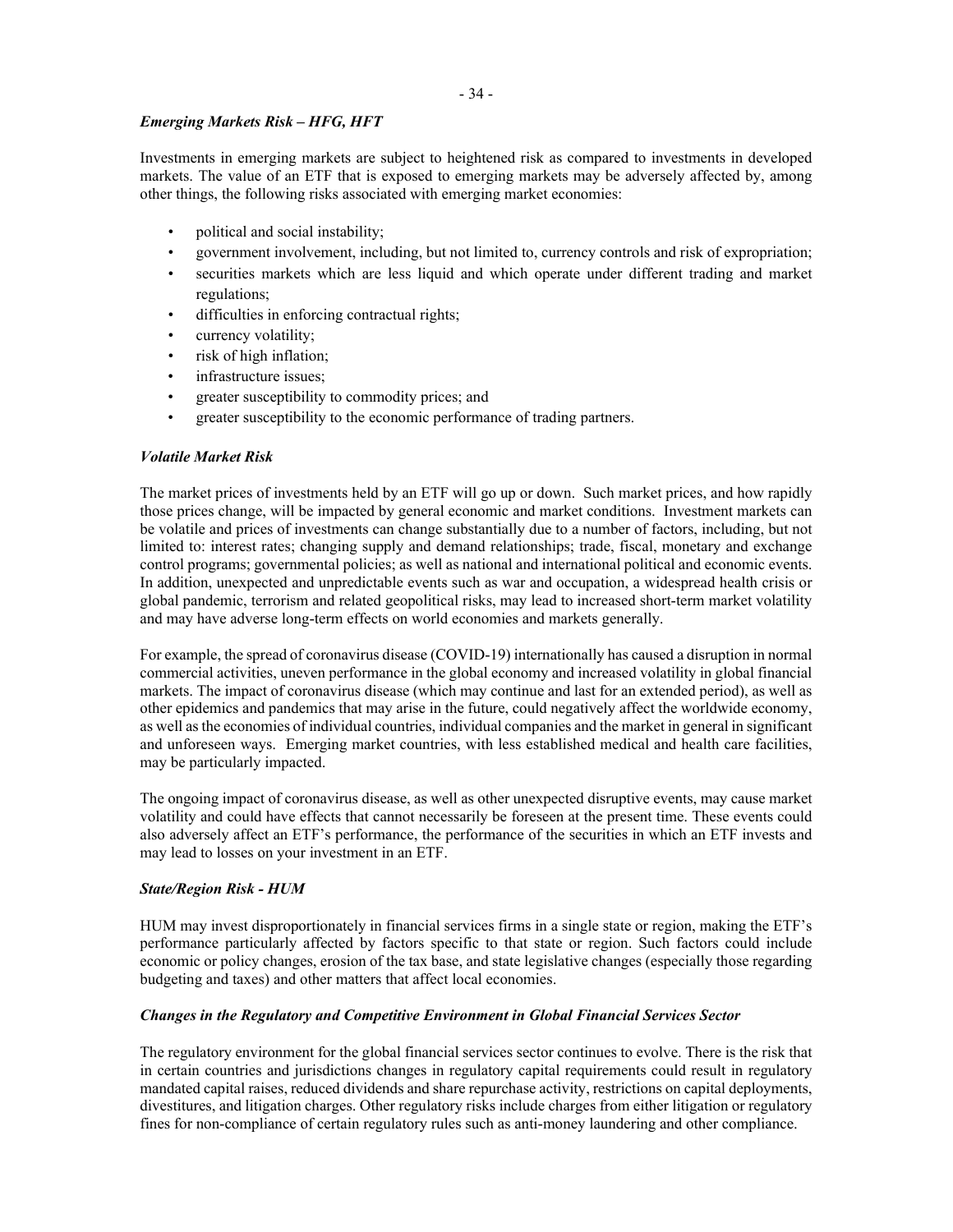Other competitive and regulatory risks include changes in technology and regulations that negatively impact certain business activities, such as increased regulatory oversight, market structure, trading, payments processing, and other business activities related to the manufacturing and delivery of financial services products and services.

#### *Performance of Banks and Financial Institutions*

An ETF's portfolio may be comprised primarily of securities issued by banks and other financial services institutions. Accordingly, the performance of such an ETF will be largely impacted by the performance of such financial institutions as well as the prices at which their securities trade in the market, all of which are in turn impacted by the global financial services sector and their respective countries' economic performance generally. Any adverse changes to the global financial services sector or economy would be expected to have an adverse impact on the portfolio securities and the return to an ETF and its Unitholders.

#### *Trading Volume of Underlying Investments - HUM*

HUM plans to primarily invest in small and mid-capitalization securities, some of which may not have a large average daily trading volume. It is possible that one or more securities held by the ETF may be required to be liquidated at a loss, owing to a position size several times the current average daily trading volume. If the ETF is required to transact in its portfolio securities before its intended investment horizon, the performance of the ETF could suffer. HUM will at all times comply with the restrictions on investing in illiquid assets as set out in NI 81-102.

### *Small Capitalization Risk*

Capitalization is a measure of the value of a company. It is the current price of a company's stock, multiplied by the number of shares issued by the company. An ETF may invest in a company with small capitalization. Companies with small capitalization may not have a well-developed market for their securities. As a result, these securities may be difficult to trade, making their prices more volatile than those of large companies.

### *Real Estate Income Trust Investment Risk – HFG, HUM, HFT*

An ETF may invest in real estate investments trusts. Real estate investment trusts are investment vehicles in the form of trusts, rather than corporations. To the extent that claims, whether in contract, in tort, or as a result of tax or statutory liability, against an investment trust are not satisfied by the trust, investors in the investment trust, including the ETFs, could be held liable for such obligations. Investment trusts generally seek to make this risk remote in the case of contract by including provisions in their agreements that the obligations of the investment trust will not be binding on investors personally. However, investment trusts could still have exposure to damage claims such as personal injury and environmental claims. Certain jurisdictions have enacted legislation to protect investors in investment trusts from the possibility of such liability.

#### *Sampling Methodology Risk – HCA, HBA*

The Index ETFs may employ a sampling methodology or may hold an exchange traded fund that employs a sampling methodology. A sampling methodology involves seeking to replicate the performance of the applicable Index by holding a subset of the constituent securities or a portfolio of some or all of the constituent securities and other securities selected by the Portfolio Adviser such that the aggregate investment characteristics of the portfolio are reflective of the aggregate investment characteristics of, or a representative sample of, the applicable Index. It is possible that the use of a sampling methodology for some or all of the constituent securities may result in a greater deviation in performance relative to the applicable Index than a replication strategy in which only the constituent securities are held in the portfolio in approximately the same proportions as they are represented in the applicable Index.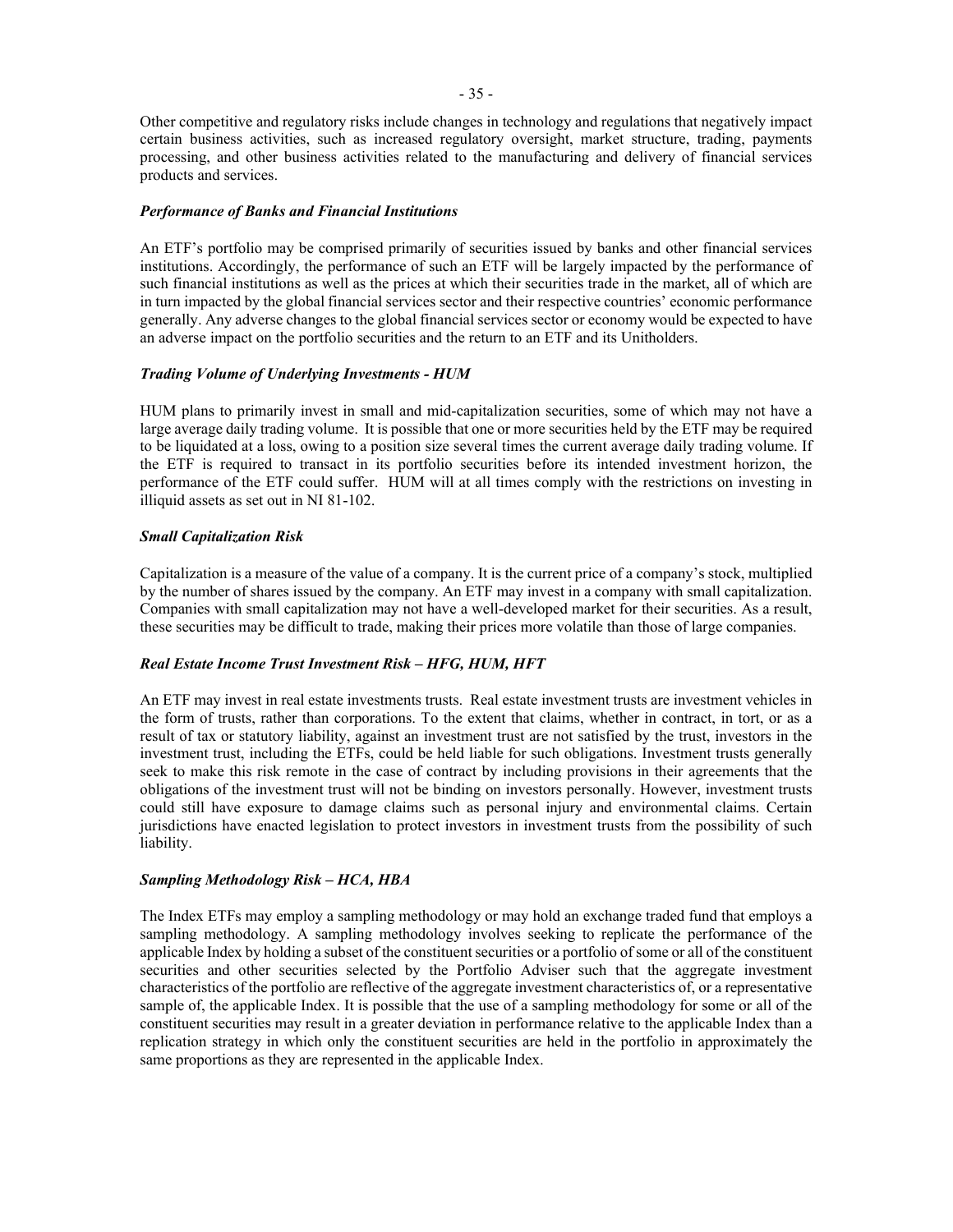# *Risk of Error in Replicating or Tracking the Indices – HCA, HBA*

An Index ETF will not replicate exactly the performance of its applicable Index because the total return generated by the Units will be reduced by the management fee payable to Hamilton ETFs and transaction costs incurred in adjusting the portfolio of securities held by the Index ETFs and other expenses of the Index ETFs, whereas such transaction costs and expenses are not included in the calculation of the Indices.

Also, deviations in the tracking of the Indices by the Index ETFs could occur for a variety of reasons, including as a result of certain Other Securities being included in the portfolio of securities held by the Index ETFs. If an Index ETF uses a sampling methodology, or certain other securities, to construct its portfolio holdings, then that Index ETF will tend to have greater tracking error to its applicable Index versus an index based exchange traded fund that invests in constituent securities in the same proportion as its respective index.

It is also possible that, for a period of time, the Index ETFs may not fully replicate the performance of the Indices due to extraordinary circumstances.

### *Index Investment Strategy Risk – HCA, HBA*

The Index Provider has the right to adjust or to cease calculating an Index without regard to the particular interests of the Index ETFs or their Unitholders. As the Portfolio Adviser will seek to replicate the performance of the Index applicable to each Index ETF, in selecting securities for the ETFs, the Portfolio Adviser will not "actively manage" the ETFs by undertaking any fundamental analysis of the securities it invests in for the ETFs, nor will the Portfolio Adviser buy or sell securities for the ETFs based on the Portfolio Adviser's market, financial or economic analysis. Because the Portfolio Adviser will not attempt to take defensive positions in declining markets, the adverse financial condition of an issuer represented in an Index will not necessarily result in the ETF ceasing to hold the issuer's securities, unless such securities are removed from the applicable Index.

### *Rebalancing and Adjustment Risk – HCA, HBA*

Adjustments to baskets of securities held by the Index ETFs to reflect rebalancing of and adjustments to the Indices may depend on the ability of the Manager and the Designated Brokers to perform their respective obligations under the Designated Broker Agreement(s). If a Designated Broker fails to perform, an Index ETF may be required to sell or purchase, as the case may be, constituent securities of the applicable Index in the market. If this happens, the Index ETF would incur additional transaction costs and security mis-weights would cause the performance of the Index ETF to deviate more significantly from the performance of the Indices than would otherwise be expected.

Adjustments to the Basket of Securities necessitated by a rebalancing event could affect the market for the constituent securities of the applicable Index, which in turn would affect the value of that Index. Similarly, subscriptions for Units by Designated Brokers and Authorized Dealers may impact the market for the constituent securities of the Index, as the Designated Broker or the Authorized Dealer seeks to buy or to borrow the constituent securities to constitute the Baskets of Securities to be delivered to the Index ETF as payment for the Units to be issued.

### *Calculation and Termination of the Indices – HCA, HBA*

If the computer or other facilities of the Index Providers or the TSX malfunction for any reason, calculation of value of the Indices and the determination by the Manager of the Prescribed Number of Units and Baskets of Securities may be delayed and trading in Units may be suspended for a period of time.

In the event that an Index Provider ceases to calculate the applicable Index or a License Agreement is terminated, the Manager may terminate the relevant Index ETF in accordance with applicable law, change the investment objective of the Index ETF, seek to replicate an alternative index or make such other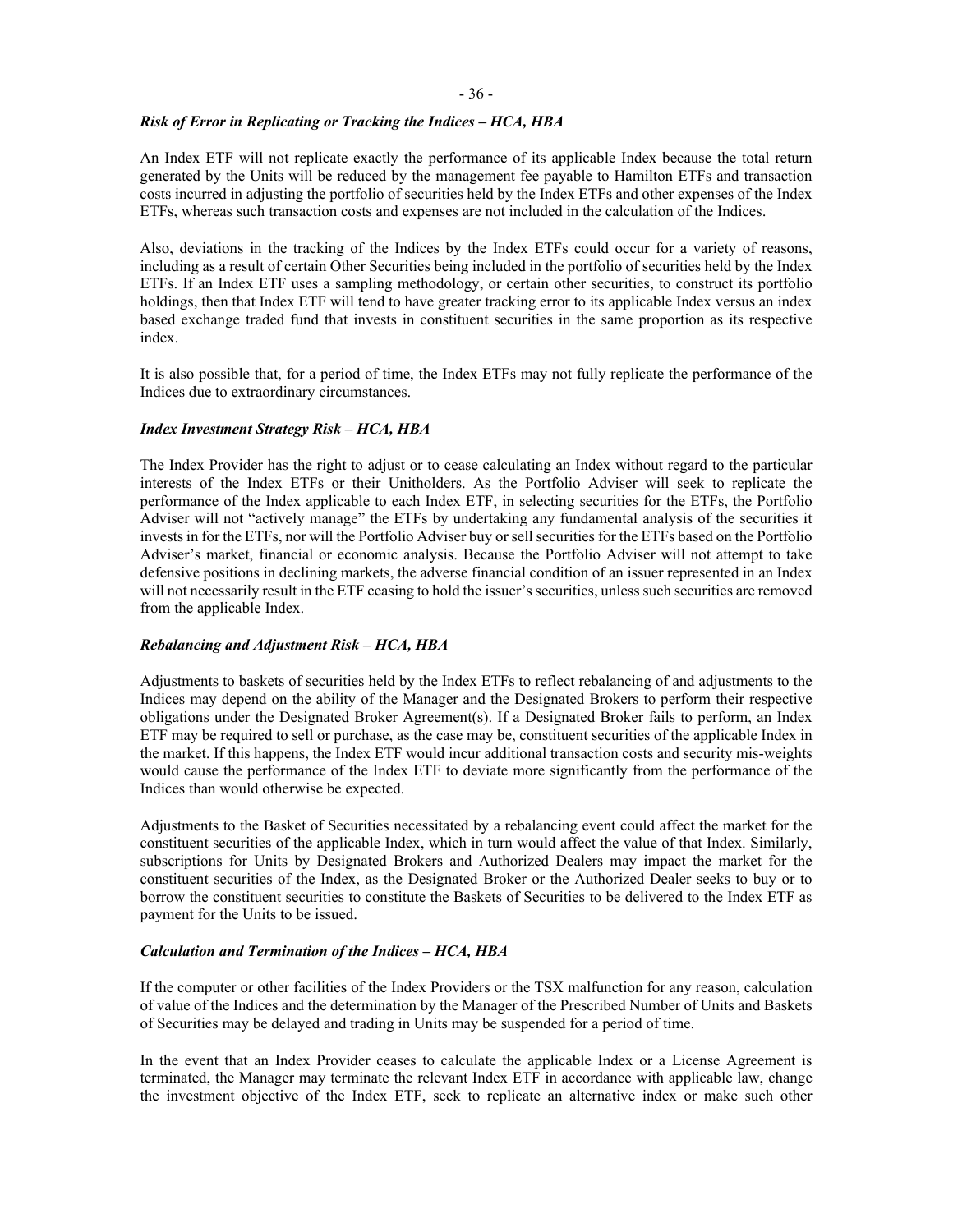arrangements as the Manager considers appropriate and in the best interests of Unitholders of the Index ETF in the circumstances.

### *Technology Obsolescence Risk - HFT*

Companies in the financial technology sector as well as those in related data & technology sectors may not be able to monetize product and services and instead face the risk of obsolescence. These risks can be exaggerated in product segments where consumer tastes and preferences are rapidly evolving and where barriers to entry are low.

### **RISK RATINGS OF THE ETFs**

The investment risk level of an ETF is required to be determined in accordance with a standardized risk classification methodology set out in NI 81-102 that is based on the historical volatility of the ETF, as measured by the 10-year standard deviation of the returns of the ETF. Standard deviation is used to quantify the historical dispersion of returns around the average returns over a recent 10-year period. In this context, it can provide an indication of the amount of variability of returns that occurred relative to the average return over the 10-year measurement period. The higher the standard deviation of an ETF, the greater the range of returns it experienced in the past. In general, the greater the range of observed or possible returns, the higher the risk.

As each ETF does not have a 10-year return history, the Manager calculates the investment risk level of each ETF using a reference index that is expected to reasonably approximate the standard deviation of the ETF. Once an ETF has 10 years of performance history, the methodology will calculate the standard deviation of the ETF using the return history of the ETF rather than that of the reference index. Each ETF is assigned an investment risk rating in one of the following categories: low, low to medium, medium, medium to high or high risk.

| ETF                                            | <b>Reference Index</b>                              | <b>Brief Description of</b><br><b>Reference Index</b>                                                                                                                                                                                                                                       |
|------------------------------------------------|-----------------------------------------------------|---------------------------------------------------------------------------------------------------------------------------------------------------------------------------------------------------------------------------------------------------------------------------------------------|
| Hamilton Global Financials<br>ETF              | MSCI World Financials Net Total<br>Return USD Index | The MSCI World Financials Net Total<br>Return USD Index captures large and<br>mid-cap representation across<br>- 23<br>developed markets countries.<br>- All<br>securities in the index are classified in the<br>"Financials" sector as per the Global<br>Industry Classification Standard. |
| Hamilton U.S. Mid/Small-<br>Cap Financials ETF | Russell 2000 Financial Services Index               | The Russell 2000 Financial Services<br>Index is a sub-index of financial services<br>companies within the Russell 2000<br>Index, a small-cap index comprised of<br>approximately 2,000 U.S.-listed stocks.                                                                                  |

The following chart sets out a brief description of the reference index used for each ETF: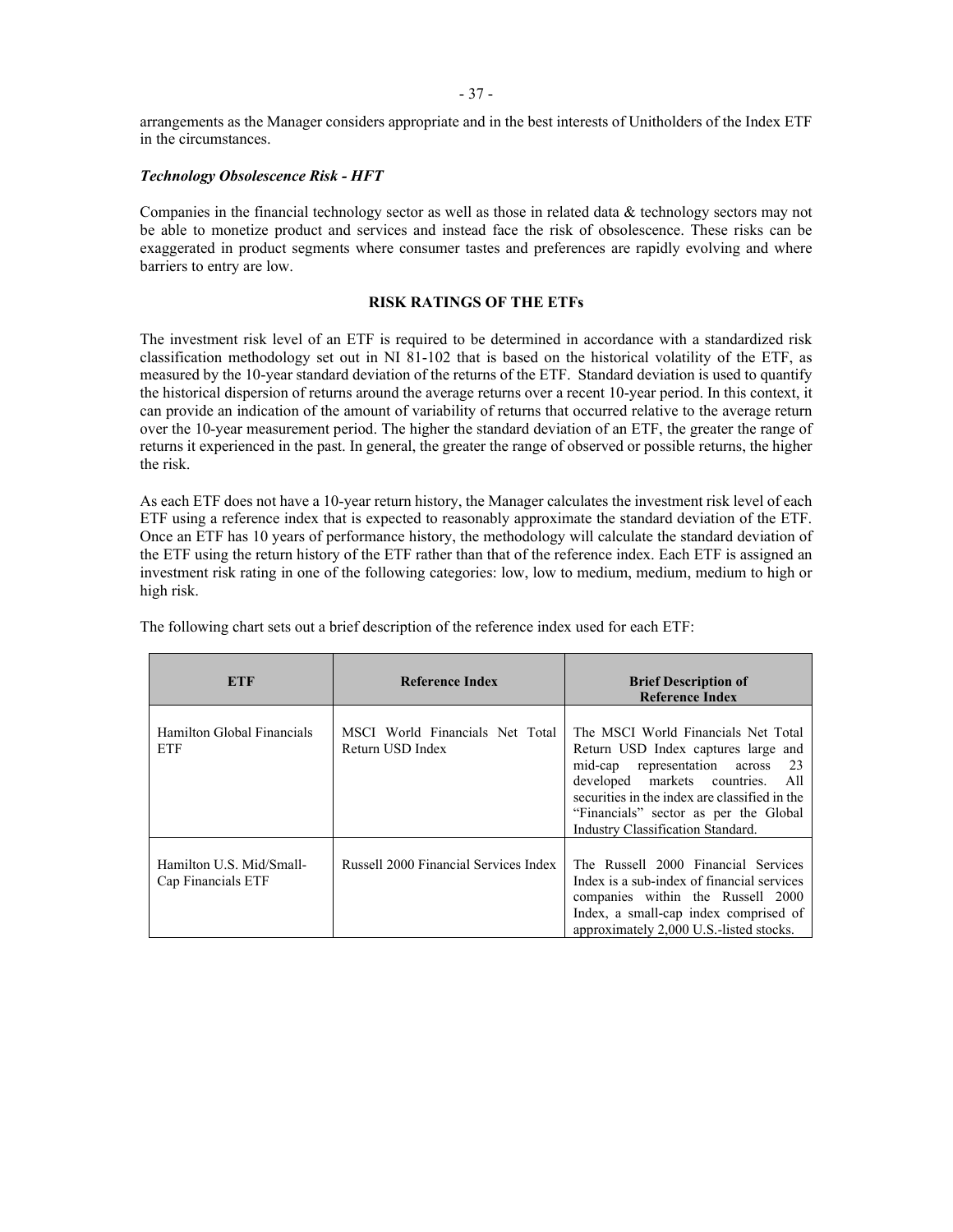| Hamilton Canadian Bank<br>Mean Reversion Index ETF  | Solactive Canadian Bank<br>Mean<br>Reversion Index           | The Solactive Canadian Bank Mean<br>Reversion Index TR is a total return index<br>designed to invest in the 6 major<br>Canadian banks, based on a mean<br>reversion weighting scheme.                                                                                                                                                                                                 |
|-----------------------------------------------------|--------------------------------------------------------------|---------------------------------------------------------------------------------------------------------------------------------------------------------------------------------------------------------------------------------------------------------------------------------------------------------------------------------------------------------------------------------------|
|                                                     |                                                              | As of the date hereof, the reference index<br>for this ETF was changed from the<br>S&P/TSX Equal Weight Diversified<br>Banks Total Return Index to the<br>Bank<br>Mean<br>Solactive<br>Canadian<br>Reversion Index. The change was made<br>in order to ensure consistency between<br>the reference index and the index upon<br>which the investment objective of the<br>ETF is based. |
| Hamilton Australian Bank<br>Equal-Weight Index ETF  | Solactive Australian Bank Equal-<br>Weight Index             | The Solactive Australian Bank Equal-<br>Weight Index TR is a total return index<br>designed to invest in the 5 major<br>Australian banks based on an equal<br>weighting scheme.                                                                                                                                                                                                       |
|                                                     |                                                              | As of the date hereof, the reference index<br>for this ETF was changed from the<br>S&P/ASX 200 Total Return Banks<br>Industry Group Index to the Solactive<br>Australian Bank Equal-Weight Index.<br>The change was made in order to ensure<br>consistency between the reference index<br>and the index upon which the investment<br>objective of the ETF is based.                   |
| <b>Hamilton Financials</b><br><b>Innovation ETF</b> | KBW Nasdaq Financial Technology<br><b>Total Return Index</b> | The KBW Nasdaq Financial Technology<br>Total Return Index is designed to track<br>the performance of U.S. listed financial<br>technology<br>companies.<br>Securities<br>included in the index leverage technology<br>to deliver financial products and services.                                                                                                                      |

In certain instances, the methodology described above may produce an investment risk level for an ETF which the Manager believes may be too low and not indicative of the ETF's future volatility. As a result, in addition to using the standardized risk classification methodology described above, the Manager may increase the ETF's investment risk level if it determines that to be reasonable in the circumstances by taking into account other qualitative factors including, but not limited to, economic climate, portfolio management styles, sector concentration and types of investments made by the ETF.

Unitholders should know that other types of risks, both measurable and non-measurable, exist. Also, just as historical performance may not be indicative of future returns, historical volatility may not be indicative of future volatility. The risk rating of an ETF, as set out below, is reviewed annually and anytime it is no longer reasonable in the circumstances. A more detailed explanation of the risk classification methodology used to identify the risk rating of each ETF is available on request, at no cost, by calling 416 941 9888. The risk ratings set forth below do not necessarily correspond to an investor's risk tolerance assessment. Investors are advised to consult their financial advisor for advice regarding their personal circumstances.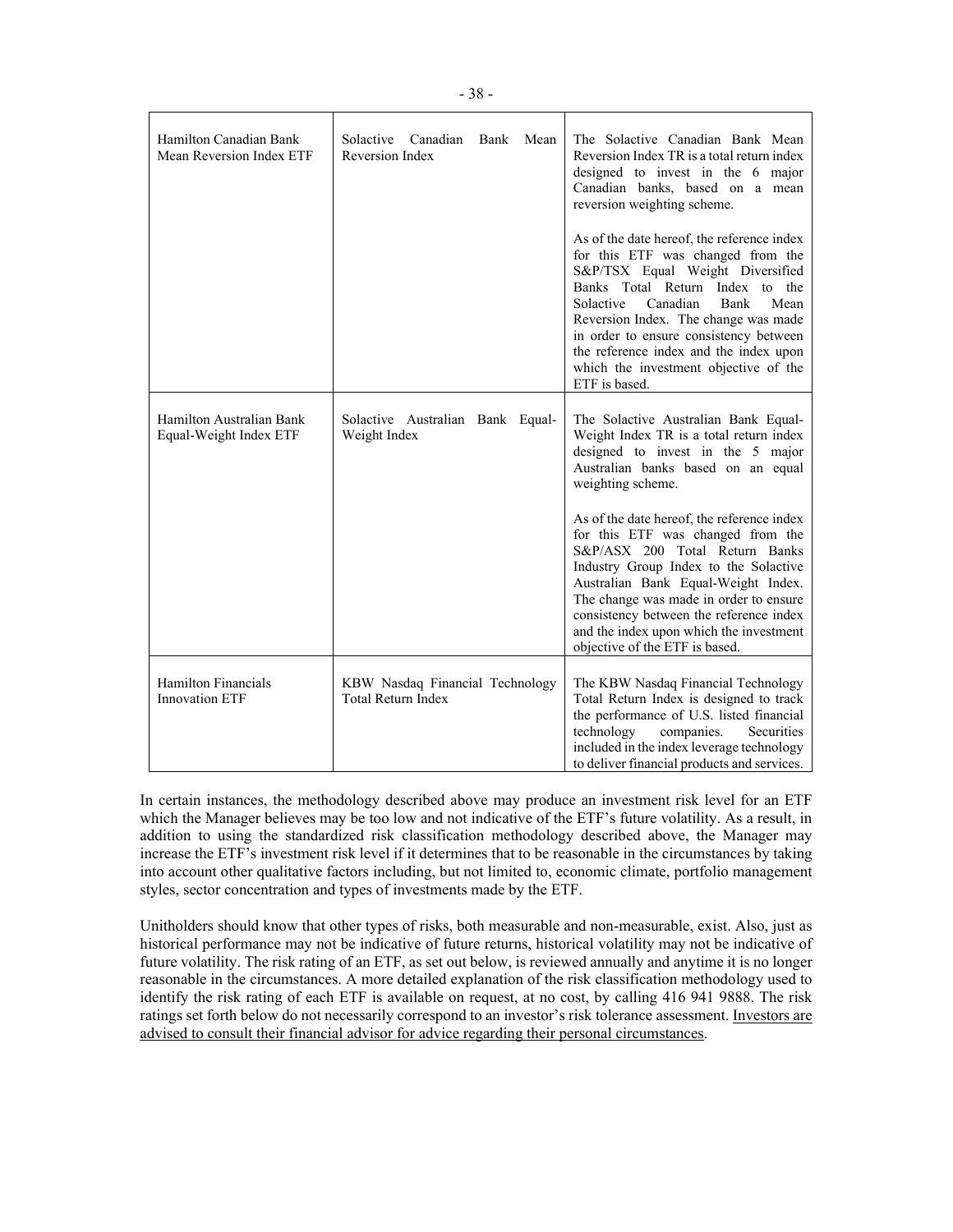- 39 -

Based on the foregoing, each ETF has been assigned a risk rating as follows:

| <b>ETF</b>                                      | <b>Risk Rating</b> |
|-------------------------------------------------|--------------------|
|                                                 |                    |
| Hamilton Global Financials ETF                  | Medium             |
|                                                 |                    |
| Hamilton U.S. Mid/Small-Cap Financials ETF      | Medium             |
|                                                 |                    |
| Hamilton Canadian Bank Mean Reversion Index ETF | Medium             |
|                                                 |                    |
| Hamilton Australian Bank Equal-Weight Index ETF | Medium to High     |
|                                                 |                    |
| Hamilton Financials Innovation ETF              | Medium             |

# **DISTRIBUTION POLICY**

### *General*

It is anticipated that each ETF, other than HCA and HFG, will make distributions to its Unitholders on a quarterly basis. It is anticipated that HCA and HFG will make distributions on a monthly basis. Such distributions will be paid in cash unless a Unitholder is participating in the Reinvestment Plan.

Cash distributions on US\$ Units of HUM will typically be converted to U.S. dollars by the Unitholder's account holder.

Distributions are not fixed or guaranteed. The Manager may in its complete discretion, change the frequency or expected amount of these distributions. Cash distributions consist primarily of income but may, at the Manager's discretion, include capital gains and/or returns of capital.

The ETFs expect to distribute sufficient net income (including net capital gains) so that no ETF will be liable for non-refundable ordinary income tax under the Tax Act in any given year. Additional distributions required to ensure an ETF is not liable for such income tax, if any, are expected to be made annually at the end of each year where necessary. All such distributions will automatically be reinvested on behalf of each Unitholder in additional Units of the applicable ETF at a price equal to the net asset value per Unit of the ETF on such day and the Units of the ETF will be immediately consolidated such that the number of outstanding Units of the ETF held by each Unitholder on such day following the distribution will equal the number of Units of the ETF held by the Unitholder prior to the distribution. In the case of a non-resident Unitholder if tax has to be withheld in respect of the distribution, the Unitholder's custodian may debit their account for any such required withholding tax. The tax treatment to Unitholders of the ETF of reinvested distributions is discussed under the heading "Income Tax Considerations".

### <span id="page-43-0"></span>*Distribution Reinvestment Plan*

At any time, Unitholders of an ETF may elect to participate in the Manager's distribution reinvestment plan (the "**Reinvestment Plan**") by contacting the CDS Participant(s) through which the Unitholder holds its Units. Under the Reinvestment Plan, monthly or quarterly cash distributions, as applicable, will be used to acquire additional Units of the applicable ETF (the "**Plan Units**") in the market or from treasury and will be credited to the account of the Unitholder (the "**Plan Participant**") through CDS.

Eligible Unitholders may elect to participate in, or withdraw from, the Reinvestment Plan by notifying CDS via the applicable CDS Participant(s) through which such Unitholder holds its Units of the Unitholder's intention to participate, or no longer participate, in the Reinvestment Plan. The CDS Participant must, on behalf of such Unitholder, provide a notice to CDS that the Unitholder wishes, or does not wish, to participate in the Reinvestment Plan by no later than 4:00 p.m. (Toronto time) at least two business days immediately prior to the applicable distribution record date in respect of the next expected distribution in which the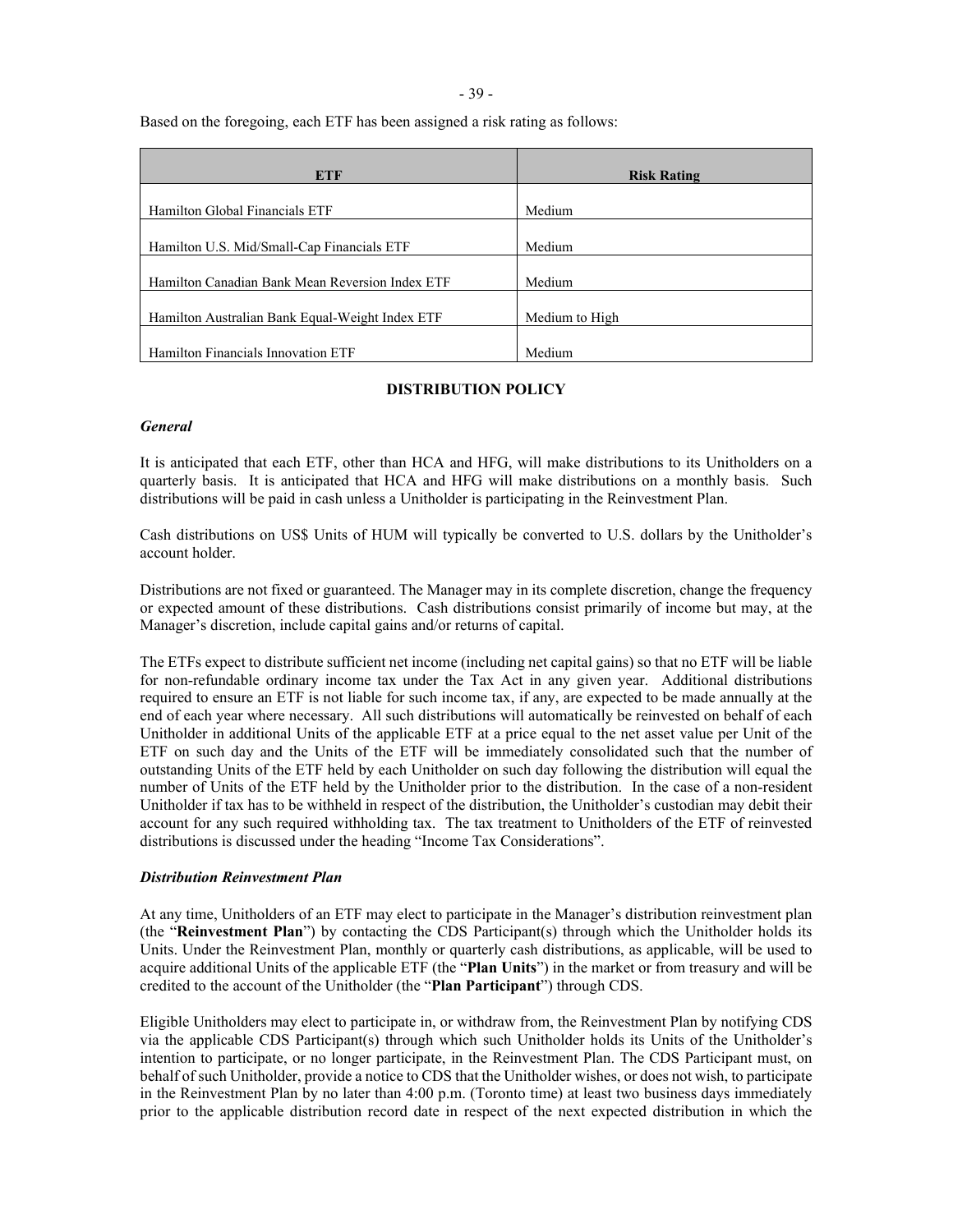Unitholder would be entitled to receive a distribution (reinvested or in cash, as the case may be). CDS shall, in turn, notify the Plan Agent no later than 5:00 p.m. (Toronto time) on the applicable distribution record date that such Unitholder does, or does not, wish to participate in the Reinvestment Plan.

### *Fractional Units*

No fractional Plan Units will be issued under the Reinvestment Plan. Payment in cash for any remaining uninvested funds will be made in lieu of fractional Plan Units by the Plan Agent to CDS or CDS Participant, on a monthly or quarterly basis, as the case may be. Where applicable, CDS will, in turn, credit the Plan Participant via the applicable CDS Participant(s).

### *Amendments, Suspension or Termination of the Reinvestment Plan*

As indicated above, Plan Participants will be able to terminate their participation in the Reinvestment Plan as of a particular distribution record date by notifying their CDS Participant(s) sufficiently in advance of that distribution record date to allow such CDS Participant to notify CDS and for CDS to notify the Plan Agent by 4:00 p.m. (Toronto time) at least two business days immediately prior to that distribution record date. Beginning on the first distribution payment date after such notice is delivered, distributions to such Unitholders will be in cash. The form of termination notice will be available from CDS Participants and any expenses associated with the preparation and delivery of such termination notice will be for the account of the Plan Participant exercising its rights to terminate participation in the Reinvestment Plan.

The Manager will be able to terminate the Reinvestment Plan, in its sole discretion, upon not less than 30 days' notice to the Plan Participants and the Plan Agent, subject to any required regulatory approval. Subject to the prior approval of the TSX, the Manager will also be able to amend, modify or suspend the Reinvestment Plan at any time, in its sole discretion, provided that it complies with certain requirements and gives notice of that amendment, modification or suspension to the Plan Participants and the Plan Agent, subject to any required regulatory approval, which notice may be given by issuing a press release containing a summary description of the amendment or in any other manner the Manager determines to be appropriate.

The Manager may from time to time adopt rules and regulations to facilitate the administration of the Reinvestment Plan. The Manager reserves the right to regulate and interpret the Reinvestment Plan as it deems necessary or desirable to ensure the efficient and equitable operation of the Reinvestment Plan.

### *Other Provisions*

Participation in the Reinvestment Plan is restricted to Unitholders who are residents of Canada for the purposes of the Tax Act. Partnerships (other than "Canadian partnerships" as defined in the Tax Act) are not eligible to participate in the Reinvestment Plan. Upon becoming a non-resident of Canada or a partnership (other than a Canadian partnership), a Plan Participant shall notify its CDS Participant(s) and terminate participation in the Reinvestment Plan immediately.

The automatic reinvestment of the distributions under the Reinvestment Plan will not relieve Plan Participants of any income tax applicable to such distributions. Annually, each Plan Participant will be mailed the information necessary to enable such Unitholder to complete an income tax return with respect to amounts paid or payable by the applicable ETF to the Unitholder in the preceding taxation year.

# **PURCHASES OF UNITS**

### <span id="page-44-0"></span>*Continuous Distribution*

CDN\$ Units of each ETF are offered for sale on a continuous basis by this prospectus and there is no minimum or maximum number of Units of an ETF that may be issued. US\$ Units of HUM will also be offered for sale on a continuous basis by this prospectus. Subscriptions for US\$ Units and CDN\$ Units of HUM may be made in either U.S. or Canadian currency. The base currency of all ETFs is Canadian dollars.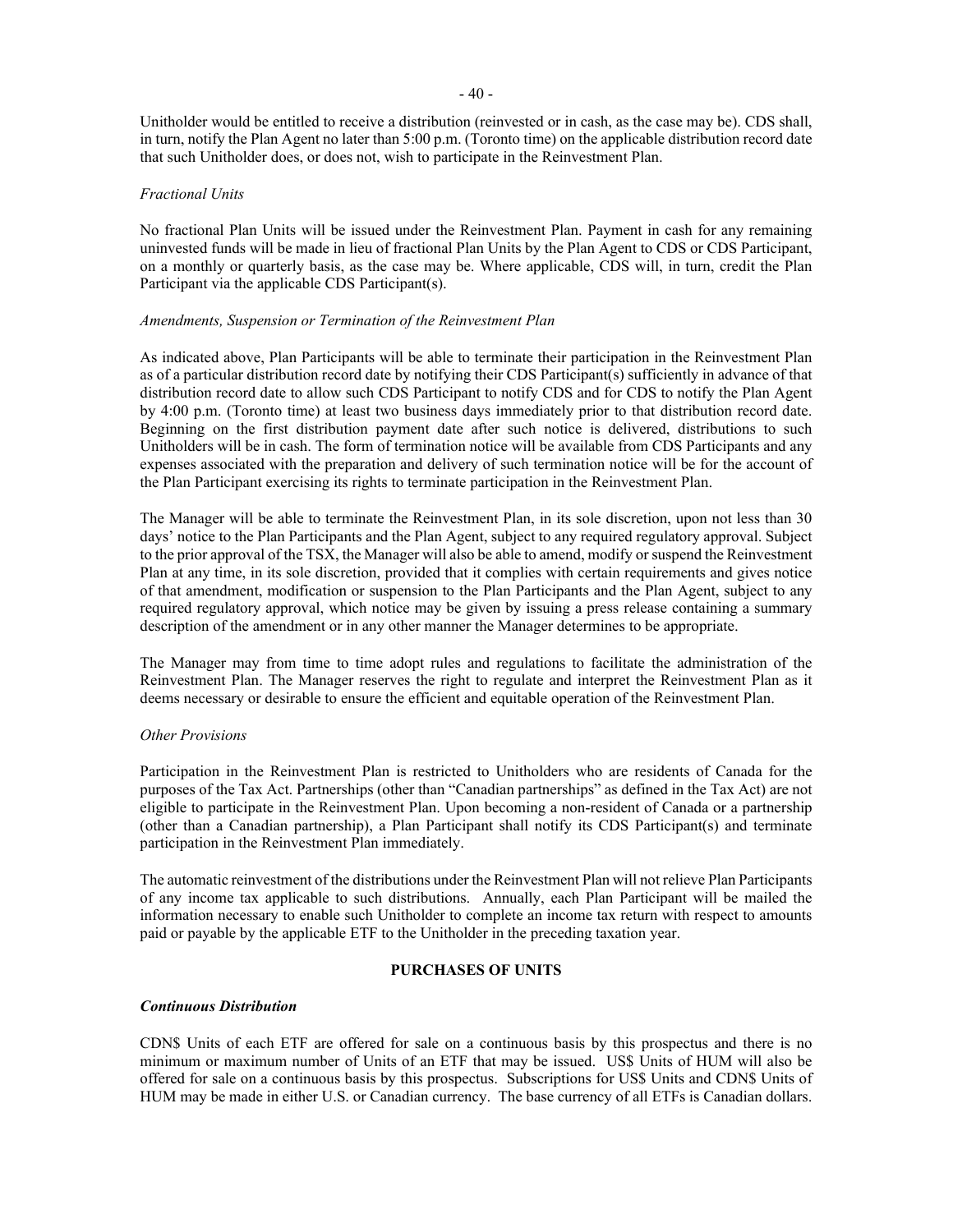### *Issuance of Units of an ETF*

#### *To the Designated Broker and Dealers*

All orders to purchase Units directly from an ETF must be placed by the Designated Broker and/or Dealers. The ETFs reserve the absolute right to reject any subscription order placed by the Designated Broker and/or a Dealer. No fees are payable by an ETF to the Designated Broker or a Dealer in connection with the issuance of Units of the ETF.

#### *HUM, HCA*

In respect of HUM or HCA, on any Trading Day, the Designated Broker or a Dealer may place a subscription order for the PNU or multiple PNU of HUM or HCA. If a subscription order is received by such an ETF by 2:00 p.m. (Toronto time) on a Trading Day, HUM or HCA, as applicable, will issue to the Designated Broker or Dealer the number of Units of the ETF subscribed for generally on the first Trading Day after the date on which the subscription order is accepted, provided that payment for such Units has been received. The number of Units issued is based on the net asset value per Unit of the applicable ETF on the Trading Day on which the subscription is accepted by the Manager. Notwithstanding the foregoing, the ETF will issue to the Designated Broker or Dealer the number of Units of the ETF subscribed for no later second Trading Day after the date on which the subscription order was accepted, provided that payment for such Units has been received.

#### *HFG, HFT, HBA*

In respect of HFG, HFT or HBA, on any Trading Day (in this section, such Trading Day, "**T-1**"), a Designated Broker or a Dealer may place a subscription order for a PNU or multiple PNU of HFG, HFT or HBA. The purchase price for the Units to be issued is based on the closing net asset value per Unit of the applicable ETF on the first Trading Day after T-1 on which the subscription is accepted by the Manager (the "**Trade Date**"). If a subscription order is received by 4:00 p.m. (Toronto time) on T-1, the ETF will issue to the Designated Broker or Dealer the number of Units of the ETF subscribed for generally on the first Trading Day after the Trade Date, and in any case, no later than the second Trading Day after the Trade Date, provided that payment for such Units has been received.

#### *General*

Unless the Manager otherwise agrees or the Trust Declaration otherwise provides, as payment for a PNU of an ETF, the Designated Broker or Dealer must deliver subscription proceeds consisting of a Basket of Securities and/or cash in an amount sufficient so that the value of the Basket of Securities and/or cash delivered is equal to the net asset value of the applicable PNU of the ETF next determined following the receipt of the subscription order. The Manager may, at its sole discretion, accept securities of any other exchange-traded fund (an "**Acceptable ETF**") held to be acceptable by the Manager from time to time, so that the value of securities and/or cash delivered is equal to the net asset value of the PNU of the ETF next determined following the receipt of the subscription order. The value of the securities of an Acceptable ETF accepted by the Manager as subscription proceeds for a PNU of an ETF will be determined as at the close of business on the date the applicable subscription order is accepted.

The Manager may instead, in its complete discretion, accept subscription proceeds consisting of cash only in an amount equal to the net asset value of the applicable PNU of the ETF next determined following the receipt of the subscription order.

The Manager will publish the PNU for each ETF on its website, www.hamiltonetfs.com. The Manager may, at its discretion, increase or decrease the PNU of an ETF from time to time.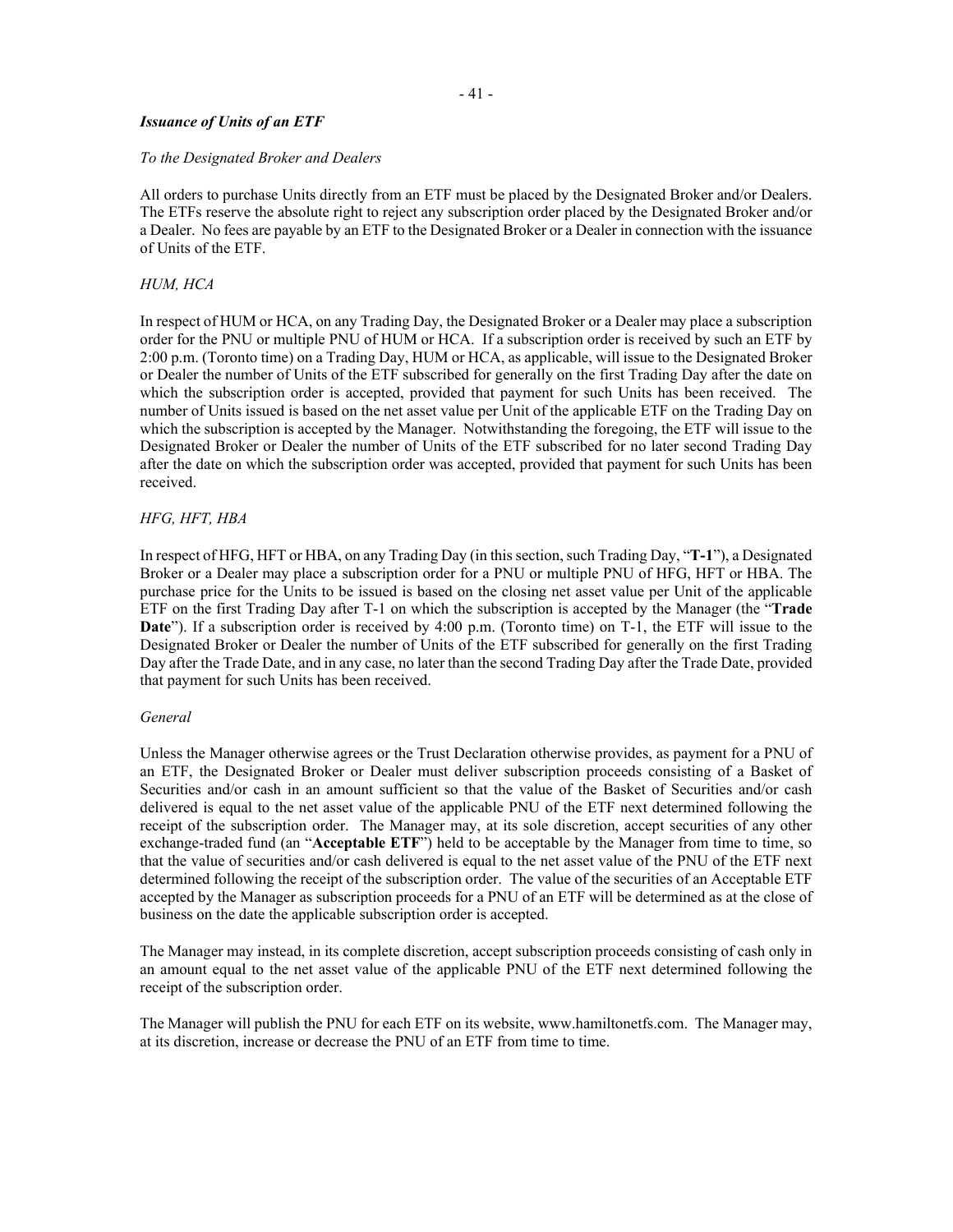### *To Unitholders as Reinvested Distributions*

Units of an ETF will be issued to Unitholders on the automatic reinvestment of all distributions in accordance with the distribution policy of the ETFs. See "Distribution Policy" at pag[e 34.](#page-38-0)

### *To Unitholders pursuant to a Distribution Reinvestment Plan*

Unitholders that are Plan Participants in a Reinvestment Plan may make pre-authorized cash contributions under the Reinvestment Plan on a monthly or calendar quarterly basis. Plan Participants do not incur any brokerage commissions when acquiring Units of an ETF pursuant to a Reinvestment Plan. See "Distribution Policy – Distribution Reinvestment Plan" at pag[e 39.](#page-43-0)

# *Buying and Selling Units of an ETF*

Units of the ETFs are currently listed and trading on the TSX. Investors are therefore able to trade Units of the ETF in the same way as other securities traded on the TSX, including by using market orders and limit orders. An investor may buy or sell Units of an ETF on the TSX only through a registered broker or dealer in the province or territory where the investor resides.

US\$ Units of HUM are offered by this prospectus. As noted above, CDN\$ Units of each ETF are offered by this prospectus. The ability to purchase US\$ Units is offered only as a convenience for investors. The underlying exposure of CDN\$ Units and US\$ Units of an ETF, where applicable, is the same. Subscriptions for US\$ Units or CDN\$ Units of HUM may be made in either U.S. or Canadian currency. Holders of US\$ Units or CDN\$ Units of HUM may request that their redemption proceeds be paid in either U.S. or Canadian currency.

If listing is approved, investors will be able to trade Units of the ETF in the same way as other securities traded on the TSX, including by using market orders and limit orders. An investor may buy or sell Units of an ETF on the TSX only through a registered broker or dealer in the province or territory where the investor resides.

Investors may incur customary brokerage commissions when buying or selling Units of an ETF.

# *Special Considerations for Unitholders*

The provisions of the so-called "early warning" requirements set out in Canadian securities legislation do not apply in connection with the acquisition of Units of an ETF. In addition, each ETF may rely on exemptive relief from the securities regulatory authorities to permit a Unitholder of that ETF to acquire more than 20% of the Units of that ETF through purchases on the TSX without regard to the takeover bid requirements of applicable Canadian securities legislation.

Other than as a result of any applicable exemptive relief obtained from the securities regulatory authorities, each ETF will comply with all applicable requirements of NI 81-102. See "Exemptions and Approvals" at page [67.](#page-71-0)

<span id="page-46-0"></span>Market participants are permitted to sell Units of an ETF short and at any price without regard to the restrictions of the Universal Market Integrity Rules that generally prohibit selling securities short on the TSX unless the price is at or above the last sale price.

# **EXCHANGE AND REDEMPTION OF UNITS**

# *Exchange of Units at Net Asset Value per Unit for Baskets of Securities and/or Cash*

Unitholders of an ETF may, at the discretion of the Manager, exchange the applicable PNU (or a whole multiple thereof) of the ETF on any Trading Day for Baskets of Securities and/or cash, subject to the requirement that a minimum PNU be exchanged. To effect an exchange of Units of an ETF, a Unitholder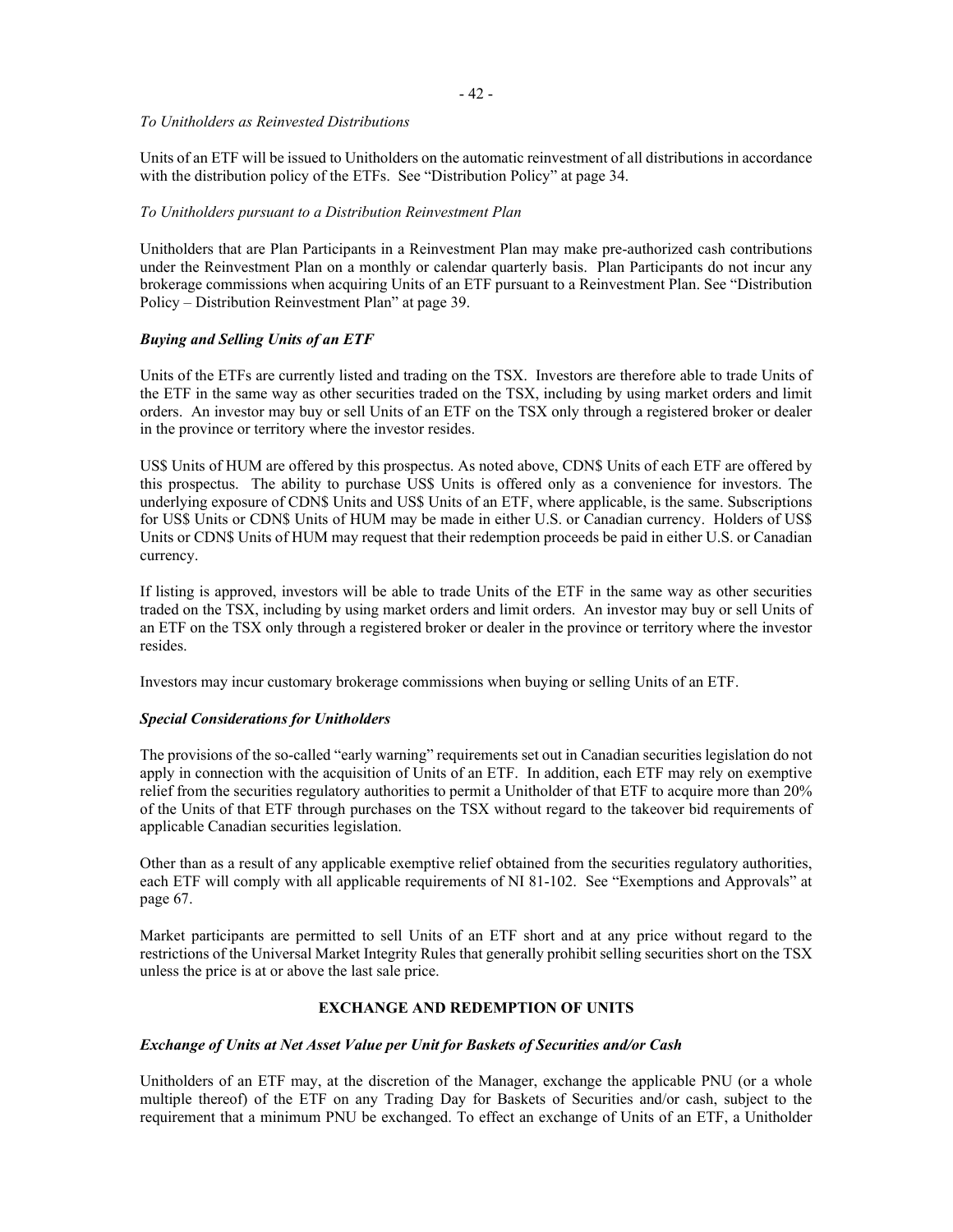must submit an exchange request in the form prescribed by the ETF from time to time to the Manager at its office by 9:30 a.m. on a Trading Day. The exchange price will be equal to the net asset value of each PNU tendered for exchange on the effective day of the exchange request, payable by delivery of a Basket of Securities (constituted as published at the close of the trade date on which the exchange request is received and acknowledged) and/or cash. The Units will be redeemed in the exchange. The Manager will also make available to the Designated Broker and Dealers the applicable PNU to redeem Units of an ETF on each Trading Day.

If an exchange request is not received by 9:30 a.m. on a Trading Day, the exchange order will be effective only on the next Trading Day. Settlement of exchanges for Baskets of Securities and/or cash will generally be made by the second Trading Day after the effective day of the exchange request.

If securities of any listed fund, leveraged exchange-traded fund or other issuers in which an ETF has invested are cease-traded at any time by order of a securities regulatory authority, the delivery of Baskets of Securities to a Unitholder, Dealer or the Designated Broker on an exchange in the PNU may be postponed until such time as the transfer of the Baskets of Securities is permitted by law.

As described below under "Exchange and Redemption of Units – Book-Entry Only System" at page [45,](#page-49-0) registration of interests in, and transfers of, Units of an ETF are made only through the book-entry only system of CDS. The redemption rights described below must be exercised through the CDS Participant through which the owner holds Units of the ETF. Beneficial owners of Units of an ETF should ensure that they provide redemption instructions to the CDS Participant through which they hold such Units sufficiently in advance of the cut-off times described below to allow such CDS Participant to notify CDS and for CDS to notify the Manager prior to the relevant cut-off time.

# *Redemption of Units of an ETF for Cash*

### *HUM, HCA*

In respect of HUM or HCA, on any Trading Day, Unitholders of HUM or HCA may redeem: (i) Units of the applicable ETF for cash at a redemption price per Unit equal to 95% of the closing price for Units of the ETF on the TSX on the effective day of the redemption; or (ii) less any applicable redemption charge determined by the Manager, in its sole discretion from time to time, a PNU or a multiple PNU of the ETF for cash equal to the net asset value of that number of Units.

Holders of US\$ Units or CDN\$ Units of an ETF may request, where applicable, that the cash portion of any redemption proceeds be paid in either U.S. or Canadian currency.

For these ETFs, in order for a cash redemption to be effective on a Trading Day, a cash redemption request, in the form prescribed by the Manager from time to time, must be delivered to the Manager with respect to the applicable ETF at its head office by 2:00 p.m. (Toronto time) on that day. If a cash redemption request is not received by 2:00 p.m. (Toronto time) on a Trading Day, the cash redemption request will be effective only on the next Trading Day. Payment of the redemption price will generally be made on the first Trading Day after the effective day of the redemption. Notwithstanding the foregoing, the ETF will make payment of the redemption price no later than the second Trading Day after the effective day of the redemption. The cash redemption request forms may be obtained from any registered broker or dealer.

### *HFG, HFT, HBA*

In respect of HFG, HFT or HBA, on any Trading Day (in this section, "**T-1**"), unitholders of HFG, HFT or HBA may request to redeem: (i) Units for cash at a redemption price per Unit equal to 95% of the closing price for Units of the applicable ETF on the TSX on the effective day of the redemption, subject to a maximum redemption price per Unit equal to the net asset value per Unit on the effective day of redemption, which will be the next Trading Day after T-1 (the "**Redemption Date**"); or (ii) less any applicable redemption charge determined by the Manager, in its sole discretion from time to time, a PNU or a multiple PNU of the ETF for cash equal to the net asset value of that number of Units on the Redemption Date.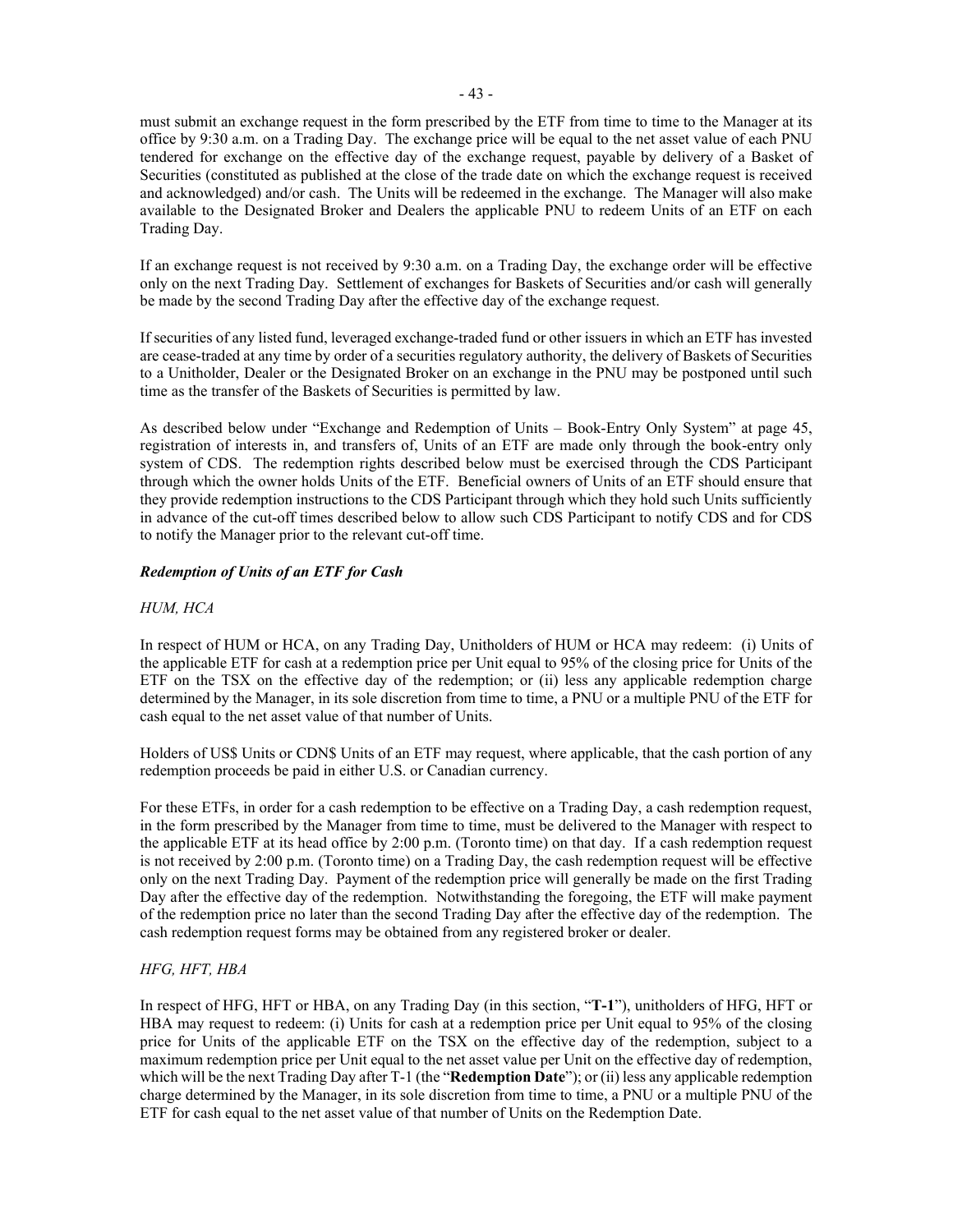For these ETFs, cash redemption request, in the form prescribed by the Manager from time to time, must be delivered to the Manager with respect to the applicable ETF at its head office by 4:00 p.m. (Toronto time) on that day. If a cash redemption request is not received by 4:00 p.m. (Toronto time) on a Trading Day, the cash redemption request will be effective only on the next Trading Day. Payment of the redemption price will generally be made on the first Trading Day after the effective day of the redemption. Notwithstanding the foregoing, the Manager will also make available to Dealers, and the Designated Broker, the applicable PNU to redeem Units of the ETF on each Trading Day. Payment of the redemption price will generally be made on the second Trading Day after the Redemption Date.

### *All ETFs*

As Unitholders of an ETF are expected to generally be able to sell their Units of the ETF at the market price on the TSX through a registered broker or dealer subject only to customary brokerage commissions, Unitholders of the ETF are advised to consult their brokers, dealers or investment advisers before redeeming such Units for cash unless they are redeeming a PNU of the ETF.

Investors that redeem their Units of an ETF prior to the distribution record date for any distribution will not be entitled to receive that distribution.

In connection with the redemption of Units of an ETF, the ETF will generally dispose of securities or other financial instruments.

### *Suspension of Redemptions*

The Manager may suspend the redemption of Units of an ETF or payment of redemption proceeds of an ETF: (i) during any period when normal trading is suspended on a stock exchange or other market on which securities owned by the ETF are listed and traded, if these securities represent more than 50% by value or underlying market exposure of the total assets of the ETF, without allowance for liabilities, and if these securities are not traded on any other exchange that represents a reasonably practical alternative for the ETF; or (ii) with the prior permission of the securities regulatory authorities where required. The suspension may apply to all requests for redemption received prior to the suspension but as to which payment has not been made, as well as to all requests received while the suspension is in effect. All Unitholders making such requests shall be advised by the Manager of the suspension and that the redemption will be effected at a price determined on the first Valuation Day following the termination of the suspension. All such Unitholders shall have and shall be advised that they have the right to withdraw their requests for redemption. The suspension shall terminate in any event on the first day on which the condition giving rise to the suspension has ceased to exist, provided that no other condition under which a suspension is authorized then exists. To the extent not inconsistent with official rules and regulations promulgated by any government body having jurisdiction over the ETFs, any declaration of suspension made by the Manager shall be conclusive.

### *Costs Associated with Redemptions*

The Manager may charge to Unitholders of an ETF, at its discretion, a redemption charge of up to 0.25% of the redemption proceeds of the ETF.

### *Creation Charge*

Cash subscriptions for Units of an ETF may, at the sole discretion of the Manager, be subject to a creation charge of up to 0.25% of the value of the cash subscription order, payable to the ETF.

### *Allocations of Income and Capital Gains to Redeeming Unitholders*

Pursuant to the Trust Declaration, an ETF may allocate and designate any income or capital gains realized by the ETF as a result of any disposition of property of the ETF undertaken to permit or facilitate the redemption of Units to a Unitholder whose Units are being redeemed. In addition, each ETF has the authority to distribute, allocate and designate any income or capital gains of the ETF to a Unitholder who has redeemed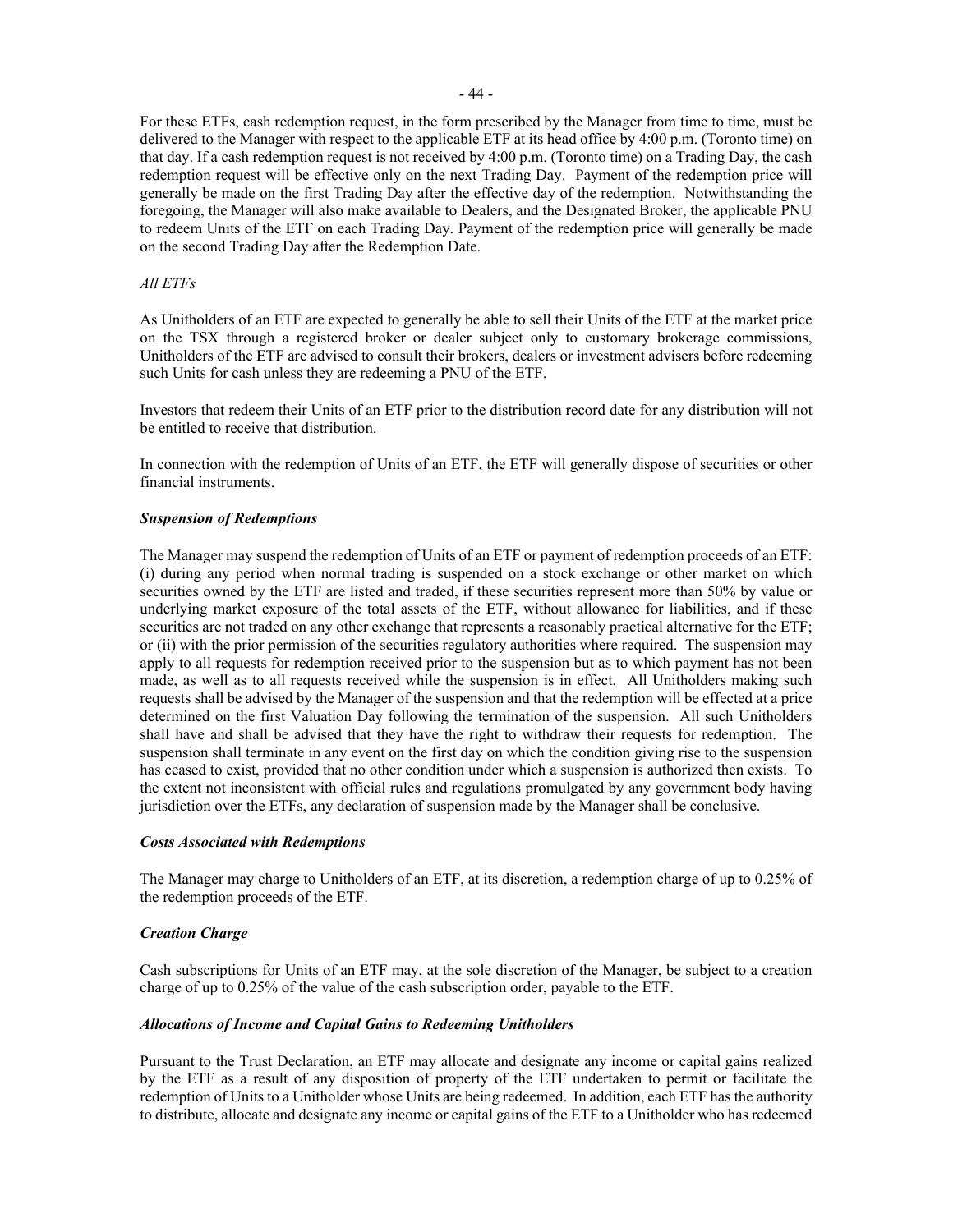Units during a year in an amount equal to the Unitholder's share, at the time of redemption, of the ETF's income and capital gains for the year or such other amount that is determined by the ETF to be reasonable. Any such allocations will reduce the redeeming Unitholder's proceeds of disposition. Based on rules contained in the Tax Act, an ETF that is a mutual fund trust for tax purposes throughout the year is prohibited from claiming a deduction in computing its income for amounts of income that are allocated to redeeming Unitholders and is limited in its ability to claim a deduction in computing its income for amounts of capital gains that are allocated to redeeming Unitholders. Accordingly, the amounts and taxable component of distributions to non-redeeming Unitholders of an ETF may be greater than would have been the case in the absence the application of such rules.

### <span id="page-49-0"></span>*Book-Entry Only System*

Registration of interests in, and transfers of, Units of an ETF are made only through the book-entry only system of CDS. Units of an ETF must be purchased, transferred and surrendered for redemption only through a CDS Participant. All rights of an owner of Units of an ETF must be exercised through, and all payments or other property to which such owner is entitled are made or delivered by, CDS or the CDS Participant through which the owner holds such Units of the ETF. Upon buying Units of an ETF, the owner will receive only the customary confirmation. References in this prospectus to a holder of Units of an ETF means, unless the context otherwise requires, the owner of the beneficial interest of such Units.

Neither an ETF nor the Manager has any liability for: (i) records maintained by CDS relating to the beneficial interests in Units of the ETF or the book entry accounts maintained by CDS; (ii) maintaining, supervising or reviewing any records relating to such beneficial ownership interests; or (iii) any advice or representation made or given by CDS and made or given with respect to the rules and regulations of CDS or any action taken by CDS or at the direction of the CDS Participants.

The ability of a beneficial owner of Units of an ETF to pledge such Units or otherwise take action with respect to such owner's interest in such Units (other than through a CDS Participant) may be limited due to the lack of a physical certificate.

An ETF has the option to terminate registration of Units of the ETF through the book-entry only system in which case certificates for Units of the ETF in fully registered form will be issued to beneficial owners of such Units or to their nominees.

### *Short-Term Trading*

The Manager does not believe that it is necessary to impose any short-term trading restrictions on the ETFs at this time as: (i) the ETFs are exchange-traded funds that are primarily traded in the secondary market; and (ii) the few transactions involving Units of the ETFs that do not occur on the secondary market involve the Designated Broker and Dealers, who can only purchase or redeem Units in a PNU and on whom the Manager may impose a redemption charge.

#### **PRIOR SALES**

### **Trading Price and Volume**

The following charts provide the price ranges and volume of Units traded on the TSX for each of the ETFs, since inception, and for the calendar periods indicated.

### *HFG*

| <b>Month</b>   | Unit Price Range (CDN\$) | <b>Volume of Units Traded</b> |
|----------------|--------------------------|-------------------------------|
| June 2021      | $$21.52 - $21.87$        | 27,974                        |
| July 2021      | $$20.92 - $21.80$        | 32,666                        |
| August 2021    | $$21.67 - $22.72$        | 9.459                         |
| September 2021 | $$21.80 - $22.77$        | 23.434                        |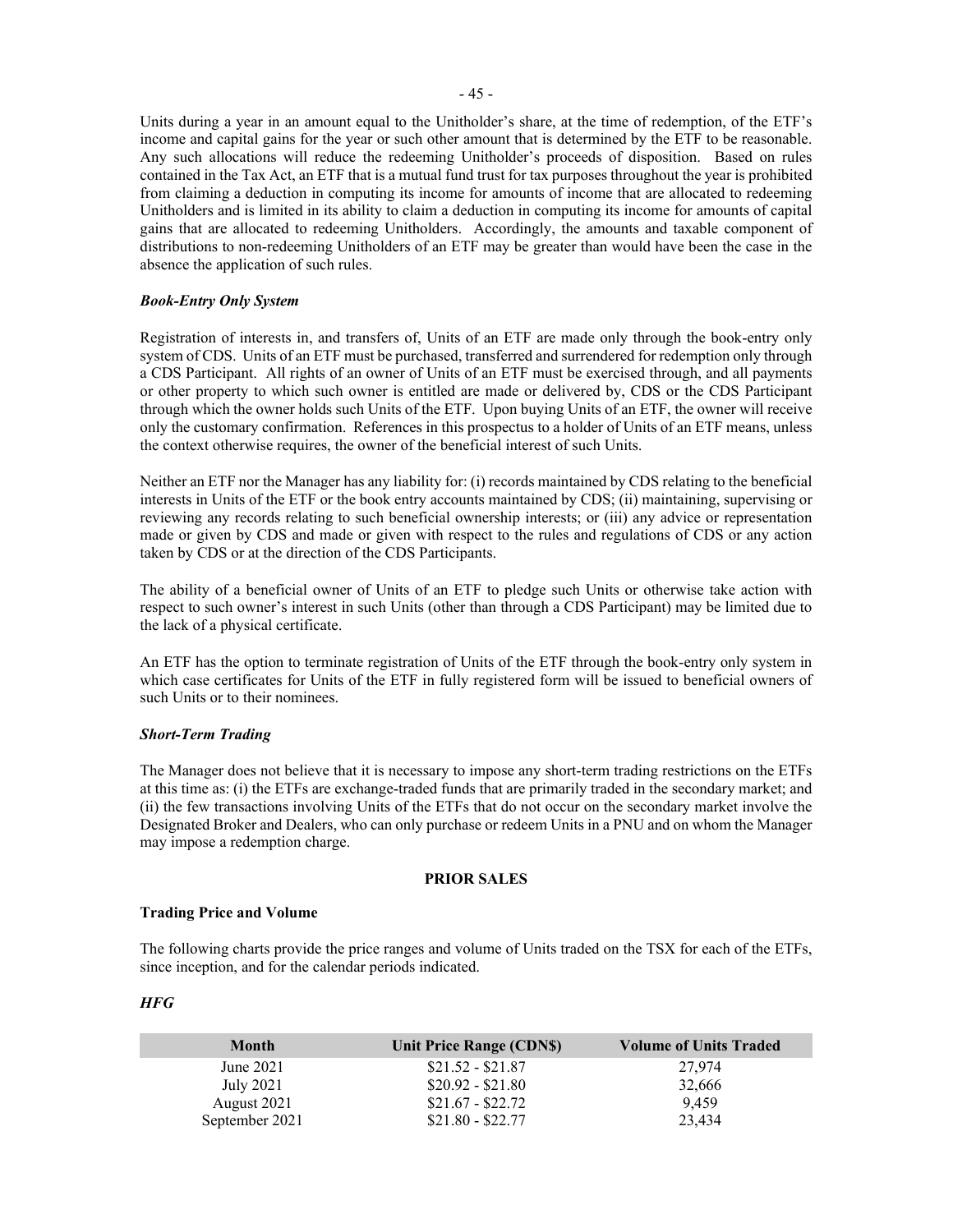October 2021 \$22.02 - \$23.68 30,617 November 2021 \$22.50 - \$23.80 27,870 December 2021 \$22.48 - \$23.54 24,917 January 2022 \$22.29 - \$23.66 192,838 February 2022 \$22.05 - \$23.73 139,100 March 2022 \$20.46 - \$22.87 89,192 April 2022 \$20.84 - \$22.27 45,667

# *HUM*

| <b>Month</b>     | <b>Unit Price Range (CDNS)</b> | <b>Volume of Units Traded</b> |
|------------------|--------------------------------|-------------------------------|
| June 2021        | $$24.75 - $26.76$              | 82,204                        |
| <b>July 2021</b> | $$23.73 - $25.45$              | 63,918                        |
| August 2021      | $$25.03 - $26.53$              | 19,684                        |
| September 2021   | $$25.64 - $27.22$              | 22,676                        |
| October 2021     | $$27.07 - $28.62$              | 47,619                        |
| November 2021    | $$28.11 - $29.75$              | 57,891                        |
| December 2021    | $$27.40 - $28.95$              | 41,691                        |
| January 2022     | $$27.18 - $29.79$              | 51,603                        |
| February 2022    | $$27.43 - $29.00$              | 20,268                        |
| March 2022       | $$25.89 - $28.03$              | 17,294                        |
| April 2022       | $$24.67 - $26.79$              | 29,254                        |

# *HUM.U*

| <b>Month</b>     | <b>Unit Price Range (US\$)</b> | <b>Volume of Units Traded</b> |
|------------------|--------------------------------|-------------------------------|
| June 2021        | $$20.01 - $22.08$              | 75,064                        |
| <b>July 2021</b> | $$18.50 - $20.97$              | 42,738                        |
| August 2021      | $$19.85 - $20.97$              | 7,484                         |
| September 2021   | $$20.00 - $21.48$              | 23,188                        |
| October 2021     | $$21.53 - $23.12$              | 18,114                        |
| November 2021    | $$21.99 - $23.56$              | 29,512                        |
| December 2021    | $$21.18 - $22.62$              | 6,434                         |
| January 2022     | $$21.34 - $24.23$              | 20,938                        |
| February 2022    | $$21.45 - $22.89$              | 5,881                         |
| March 2022       | $$20.21 - $22.19$              | 2,952                         |
| April 2022       | $$19.19 - $21.37$              | 8,505                         |

# *HCA*

| <b>Month</b>   | Unit Price Range (CDN\$) | <b>Volume of Units Traded</b> |
|----------------|--------------------------|-------------------------------|
| June 2021      | $$22.95 - $23.37$        | 99,555                        |
| July 2021      | $$22.48 - $23.25$        | 87,270                        |
| August 2021    | $$22.75 - $23.75$        | 67,048                        |
| September 2021 | $$22.47 - $23.25$        | 78,641                        |
| October 2021   | $$22.98 - $24.49$        | 102,431                       |
| November 2021  | $$23.66 - $24.89$        | 162,613                       |
| December 2021  | $$23.77 - $25.44$        | 92,420                        |
| January 2022   | $$25.20 - $27.23$        | 197,211                       |
| February 2022  | $$25.83 - $27.33$        | 102,894                       |
| March 2022     | $$25.43 - $26.66$        | 78,264                        |
| April 2022     | $$23.74 - $25.49$        | 150.466                       |

- 46 -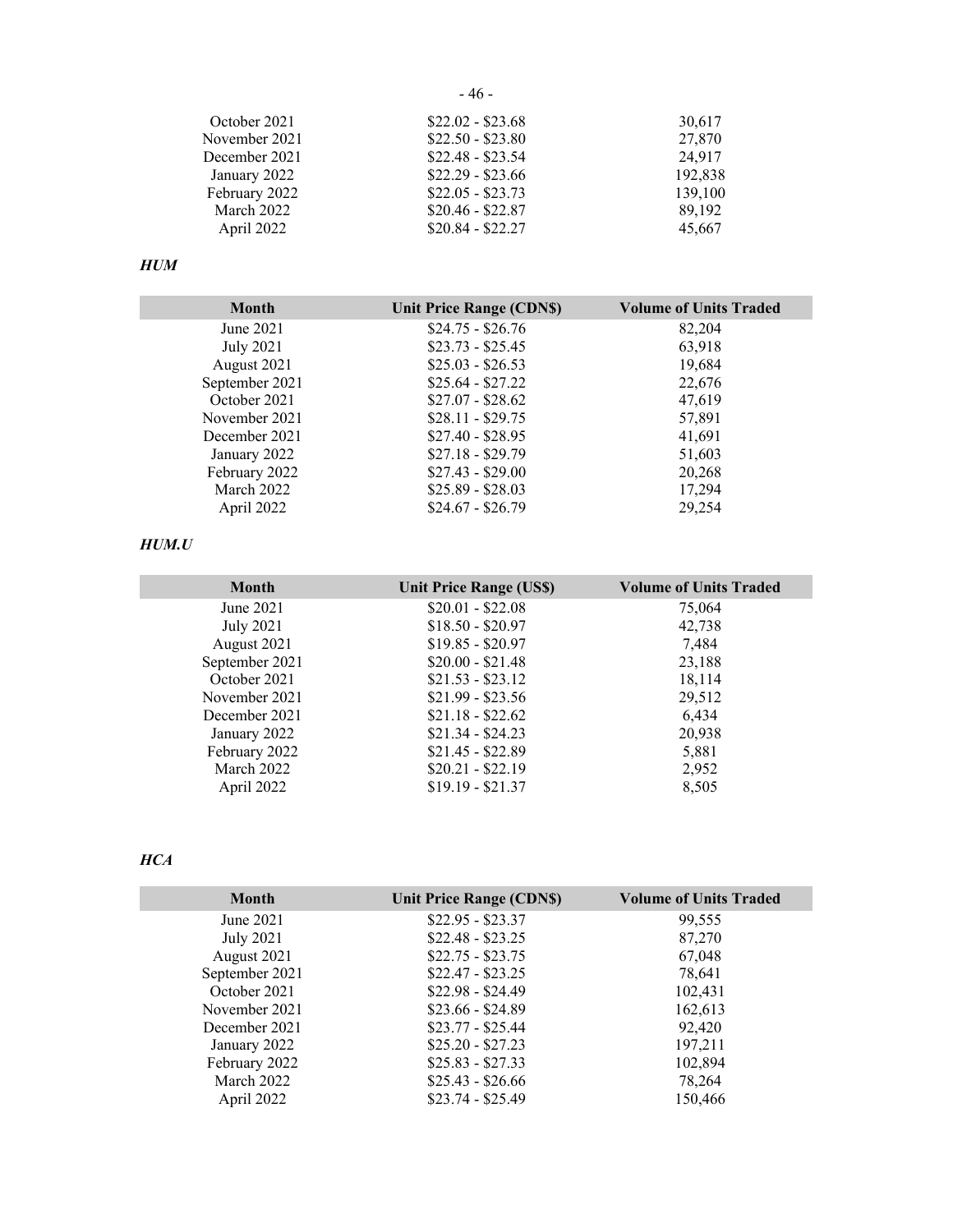| <b>Month</b>     | <b>Unit Price Range (CDNS)</b> | <b>Volume of Units Traded</b> |
|------------------|--------------------------------|-------------------------------|
| June 2021        | $$22.24 - $23.75$              | 198,185                       |
| <b>July 2021</b> | $$21.49 - $22.49$              | 189,590                       |
| August 2021      | $$22.10 - $23.35$              | 57,421                        |
| September 2021   | $$22.62 - $23.64$              | 104,312                       |
| October 2021     | $$22.80 - $24.34$              | 74,102                        |
| November 2021    | $$21.89 - $24.16$              | 132,507                       |
| December 2021    | $$22.09 - $23.60$              | 86,519                        |
| January 2022     | $$21.68 - $23.79$              | 144,795                       |
| February 2022    | $$21.86 - $23.65$              | 82,506                        |
| March 2022       | $$21.68 - $24.72$              | 145,787                       |
| April 2022       | $$23.66 - $24.64$              | 79,585                        |

*HFT* 

| <b>Month</b>     | Unit Price Range (CDN\$) | <b>Volume of Units Traded</b> |
|------------------|--------------------------|-------------------------------|
| June 2021        | $$20.23 - $21.22$        | 4,413                         |
| <b>July 2021</b> | $$20.96 - $21.63$        | 9,556                         |
| August 2021      | $$21.37 - $21.95$        | 22,617                        |
| September 2021   | $$21.00 - $22.05$        | 5,748                         |
| October 2021     | $$20.70 - $22.32$        | 9,665                         |
| November 2021    | $$20.31 - $21.70$        | 9.254                         |
| December 2021    | $$19.96 - $20.86$        | 13,942                        |
| January 2022     | $$18.24 - $20.70$        | 26,086                        |
| February 2022    | $$17.43 - $19.49$        | 9,383                         |
| March 2022       | $$16.79 - $18.88$        | 7,508                         |
| April 2022       | $$16.70 - $18.64$        | 3,212                         |

### **INCOME TAX CONSIDERATIONS**

In the opinion of Fasken Martineau DuMoulin LLP, the following is, as of the date hereof, a summary of the principal Canadian federal income tax considerations under the Tax Act that generally apply to the acquisition, holding and disposition of Units of an ETF by a Unitholder of the ETF who acquires Units of the ETF pursuant to this prospectus. This summary only applies to a prospective Unitholder of an ETF who is an individual (and for greater certainty not a trust) resident in Canada for purposes of the Tax Act, who deals at arm's length with the ETF within the meaning of the Tax Act and who holds Units of the ETF as capital property (a "**Holder**").

Generally, Units of an ETF will be considered to be capital property to a Holder provided that the Holder does not hold such Units in the course of carrying on a business of buying and selling securities and has not acquired them in one or more transactions considered to be an adventure or concern in the nature of trade. Assuming that the ETF is a "mutual fund trust" for purposes of the Tax Act, certain Holders who might not otherwise be considered to hold Units of that ETF as capital property may, in certain circumstances, be entitled to have such Units and all other "Canadian securities" owned or subsequently acquired by them treated as capital property by making the irrevocable election permitted by subsection 39(4) of the Tax Act.

This summary also assumes that each ETF will comply with its investment restrictions.

This summary is based on the assumption that each ETF will qualify at all times as a "unit trust" and a "mutual fund trust" within the meaning of the Tax Act and will not be a "specified investment flow-through" (SIFT) trust within the meaning of the Tax Act. For an ETF to qualify as a "mutual fund trust," it must comply on a continuous basis with certain requirements relating to the qualification of its Units for distribution to the public, the number of Unitholders of the ETF and the dispersal of ownership of its Units.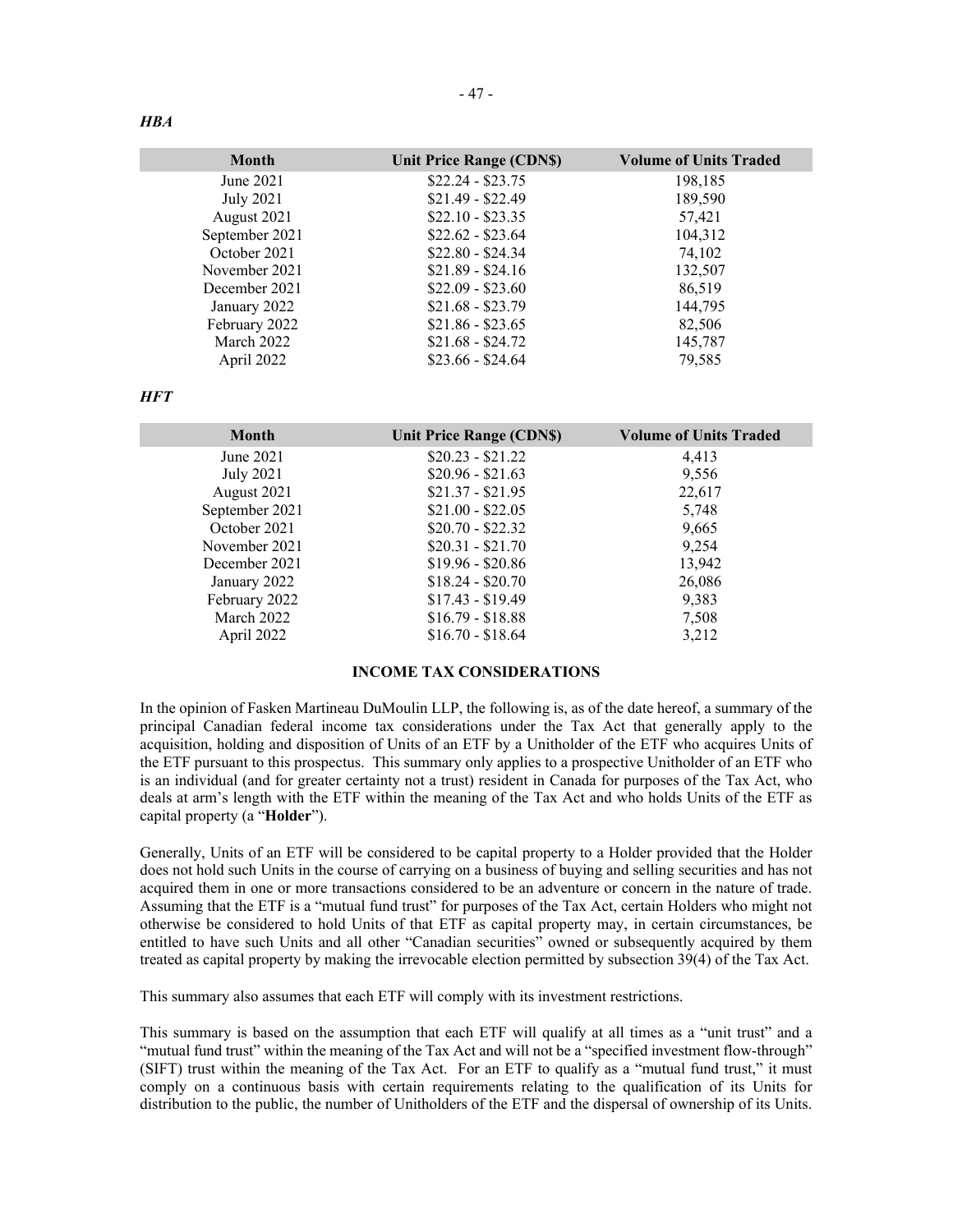### **In the event an ETF were not to qualify as a mutual fund trust under the Tax Act at all times, the income tax consequences described below would, in some respects, be materially different.**

This summary is based on the current provisions of the Tax Act, the regulations thereunder and counsel's understanding of the current publicly available published administrative and assessing practices and policies of the CRA. This summary takes into account the Tax Amendments. This description does not take into account or anticipate changes in the law whether by legislative, governmental or judicial action other than the Tax Amendments in their present form, nor does it take into account provincial, territorial or foreign tax considerations which may differ significantly from those discussed herein. There can be no assurance that the Tax Amendments will be enacted in the form publicly announced, or at all.

For purposes of the Tax Act, all amounts relating to the acquisition, holding or disposition of Units of an ETF (including distributions) must be expressed in Canadian dollars using the rate of exchange quoted by the Bank of Canada at the relevant time, or such other rate of exchange as is acceptable to the CRA. The amount of income, gains and losses realized by an ETF may be affected by fluctuations in the value of foreign currencies relative to the Canadian dollar.

This summary is also based on the assumptions that: (i) none of the issuers of securities held by an ETF will be a "foreign affiliate" (within the meaning of the Tax Act) of the ETF or any Unitholder; (ii) none of the securities held by an ETF will be a "tax shelter investment" within the meaning of section 143.2 of the Tax Act; (iii) none of the securities held by an ETF will be an interest in a non-resident trust other than an "exempt foreign trust" as defined in section 94 of the Tax Act relating to non-resident trusts; (iv) none of the securities in the portfolio will be an offshore investment fund property (or an interest in a partnership that holds such property) that would require an ETF to include significant amounts in the ETF's income pursuant to section 94.1 of the Tax Act or an interest in a trust (or a partnership which holds such an interest) which would require the ETF to report significant amounts of income in connection with such interest pursuant to section 94.2 of the Tax Act; and (v) no ETF will enter into any arrangement where the result is a "dividend rental arrangement" for the purposes of the Tax Act.

**This summary is not exhaustive of all possible Canadian federal income tax considerations applicable to an investment in Units of an ETF. This summary does not address the deductibility of interest on any funds borrowed by a Unitholder to purchase Units of an ETF. This summary is of a general nature only and is not intended to be, nor should it be construed to be, legal or tax advice to any holder of Units of an ETF. Prospective investors should consult their own tax advisers with respect to the income tax consequences to them of an acquisition of Units of an ETF based on their particular circumstances, and review the tax related risk factors in this prospectus.**

### *Status of the ETFs*

As noted above, this summary assumes that each ETF qualifies at all times as a "mutual fund trust" for purposes of the Tax Act.

A Unit of an ETF will be a qualified investment under the Tax Act for a trust governed by a RRSP, a RRIF, a DPSP, a RDSP, a RESP or a TFSA (the "**Plans**" and each a "**Plan**"), provided the Unit of the ETF is listed on a "designated stock exchange" (within the meaning of the Tax Act) or the ETF qualifies as a "mutual fund trust" within the meaning of the Tax Act.

In the case of an exchange of Units for a Basket of Securities, the investor may receive securities that may or may not be qualified investments under the Tax Act for Plans. If such securities are not qualified investments for Plans, such Plans (and, in the case of certain Plans, the annuitants, beneficiaries or subscribers thereunder or holders thereof) may be subject to adverse tax consequences. Investors should consult their own tax counsel for advice on whether or not such securities would be qualified investments for Plans.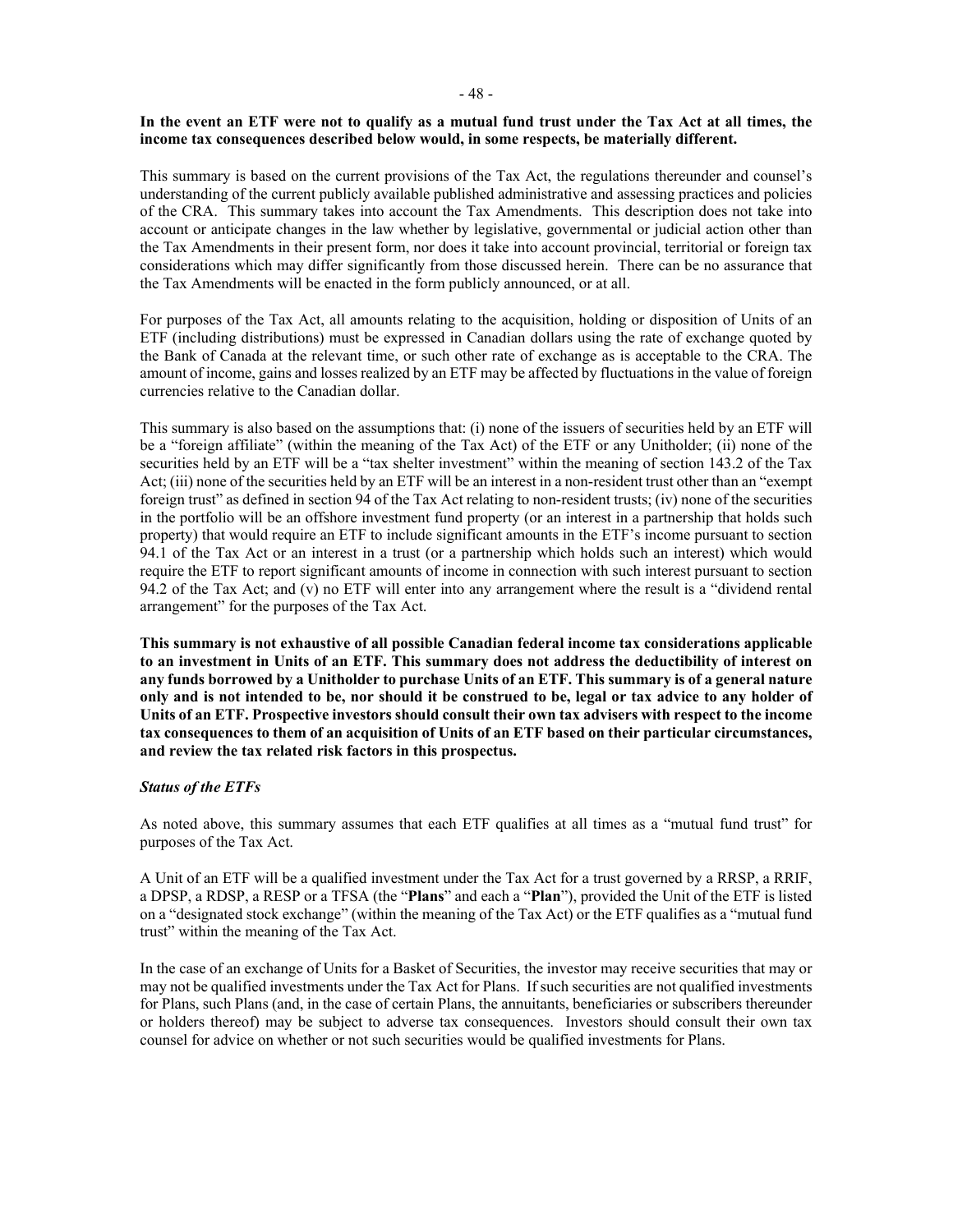### *Taxation of the ETFs*

An ETF must pay tax on its net income (including net realized capital gains) for a taxation year, less the portion thereof that it deducts in respect of the amount paid or payable to its Unitholders in the year. An amount will be considered to be payable to a Unitholder of an ETF in a taxation year if it is paid to the Unitholder in that year by the ETF or if the Unitholder is entitled in that year to enforce payment of the amount. The Trust Declaration for the ETFs requires that sufficient amounts be paid or made payable each year so that neither ETF is liable for any income tax under Part I of the Tax Act.

In determining the income of an ETF, gains or losses realized upon transactions in securities undertaken by the ETF will constitute capital gains or capital losses of the ETF in the year realized unless the ETF is considered to be trading or dealing in securities or otherwise carrying on a business of buying and selling securities or the ETF has engaged in a transaction or transactions considered to be an adventure or concern in the nature of trade. The Manager has advised counsel that each ETF that holds "Canadian securities" (as defined in the Tax Act) will elect or has elected in accordance with the Tax Act to have each such security treated as capital property. Such election will ensure that gains or losses realized by the ETF on the disposition of Canadian securities are taxed as capital gains or capital losses.

Premiums received on covered call options written by an ETF that are not exercised prior to the end of a year will constitute capital gains of the ETF in the year received, unless such premiums are received by the ETF as income from a business of buying and selling securities or the ETF has engaged in a transaction or transactions considered to be an adventure or concern in the nature of trade. The Manager has advised counsel that the ETFs will purchase their portfolio of securities with the objective of earning dividends and income thereon over the life of the ETF and will write covered call options with the objective of increasing the yield on the securities beyond the income received on such securities. Based on the foregoing and in accordance with the CRA's published administrative practices, transactions undertaken by the ETFs in respect of securities comprising the portfolio and covered call options on such securities will be treated and reported by the ETFs as arising on capital account. Premiums received by the ETFs on covered call options that are subsequently exercised will be added in computing the proceeds of disposition to the ETFs of the securities disposed of by the ETF upon the exercise of such call options. In addition, where the premium was in respect of an option granted in a previous year so that it constituted a capital gain of the ETF in the previous year, such capital gain will be reversed.

The Manager has advised counsel that, generally, each ETF will include gains and deduct losses on income account, rather than as capital gains and capital losses, in connection with investments made through derivative transactions, except where such derivatives are not "derivative forward agreements" (as defined in the Tax Act), and are entered into in order to hedge and are sufficiently linked with securities that are held on capital account by the ETF. Gains or losses on derivatives will be recognized for tax purposes at the time they are realized by the ETF. If an ETF uses derivatives to hedge foreign currency exposure with respect to securities held on capital account and the derivatives are sufficiently linked to such securities, gains or losses realized thereon will be treated as capital gains or capital losses.

An ETF is required to include in its income for each taxation year all interest that accrues to it to the end of the year, or becomes receivable or is received by it before the end of the year, except to the extent that such interest was included in computing its income for a preceding taxation year.

Certain ETFs will derive income (including gains) from investments in countries other than Canada and, as a result, may be liable to pay income or profits tax to such countries. To the extent that such foreign tax paid does not exceed 15% of such income and has not been deducted in computing the ETF's income, the ETF may designate a portion of its foreign source income in respect of a Unitholder so that such income and a portion of the foreign tax paid by the ETF may be regarded as foreign source income of, and foreign tax paid by, the Unitholder for the purposes of the foreign tax credit provisions of the Tax Act. To the extent that such foreign tax paid by the ETF exceeds 15% of the amount included in the ETF's income from such investments, such excess may generally be deducted by the ETF in computing its income for the purposes of the Tax Act.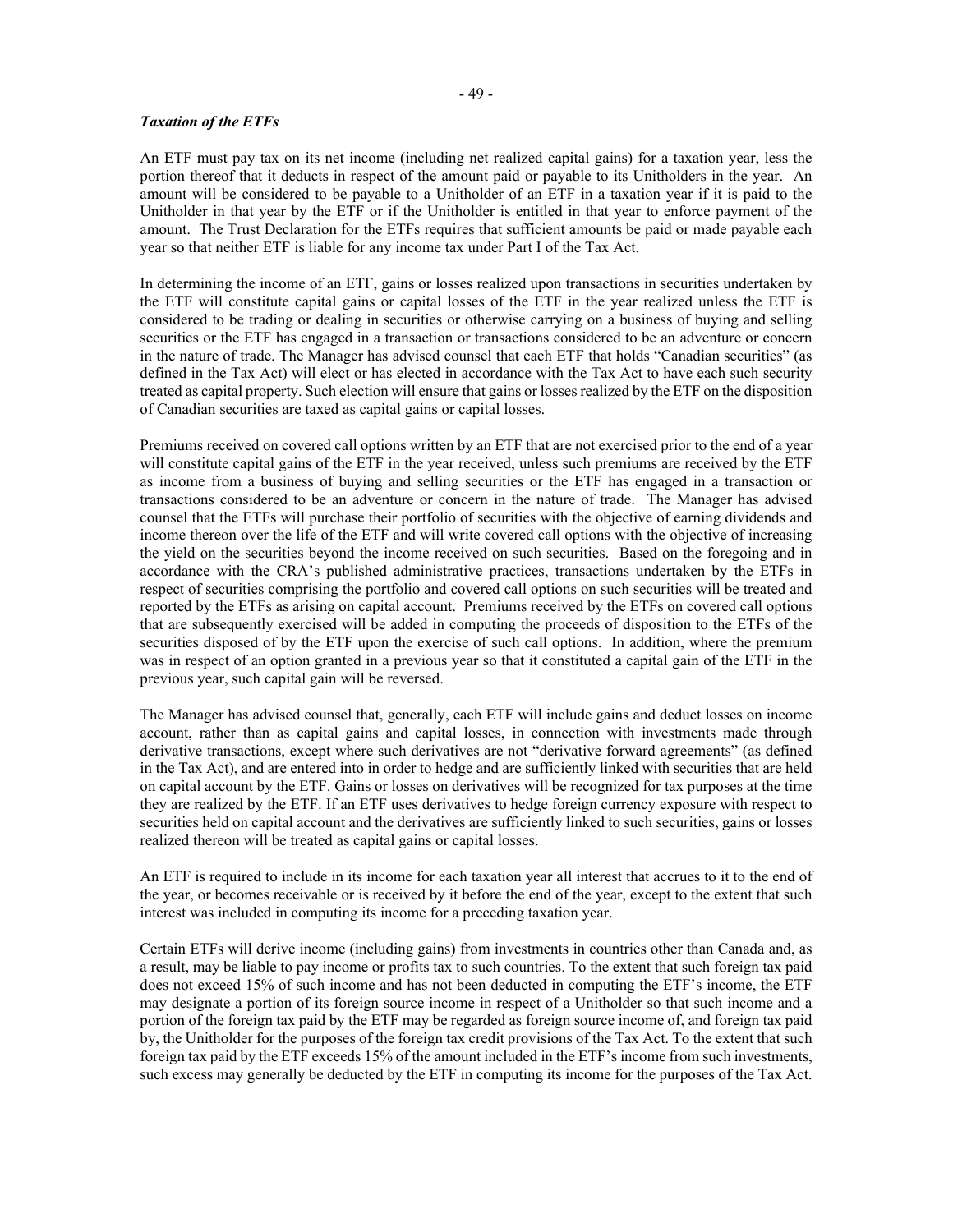An ETF will be entitled for each taxation year throughout which it is a mutual fund trust to reduce (or receive a refund in respect of) its liability, if any, for tax on its net realized capital gains by an amount determined under the Tax Act based on the redemption of its Units during the year.

In computing its income under the Tax Act, an ETF may deduct reasonable administrative and other expenses, including interest on borrowings, that are incurred to earn income from property or a business. An ETF may not deduct interest on borrowed funds that are used to fund redemptions of its Units.

Each ETF will be required to compute all amounts in Canadian dollars for purposes of the Tax Act. Therefore, the amount of income, cost, proceeds of disposition and other amounts in respect of investments that are not Canadian dollar denominated will be affected by fluctuations in the exchange rate of the Canadian dollar against the relevant foreign currency.

Losses incurred by an ETF in a taxation year cannot be allocated to Unitholders of the ETF, but may be deducted by the ETF in future years in accordance with the Tax Act.

In certain situations, where an ETF disposes of property and would otherwise realize a capital loss, the loss will be deemed to be a "suspended loss". This may occur if the ETF disposes of and acquires the same property (for example, units of an Other Fund) during the period that begins 30 days before and ends 30 days after the disposition of property and holds it at the end of that period.

An ETF may be liable to pay foreign withholding or other taxes in connection with investments in foreign securities.

If an ETF does not qualify as a mutual fund trust under the Tax Act throughout a taxation year, among other things, the ETF may be liable to pay an alternative minimum tax under the Tax Act and its capital losses from dispositions of shares may be reduced in certain circumstances to the extent taxable dividends were received on such shares. If the ETF is not a "mutual fund trust" it may be subject to the "mark-to-market" rules in the Tax Act if more than 50% of its Units are held by a "financial institution".

# *Taxation of Holders*

A Holder will generally be required to include in computing income for a particular taxation year of the Holder such portion of the net income of the ETF for that particular taxation year, including the taxable portion of any net realized capital gains, as is paid or becomes payable to the Holder, including any Management Fee Distributions, (whether in cash or whether such amount is automatically reinvested in additional Units of the ETF). Such amounts are to be computed in Canadian dollars.

The non-taxable portion of an ETF's net realized capital gains that are paid or become payable to a Holder in a taxation year will not be included in computing the Holder's income for the year. Any other amount in excess of a Holder's share of the net income of an ETF for a taxation year that is paid or becomes payable to the Holder in the year (i.e., returns of capital) will not generally be included in the Holder's income for the year, but will reduce the adjusted cost base of the Holder's Units of an ETF. To the extent that the adjusted cost base of a Unit of the ETF would otherwise be a negative amount, the negative amount will be deemed to be a capital gain and the adjusted cost base of the Unit to the Holder will be increased by the amount of such deemed capital gain.

Provided that appropriate designations are made by an ETF, such portion of the net realized taxable capital gains of the ETF, and the taxable dividends received or deemed to be received by the ETF on shares of taxable Canadian corporations, as is paid or becomes payable to a Holder, if any, will effectively retain their character and be treated as such in the hands of the Holder for purposes of the Tax Act. To the extent that amounts are designated as taxable dividends from taxable Canadian corporations, the gross-up and dividend tax credit rules will apply.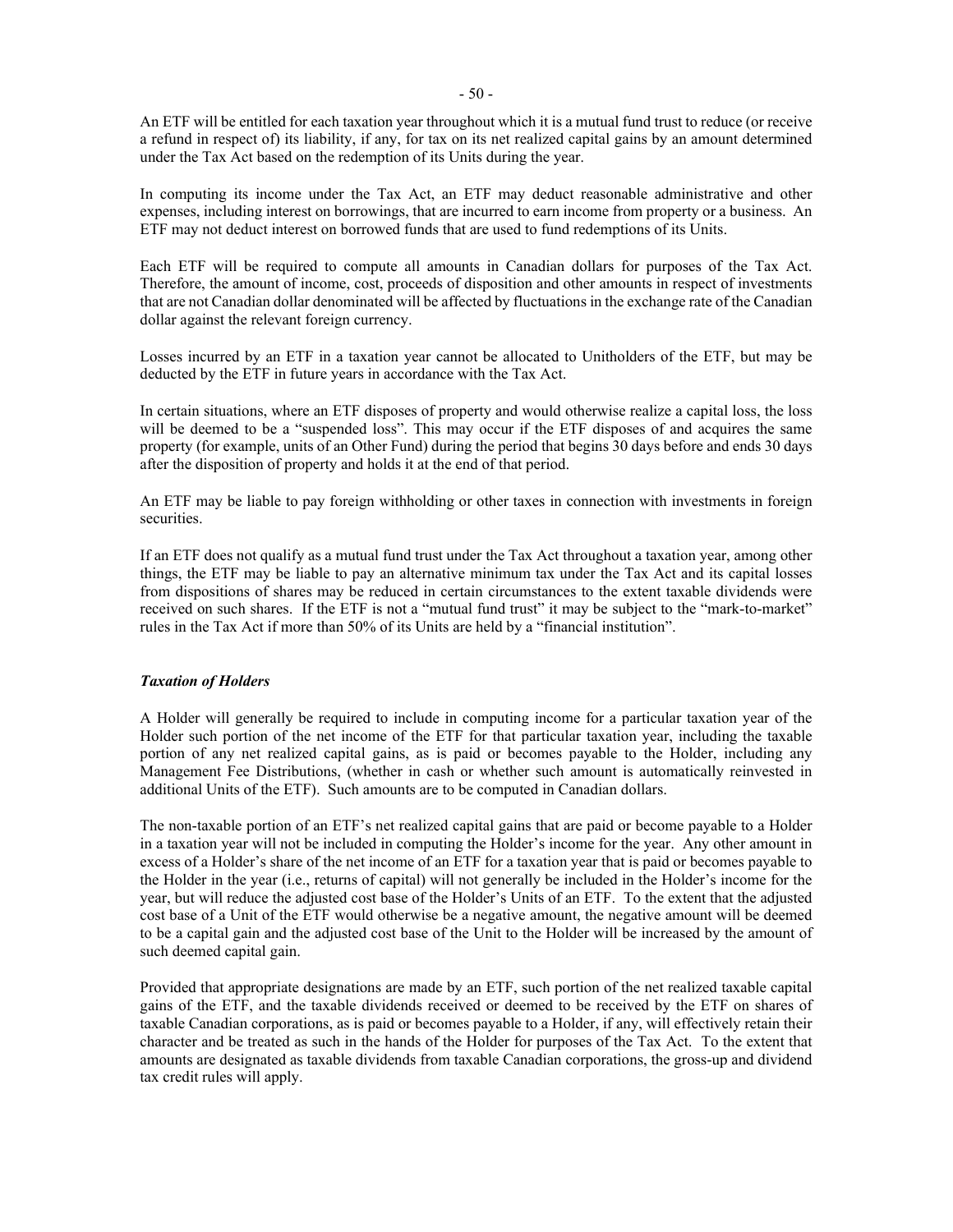To the extent that an ETF designates its income from a foreign source and taxes it paid on that income to a foreign jurisdiction in respect of a Holder, the Holder will, for the purposes of computing its foreign tax credits, be entitled to treat the Holder's proportionate share of foreign taxes paid by the ETF in respect of such income as foreign taxes paid by the Holder. The availability of foreign tax credits in respect of foreign source income designated to a Holder by an ETF is subject to the foreign tax credit rules under the Tax Act and the Holder's particular circumstances. Holders should consult their own tax advisors for information regarding their potential ability to claim foreign tax credits in respect of a particular taxation year.

Any loss of an ETF for purposes of the Tax Act cannot be allocated to, and cannot be treated as a loss of, a Holder.

Under the Tax Act, an ETF is permitted to deduct in computing its income for a taxation year an amount that is less than the amount of its distributions for the year. This will enable an ETF to use, in a taxation year, losses from prior years without affecting the ability of the ETF to distribute its income annually. In such circumstances, the amount distributed to a Holder of an ETF, but not deducted by the ETF will not be included in the Holder's income. However, the adjusted cost base of a Holder's Units in the ETF will be reduced by such amount.

On the disposition or deemed disposition of a Unit of an ETF, including on a redemption, a Holder will realize a capital gain (or capital loss) to the extent that the Holder's proceeds of disposition (other than any amount payable by the ETF which represents an amount that is otherwise required to be included in the Holder's income as described herein), net of any reasonable costs of disposition, exceed (or are less than) the adjusted cost base of the Unit of the ETF. For the purpose of determining the Holder's adjusted cost base of a Holder's Units of an ETF, when additional Units of the ETF are acquired by the Holder, the cost of the newly acquired Units of the ETF will be averaged with the adjusted cost base of all Units of the ETF owned by the Holder as capital property immediately before that time. For this purpose, the cost of Units of the ETF that have been issued on a distribution will generally be equal to the amount of the net income or capital gain distributed to the Holder of the ETF that has been distributed in the form of additional Units of the ETF. A consolidation of Units of an ETF following a distribution paid in the form of additional Units of the ETF will not be regarded as a disposition of Units of the ETF and will not affect the aggregate adjusted cost base to a Holder. Any additional Units acquired by a Holder on the reinvestment of distributions will generally have a cost equal to the amount reinvested. If a Holder participates in the Reinvestment Plan and the Holder acquires a Unit from an ETF at a price that is less than the then fair market value of the Unit, it is the administrative position of the CRA that the Holder must include the difference in income and that the cost of the Unit will be correspondingly increased.

In the case of an exchange of Units for a Basket of Securities, a Holder's proceeds of disposition of Units would generally be equal to the aggregate of the fair market value of the distributed property and the amount of any cash received, less any capital gain realized by the ETF on the disposition of such distributed property. The cost to a Holder for purposes of the Tax Act of any property received from the ETF upon the exchange will generally be equal to the fair market value of such property at the time of the distribution.

Pursuant to the Trust Declaration, an ETF may allocate and designate any income or capital gains realized by the ETF as a result of any disposition of property of the ETF undertaken to permit or facilitate the redemption of Units to a Unitholder whose Units are being redeemed. In addition, each ETF has the authority to distribute, allocate and designate any income or capital gains of the ETF to a Unitholder who has redeemed Units of the ETF during a year in an amount equal to the Unitholder's share, at the time of redemption, of the ETF's income and capital gains for the year or such other amount that is determined by the ETF to be reasonable. Any such allocations will reduce the redeeming Unitholder's proceeds of disposition. Based on rules contained in the Tax Act, an ETF that is a mutual fund trust for tax purposes throughout the year is prohibited from claiming a deduction in computing its income for amounts of income that are allocated to redeeming Unitholders and, is limited in its ability to claim a deduction in computing its income for amounts of capital gains that are allocated to redeeming Unitholders.

In general, one-half of any capital gain (a "**taxable capital gain**") realized by a Holder on the disposition of Units of an ETF or designated by the ETF in respect of the Holder in a taxation year will be included in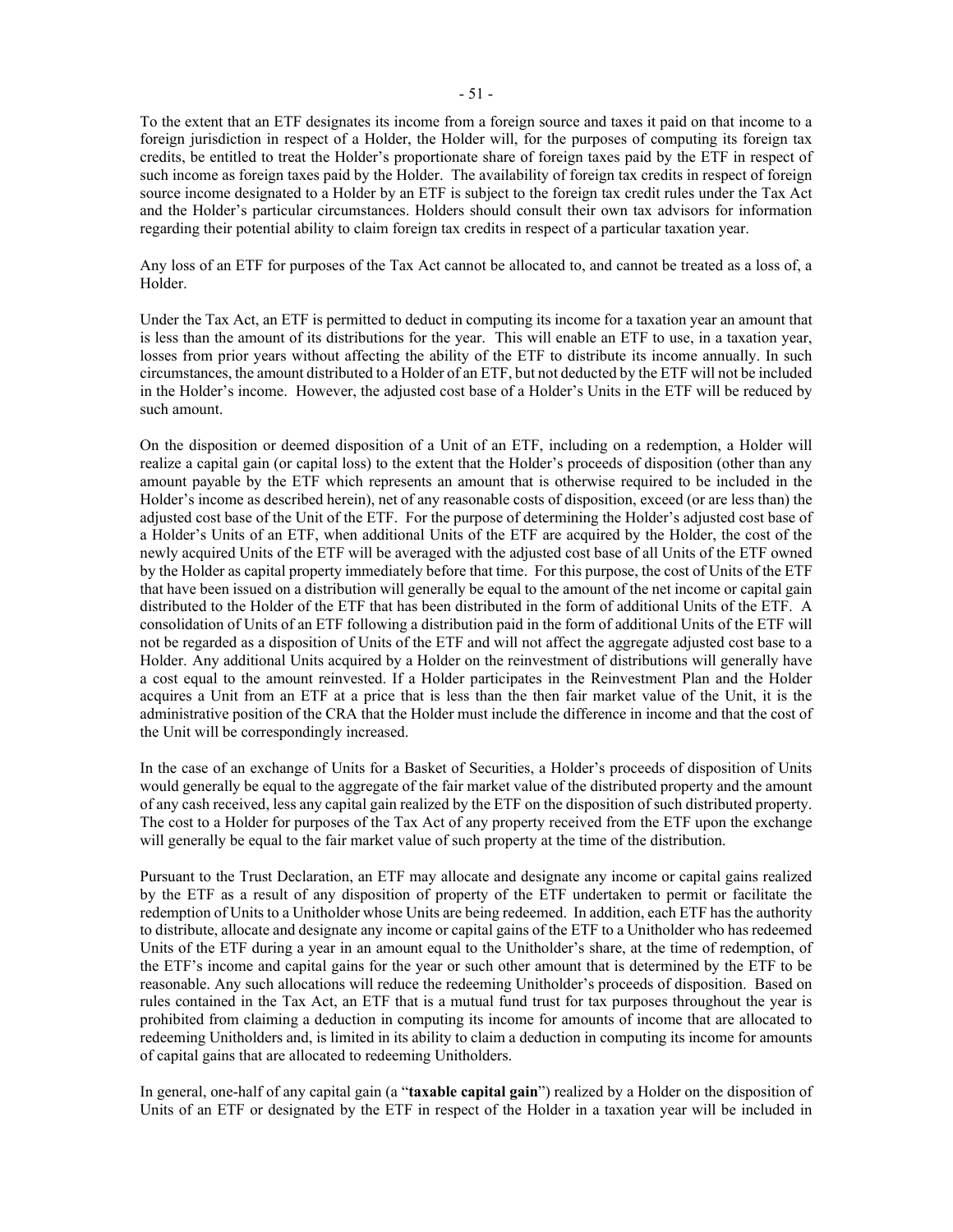computing the Holder's income for that year and one-half of any capital loss realized by the Holder on the disposition of Units of an ETF in a taxation year may be deducted from taxable capital gains realized by the Holder or designated by the ETF in respect of the Holder in accordance with the detailed provisions of the Tax Act.

A Holder will be required to compute all amounts, including distributions, the adjusted cost base of Units (including US\$ Units) of the applicable ETF and proceeds of disposition, in Canadian dollars for purposes of the Tax Act.

In certain situations where a Holder disposes of Units of an ETF and would otherwise realize a capital loss, the loss will be denied. This may occur if the Holder, the Holder's spouse or another person affiliated with the Holder (including a corporation controlled by the Holder) has acquired Units of the same ETF (which are considered to be "substituted property") within 30 days before or after the Holder disposed of the Holder's Units of the ETF. In these circumstances, the Holder's capital loss may be deemed to be a "superficial loss" and denied. The amount of the denied capital loss will be added to the adjusted cost base to the owner of the Units of the ETF which are substituted property.

Amounts designated by an ETF to a Holder of the ETF as taxable capital gains or dividends from taxable Canadian corporations, and taxable capital gains realized on the disposition of Units of the ETF may increase the Holder's liability for alternative minimum tax.

### *Taxation of Registered Plans*

Distributions received by a trust governed by RRSP, RRIF, DPSP, TFSA, RDSP or RESP on Units of an ETF while the Units are a qualified investment for such plans will be exempt from income tax in the plan, as will capital gains realized by the plan on the disposition of such Units. Withdrawals from such plans (other than a TFSA and certain withdrawals from a RESP or RDSP) are generally subject to tax under the Tax Act.

If the Units are "prohibited investments" for the purposes of a trust governed by a TFSA, RRSP, RDSP, RESP or RRIF, a Unitholder who is a holder of a TFSA or RDSP, an annuitant of a RRSP or RRIF, or a subscriber of a RESP that holds Units will be subject to a penalty tax as set out in the Tax Act. A "prohibited investment" includes a Unit of an ETF which does not deal at arm's length with the holder, or in which the holder has a significant interest, which, in general terms, means the ownership of 10% or more of the value of an ETF's outstanding Units by the holder, either alone or together with persons and partnerships with whom the holder does not deal at arm's length. In addition, the Units of an ETF will not be a prohibited investment if such Units are "excluded property" as defined in the Tax Act.

Unitholders are advised to consult their own tax advisers regarding the application of the "prohibited investment" rules in their particular circumstances.

### *Exchange of Tax Information*

The Tax Act and the Canada-United States Enhanced Tax Information Exchange Agreement contain due diligence and reporting obligations in respect of "US reportable accounts" invested in funds such as the ETFs. However, as long as Units continue to be registered in the name of CDS, an ETF should not have any US reportable accounts and, as a result, should not be required to provide information to the CRA in respect of its Unitholders. However, dealers through which Unitholders hold their Units are subject to due diligence and reporting obligations with respect to financial accounts they maintain for their clients. Unitholders may be requested to provide information to their dealer to identify US persons holding Units. If a Unitholder is a US person (including a US citizen) or if a Unitholder does not provide the requested information and indicia of US status is identified, the Tax Act will generally require information about the Unitholder's investments held in the financial account maintained by the dealer to be reported to the CRA, unless the investments are held within a registered plan. Under the terms of the Canada-United States Enhanced Tax Information Exchange Agreement, the CRA is required to provide such information to the US Internal Revenue Service on an annual basis.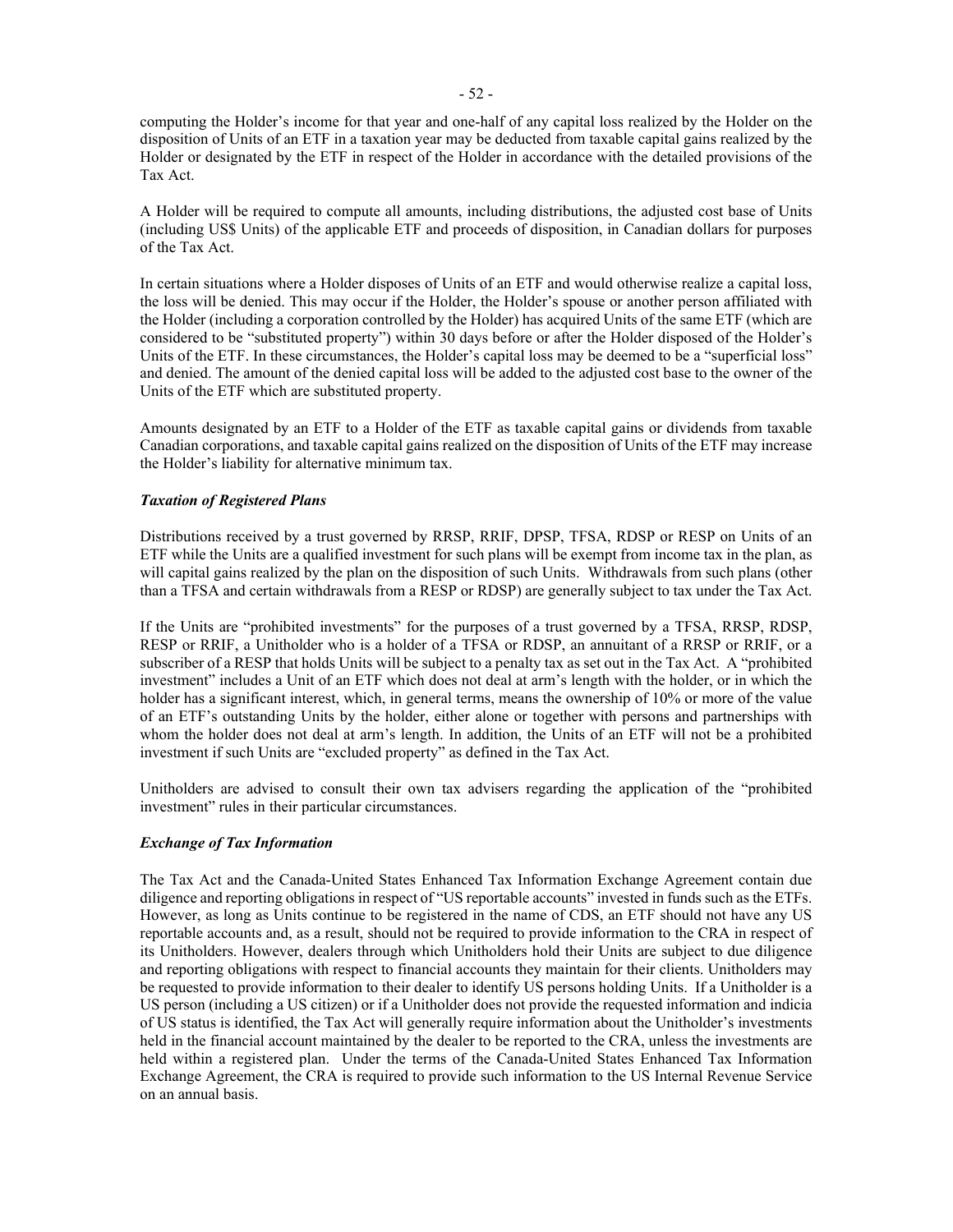In addition, the Tax Act requires "Canadian financial institutions" to have procedures in place to identify accounts held by residents of foreign countries (other than the U.S.) that have agreed to bilateral information exchange with Canada ("Participating Jurisdictions") or by certain entities the "controlling persons" of which are resident in a Participating Jurisdiction and to report required information to the CRA. Such information will be exchanged by the CRA on a reciprocal, bilateral basis with the Participating Jurisdictions in which the account holders or such controlling persons are resident. Under these rules, Unitholders are required to provide certain information regarding their investment in an ETF for the purpose of such information exchange, unless the investment is held within certain Plans.

### *Tax Implications of an ETF's Distribution Policy*

The net asset value per Unit of an ETF will, in part, reflect any income and gains of the ETF that have accrued or been realized, but have not been made payable at the time Units of the ETF were acquired. Accordingly, a Holder of an ETF who acquires Units of the ETF, including on a reinvestment of distributions, may become taxable on the Holder's share of income and gains of the ETF that accrued before Units of the ETF were acquired.

### **ORGANIZATION AND MANAGEMENT DETAILS OF THE ETFs**

### *Manager of the ETFs*

The Manager, Hamilton Capital Partners Inc., is a corporation incorporated under the laws of the Province of Ontario. The Manager is the manager and trustee of each ETF. The Manager is responsible for providing or arranging for the provision of administrative and third party services required by the ETFs. The principal office of the Manager is located at 55 York Street, Suite 1202, Toronto, ON, M5J 1R7.

The Manager is registered as: (i) an investment fund manager in Ontario, Quebec and Newfoundland & Labrador; (ii) an exempt market dealer in Ontario; and (iii) a portfolio manager in Ontario.

### *Officers and Directors of the Manager*

The name, municipality of residence, office and principal occupation of the executive officers and directors of the Manager are as follows:

| <b>Name and Municipality of</b><br><b>Residence</b> | <b>Principal Occupation with the Manager</b>                                                           |
|-----------------------------------------------------|--------------------------------------------------------------------------------------------------------|
| ROBERT WESSEL<br>Oakville, Ontario                  | Director, Managing Partner, acting Chief Executive Officer and Ultimate Designated<br>Person           |
| <b>JENNIFER MERSEREAU</b><br>Toronto, Ontario       | Director and Partner                                                                                   |
| DEREK SMITH<br>Mississauga, Ontario                 | Managing Director, Chief Financial Officer, acting Corporate Secretary and Chief<br>Compliance Officer |
| <b>HOWARD ATKINSON</b><br>Toronto, Ontario          | Independent Director                                                                                   |
| ROBERT BROOKS<br>Toronto, Ontario                   | Independent Director                                                                                   |

Where a person has held multiple positions within a company, the above table sets out only the current or most recently held position or positions held at that company. Each director will hold his or her position until the next annual general meeting of the Manager at which time he/she may be re-elected. During the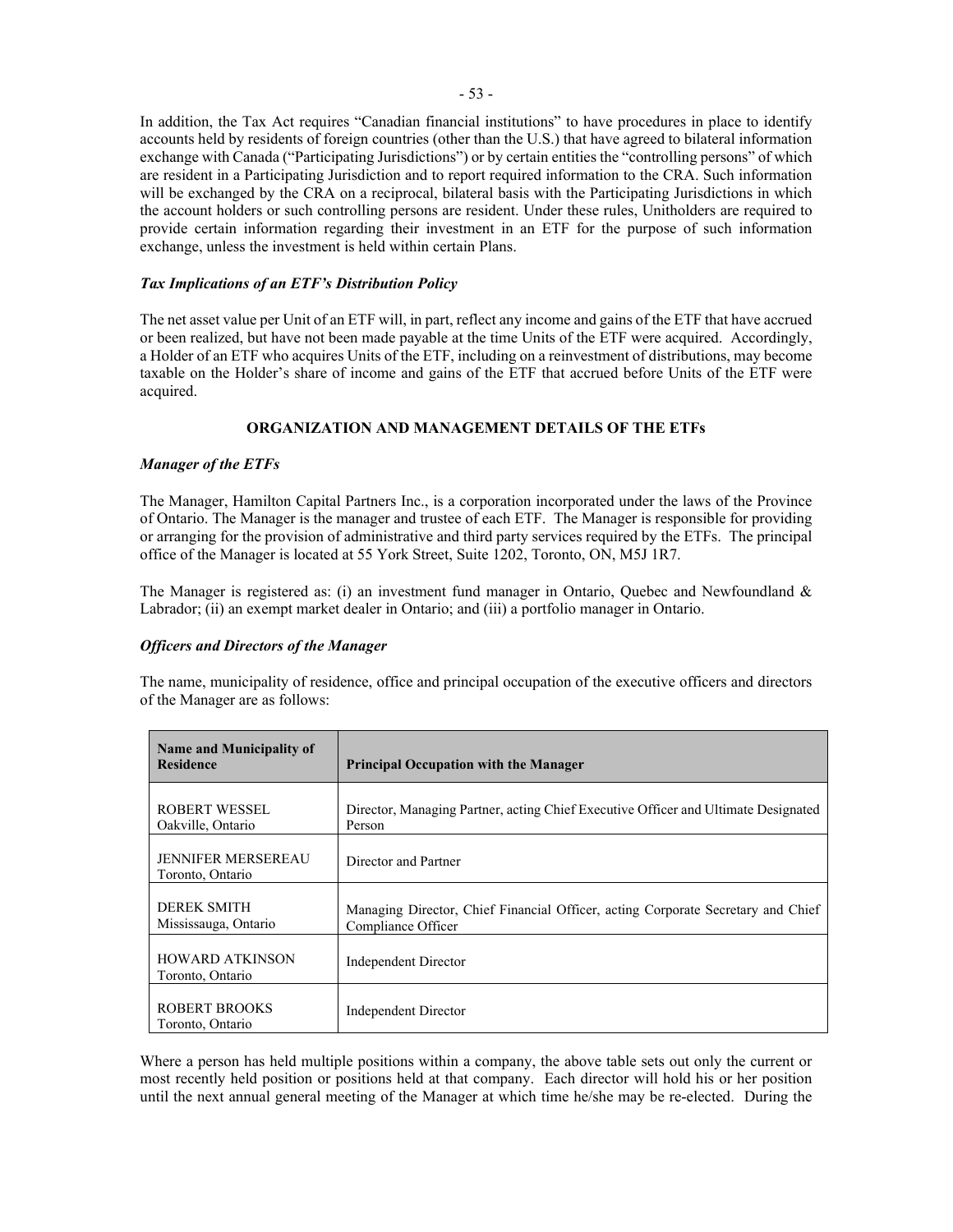past five years, all of the directors and executive officers of the Manager have held the principal occupations noted opposite their respective names, or other occupations with their current employer.

### *Ownership of Securities of the Manager*

The percentage of securities of each class or series of voting or equity securities owned of record or beneficially, in aggregate, by all the directors and executive officers of the Manager in the Manager is 82%.

For a description of the compensation arrangements of the IRC of the ETFs, see "Independent Review Committee" at pag[e 57.](#page-61-0)

### *Duties and Services Provided by the Manager*

Pursuant to the Trust Declaration, the Manager has full authority and responsibility to manage and direct the business and affairs of the ETFs, to make all decisions regarding the business of the ETFs and to bind the ETFs. The Manager may delegate certain of its powers to third parties where, in the discretion of the Manager, it would be in the best interests of the ETFs to do so.

The Manager is entitled to the Management Fee in consideration of the services it provides the ETFs. Such services include negotiating contracts with certain third party service providers, including, but not limited to, portfolio advisers, administrators, counterparties, custodians, registrars, transfer agents, the Designated Broker, Dealers, auditors and printers; authorizing the payment of operating expenses incurred on behalf of the ETFs; maintaining accounting records for the ETFs; preparing the reports to Unitholders of the ETFs and to the applicable securities regulatory authorities; calculating the amount and determining the frequency of distributions by the ETFs; preparing financial statements, income tax returns and financial and accounting information as required by the ETFs; ensuring that Unitholders of the ETFs are provided with financial statements and other reports as are required from time to time by applicable law; ensuring that the ETFs comply with all other regulatory requirements including the continuous disclosure obligations of the ETFs under applicable securities laws; administering purchases, redemptions and other transactions in Units of the ETFs; arranging for any payments required upon termination of the ETFs; and dealing and communicating with Unitholders of the ETFs. The Manager provides office facilities and personnel to carry out these services, if not otherwise furnished by any other service provider to the ETFs. The Manager also monitors the investment strategy of each ETF to ensure that each ETF complies with its investment objective, investment strategies and investment restrictions and practices.

The Manager is required to exercise its powers and discharge its duties honestly, in good faith and in the best interests of the Unitholders of the ETFs, and to exercise the care, diligence and skill that a reasonably prudent person would exercise in comparable circumstances. The Trust Declaration provides that the Manager will not be liable to an ETF or to any Unitholder of the ETF or any other person for any loss or damage relating to any matter regarding the ETF, including any loss or diminution of value of the assets of the ETF if it has satisfied its standard of care set forth above.

The Manager and each of its directors, officers, employees and agents may be indemnified out of the assets of an ETF from and against all claims whatsoever, including costs, charges and expenses in connection therewith, brought, commenced or prosecuted against it for or in respect of any act, deed, matter or thing whatsoever made, done or omitted in or in relation to the execution of its duties to the ETF as long as the person acted honestly and in good faith with a view to the best interests of the ETF.

The Manager may resign upon 90 days' prior written notice to the Trustee or upon such lesser notice period as the Trustee may accept. The Manager may also be removed by the Trustee on at least 90 days' written notice to the Manager. The Trustee shall make every effort to select and appoint a successor manager prior to the effective date of the Manager's resignation. As noted above, as compensation for the management services it provides to each ETF, the Manager is entitled to receive a Management Fee from that ETF. See "Fees and Expenses" at page [24.](#page-28-0)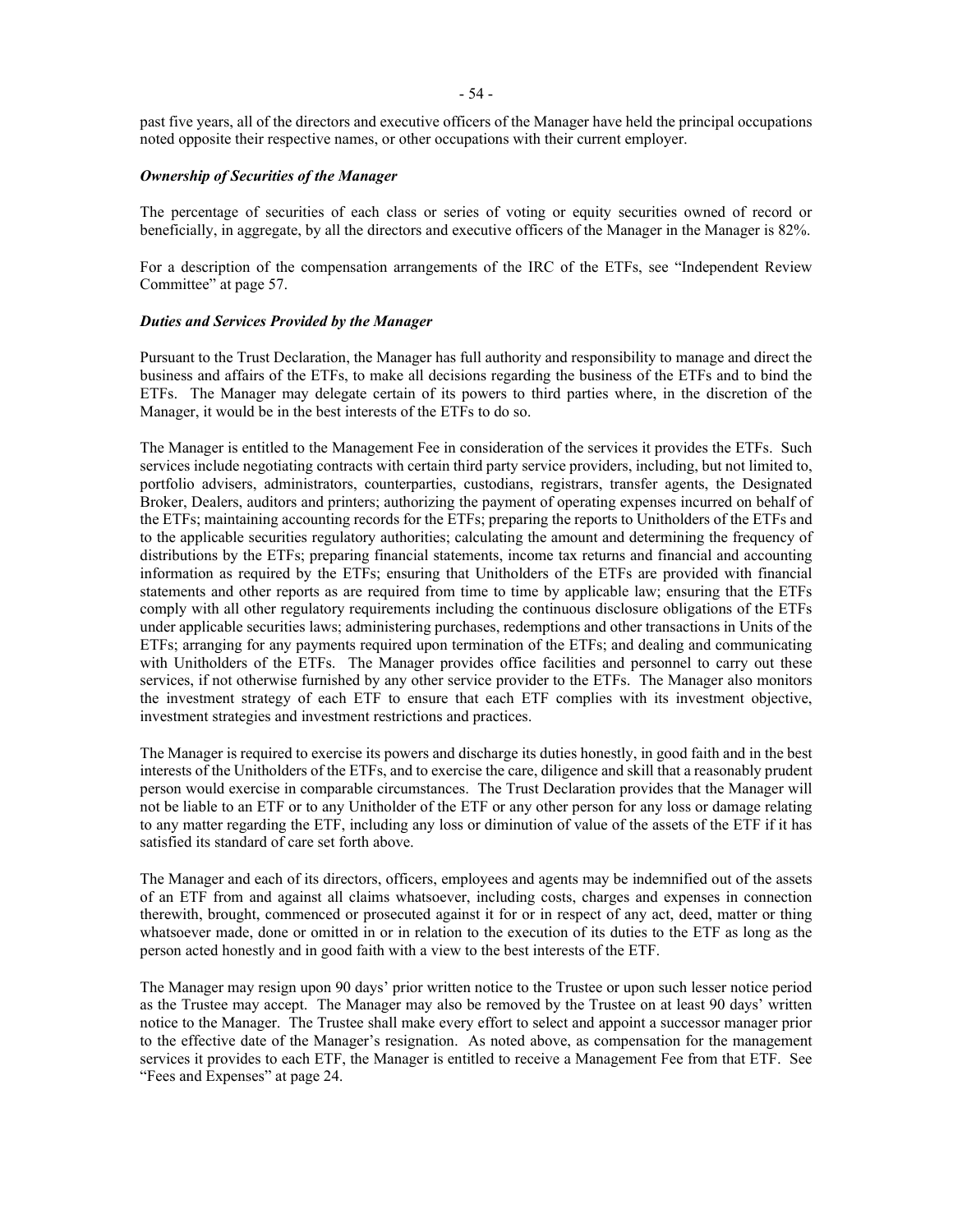### *Duties and Services Provided by the Portfolio Adviser*

The Portfolio Adviser acts as portfolio adviser of the ETFs and is responsible for implementing an ETF's investment strategies pursuant to the Trust Declaration. Decisions as to the purchase and sale of securities and as to the execution of all portfolio and other transactions will be made by the Portfolio Adviser. In the purchase and sale of securities for the ETF, the Portfolio Adviser will seek to obtain overall services and prompt execution of orders on favourable terms.

The Portfolio Adviser is required to act at all times on a basis that is fair and reasonable to each ETF, to act honestly and in good faith with a view to the best interests of the ETF and, in connection therewith, to exercise the degree of care, diligence and skill that a reasonably prudent investment counsellor would exercise in comparable circumstances. The Portfolio Adviser shall not be liable in any way for any default, failure or defect in any of the securities of an ETF, nor shall it be liable if it has satisfied the duties and standard of care, diligence and skill set forth above.

Hamilton ETFs, as trustee and manager, may appoint a successor portfolio adviser to carry out the activities of the Portfolio Adviser at its discretion.

### *Certain Officers and Directors of the Portfolio Adviser*

The name, municipalities of residence and position of the senior officers and directors of the Portfolio Adviser principally responsible for investment decisions on behalf of the ETFs are as follows:

| Name and Municipality of<br><b>Residence</b>  | <b>Principal Occupation with the Portfolio Adviser</b> |
|-----------------------------------------------|--------------------------------------------------------|
| ROBERT WESSEL<br>Oakville, Ontario            | Director and Managing Partner                          |
| <b>JENNIFER MERSEREAU</b><br>Toronto, Ontario | Director and Partner                                   |
| <b>BABAK ASSADI</b><br>Toronto, Ontario       | Managing Director, Portfolio Manager                   |
| ROBERT WEBB<br>Toronto, Ontario               | Director, Associate Portfolio Manager                  |

Where a person has held multiple positions within a company, the above table sets out only the current or most recently held position or positions held at that company. During the past five years, all of the persons noted above, apart from Robert Webb, have held the principal occupations noted opposite their respective names, or other occupations with their current employer. With respect to Mr. Robert Webb, he has been an associate portfolio manager with the Portfolio Adviser since November 2021. Prior to joining the Portfolio Adviser, Mr. Webb worked at Ontario Teachers' Pension Plan for more than a decade, most recently as Director and Portfolio Manager from 2010 to 2013.

# *The Designated Broker*

The Manager, on behalf of each ETF, has entered into a Designated Broker Agreement with the Designated Broker pursuant to which the Designated Broker agrees to perform certain duties relating to that ETF including, without limitation: (i) to subscribe for a sufficient number of Units of that ETF to satisfy the TSX's original listing requirements; (ii) to subscribe for Units of that ETF on an ongoing basis, and (iii) to post a liquid two way market for the trading of Units of that ETF on the TSX. Payment for Units of an ETF must be made by the Designated Broker, and Units of the ETF will be issued, by no later than the first Trading Day after the subscription notice has been delivered.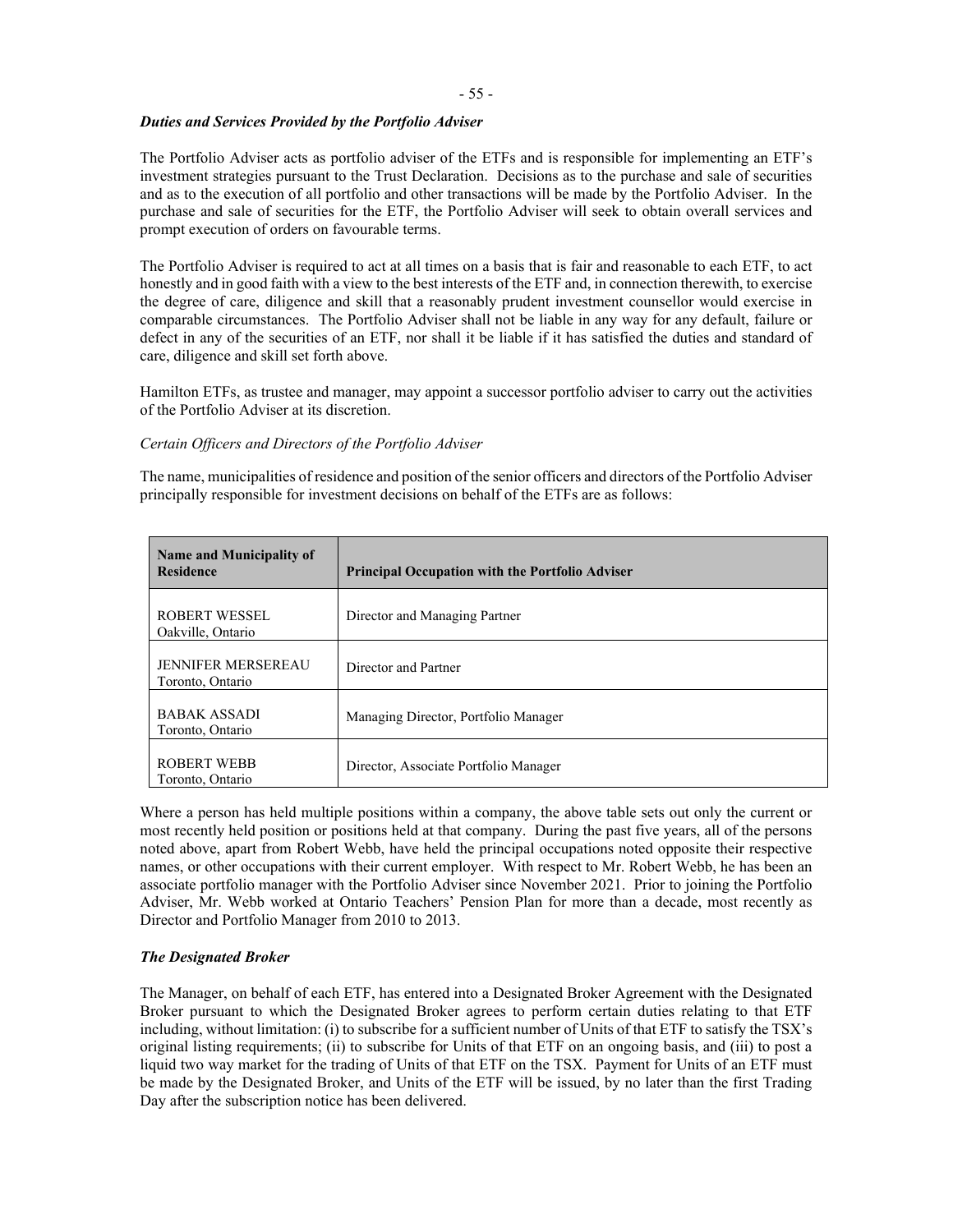The Designated Broker may terminate a Designated Broker Agreement at any time by giving the Manager at least six months' prior written notice of such termination. The Manager may terminate a Designated Broker Agreement at any time, without prior notice, by sending a written notice of termination to the Designated Broker.

Units do not represent an interest or an obligation of the Designated Broker or Dealer or any affiliate thereof and a Unitholder of an ETF will not have any recourse against any such parties in respect of amounts payable by the ETF to such Designated Broker or Dealers.

### *Conflicts of Interest*

The Manager and its principals and affiliates (each an "**ETF Manager**") do not devote their time exclusively to the management of the ETFs. The ETF Managers perform similar or different services for others and may sponsor or establish other investment funds (public and private) during the same period that they act on behalf of the ETFs. The ETF Managers therefore will have conflicts of interest in allocating management time, services and functions to the ETFs and the other persons for which they provide similar services.

The ETF Managers may trade and make investments for their own accounts, and such persons currently trade and manage and will continue to trade and manage accounts other than an ETF's accounts utilizing trading and investment strategies which are the same as, or different from, the ones to be utilized in making investment decisions for the ETF. In addition, in proprietary trading and investment, the ETF Managers may take positions the same as, different than or opposite to those of an ETF. Furthermore, all of the positions held by accounts owned, managed or controlled by the Manager will be aggregated for purposes of applying certain exchange position limits. As a result, an ETF may not be able to enter into or maintain certain positions if such positions, when added to the positions already held by the ETF and such other accounts, would exceed applicable limits. All of such trading and investment activities may also increase the level of competition experienced with respect to priorities of order entry and allocations of executed trades. See "Risk Factors" at page [25.](#page-29-0)

The ETF Managers may at times have interests on behalf of their other clients that differ from the interests of the Unitholders of the ETFs.

In evaluating these conflicts of interest, potential investors should be aware that the ETF Managers have a responsibility to the Unitholders to exercise good faith and fairness in all dealings affecting the ETFs. In the event that a Unitholder of an ETF believes that one of the ETF Managers has violated its duty to such Unitholder, the Unitholder may seek relief for itself or on behalf of the ETF to recover damages from, or to require an accounting by, the applicable ETF Manager. Unitholders should be aware that the performance by an ETF Manager of its responsibilities to an ETF will be measured in accordance with: (i) the provisions of the agreement by which the ETF Manager has been appointed to its position with the ETF; and (ii) applicable laws.

One or more registered dealers acts or may act as the Designated Broker, a Dealer and/or a market maker. These relationships may create actual or perceived conflicts of interest which investors should consider in relation to an investment in an ETF. In particular, by virtue of these relationships, these registered dealers may profit from the sale and trading of Units. The Designated Broker, as market maker of an ETF in the secondary market, may therefore have economic interests which differ from and may be adverse to those of Unitholders.

Any such registered dealer and its affiliates may, at present or in the future, engage in business with an ETF, the issuers of securities making up the investment portfolio of an ETF, or with the Manager or any funds sponsored by the Manager or its affiliates, including by making loans, entering into derivative transactions or providing advisory or agency services. In addition, the relationship between any such registered dealer and its affiliates, and the Manager and its affiliates may extend to other activities, such as being part of a distribution syndicate for other funds sponsored by the Manager or its affiliates.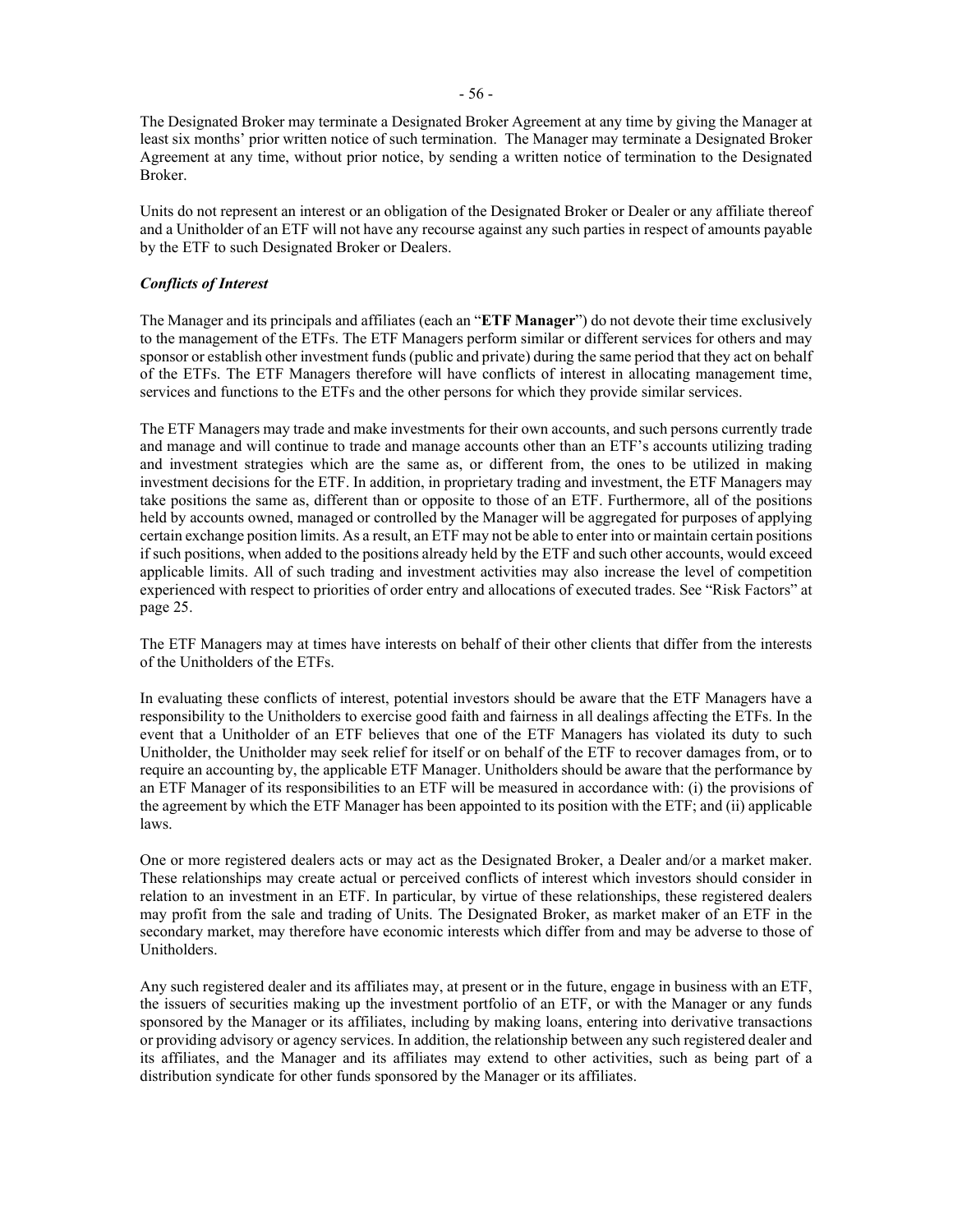No Designated Broker or Dealer has been involved in the preparation of this prospectus or has performed any review of the contents of this prospectus. The Designated Broker and Dealers do not act as underwriters of the ETFs in connection with the distribution by the ETFs of Units under this prospectus. Units do not represent an interest or an obligation of the Designated Broker, any Dealer or any affiliate thereof, and a Unitholder does not have any recourse against any such parties in respect of amounts payable by an ETF to such Designated Broker or Dealers. The securities regulatory authorities have provided the ETFs with a decision exempting the ETFs from the requirement to include a certificate of any underwriter in the prospectus.

### <span id="page-61-0"></span>*Independent Review Committee*

NI 81-107 requires that all publicly offered investment funds, such as the ETFs, establish an IRC and that the Manager must refer all conflict of interest matters in respect of the ETFs for review or approval by the IRC. NI 81-107 also requires the Manager to establish written policies and procedures for dealing with conflict of interest matters, to maintain records in respect of these matters and to provide the IRC with guidance and assistance in carrying out its functions and duties. According to NI 81-107, the IRC must be comprised of a minimum of three  $(3)$  independent members, and is subject to requirements to conduct regular assessments of its members and provide reports, at least annually, to an ETF and to its Unitholders in respect of those functions. The most recent report prepared by the IRC will be available on the Manager's website (www.hamiltonetfs.com), or at a Unitholder's request at no cost, by contacting an ETF by email at etf@hamiltonetfs.com.

Warren Law, Bruce Friesen and Geoff Salmon are the current members of the IRC.

The IRC:

- reviews and provides input on the Manager's written policies and procedures that deal with conflict of interest matters;
- reviews conflict of interest matters referred to it by the Manager and makes recommendations to the Manager regarding whether the Manager's proposed actions in connection with the conflict of interest matter achieves a fair and reasonable result for the ETFs;
- considers and, if deemed appropriate, approves the Manager's decision on a conflict of interest matter that the Manager refers to the IRC for approval; and
- performs such other duties as may be required of the IRC under applicable securities laws.

The ETFs compensate the IRC members for their participation on the IRC through member fees and, if applicable, meeting fees. Bruce Friesen and Geoff Salmon each receive \$9,500 per year in member fees, while Warren Law, as chairperson of the IRC, receives \$11,000 per year. The IRC's secretariat receives \$20,000 per year for administrative services. An additional fee of  $\hat{\Sigma}$ ,000 per meeting is charged by the IRC for each IRC meeting in excess of two per year. The total fees payable in respect of the IRC by a particular ETF is calculated by dividing the total net assets of the particular ETF by the total net assets of all of the mutual funds of the Manager for which the IRC is responsible and then multiplying the resulting value by the total dollar value due to the IRC by the ETF for that particular period.

### <span id="page-61-1"></span>*The Trustee*

Hamilton ETFs is also the trustee of the ETFs pursuant to the Trust Declaration. The Trustee may resign and be discharged from all further duties under the Trust Declaration upon 90 days' prior written notice to the Manager or upon such lesser notice as the Manager may accept. The Manager shall make every effort to select and appoint a successor trustee prior to the effective date of the Trustee's resignation. If the Manager fails to appoint a successor trustee within 90 days after notice is given or a vacancy occurs, the Manager shall call a meeting of Unitholders of the ETFs within 60 days thereafter for the purpose of appointing a successor trustee. If there is no manager, five Unitholders of an ETF may call a meeting of Unitholders of the ETF within 31 days after notice is given or a vacancy occurs for the purpose of appointing a successor trustee. In each case, if, upon the expiry of a further 30 days, neither the Manager nor the Unitholders of an ETF have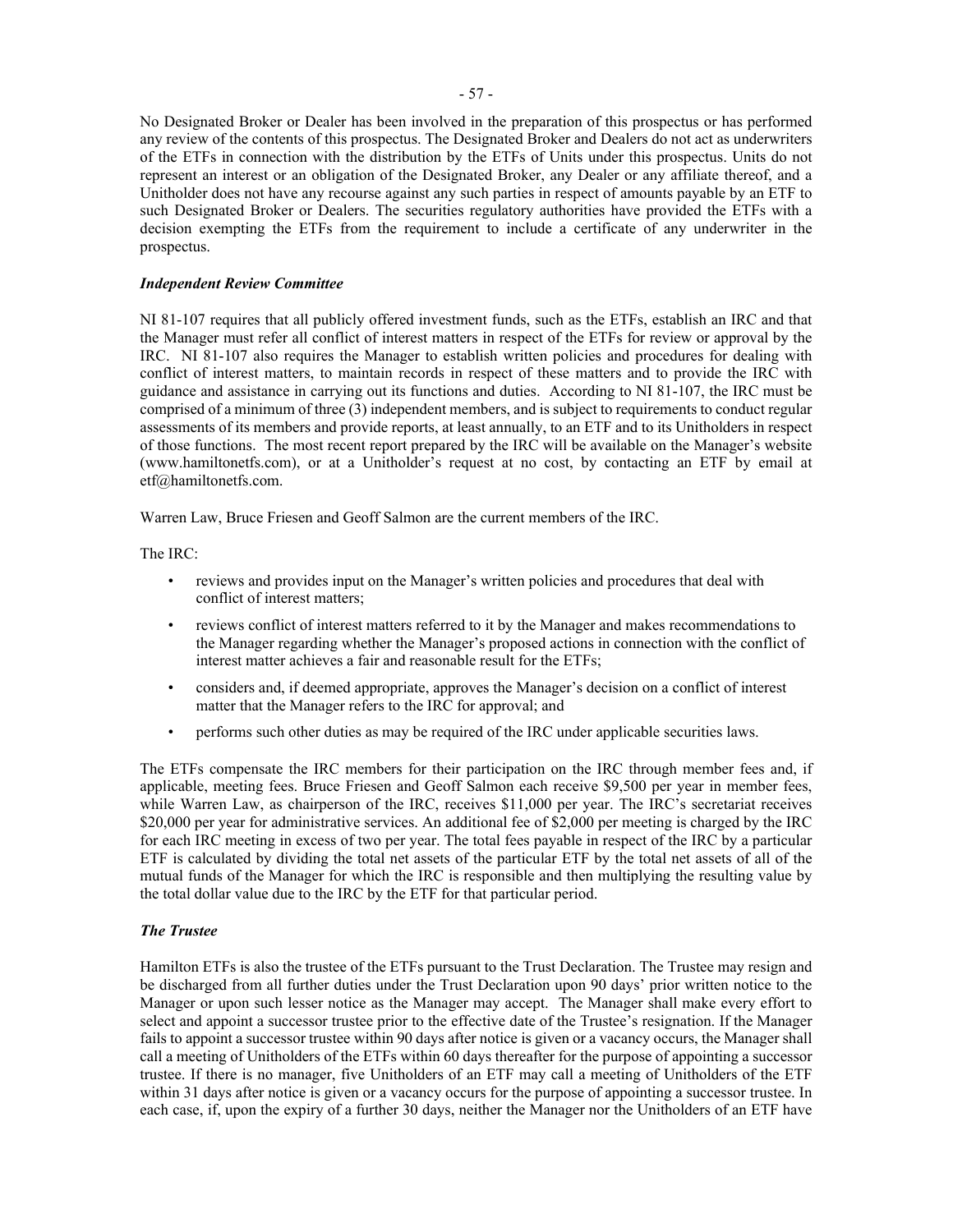appointed a successor trustee, the ETF shall be terminated and the property of the ETF shall be distributed in accordance with the terms of the Trust Declaration.

The Trustee is required to exercise its powers and discharge its duties honestly, in good faith and in the best interests of the ETFs, and to exercise the degree of care, diligence and skill that a reasonably prudent person would exercise in comparable circumstances. The Trust Declaration provides that the Trustee will not be liable in carrying out its duties under the Trust Declaration as long as the Trustee has adhered to its standard of care set out above. In addition, the Trust Declaration contains other customary provisions limiting the liability of the Trustee and indemnifying the Trustee in respect of certain liabilities incurred by it in carrying out its duties.

The Trustee does not receive any fees from the ETFs but is reimbursed for all expenses and liabilities that it properly incurs in carrying out activities on behalf of the ETFs.

#### *Administrator*

Horizons, at its principal offices in Toronto, Ontario, is the Administrator. The Administrator has been retained by the Manager to provide assistance to the Manager in respect of certain aspects of the day-to-day administration of the ETFs.

#### <span id="page-62-0"></span>*Custodian*

CIBC Mellon Trust is the custodian of the assets of the ETFs pursuant to the Custodian Agreement. The Custodian is located in Toronto, Ontario and is independent of the Manager. Pursuant to the Custodian Agreement, the Custodian is required to exercise its duties with the degree of care, diligence and skill that a reasonably prudent person would exercise in the same circumstances, or, if higher, the degree of care, diligence and skill that the Custodian uses in respect of its own property of a similar nature in its custody (the "**Custodial Standard of Care**"). Under the Custodian Agreement, the Manager shall pay the Custodian's fees at such rate as determined by the parties from time to time and shall reimburse the Custodian for all reasonable expenses and disbursements incurred in the performance of its duties under the Custodian Agreement. The Custodian may have recourse against the assets of the ETF if the Manager fails to pay such fees and expenses. The ETF shall indemnify the Custodian for any loss, damage, or expense it incurs in connection with the Custodian Agreement, except to the extent caused by a breach of the Custodial Standard of Care. A party may terminate the Custodian Agreement on at least 90 days' written notice or immediately in the event of certain bankruptcy events in respect of another party. The Custodian shall have no responsibility or liability for the actions or inactions of any sub-custodian appointed at the request of the Manager and which is not part of the Custodians' normal network of sub-custodians.

#### *Auditors*

KPMG LLP is the independent auditor of the ETFs. The office of the Auditors is located at 333 Bay Street, Suite 4600, Toronto, Ontario, M5H 2S5.

#### *Valuation Agent*

The Manager has retained CIBC Mellon Global, to provide accounting and valuation services in respect of the ETFs pursuant to a valuation services agreement. CIBC Mellon Global is located in Toronto, Ontario.

### *Registrar and Transfer Agent*

TSX Trust Company, at its principal offices in Toronto, Ontario, is the registrar and transfer agent for each ETF pursuant to registrar and transfer agency agreements. TSX Trust Company is independent of the Manager.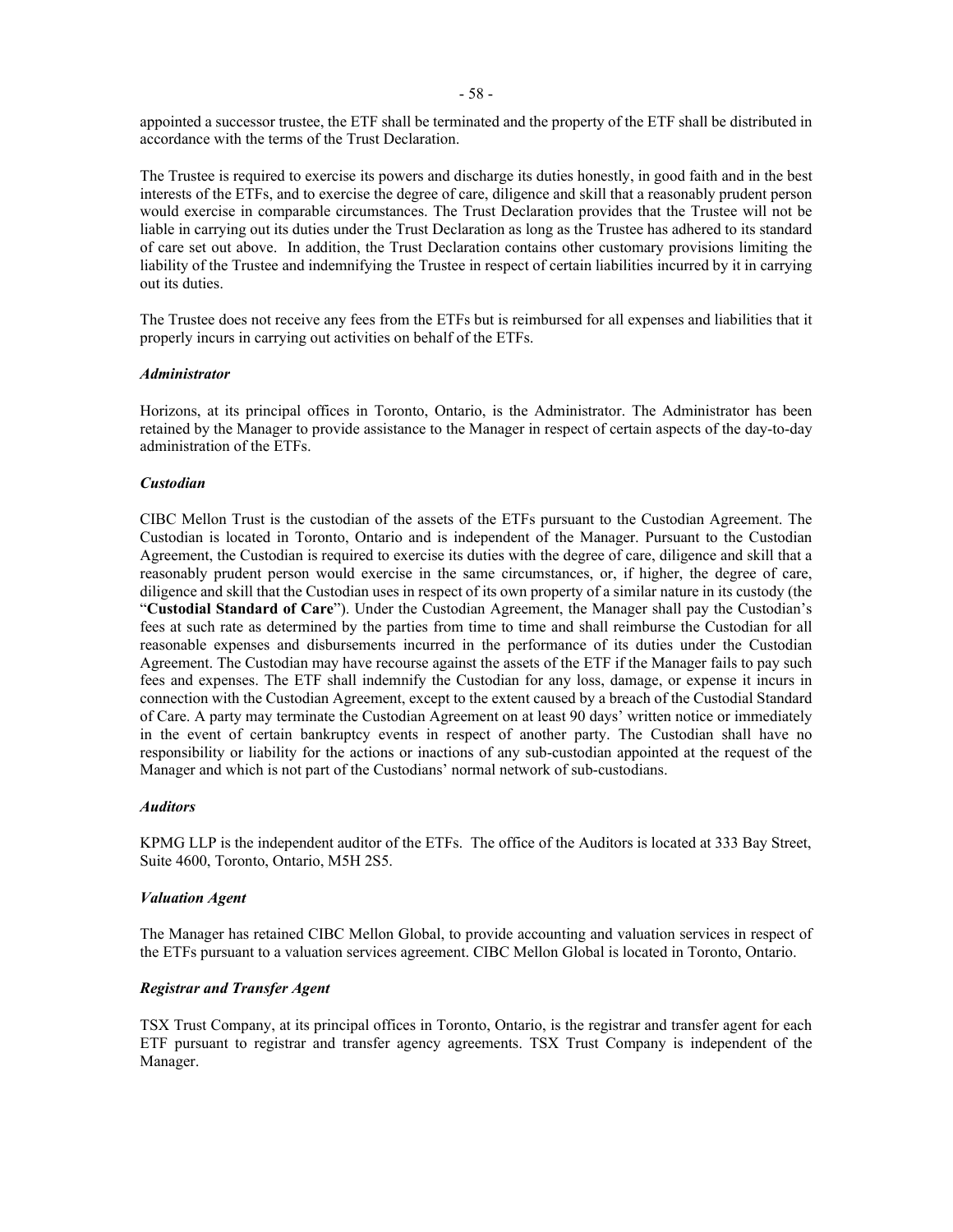#### *Promoter*

The Manager took the initiative in founding and organizing the ETFs and is accordingly the promoter of the ETFs within the meaning of securities legislation of certain provinces and territories of Canada. The Manager, in its capacity as manager of the ETFs, receives compensation from the ETFs. See "Fees and Expenses" at page [24.](#page-28-0)

### *Securities Lending Agent*

The Bank of New York Mellon will be the securities lending agent of the ETFs pursuant to a securities lending agency agreement (the "**SLAA**"). The Bank of New York Mellon is located in New York City, New York. The SLAA requires that the collateral delivered in connection with a securities loan have an aggregate value of not less than 102% of the value of the loaned securities (or, if higher, the percentage of the aggregate market value of loaned securities in accordance with prevailing market practice). Subject to certain exceptions, the SLAA requires The Bank of New York Mellon to indemnify each ETF against any loss suffered directly by an ETF as a result of a securities loan effected by The Bank of New York Mellon. A party to the SLAA may terminate the SLAA upon 5 business days' notice, or immediately upon an event of default by the other party.

# **CALCULATION OF NET ASSET VALUE**

The net asset value per Unit of an ETF is computed by adding up the cash, securities and other assets of the ETF, less the liabilities and dividing the value of the net assets of the ETF by the total number of Units of the ETF that are outstanding. The net asset value per Unit of an ETF so determined is adjusted to the nearest cent per Unit and remains in effect until the time as at which the next determination of the net asset value per Unit of the ETF is made. The net asset value per Unit of an ETF is calculated on each Valuation Day.

The net asset value per US\$ Unit of HUM will be calculated in U.S. dollars using the Canadian dollar net asset value of such ETF at an exchange rate determined by the Manager.

Typically, the net asset value per Unit of an ETF is calculated at its applicable Valuation Time. The net asset value per Unit of an ETF may be determined at an earlier Valuation Time if the TSX and/or the principal exchange for the securities held by the ETF closes earlier on that Valuation Day.

### *Valuation Policies and Procedures of the ETFs*

The Manager uses the following valuation procedures in determining an ETF's "**net asset value**" and "**net asset value per Unit**" on each Valuation Day:

- 1. The value of any cash on hand, on deposit or on call, bills and notes and accounts receivable, prepaid expenses, cash dividends to be received and interest accrued and not yet received, is deemed to be the face amount thereof, unless the Manager determines that any such deposit, call loan, bill, note or account receivable is not worth the face amount thereof, in which event the value thereof will be deemed to be such value as the Manager determines, on such basis and in such manner as may be approved by the board of directors of the Manager to be the reasonable value thereof.
- 2. The value of any security, commodity or interest therein which is listed or dealt in upon a stock exchange is determined by:
	- (a) in the case of securities which were traded on that Valuation Day, the price of such securities as determined at the applicable Valuation Time(s); and
	- (b) in the case of securities not traded on that Valuation Day, a price estimated to be the true value thereof by the Manager on such basis and in such manner as may be approved of by the board of directors of the Manager, such price being between the closing asked and bid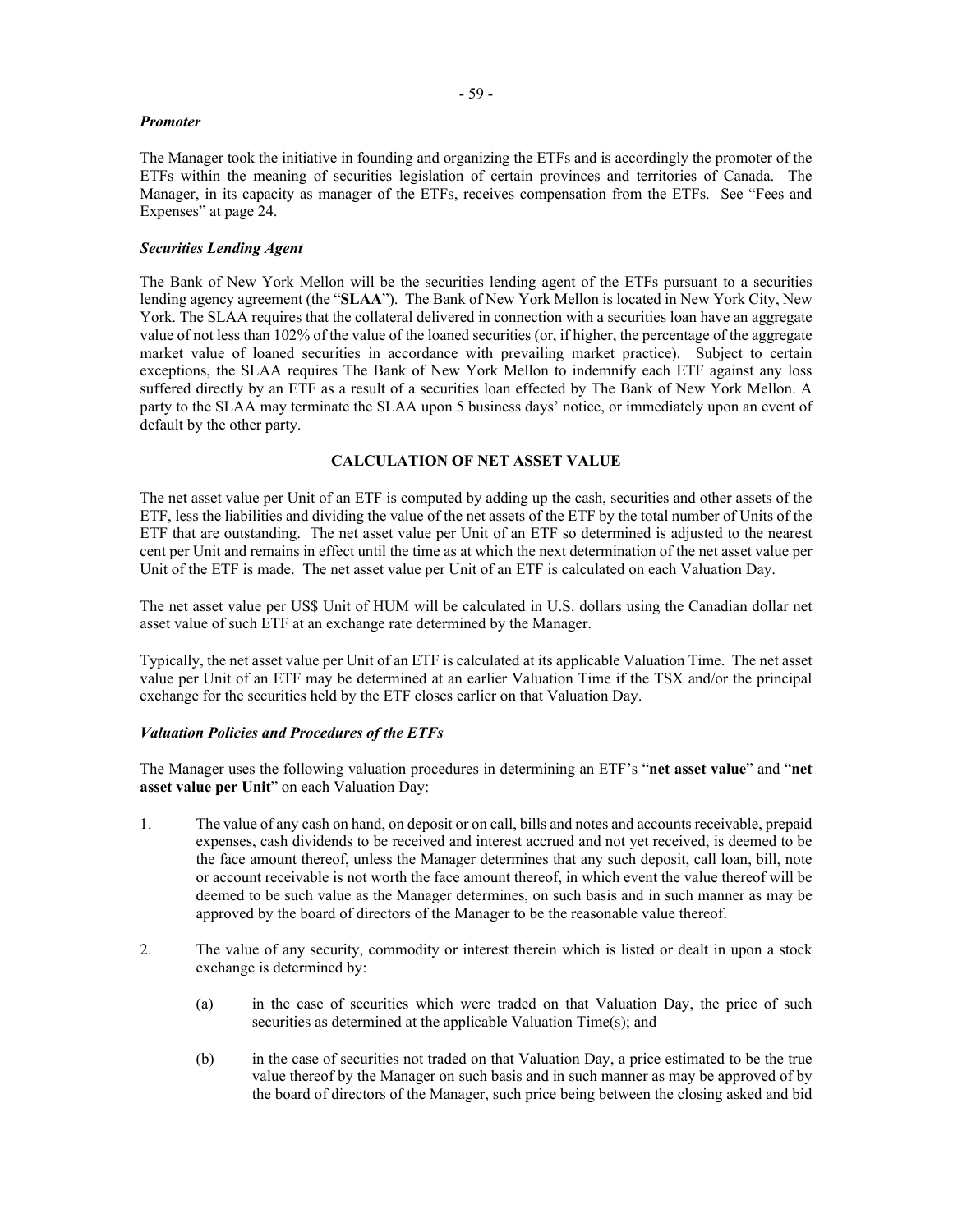prices for the securities or interest therein as reported by any report in common use or authorized as official by a stock exchange.

- 3. Long positions in clearing corporation options, options on futures, over-the-counter options, debtlike securities and listed warrants are valued at the current market value thereof. Where a covered clearing corporation option, option on futures or over-the-counter option is written, the premium received shall be reflected as a deferred credit which shall be valued at an amount equal to the current market value of the clearing corporation option, option on futures or over-the-counter option that would have the effect of closing the position. Any difference resulting from any revaluation shall be treated as an unrealized gain or loss on investment. The deferred credit shall be deducted in arriving at the net asset value of such instrument. The securities, if any, which are the subject of a written clearing corporation option or over-the-counter option shall be valued at the current market value. The value of a future contract or a swap or forward contract is the gain or loss with respect thereto that would be realized if, on that Valuation Day, the position in the futures contract, or the forward contract, as the case may be, were to be closed out unless "daily limits" are in effect, in which case fair value shall be based on the current market value of the underlying interest. Margin paid or deposited in respect of futures contracts and forward contracts is reflected as an account receivable and margin consisting of assets other than cash are noted as held as margin.
- 4. In the case of any security or property for which no price quotations are available as provided above, the value thereof is determined from time to time by the Manager, where applicable, in accordance with the principles described in paragraph 2(b) above, except that the Manager may use, for the purpose of determining the sale price or the asked and bid price of such security or interest, any public quotations in common use which may be available, or where such principles are not applicable, in such manner as may be approved of by the board of directors of the Manager.
- 5. The liabilities of an ETF include:
	- all bills, notes and accounts payable of which the ETF is an obligor;
	- all brokerage expenses of the ETF;
	- all Management Fees of the ETF;
	- all contractual obligations of the ETF for the payment of money or property, including the amount of any unpaid distribution credited to Unitholders of the ETF on or before that Valuation Day;
	- all allowances of the ETF authorized or approved by the Manager for taxes (if any) or contingencies; and
	- all other liabilities of the ETF of whatsoever kind and nature.
- 6. Each transaction of purchase or sale of a portfolio asset effected by the ETF shall be reflected by no later than the next time that the net asset value of the ETF and the net asset value per Unit of the ETF is calculated.

In calculating the net asset value of an ETF, the ETF generally values its investments based on the market value of its investments at the time the net asset value of the ETF is calculated. If no market value is available for an investment of the ETF or if the Manager determines that such value is inappropriate in the circumstances (i.e., when the value of an investment of the ETF has been materially changed by effects occurring after the market closes), the Manager will value such investments using methods that have generally been adopted by the marketplace. Fair valuing the investments of an ETF may be appropriate if: (i) market quotations do not accurately reflect the fair value of an investment; (ii) an investment's value has been materially affected by events occurring after the close of the exchange or market on which the investment is principally traded; (iii) a trading halt closes an exchange or market early; or (iv) other events result in an exchange or market delaying its normal close. The risk in fair valuing an investment of an ETF is that the value of the investment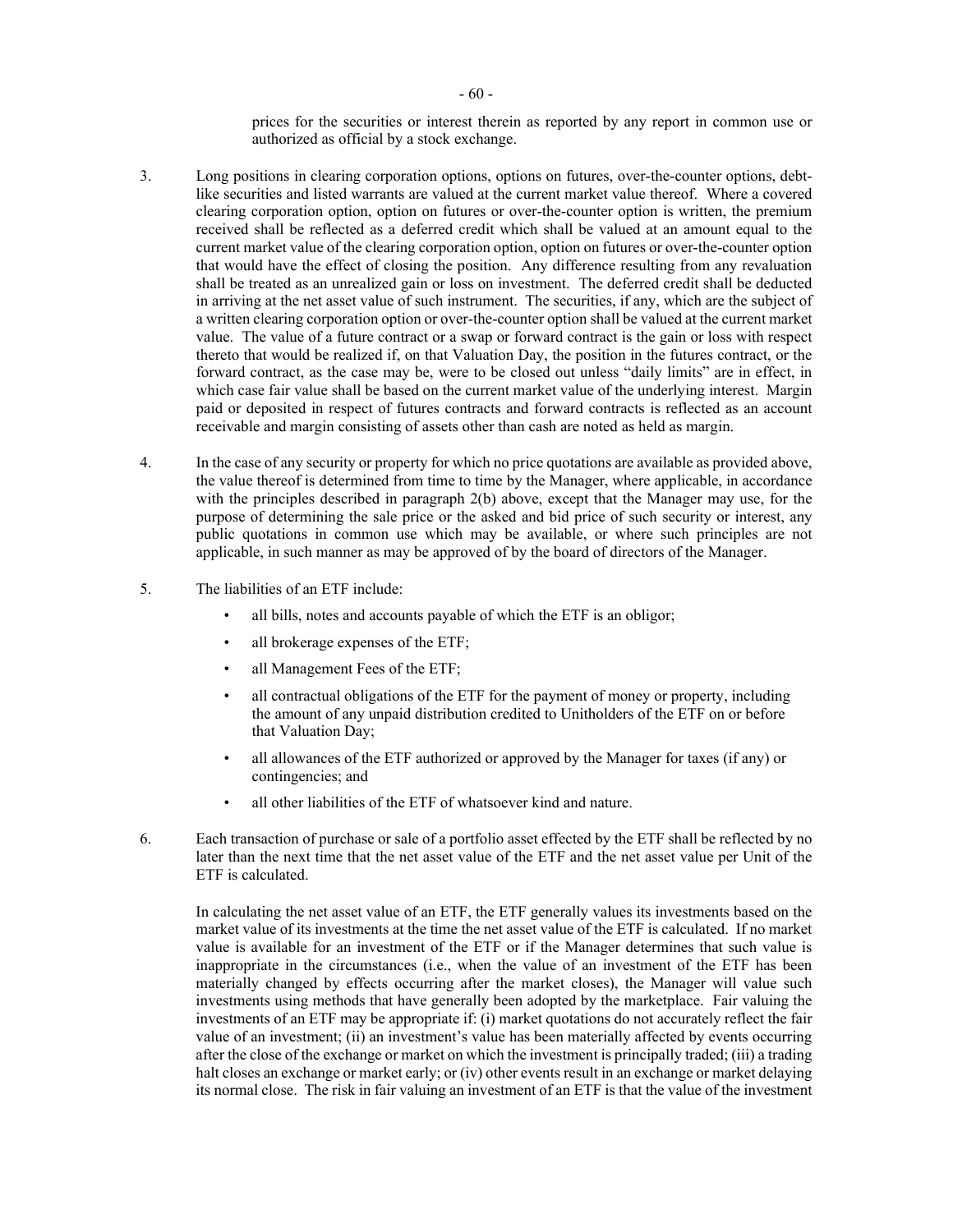may be higher or lower than the price that the ETF may be able to realize if the investment had to be sold.

In determining the net asset value of an ETF, Units of the ETF subscribed for will be deemed to be outstanding and an asset of the ETF as of the time a subscription for such Units is received, accepted and valued by the Manager. Units of an ETF that are being redeemed will only be deemed to be outstanding until (and not after) the close of business on the day on which such Units of the ETF are redeemed and the redemption proceeds thereafter, until paid, will be a liability of the ETF.

For the purposes of financial statement reporting, an ETF is required to calculate net assets in accordance with International Financial Reporting Standards and National Instrument 81-106 *Investment Fund Continuous Disclosure.*

### *Reporting of Net Asset Value*

Persons or companies that wish to be provided with the most recent net asset value per Unit of an ETF may call the Manager at 416 941 9888, or check the Manager's website at www.hamiltonetfs.com.

### **ATTRIBUTES OF THE SECURITIES**

### *Description of the Securities Distributed*

Each ETF is authorized to issue an unlimited number of redeemable, transferable Units pursuant to this prospectus, each of which represents an equal, undivided interest in the net assets of that ETF. Units of the ETFs are currently listed and trading on the TSX.

On December 16, 2004, the *Trust Beneficiaries' Liability Act, 2004* (Ontario) came into force. This statute provides that holders of Units of a trust are not, as beneficiaries, liable for any, default, obligation or liability of the trust if, when the default occurs or the liability arises: (i) the trust is a reporting issuer under the *Securities Act* (Ontario); and (ii) the trust is governed by the laws of Ontario. Each ETF is a reporting issuer under the *Securities Act* (Ontario) and each ETF is governed by the laws of Ontario by virtue of the provisions of the Trust Declaration.

Each Unit of an ETF entitles the owner to one vote at meetings of Unitholders of the ETF. Each Unit of an ETF is entitled to participate equally with all other Units of the ETF with respect to all payments made to Unitholders of the ETF, other than Management Fee Distributions, whether by way of income or capital distributions and, on liquidation, to participate equally in the net assets of the ETF remaining after satisfaction of any outstanding liabilities that are attributable to Units of the ETF. All Units are fully paid, when issued, in accordance with the terms of the Trust Declaration. Unitholders of an ETF are entitled to require the ETF to redeem their Units of the ETF as outlined under the heading "Exchange and Redemption of Units" at page [42.](#page-46-0)

### *Redemptions of Units for Cash*

On any Trading Day, Unitholders may redeem Units for cash at a redemption price per Unit equal to 95% of the closing price for the Units on the TSX on the effective day of the redemption. Holders of US\$ Units and CDN\$ Units of an ETF, where applicable, may request that the cash portion of any redemption proceeds be paid in either U.S. or Canadian currency. See "Exchange and Redemption of Units" at page [42.](#page-46-0)

### <span id="page-65-0"></span>*Modification of Terms*

Any amendment to the Trust Declaration that creates a new class of Units of an ETF will not require notice to existing Unitholders of the ETF unless such amendment in some way affects the existing Unitholders' rights or the value of their investment. An amendment such as the re-designation of a class of an ETF, or the termination of a class of the ETF, which has an effect on a Unitholder's holdings will only become effective after 30 days' notice to Unitholders of the applicable classes of the ETF.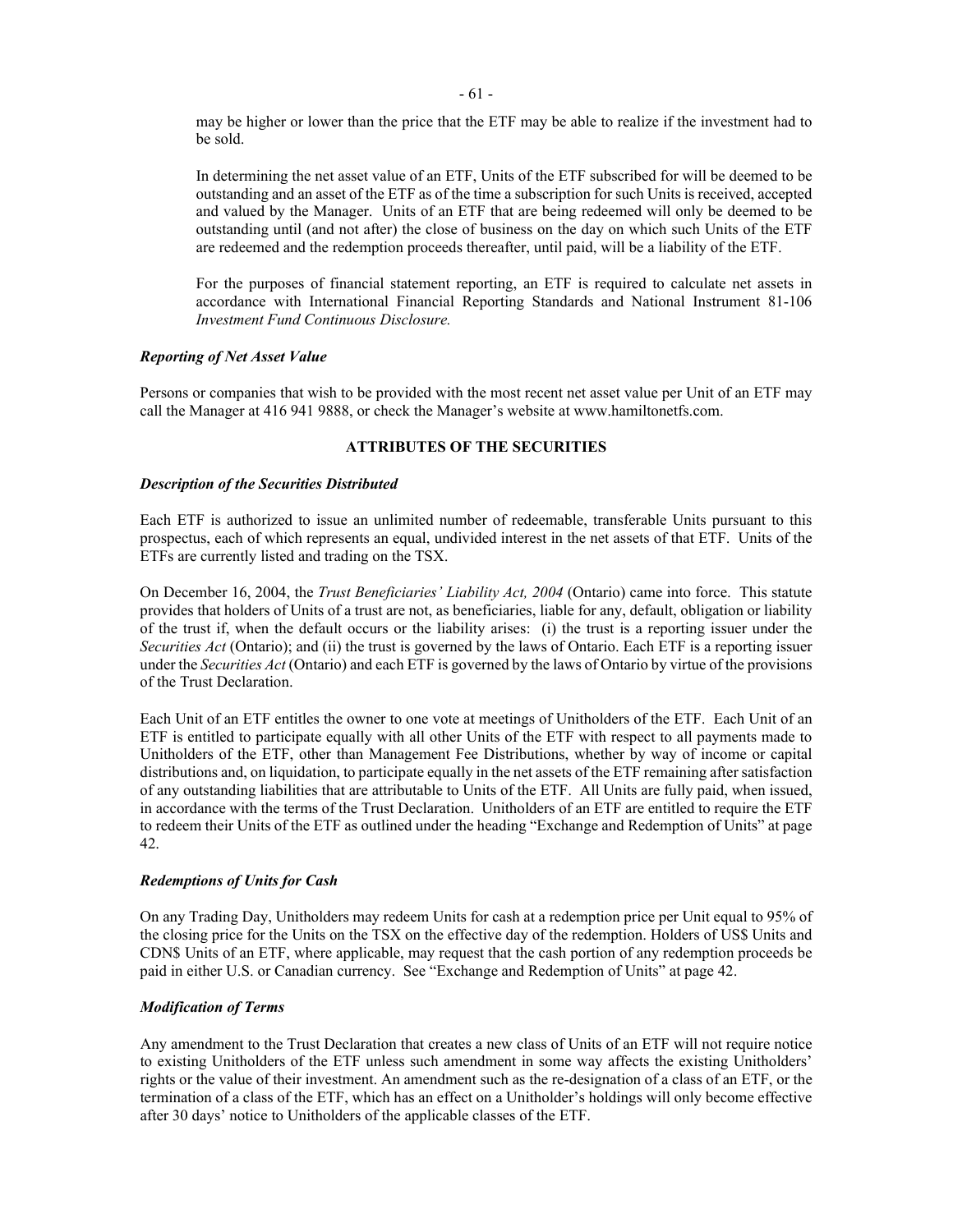All other rights attached to the Units of an ETF may only be modified, amended or varied in accordance with the terms of the Trust Declaration. See "Unitholder Matters – Amendments to the Trust Declaration" at page [63.](#page-67-0)

#### **UNITHOLDER MATTERS**

### *Meetings of Unitholders*

Meetings of Unitholders of an ETF will be held if called by the Manager or upon the written request to the Manager of Unitholders of the ETF holding not less than 25% of the then outstanding Units of the ETF.

#### *Matters Requiring Unitholder Approval*

NI 81-102 requires a meeting of Unitholders of an ETF to be called to approve certain changes as follows:

- (a) the basis of the calculation of a fee or expense that is charged to the ETF or its Unitholders is changed in a way that could result in an increase in charges to the ETF or to its Unitholders, except where:
	- (i) the ETF is at arm's length with the person or company charging the fee; and
	- (ii) the Unitholders have received at least 60 days' notice before the effective date of the change;
- (b) a fee or expense, to be charged to an ETF or directly to its Unitholders by the ETF or the Manager in connection with the holding of Units of the ETF that could result in an increase in charges to the ETF or its Unitholders, is introduced, except where:
	- (i) the ETF is at arm's length with the person or company charging the fee; and
	- (ii) the Unitholders have received at least 60 days' notice before the effective date of the change;
- (c) the Manager is changed, unless the new manager of the ETF is an affiliate of the Manager;
- (d) the fundamental investment objective of the ETF is changed;
- (e) the ETF decreases the frequency of the calculation of its net asset value per Unit;
- (f) the ETF undertakes a reorganization with, or transfers its assets to, another issuer, if the ETF ceases to continue after the reorganization or transfer of assets and the transaction results in the Unitholders of the ETF becoming securityholders in the other issuer, unless:
	- (i) the IRC of the ETF has approved the change in accordance with NI 81-107;
	- (ii) the ETF is being reorganized with, or its assets are being transferred to, another investment fund to which NI 81-102 and NI 81-107 apply, and that is managed by the Manager, or an affiliate of the Manager;
	- (iii) the Unitholders have received at least 60 days' notice before the effective date of the change; and
	- (iv) the transaction complies with certain other requirements of applicable securities legislation;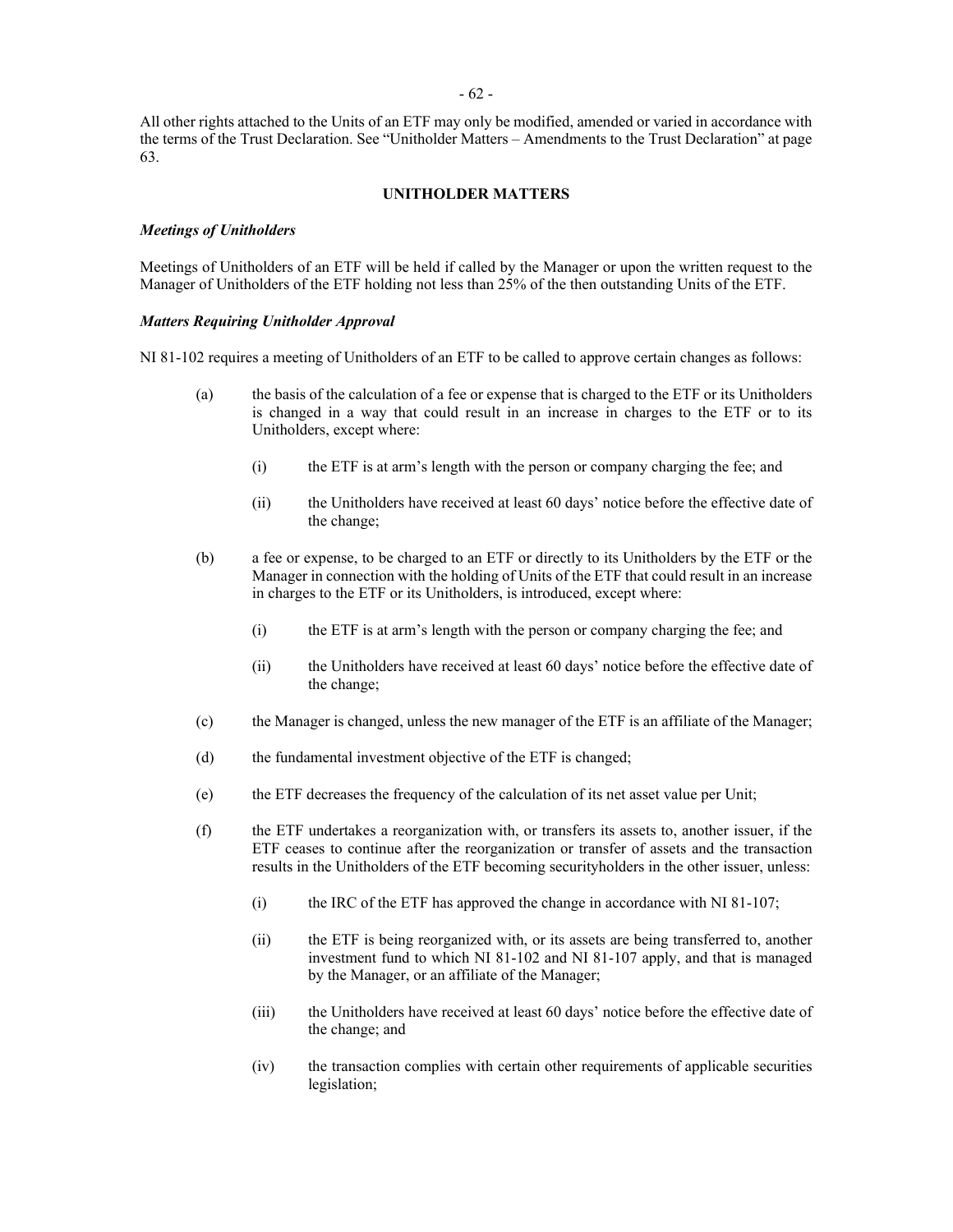- (g) the ETF undertakes a reorganization with, or acquires assets from, another issuer, if the ETF continues after the reorganization or acquisition of assets, the transaction results in the securityholders of the other issuer becoming Unitholders of the ETF, and the transaction would be a material change to the ETF;
- (h) the ETF implements a restructuring into a non-redeemable investment fund or a restructuring into an issuer that is not an investment fund; or
- (i) any matter which is required by the constitutive documents of the ETF; by the laws applicable to the ETF or by any agreement to be submitted to a vote of the Unitholders of the ETF.

In addition, the auditors of an ETF may not be changed unless:

- (a) the IRC of the ETF has approved the change; and
- (b) Unitholders have received at least 60 days' notice before the effective date of the change.

Approval of Unitholders of an ETF will be deemed to have been given if expressed by resolution passed at a meeting of Unitholders of the ETF, duly called on at least 21 days' notice and held for the purpose of considering the same, by at least a majority of the votes cast.

### <span id="page-67-0"></span>*Amendments to the Trust Declaration*

If a Unitholder meeting is required to amend a provision of the Trust Declaration, no change proposed at a meeting of Unitholders of an ETF shall take effect until the Manager has obtained the prior approval of not less than a majority of the votes cast at a meeting of Unitholders of the ETF or, if separate class meetings are required, at meetings of each class of Unitholders of the ETF.

Subject to any longer notice requirements imposed under securities legislation, the Trustee is entitled to amend the Trust Declaration by giving not less than 30 days' notice to Unitholders of each ETF affected by the proposed amendment in circumstances where:

- (a) the securities legislation requires that written notice be given to Unitholders of that ETF before the change takes effect; or
- (b) the change would not be prohibited by the securities legislation; and
- (c) the Trustee reasonably believes that the proposed amendment has the potential to adversely impact the financial interests or rights of the Unitholders of that ETF, so that it is equitable to give Unitholders of that ETF advance notice of the proposed change.

All Unitholders of an ETF are bound by an amendment affecting the ETF from the effective date of the amendment.

The Trustee may amend the Trust Declaration, without the approval of or prior notice to any Unitholders of an ETF, if the Trustee reasonably believes that the proposed amendment does not have the potential to adversely impact the financial interests or rights of Unitholders of the ETF or that the proposed amendment is necessary to:

- (a) ensure compliance with applicable laws, regulations or policies of any governmental authority having jurisdiction over the ETF or the distribution of Units of the ETF;
- (b) remove any conflicts or other inconsistencies which may exist between any terms of the Trust Declaration and any provisions of any applicable laws, regulations or policies affecting the ETF, the Trustee or its agents;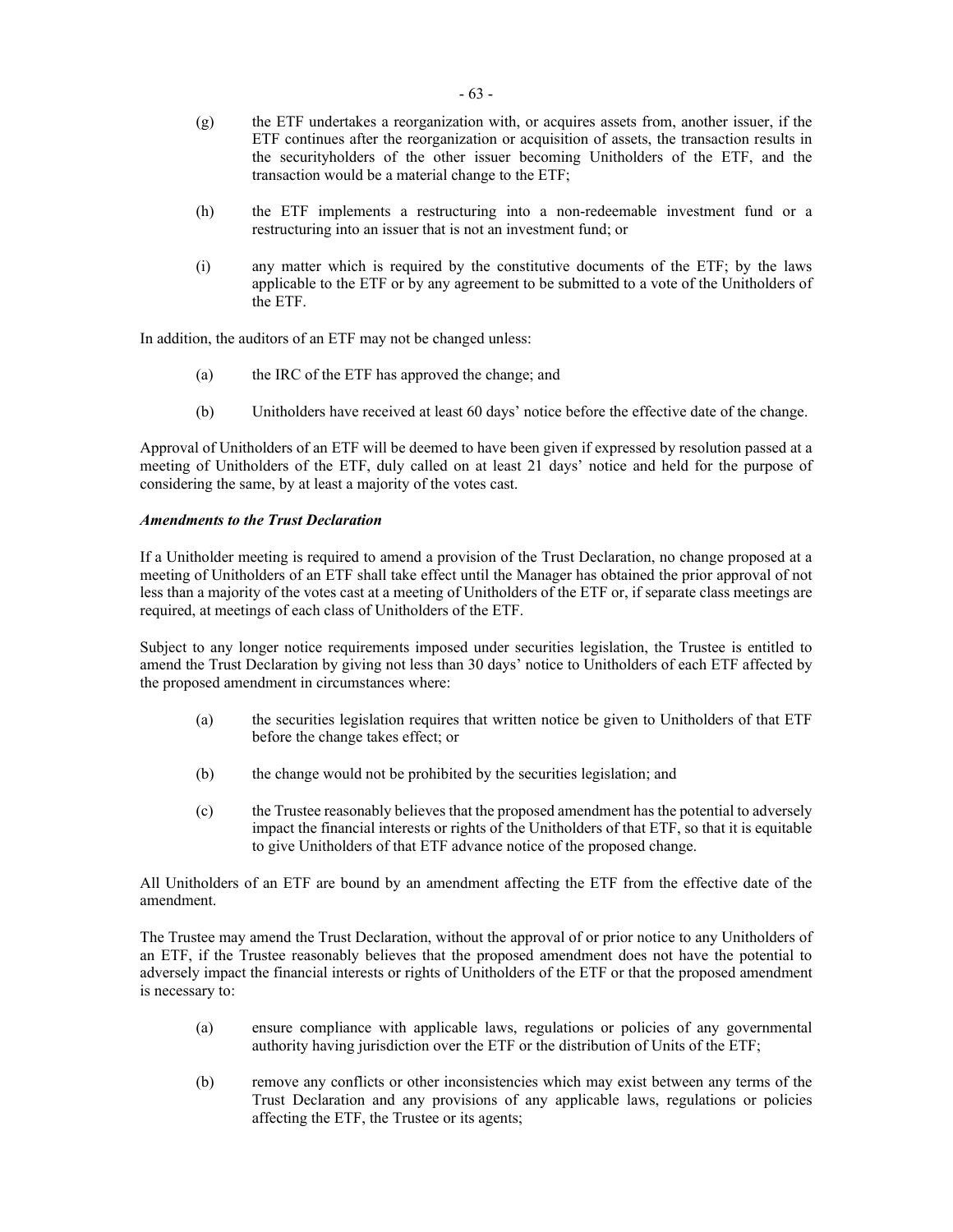- (c) make any change or correction in the Trust Declaration which is a typographical correction or is required to cure or correct any ambiguity or defective or inconsistent provision, clerical omission or error contained therein;
- (d) facilitate the administration of the ETF as a mutual trust or make amendments or adjustments in response to any existing or proposed amendments to the Tax Act or its administration which might otherwise adversely affect the tax status of the ETF or its Unitholders; or
- (e) for the purposes of protecting the Unitholders of the ETF.

### *Reporting to Unitholders*

The Manager, on behalf of each ETF and in accordance with applicable laws, furnishes to each Unitholder of that ETF, unaudited semi-annual financial statements and an interim management report of fund performance for that ETF within 60 days of the end of each semi-annual period and audited annual financial statements and an annual management report of fund performance for that ETF within 90 days of the end of each financial year. Both the semi-annual and the annual financial statements of each ETF contain a statement of financial position, a statement of comprehensive income, a statement of changes in financial position, a statement of cash flows and a schedule of investments. The semi-annual and the annual financial statements of each ETF also disclose the minimum and maximum levels of leverage experienced by that ETF in the period covered by such statements, together with a brief explanation of how that ETF used leverage and the significance of the minimum and maximum levels of leverage to that ETF.

Any tax information necessary for Unitholders to prepare their annual federal income tax returns under the Tax Act in connection with their investment in Units is also distributed to them within 90 days after the end of each financial year of the ETFs. Neither the Manager nor the Registrar and Transfer Agent are responsible for tracking the adjusted cost base of a Unitholder's Units. Unitholders should consult with their tax or investment adviser in respect of how to compute the adjusted cost base of their Units and in particular how designations made by the ETF to a Unitholder affect the Unitholder's tax position.

The net asset value per Unit of each ETF is determined by the Manager on each Valuation Day and is usually published daily in the financial press.

### **TERMINATION OF THE ETFs**

Subject to complying with applicable securities law, the Manager may terminate an ETF at its discretion. In accordance with the terms of the Trust Declaration and applicable securities law, Unitholders will be provided 60 days' advance written notice of the termination.

If an ETF is terminated, the Trustee is empowered to take all steps necessary to effect the termination of the ETF. Prior to terminating an ETF, the Trustee may discharge all of the liabilities of the ETF and distribute the net assets of the ETF to the Unitholders of the ETF.

Upon termination of an ETF, each Unitholder of the ETF shall be entitled to receive at the Valuation Time on the termination date out of the assets of the ETF: (i) payment for that Unitholder's Units at the net asset value per Unit for that class of Units of the ETF determined at the Valuation Time on the termination date; plus (ii) where applicable, any net income and net realized capital gains that are owing to or otherwise attributable to such Unitholder's Units that have not otherwise been paid to such Unitholder; less (iii) any applicable redemption charges and any taxes that are required to be deducted. Payment shall be made by cheque or other means of payment payable to such Unitholder and drawn on the ETF's bankers and may be mailed by ordinary post to such Unitholder's last address appearing in the registers of Unitholders of that ETF or may be delivered by such other means of delivery acceptable to both the Manager and such Unitholder.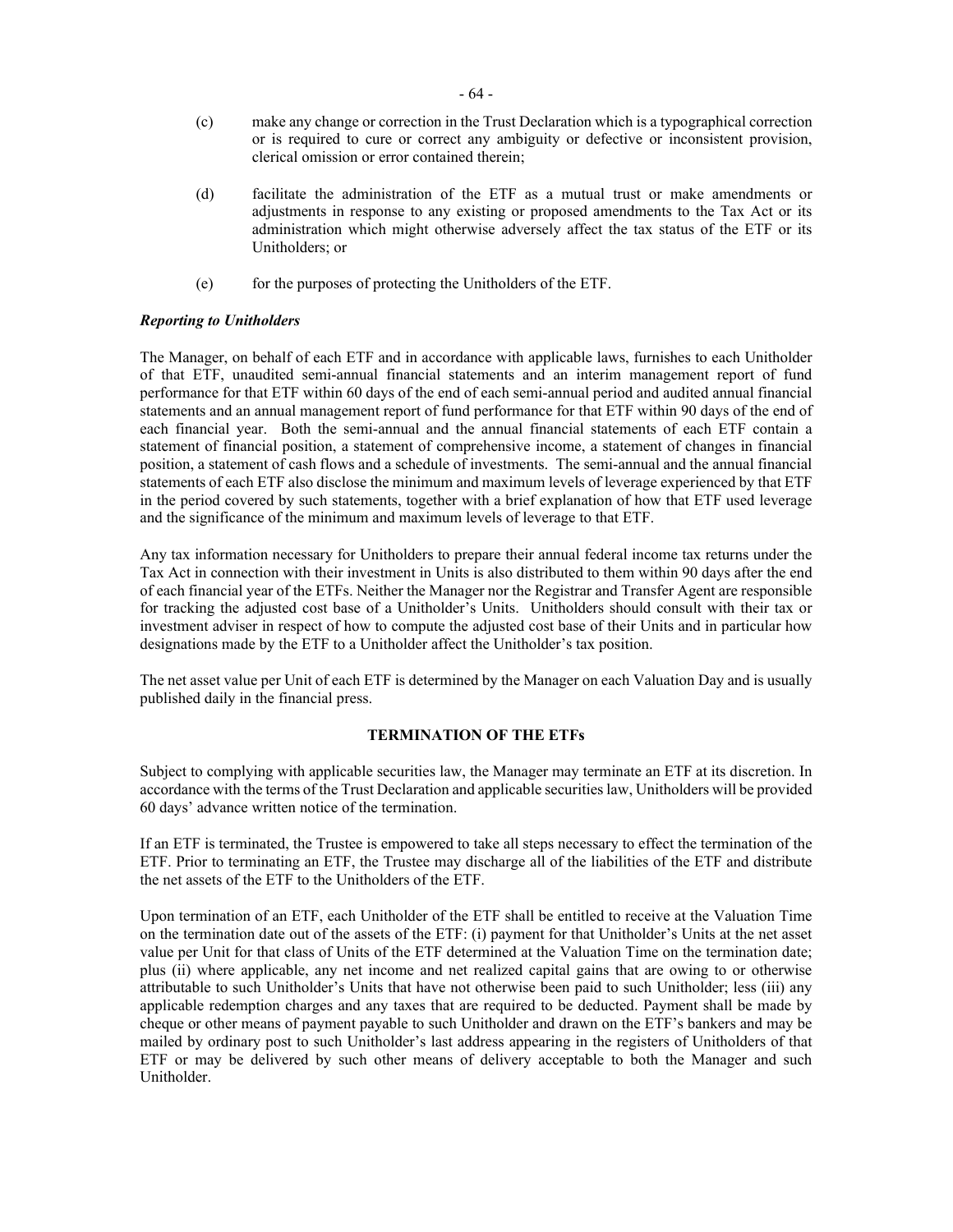### *Procedure on Termination*

The Trustee shall be entitled to retain out of any assets of an ETF, at the date of termination of the ETF, full provision for all costs, charges, expenses, claims and demands incurred or believed by the Trustee to be due or to become due in connection with or arising out of the termination of the ETF and the distribution of its assets to the Unitholders of the ETF. Out of the moneys so retained, the Trustee is entitled to be indemnified and saved harmless against all costs, charges, expenses, claims and demands.

# **PLAN OF DISTRIBUTION**

CDN\$ Units of each ETF are offered for sale on a continuous basis by this prospectus and there is no minimum or maximum number of Units of an ETF that may be issued. US\$ Units of HUM will also be offered for sale on a continuous basis by this prospectus. The Units of each ETF are offered for sale at a price equal to the net asset value of such Units next determined following the receipt of a subscription order. Subscriptions for US\$ Units and CDN\$ Units of HUM may be made in either U.S. or Canadian currency. The base currency of all ETFs is Canadian dollars.

Units of the ETFs are currently listed and trading on the TSX.

### **BROKERAGE ARRANGEMENTS**

Subject to the prior written approval of the Manager, the Portfolio Adviser is authorized to establish, maintain, change and close brokerage accounts on behalf of the ETFs. The Portfolio Adviser uses a number of clearing brokers to transact trades in futures contracts on behalf of the ETFs. Once such brokerage accounts are established, the Portfolio Adviser is authorized to negotiate commissions and fees to be paid on such brokerage transactions, subject to a continuing obligation to seek and obtain the best price, execution and overall terms.

### **RELATIONSHIP BETWEEN THE ETFs AND DEALERS**

The Manager, on behalf of an ETF, may enter into various Dealer Agreements with registered dealers (that may or may not be the Designated Broker) pursuant to which the Dealers may subscribe for Units of the ETF as described under "Purchases of Units" at page [40.](#page-44-0) 

A Dealer Agreement may be terminated by the registered dealer at any time by notice to Hamilton ETFs, provided that, except in certain conditions, no such termination will be permitted after the registered dealer has subscribed for Units of an ETF and such subscription has been accepted by Hamilton ETFs. No Designated Broker or Dealer has been involved in the preparation of this prospectus, nor has it performed any review of the contents of this prospectus. The Designated Broker and Dealers do not act as underwriters of the ETFs in connection with the distribution of Units under this prospectus.

### **PRINCIPAL HOLDERS OF UNITS OF THE ETFs**

CDS & Co., the nominee of CDS, is the registered owner of the Units of the ETFs, which it holds for various brokers and other persons on behalf of their clients and others. From time to time, a designated broker, an ETF or another investment fund managed by the Manager or an affiliate thereof, may beneficially own, directly or indirectly, more than 10% of the Units of an ETF.

### **PROXY VOTING DISCLOSURE FOR PORTFOLIO SECURITIES HELD**

The proxies associated with the portfolio securities held by ETFs will be voted by the Portfolio Adviser in accordance with the Portfolio Adviser's proxy voting policy (the "**Proxy Voting Policy**"). The Portfolio Adviser is responsible for completing and executing all corporate actions including the voting of proxies on behalf of the ETFs. The Portfolio Adviser will generally support the management of companies in which they invest, and will accord proper weight to the positions of a company's board of directors. Therefore, in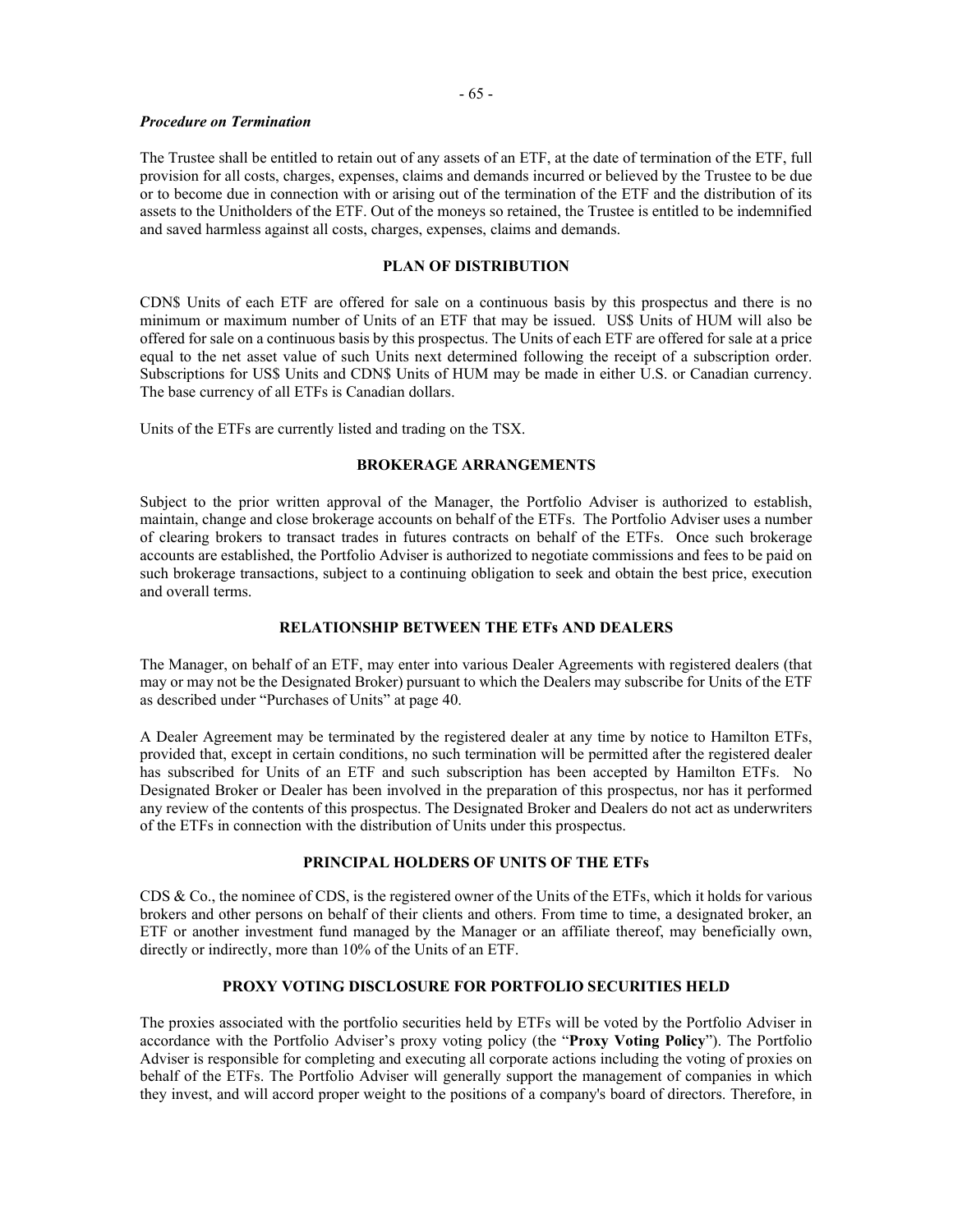- 66 -

most circumstances, votes will be cast in accordance with the recommendations of the company's board of directors.

The Portfolio Adviser is responsible for maintaining records of all proxies voted.

While serving as a framework, the Proxy Voting Policy cannot contemplate all possible proposals with which the ETFs may be presented. For non-routine matters, in the absence of a specific guideline for a particular proposal (e.g., in the case of a transactional issue or contested proxy), the Portfolio Adviser will evaluate the issue on a case by case basis and cast the ETF's vote in a manner that, in the Portfolio Adviser's view, will maximize the value of the ETF's investment.

Any conflicts of interests which may arise in connection with the voting of proxies must be reported immediately to the Portfolio Adviser's chief compliance officer and the Manager's chief compliance officer, and if necessary, referred to the IRC. The Proxy Voting Policy includes procedures intended to ensure that proxies associated with portfolio securities of the ETF are received and voted by the Portfolio Adviser on behalf of the ETF in accordance with the Proxy Voting Policy. Proxies must be voted in a timely manner and in the best interests of clients.

The Proxy Voting Policy is available on request, at no cost, by calling the Manager at 416 941 9888 or emailing the Manager at etf@hamiltonetfs.com.

An ETF's proxy voting record for the annual period from July 1 to June 30 is available free of charge to any investor of the ETF upon request at any time after August 31 following the end of that annual period. An ETF's proxy voting record is also available on the Manager's website, www.hamiltonetfs.com.

### **MATERIAL CONTRACTS**

The only contracts material to the ETFs are the following:

- (a) *Trust Declaration* for additional disclosure related to the Trust Declaration, including relevant termination provisions and other key terms of the agreement, see "Organization and Management Details of the ETFs – The Trustee" at page [57,](#page-61-1) "Attributes of Securities – Modification of Terms" at page [61,](#page-65-0) and "Unitholder Matters – Amendments to the Trust Declaration" at page [63;](#page-67-0)
- (b) *Custodian Agreement* for additional disclosure related to the Custodian Agreement, including relevant termination provisions and other key terms of the agreement, see "Organization and Management Details of the ETFs – Custodian" at page [58;](#page-62-0) and
- (c) *License Agreement (in respect of the Index ETFs)* **-** for additional disclosure related to the License Agreement, including relevant termination provisions and other key terms of the agreement, see "License Agreement", below.

Copies of these agreements may be examined at the head office of the ETFs, 55 York Street, Suite 1202, Toronto, ON, M5J 1R7, during normal business hours.

### **LICENSE AGREEMENT**

#### *Terms of the License Agreement*

Hamilton ETFs has entered into a licensing agreement with Solactive AG (the "**Solactive License Agreement**") pursuant to which Solactive AG grants to Hamilton ETFs and the Index ETFs a license, subject to the terms and conditions of the Solactive License Agreement, to use the Indices as a basis for the operation of the Index ETFs, and to use Solactive AG's trademarks in connection with the Indices and the Index ETFs. The term of the Solactive License Agreement is indefinite. Each of Hamilton ETFs and Solactive AG may terminate the Solactive License Agreement in whole or in part in respect of any Index on a prescribed notice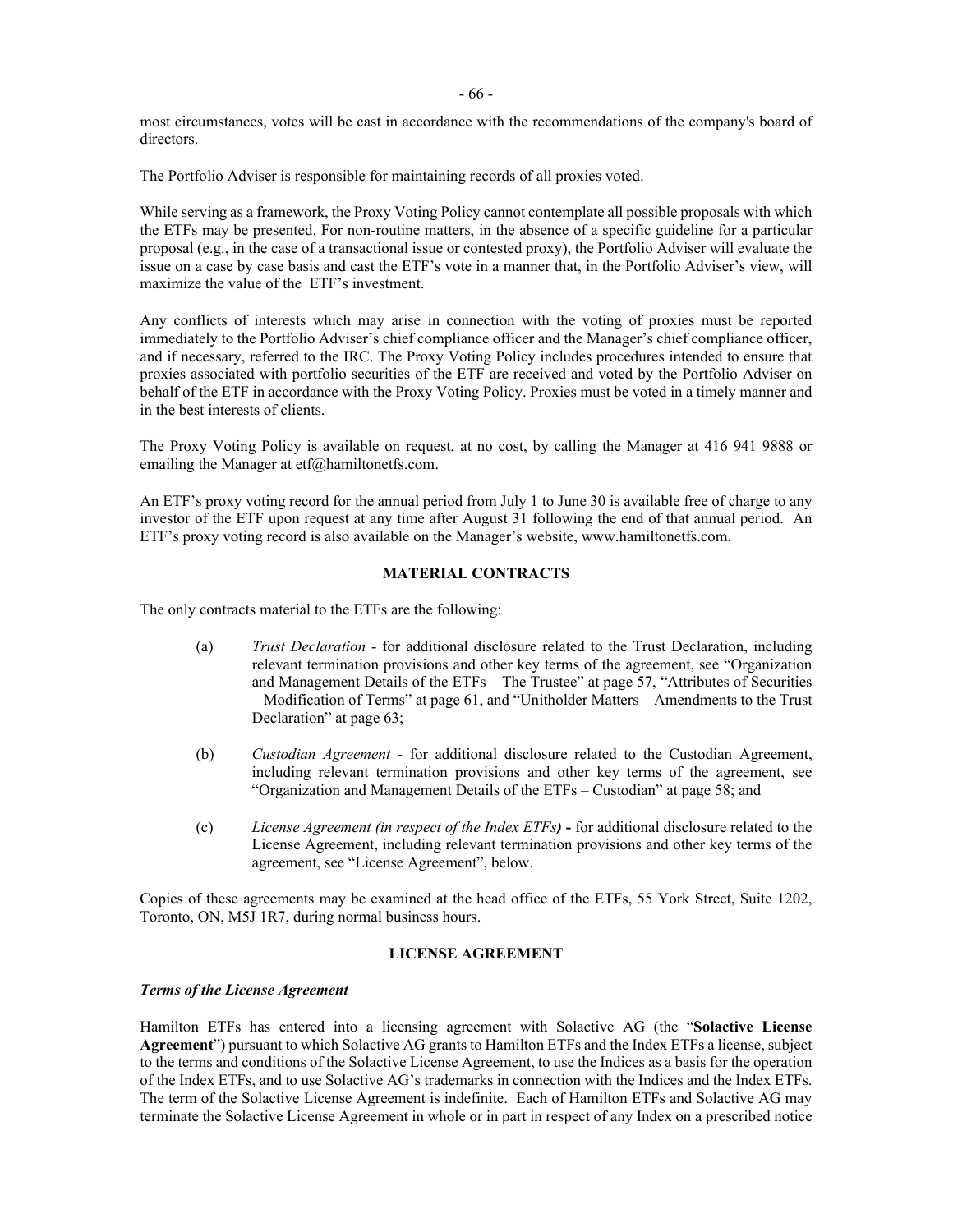period. The Solactive License Agreement also provides other circumstances where a party would be entitled to terminate the Solactive License Agreement. If the Solactive License Agreement is terminated for any reason, Hamilton ETFs will no longer be able to base the Index ETFs on the Indices.

#### *Trademark Information and Index Provider Disclaimer*

The Index ETFs are not sponsored, promoted, sold or supported in any other manner by Solactive AG nor does Solactive AG offer any express or implicit guarantee or assurance either with regard to the results of using the Indices and/or any trade mark(s) associated with the Indices or the prices of the Indices at any time or in any other respect. The Indices are calculated and published by Solactive AG. Solactive AG uses its best efforts to ensure that the Indices are calculated correctly. Irrespective of its obligations towards Hamilton ETFs, Solactive AG has no obligation to point out errors in the Indices to third parties including but not limited to investors and/or financial intermediaries of the Index ETFs. Neither publication of the Indices by Solactive AG nor the licensing of the Indices or any trade mark(s) associated with the Indices for the purpose of use in connection with the Index ETFs constitutes a recommendation by Solactive AG to invest capital in said Index ETFs nor does it in any way represent an assurance or opinion of Solactive AG with regard to any investment in the Index ETFs.

### **LEGAL AND ADMINISTRATIVE PROCEEDINGS**

The ETFs are not involved in any legal proceedings, nor is the Manager aware of existing or pending legal or arbitration proceedings involving any of the ETFs.

#### **EXPERTS**

KPMG LLP, the auditors of the ETFs, has consented to the use of their reports dated March 15, 2022 in respect of the ETFs. KPMG LLP has confirmed that they are independent with respect to the ETFs within the meaning of the relevant rules and related interpretations prescribed by the relevant professional bodies in Canada and any applicable legislation or regulations.

### **EXEMPTIONS AND APPROVALS**

<span id="page-71-0"></span>An ETF may rely on exemptive relief from the Canadian Securities Regulatory Authorities to:

- (a) permit a Unitholder to acquire more than 20% of the Units of the ETF through purchases on the TSX without regard to the takeover bid requirements of applicable Canadian securities legislation; and
- (b) relieve the ETF from the requirement that the prospectus of the ETF include an underwriter's certificate.

In addition, the Manager, on behalf of HBA and HCA, has also obtained relief from the Canadian Securities Regulatory Authorities in order to permit HBA and HCA, subject to the terms and conditions of such relief, to purchase certain securities such that, for each such ETF, immediately after the transaction, more than 10% of its net assets would be invested in the securities of one issuer for the purposes of determining compliance with the concentration restriction in subsection 2.1(1) of NI 81-102.

# **OTHER MATERIAL FACTS**

#### *International Information Reporting*

Pursuant to the Canada-United States Enhanced Tax Information Exchange Agreement entered into between Canada and the United States on February 5, 2014 (the "**IGA**") and related Canadian legislation in the Tax Act, the dealers through which Unitholders hold their Units are required to report certain information with respect to Unitholders who are U.S. residents and U.S. citizens (including U.S. citizens who are residents and/or citizens of Canada), and certain other "U.S. Persons", as defined under the IGA (excluding Plans, as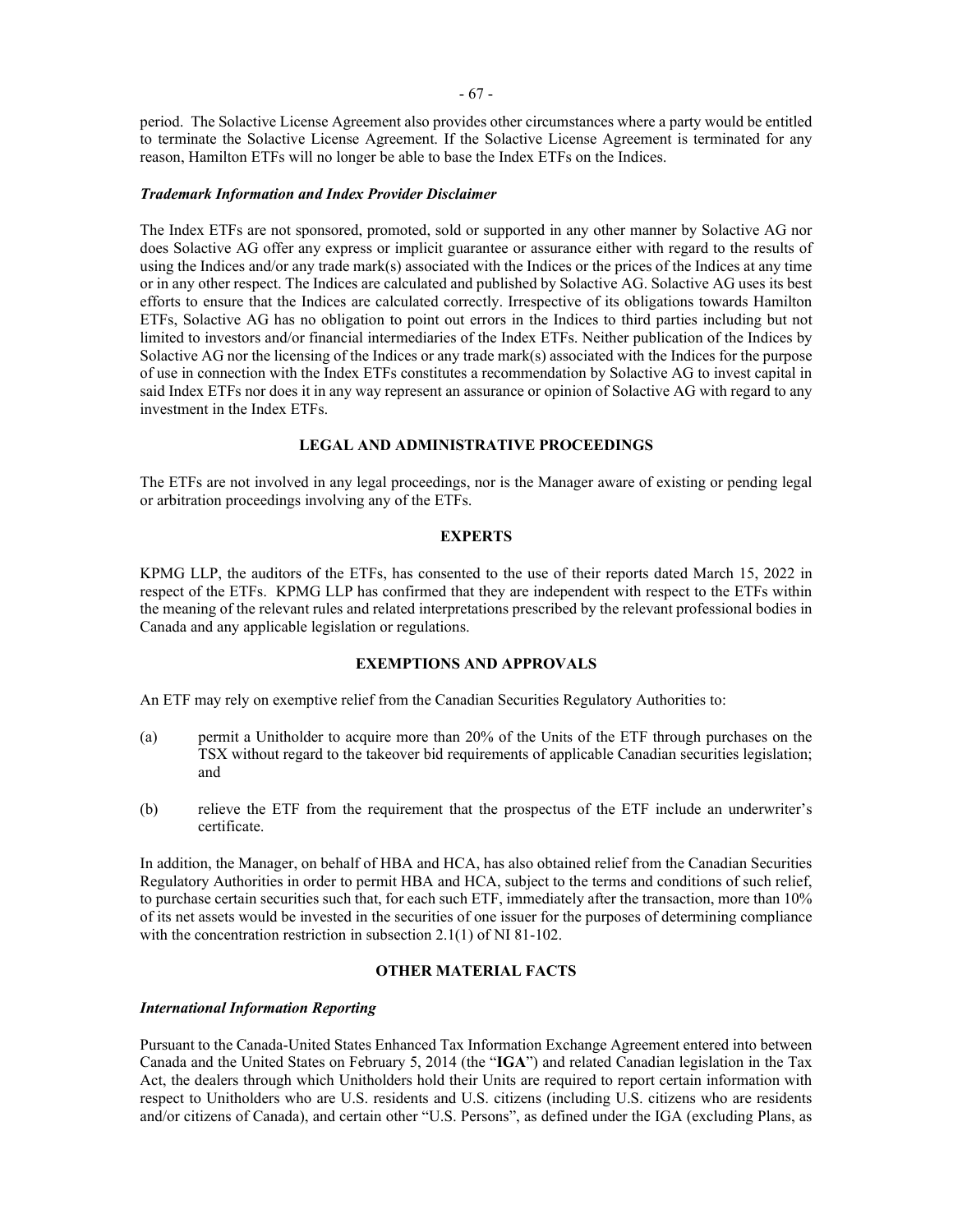- 68 -

defined above under "Income Tax Considerations – Status of the ETFs"), to the CRA. The CRA is expected to provide the information to the U.S. Internal Revenue Service.

### **PURCHASERS' STATUTORY RIGHTS OF WITHDRAWAL AND RESCISSION**

Securities legislation in certain of the provinces and territories of Canada provides purchasers with the right to withdraw from an agreement to purchase ETF securities within 48 hours after the receipt of a confirmation of a purchase of such securities. In several of the provinces and territories, the securities legislation further provides a purchaser with remedies for rescission or, in some jurisdictions, revisions of the price or damages if the prospectus and any amendment contains a misrepresentation, or non-delivery of the ETF Facts, provided that the remedies for rescission, revisions of the price or damages are exercised by the purchaser within the time limit prescribed by the securities legislation of the purchaser's province or territory.

The purchaser should refer to the applicable provisions of the securities legislation of the province or territory for the particulars of these rights or should consult with a legal adviser.

### **DOCUMENTS INCORPORATED BY REFERENCE**

Additional information about an ETF is available in the following documents:

- (a) the most recently filed comparative annual financial statements of that ETF, together with the accompanying report of the auditor;
- (b) any interim financial statements of that ETF filed after the most recently filed annual financial statements of that ETF;
- (c) the most recently filed annual management report of fund performance of that ETF;
- (d) any interim management report of fund performance of that ETF filed after the most recently filed annual management report of fund performance of that ETF; and
- (e) the most recently ETF facts of that ETF.

These documents will be incorporated by reference into this prospectus, which means that they will legally form part of this document just as if they were printed as part of this document. You may obtain a copy of these documents, at your request, and at no cost, by calling 416 941 9888 or by contacting your dealer. These documents are available on the ETFs' website at www.hamiltonetfs.com. These documents and other information about the ETFs are also available on the Internet at www.sedar.com.

In addition to the documents listed above, any documents of the type described above that are filed on behalf of the ETFs after the date of this prospectus and before the termination of the distribution of the ETFs are deemed to be incorporated by reference into this prospectus.